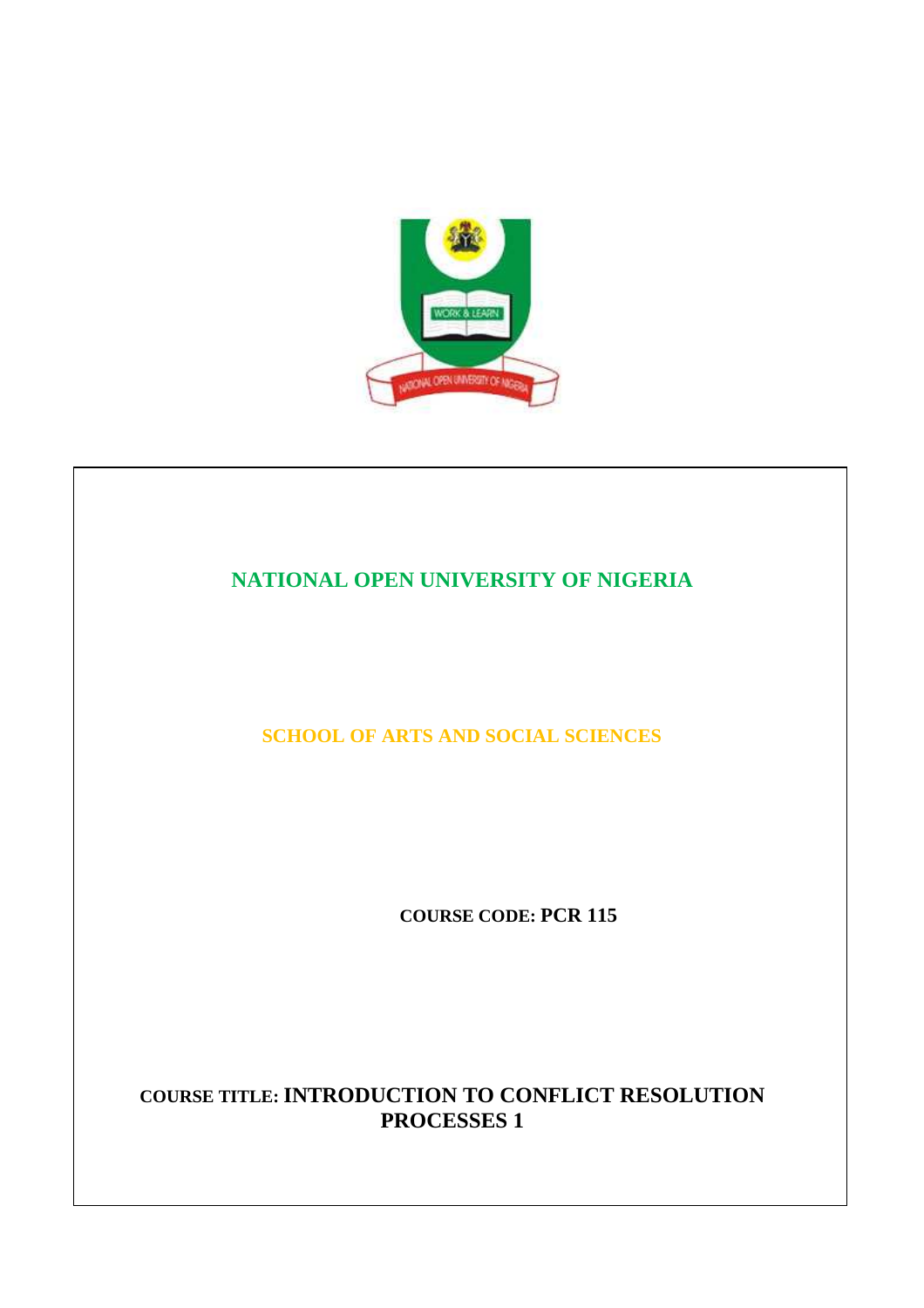# **COURSE GUIDE**

# **PCR 115 INTRODUCTION TO CONFLICT RESOLUTION PROCESSES 1**

| Course Developer          | Dr. Osita Agbu<br>Nigerian Institute of International Affairs,<br>Lagos   |
|---------------------------|---------------------------------------------------------------------------|
| <b>Course Writer</b>      | Dr.Oche Ogaba<br>Nigerian Institute of International Affairs,<br>Lagos    |
| <b>Course Editor</b>      | Dr. E. Remi Aiyede, Ph.D.<br>University of Ibadan                         |
| <b>Course Coordinator</b> | Mr. Oyedolapo B. Durojaye<br>National Open University of Nigeria<br>Lagos |

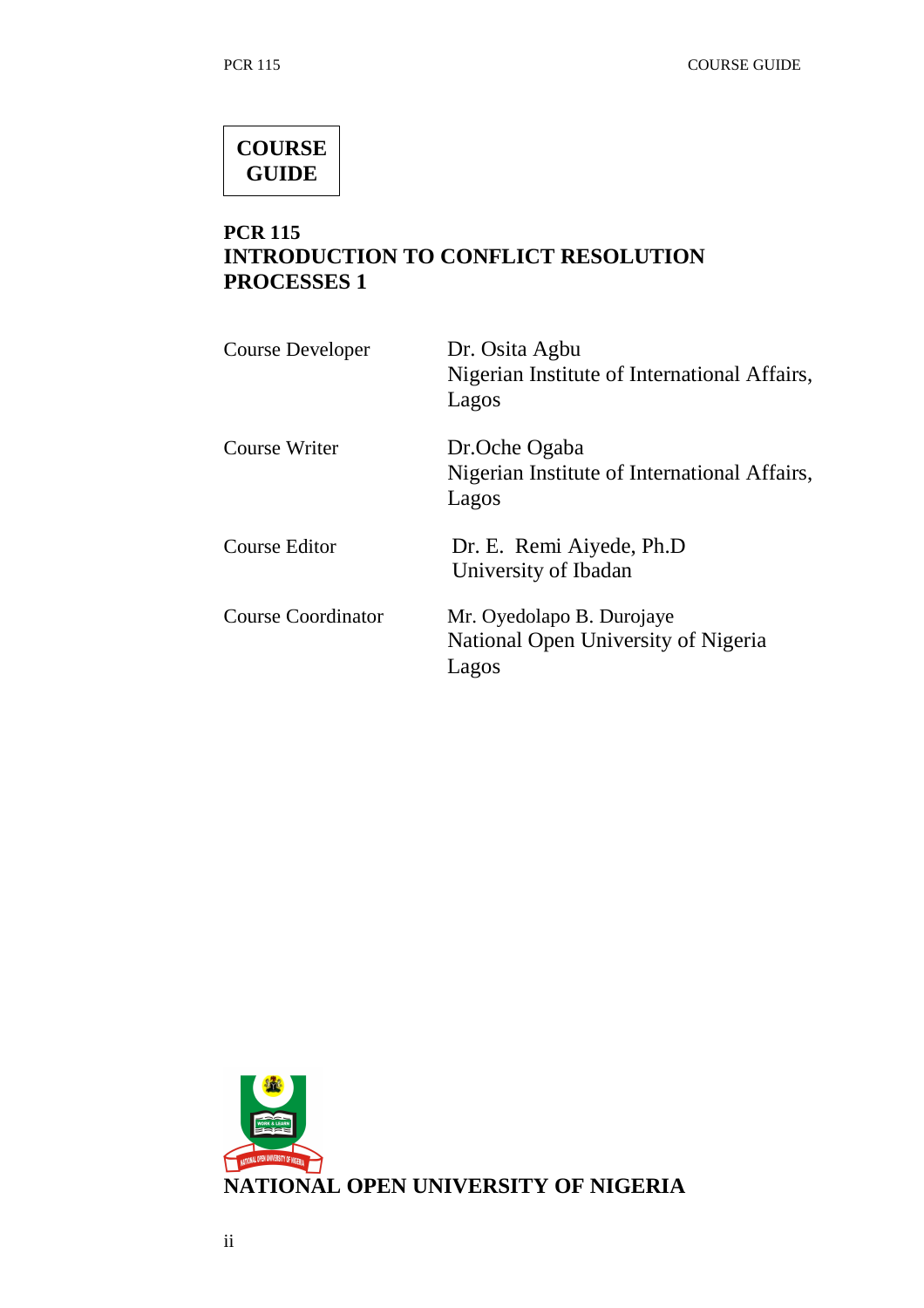National Open University of Nigeria **Headquarters** 14/16 Ahmadu Bello Way Victoria Island Lagos

Abuja Annex 245 Samuel Adesujo Ademulegun Street Central Business District Opposite Arewa Suites Abuja

e-mail: centralinfo@nou.edu.ng URL: www.nou.edu.ng

National Open University of Nigeria 2006

First Printed 2006

ISBN: 978-058-805-1

All Rights Reserved

Printed by …………….. For National Open University of Nigeria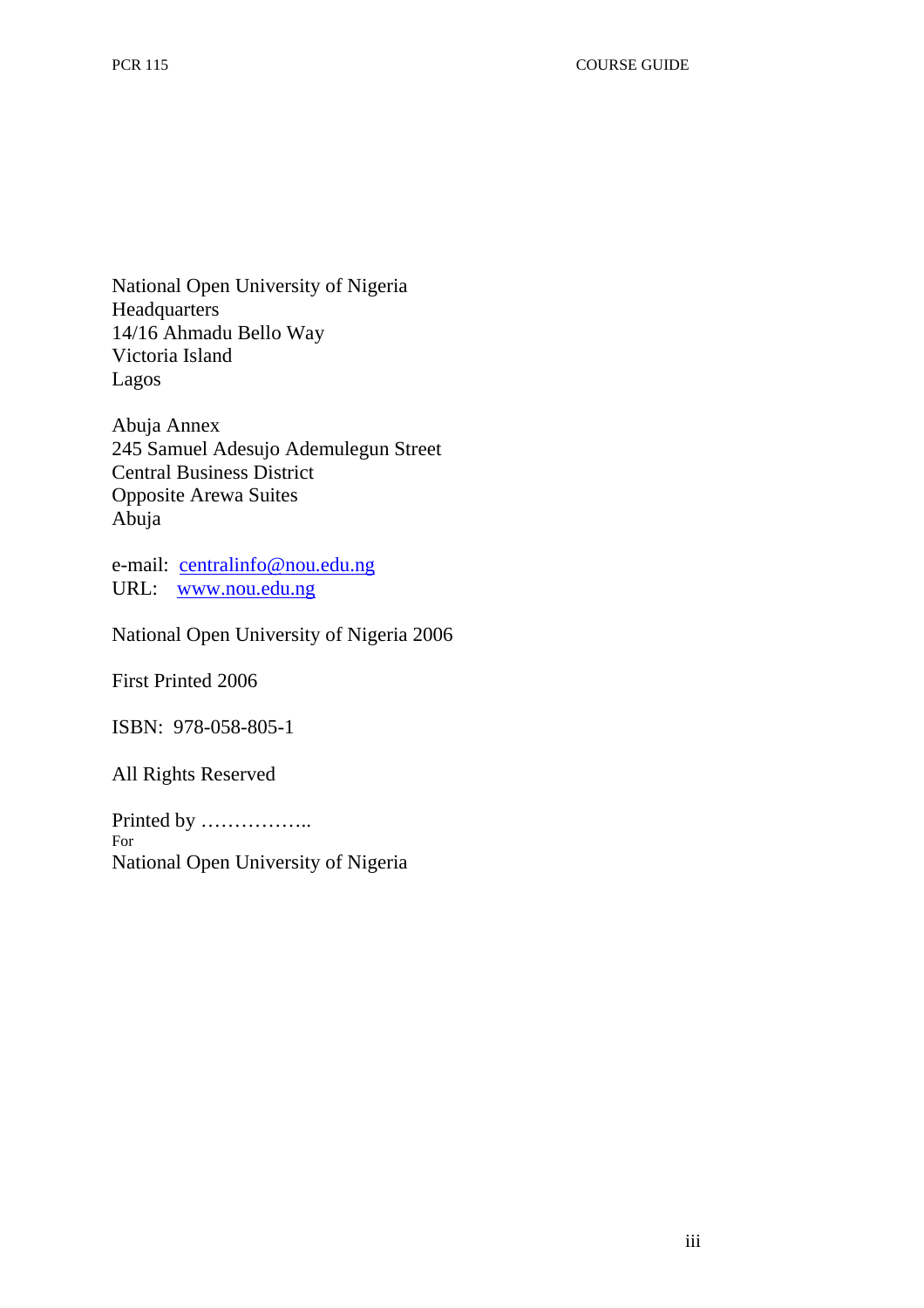# **CONTENTS PAGE**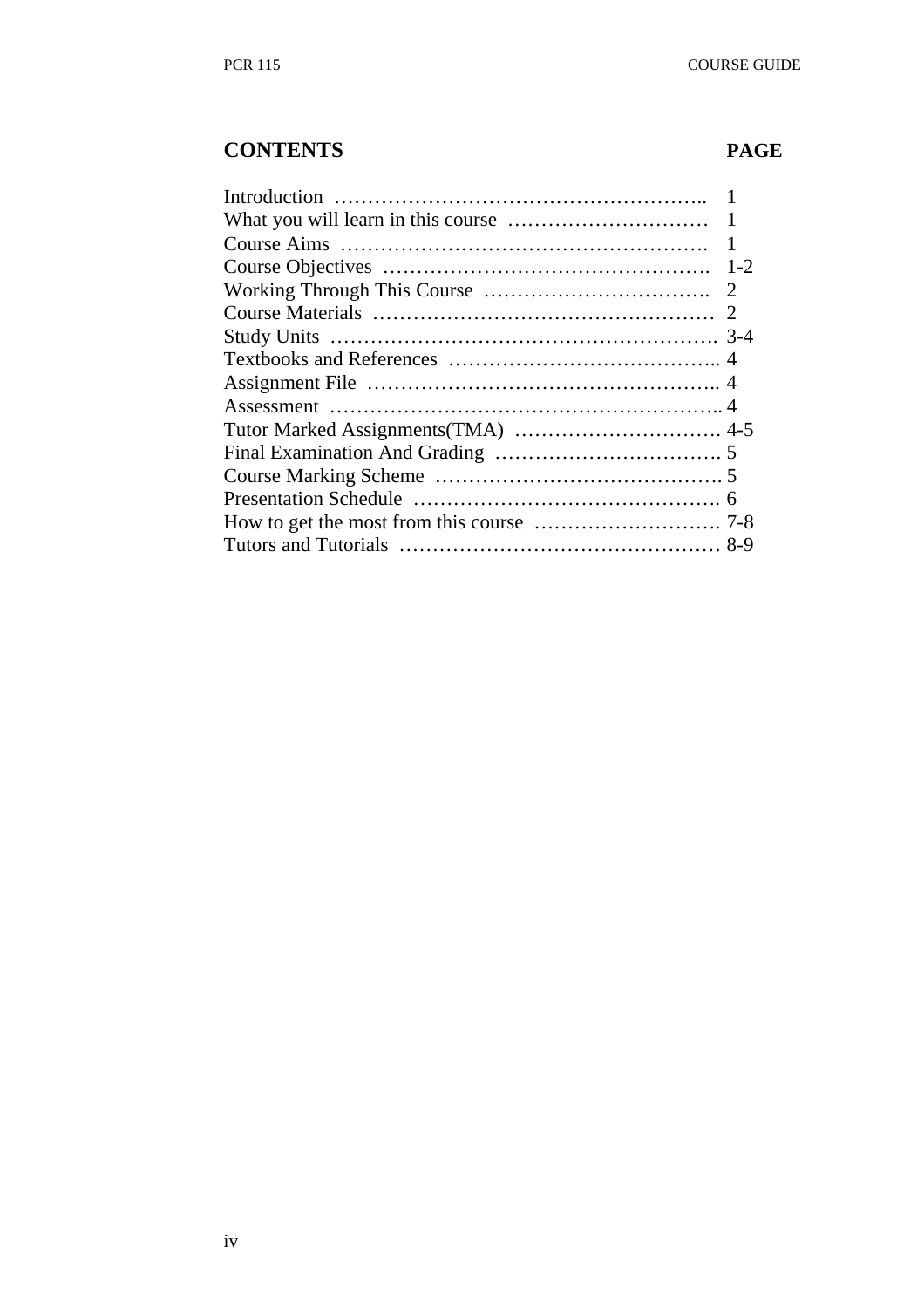# **Introduction**

**PCR 115: Introduction to Conflict Resolution Processes 1** is a one Semester course. It will be available for you to take towards the core module of the Peace and Conflict Resolution Programme. This course is suitable for any foundation student seeking to understand conflict issues in the field of Political Science and International relations. This course consists of 20 Units, encompassing the following key areas, namely, the meaning of conflict, processes of conflict resolution, cooperative versus competitive conflict styles, conflict transformation, conflict resolution strategies, the meaning and process of mediation, who the mediators should be, skills and strategies of mediation, the meaning and processes of negotiation, bargaining and Alternative Dispute Resolution. There are no compulsory prerequisites for this course. The course guide tells you briefly what the course is all about, what you are expected to know in each unit, what course materials you need to use and how you can work your way through these materials. It also emphasizes the necessity for tutor–marked assignments. There are also periodic tutorial classes that are linked to this course.

#### **What you will learn in this course**

**PCR 115 Introduction to Conflict Resolution Processes 1** is to introduce you to the concepts and practice of conflict resolution as a fundamental issue in achieving harmony in human society. Some of these concepts as earlier mentioned include: mediation, negotiation, bargaining and Alternative Dispute Resolution. These are everyday practices that you should be aware of.

Your understanding of this course will serve to position you on a stronger pedestal from which to approach other related issues in the study of politics and International Relations.

#### **Course Aims**

The main aim of this course is to introduce you to the intricacies of conflict resolution, as a real challenge in today's world, and to help them appreciate that peace cannot be attained if we do not work for it at all levels.

#### **Course Objectives**

This course has several objectives. In addition, each unit has specific objectives. The unit objectives can be found at the beginning of each unit. You may want to refer to them during your study of the particular unit to check on the progress you are making. You should always look at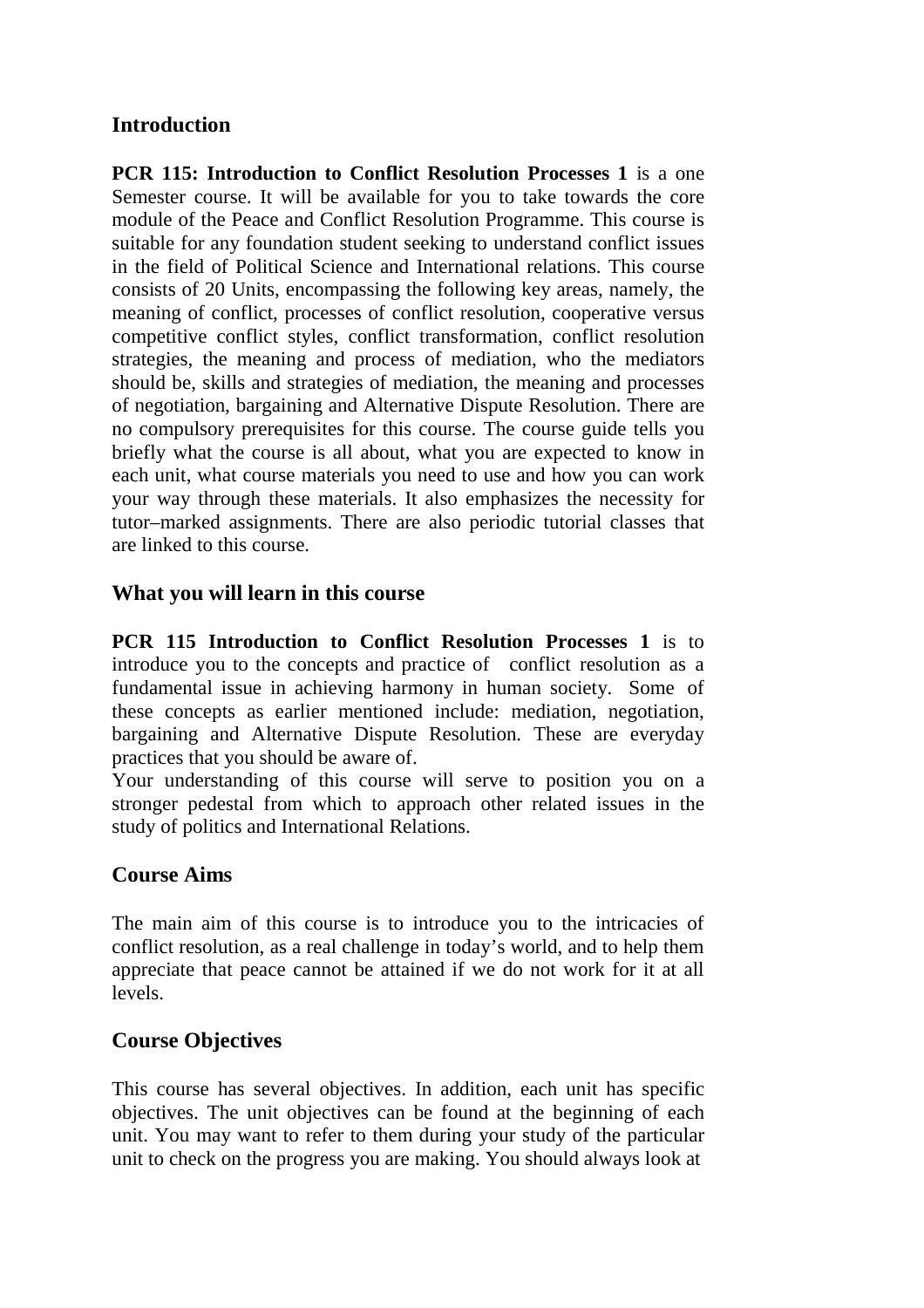the unit objectives after completing a unit. In this way, you can be sure that you have covered what is required of you in that unit.

On successful completion of the course, you should be able to:

- 1. Explain the meaning of and define conflict;
- 2. Understand what is meant by conflict resolution;
- 3. Distinguish between mutual gains and competitive negotiation tactics;
- 4. Understand what conflict transformation is;
- 5. Explain what conciliation and mediation means;
- 6. understand the meaning of arbitration and litigation;
- 7. Be familiar with the major strategies of conflict resolution;
- 8. Understand what we mean by negotiation and its various processes and approaches;
- 9. Be familiar with the essentials of bargaining;
- 10. Outline the advantages and disadvantages of Alternate Dispute Resolution;
- 11. Appreciate the importance of communication in conflict resolution.

# **Working Through This Course**

To complete this course you are required to read the study units, and read recommended books. Each study unit contains a self-assessment exercise, and at some points in the course, you are required to submit assignments for assessment purposes. At the end of this course is a final examination. Stated below are the components of the course and what you are expected to do.

# **Course Materials**

Course Guide Study Units Textbooks and other Reference Sources Assignment File Presentation

In addition, you must obtain the text materials. They are provided by the NOUN. You may also be able to purchase the materials from the bookshops. Please, contact your tutor if you have problems in obtaining the text materials.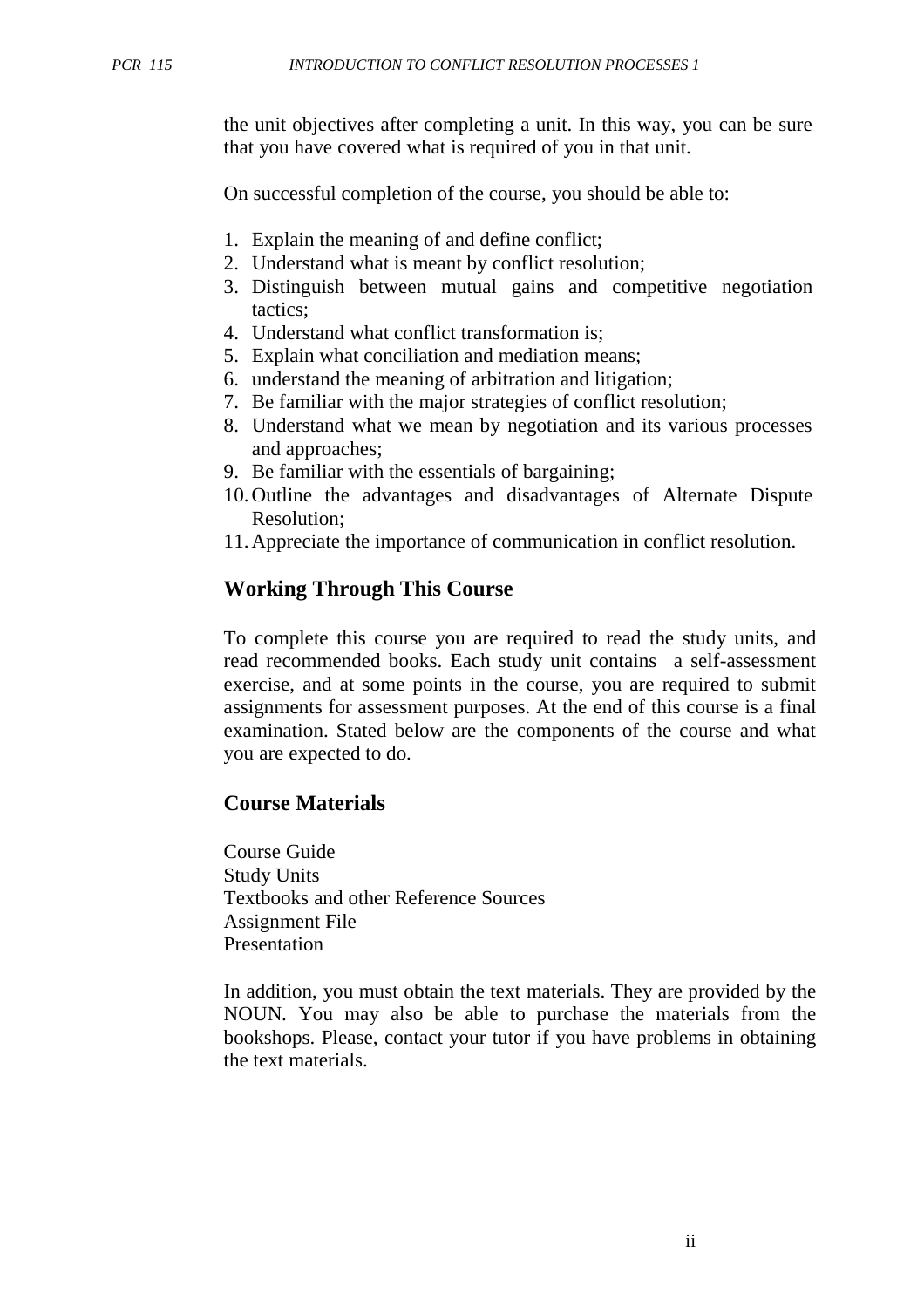# **Study Units**

There are twenty study units in this course, as follows:

#### **Module 1**

- Unit 1: The Meaning of Conflict Resolution
- Unit 2: Processes of Conflict Resolution
- Unit 3: Conflict Transformation
- Unit 4: Major Strategies for Conflict Resolution

#### **Module 2**

| Unit 1: What is Mediation?                  |
|---------------------------------------------|
| Unit 2: Skills of Mediation                 |
| Unit 3: Strategies of Mediation             |
| Unit 4: Conditions for Successful Mediation |

#### **Module 3**

|            | Unit 1: What is Negotiation?                          |
|------------|-------------------------------------------------------|
| Unit $2$ : | Integrative or Interest-based Bargaining (Principled) |
|            | Negotiation)                                          |
| Unit $3:$  | The Frames of Negotiation                             |
| Unit 4:    | <b>Alternative Dispute Resolution</b>                 |

# **Module 4**

| Unit 1: Communication in Conflict Resolution                  |
|---------------------------------------------------------------|
| Unit 2: Basic Standards in International Law and Humanitarian |
| <b>Principles</b>                                             |
| Unit 3: Early Warning and Preventive Measures                 |
| Unit 4: Skills and Methods of Conflict Resolution             |
|                                                               |

# **Module 5**

- Unit 1: Women in Peace Building and Reconstruction
- Unit 2: Protection of Civilians and Vulnerable Groups
- Unit 3: What it Means to Build Lasting Peace
- Unit 4: Peace Building Agent

Each unit contains a number of self Assessment exercise. In general, these self Assessment exercise enables you to determine your understanding of the materials you have just covered or require you to apply it in some way and, thereby, assist you gauge your progress as well as reinforcing your understanding of the material. Together with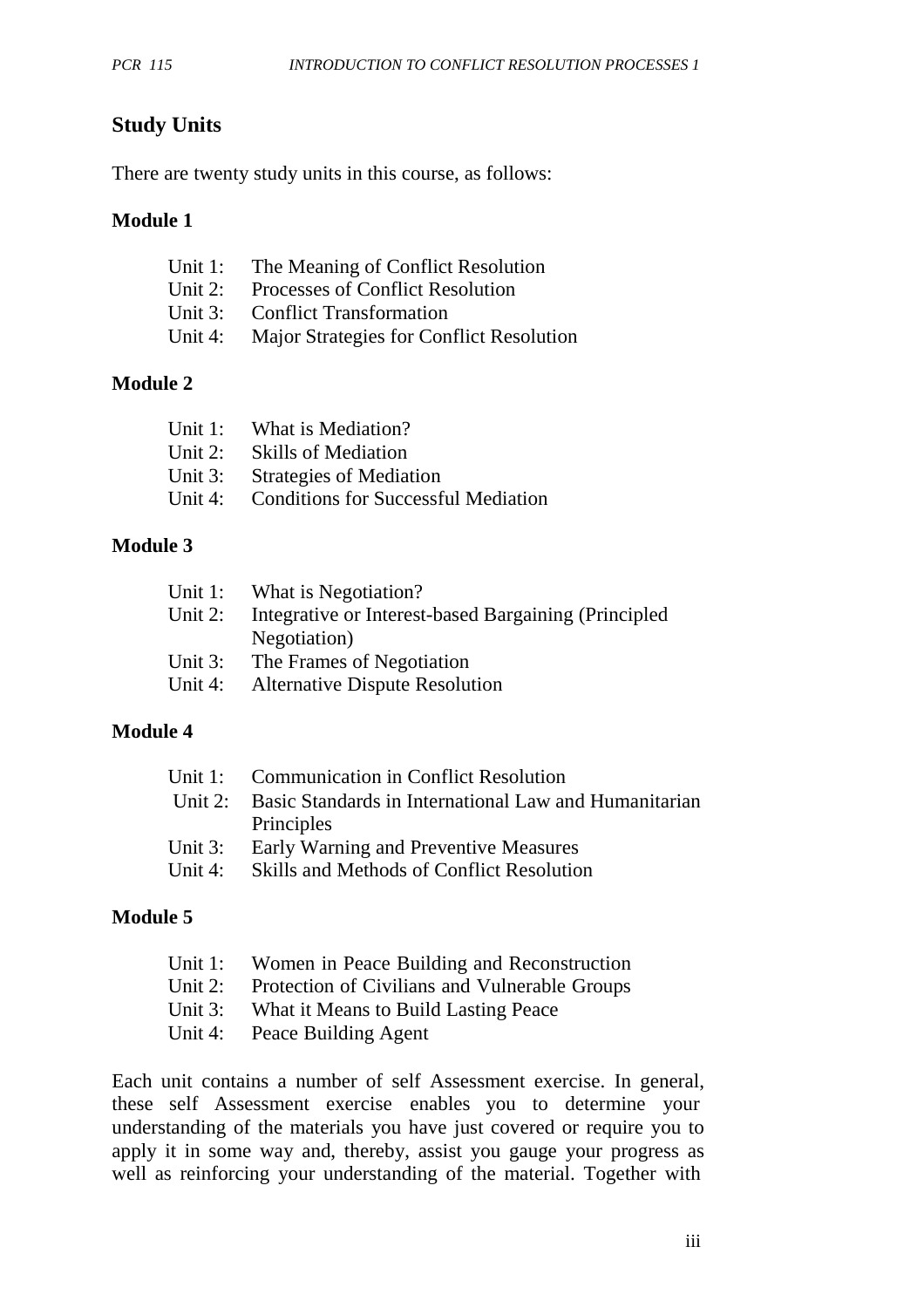tutor-marked assignments, these exercises will assist you in achieving the stated learning objectives of the individual units and of the entire Course.

# **Textbooks and References**

Below are some books you can consult. You can also refer to other books related to the course.

- John Paul Lederach, 1996, Preparing for Peace: Conflict Transformation Across. Cultures, Syracuse, NY: Syracuse University Press,
- John W. Burton, 1990, Conflict: Resolution and Prevention, New York, NY: St. Martins Press Inc.

# **Assignment File**

There are two aspects to the assessment of this course. In this file, you will find all the details of the work you must submit to your tutor for marking. The marks you obtain for these assignments will count towards the final mark you obtain for this course. Further information on assignment will be found in the Assignment File itself, and later in this Course Guide in the section on assessment.

There are many assignments for this course, with each unit having at least one assignment. These assignments are basically meant to assist you to understand the course.

#### **Assessment**

An assessment file and a marking scheme will be made available to you. In the assessment file, you will find details of the works you must submit to your tutor for marking. There are two aspects of the assessment of this course; the tutor marked and the written examination. The marks you obtain in these two areas will make up your final marks. The assignment must be submitted to your tutor for formal assessment in accordance with the deadline stated in the presentation schedule and the Assignment file. The work you submit to your tutor for assessment will count for 30% of your total score

# **Tutor Marked Assignments (TMAS)**

There are 20 tutor-marked assignments in this course. You do not need to submit all the assignments. The best three of what you have submitted will be recorded. Each assignment counts for 20 marks but on the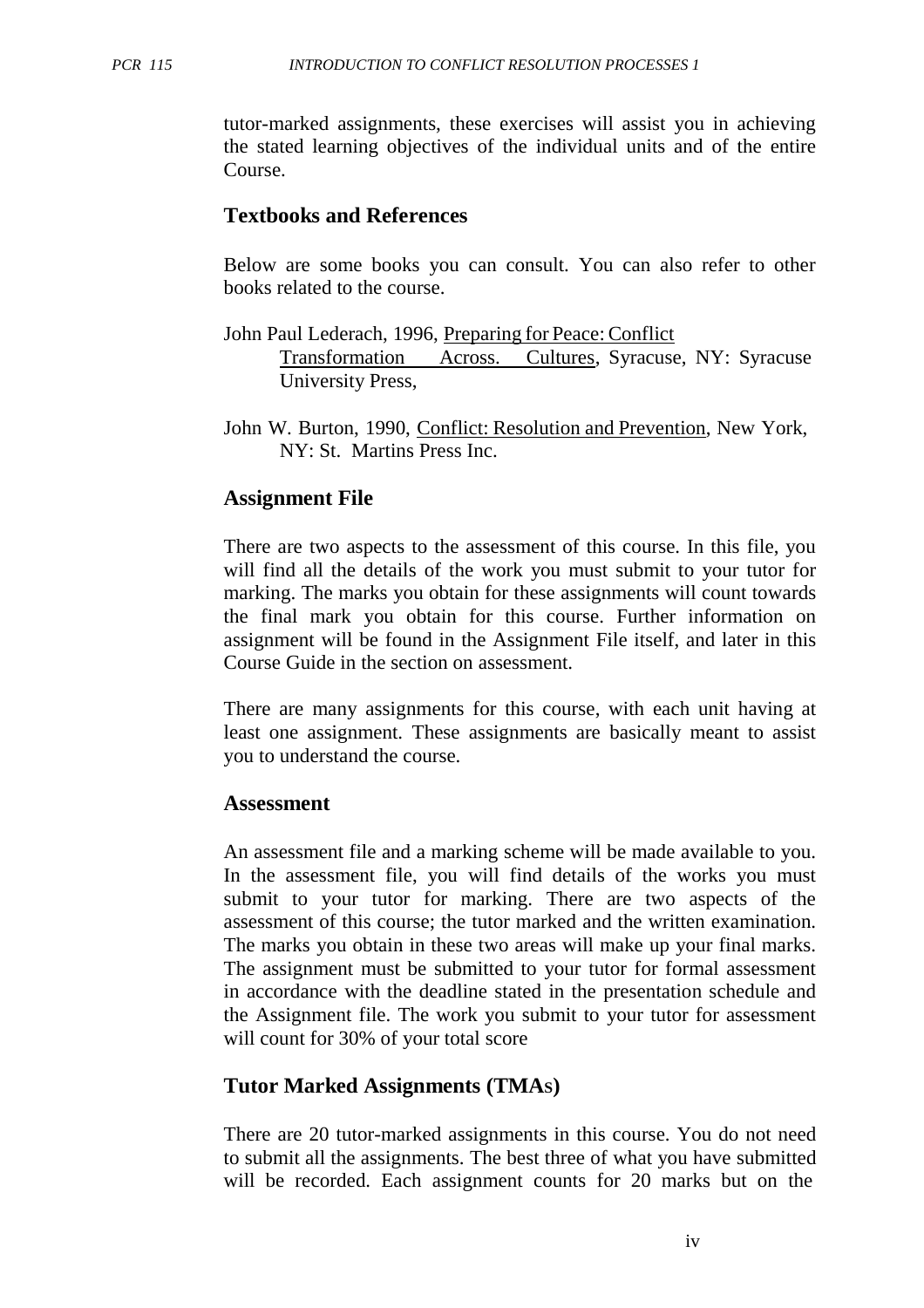average when the assignments are put together, the assignments will count 30 % towards your total course mark. The Assignments for the units in this course are contained in the Assignment File. You will be able to complete your assignments from the information and materials contained in your reference books, reading and study units. However, it is always desirable at this level of your education to research more widely, and demonstrate that you have a very broad and in-dept knowledge of the subject matter.

When each assignment is completed, send it together with a TMA (tutor-marked assignment) form to your tutor. Ensure that each assignment reaches your tutor on or before the deadline given in the Assignment File. If, for any reason you cannot complete your work on time, contact your tutor before the assignment is due to discuss the possibility of an extension. Extensions will not be granted after the due date unless there are exceptional circumstances warranting such.

#### **Final Examination and Grading**

The final examination for PCR 105: Introduction to Conflict Resolution Processes I will be of three hours' duration and have a value of 70% of the total course grade. The examination will consist of questions which reflect the practice exercises and tutor-marked assignments you have previously encountered. All areas of the course will be assessed. Use the time between the completion of the last unit and sitting for the examination, to revise the entire course. You may find it useful to review your tutor-marked assignments and comment on them before the examination. The final examination covers information from all aspects of the course.

#### **Course Marking Scheme**

The following table lays out how the actual course mark allocation is broken down.

| Assessment                                               | Marks                          |  |
|----------------------------------------------------------|--------------------------------|--|
| Assignments 1-4 (the best four of   Four submitted, best | three                          |  |
| all the assignments submitted)                           | assignments, marked out of 10% |  |
|                                                          | totaling 30%                   |  |
| Final Examination                                        | 70% of overall course score    |  |
| Total                                                    | 100% of course score           |  |

#### **Table 1:** Course marking Scheme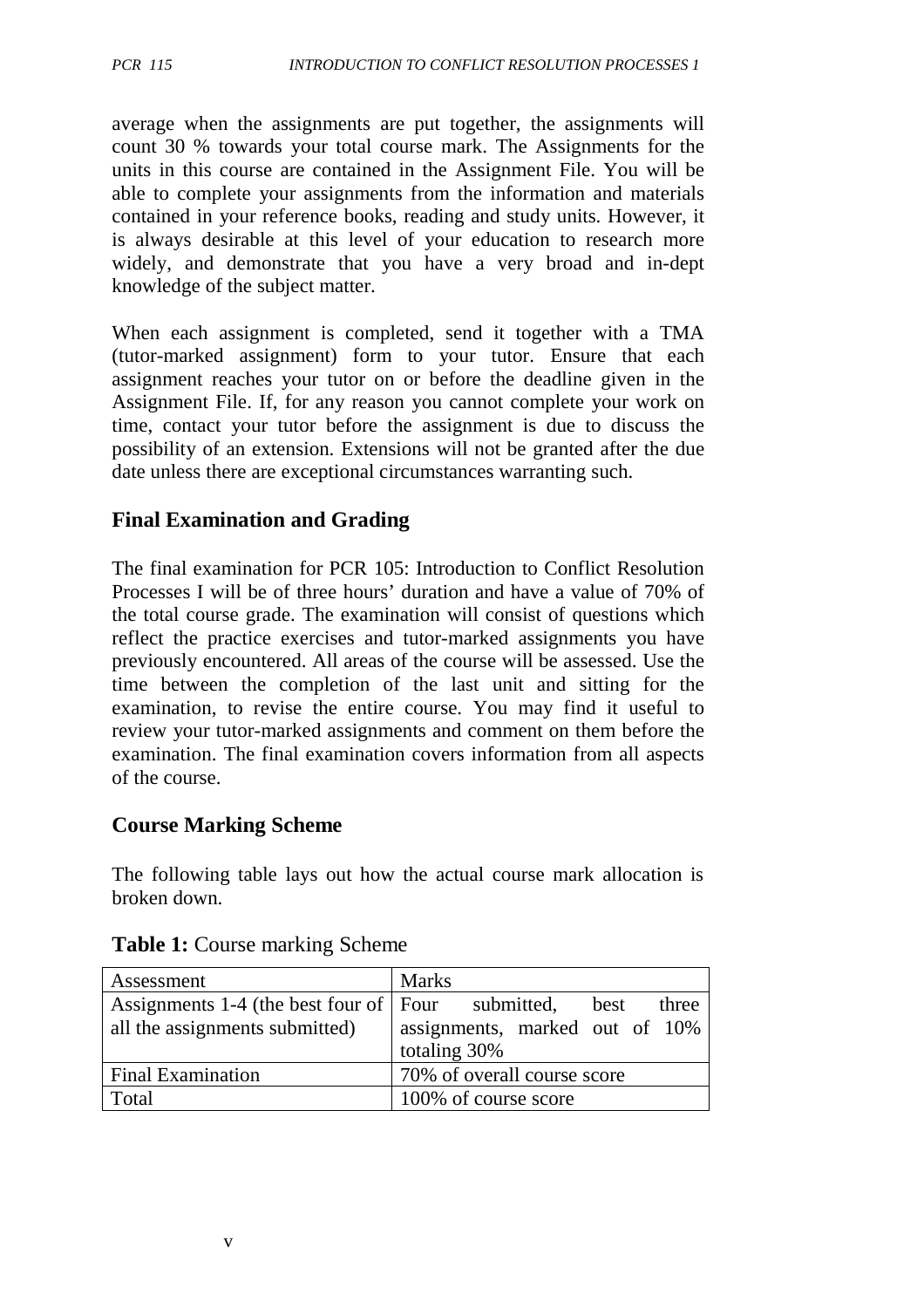# **Presentation Schedule**

The dates for submission of all assignments will be communicated to you. You will also be told the date of completing the study units and dates for examinations.

# **Course Overview/Presentation Schedule**

| Unit    | Title of work                     | Weeks          | Assessment    |
|---------|-----------------------------------|----------------|---------------|
|         |                                   | Acti           | (End of Unit) |
|         |                                   | vity           |               |
| Course  |                                   |                | Assignment 1  |
| Guide   | The Meaning of Conflict           | $\mathbf{1}$   |               |
| Unit 1  | Resolution                        |                |               |
| Unit 2  | Processes of Conflict             |                | Assignment 2  |
|         | Resolution                        |                |               |
| Unit 3  | <b>Conflict Transformation</b>    | $\mathbf{1}$   | Assignment 3  |
| Unit 4  | Major Strategies<br>for           |                | Assignment 4  |
|         | <b>Conflict Resolution</b>        |                |               |
| Unit 5  | What is Mediation?                | $\mathbf{1}$   | Assignment 5  |
| Unit 6  | of<br>and Methods<br>Skills       | $\mathbf{1}$   | Assignment 6  |
|         | <b>Conflict Resolution</b>        |                |               |
| Unit 7  | Mediator's Role                   | $\mathbf{1}$   | Assignment 7  |
| Unit 8  | Conditions for Successful         | $\mathbf{1}$   | Assignment 8  |
|         | Mediation                         |                |               |
| Unit 9  | What is Negotiation?              | $\mathbf{1}$   | Assignment 9  |
| Unit 10 | Integrative or Interest-based     | $\mathbf{1}$   | Assignment 10 |
|         | Bargaining (Principled            |                |               |
|         | Negotiation)                      |                |               |
| Unit 11 | <b>Pre-Negotiation Essentials</b> | $\mathbf{1}$   | Assignment 11 |
| Unit 12 | Dispute<br>Alternative            | $\mathbf{1}$   | Assignment 12 |
|         | Resolution                        |                |               |
| Unit 13 | Communication in Conflict         | $\mathbf{1}$   | Assignment 13 |
|         | Resolution                        |                |               |
| Unit 14 | in<br>Basic Standards             | $\mathbf{1}$   | Assignment 14 |
|         | International Law<br>and          |                |               |
|         | <b>Humanitarian Principles</b>    |                |               |
| Unit 15 | and<br>Early Warning              | $\mathbf{1}$   | Assignment 15 |
|         | <b>Preventive Measures</b>        |                |               |
| Unit 16 | Peacebuilding Institutions        | $\overline{1}$ | Assignment 16 |
| Unit 17 | Women in Peace Building           | $\mathbf{1}$   | Assignment 17 |
|         | and Reconstruction                |                |               |
| Unit 18 | Protection of Civilians and       | $\mathbf{1}$   | Assignment 18 |
|         | <b>Vulnerable Groups</b>          |                |               |
| Unit 19 | <b>Build</b><br>What it Means to  | $\mathbf{1}$   | Assignment 19 |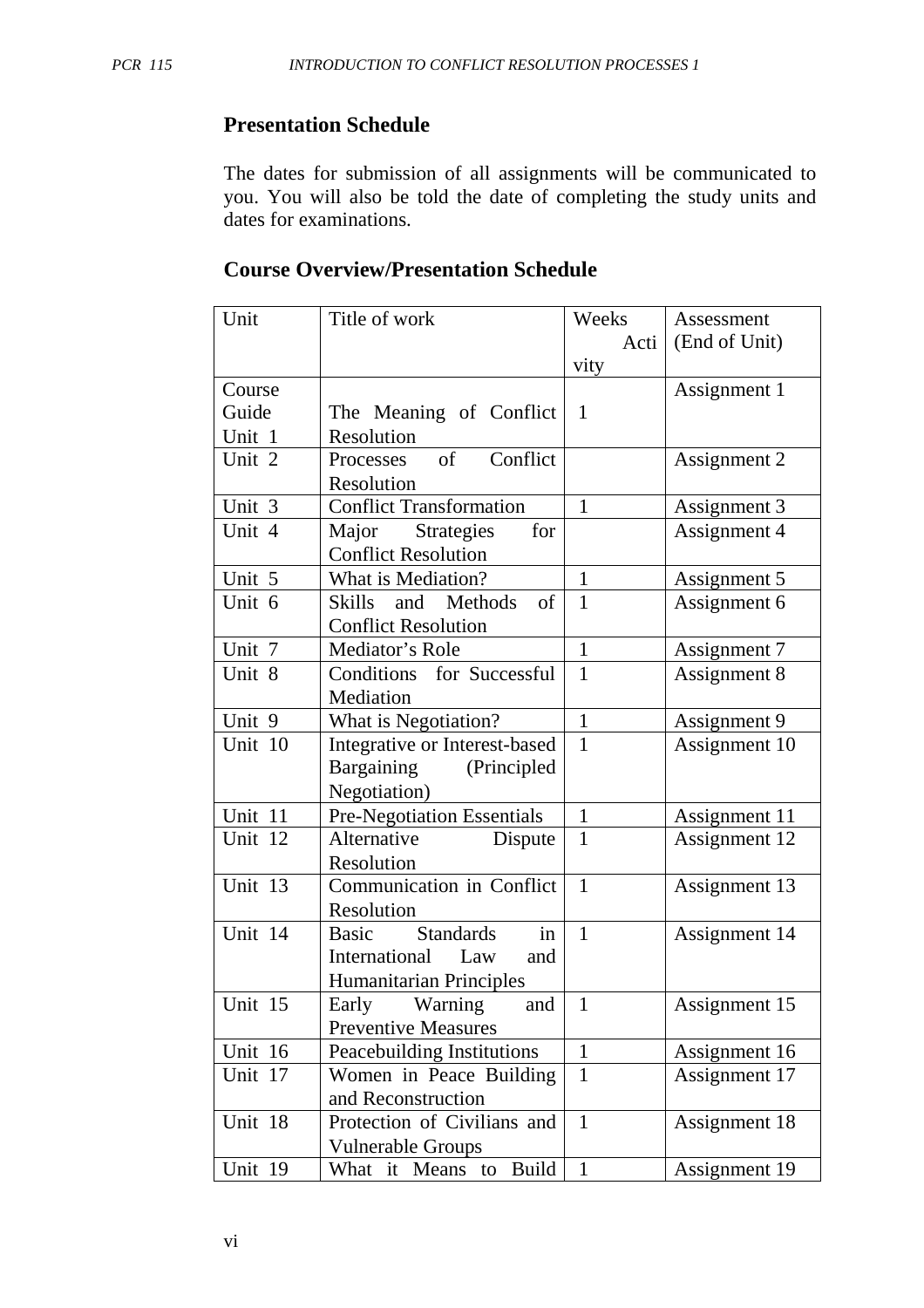|         | <b>Lasting Peace</b>  |               |
|---------|-----------------------|---------------|
| Unit 20 | Peace Building Agents | Assignment 20 |
|         | Revision              |               |
|         | Examination           |               |
|         | Total                 |               |

#### **How to get the most from this Course**

You will be required to study the units on your own. But arrangements have been made for you to meet with your tutor for tutorials on regular basis in the study

centre. Also, you can organize interactive sessions with your course mates.

In distance learning, the study units replace the university lecturer. This is one of the great advantages of distance learning; you can read and work through specially designed study materials at your own pace, and at a time and place that suits you best. Think of it as reading the lecture instead of listening to the lecturer. In the same way a lecturer might give you some reading to do, the study units tell you when to read, and which are your text materials or set books. You are provided exercises to do at appropriate points, just as a lecturer might give you an in-class exercise. Each of the study units follows a common format. The first item is an introduction to the subject matter of the unit, and how a particular unit is integrated with the other units and the course as a whole. Next to this is a set of learning objectives. These objectives let you know what you should be able to do by the time you have completed the unit. These learning objectives are meant to guide your study. The moment a unit is finished, you must go back and check whether you have achieved the objectives. If this is made a habit, then you will significantly improve your chances of passing the course.

The main body of the unit guides you through the required reading from other sources. This will usually be either from your textbooks books or from a Reading section. The following is a practical strategy for working through the course. If you run into any trouble, telephone your tutor or visit the study center. Remember that your tutor's job is to help you. When you need assistance, do not hesitate to call and ask your tutor to provide it.

- 1. Read this Course Guide thoroughly, it is your first assignment.
- 2. Organise a Study Schedule. Design a 'Course Overview' to guide you through the Course. Note the time you are expected to spend on each unit and how the assignments relate to the units. Important information, e.g. details of your tutorials, and the date of the first day of the Semester is available from the study centre. You need to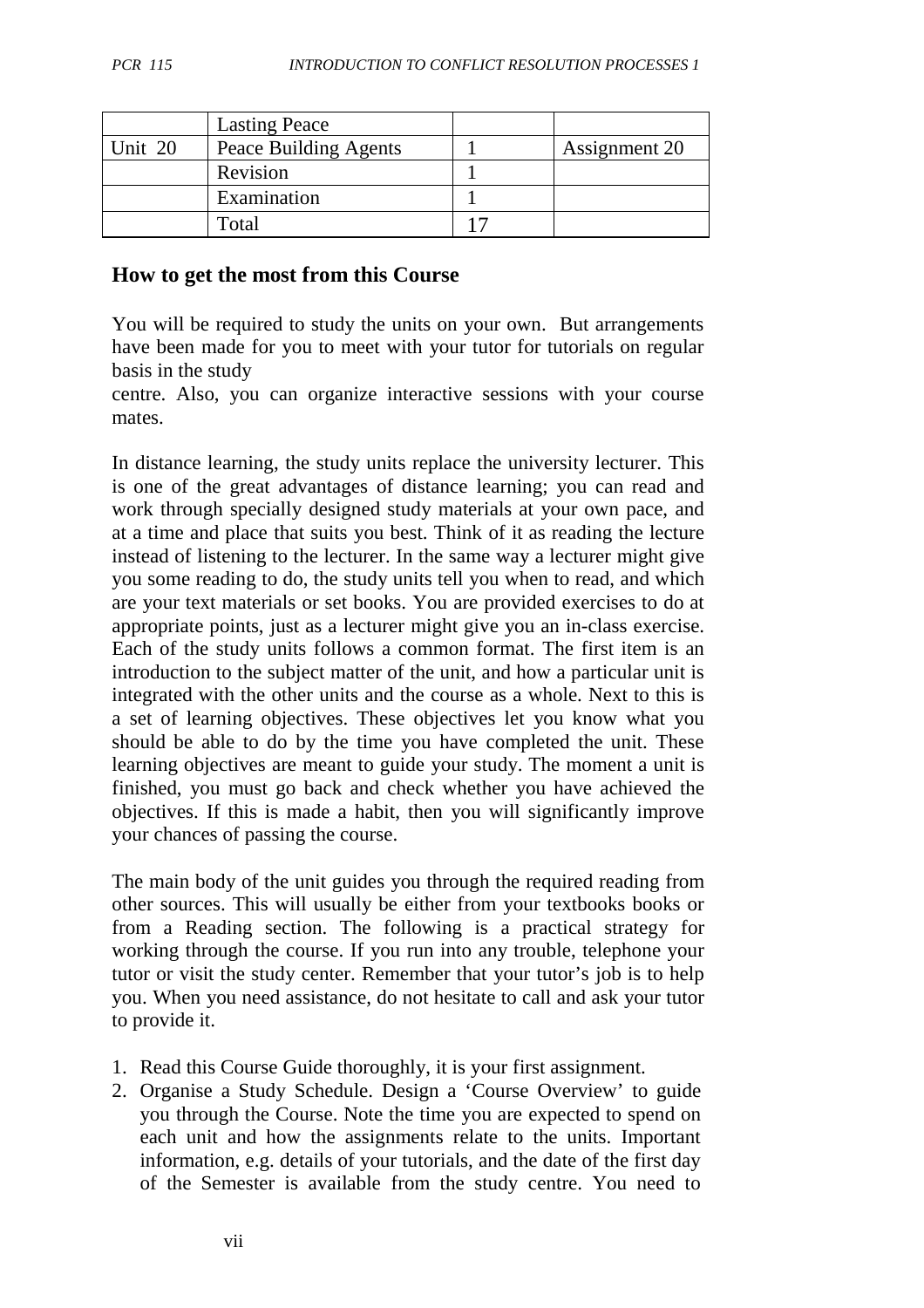gather all the information into one place, such as your diary or a wall calendar. Whatever method you choose to use, you should decide on and write in your own dates and schedule of work for each unit.

- 3. Once you have created your own study schedule, do everything to stay faithful to it. The major reason that students fail is that they get behind with their course work. If you get into difficulties with your schedule, please, let your tutor know before it is too late for help.
- 4. Turn to Unit 1, and read the introduction and the objectives for the unit.
- 5. Assemble the study materials. You will need your set books and the unit you are studying at any point in time.
- 6. Work through the unit. As you work through the unit, you will know what sources to consult for further information.
- 7. Well before the relevant due dates (about 4 weeks before due dates), check the Assignment File for your next required assignment. Keep in mind that you will learn a lot by doing the assignment carefully. They have been designed to help you meet the objectives of the course and, therefore, will help you pass the examination. Submit all assignments not later than the due date.
- 8. Review the objectives for each study unit to confirm that you have achieved them. If you feel unsure about any of the objectives, review the study materials or consult your tutor.
- 9. When you are confident that you have achieved a unit's objectives, you can start on the next unit. Proceed unit by unit through the course and try to pace your study so that you keep yourself on schedule.
- 10. When you have submitted an assignment to your tutor for marking, do not wait for its return before starting on the next unit. Keep to your schedule. When the Assignment is returned, pay particular attention to your tutor's comments, both on the tutor-marked assignment form and also the written comments on the ordinary assignments.
- 11. After completing the last unit, review the course and prepare yourself for the final examination. Check that you have achieved the unit objectives (listed at the beginning of each unit) and the course objectives (listed in the Course Guide).

# **Tutors and Tutorials**

There are 15 hours of tutorials provided in support of this course Information relating to the tutorials will be provided at the appropriate time.

Your tutor will mark and comment on your assignments, keep a close watch on your progress and on any difficulties you might encounter and provide assistance to you during the course. You must take your tutor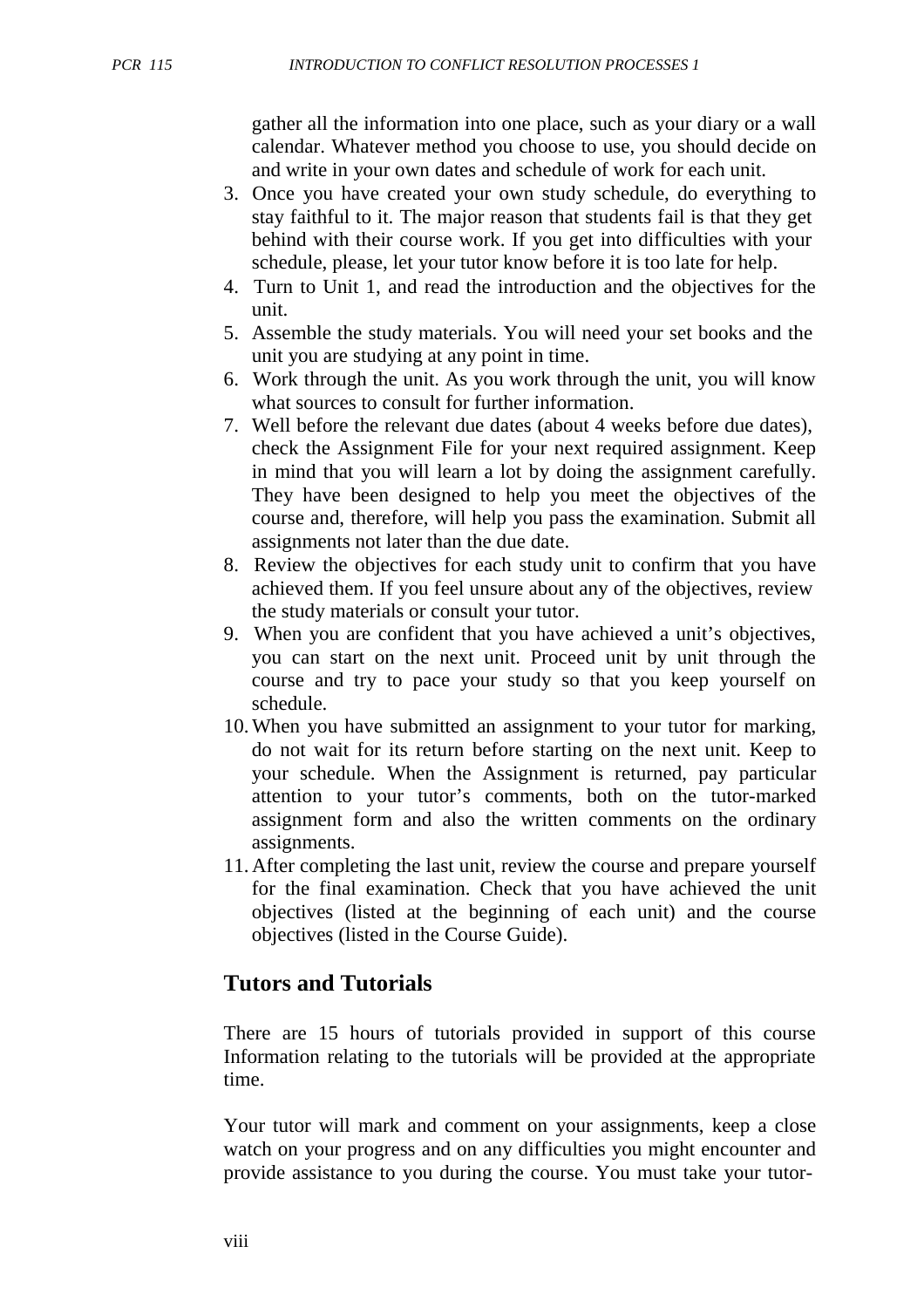marked assignments to the study centre well before the due date (at least two working days are required). They will be marked by your tutor and returned to you as soon as possible.

Do not hesitate to contact your tutor if you need help. Contact your tutor if: you do not understand any part of the study units or the assigned readings; you have difficulty with the exercises; you have a question or problem with and assignment, with your tutor's comments on an assignment or with the grading of an assignment. You should try your best to attend the tutorials. This is the only chance to have face-to-face contact with your tutor and ask questions which are answered instantly. You can raise any problem encountered in the course of your study. To gain the maximum benefit from course tutorials, prepare a question list before attending them. You will learn a lot from participating in discussion actively.

We wish you success with the course and hope that you will find it both interesting and useful.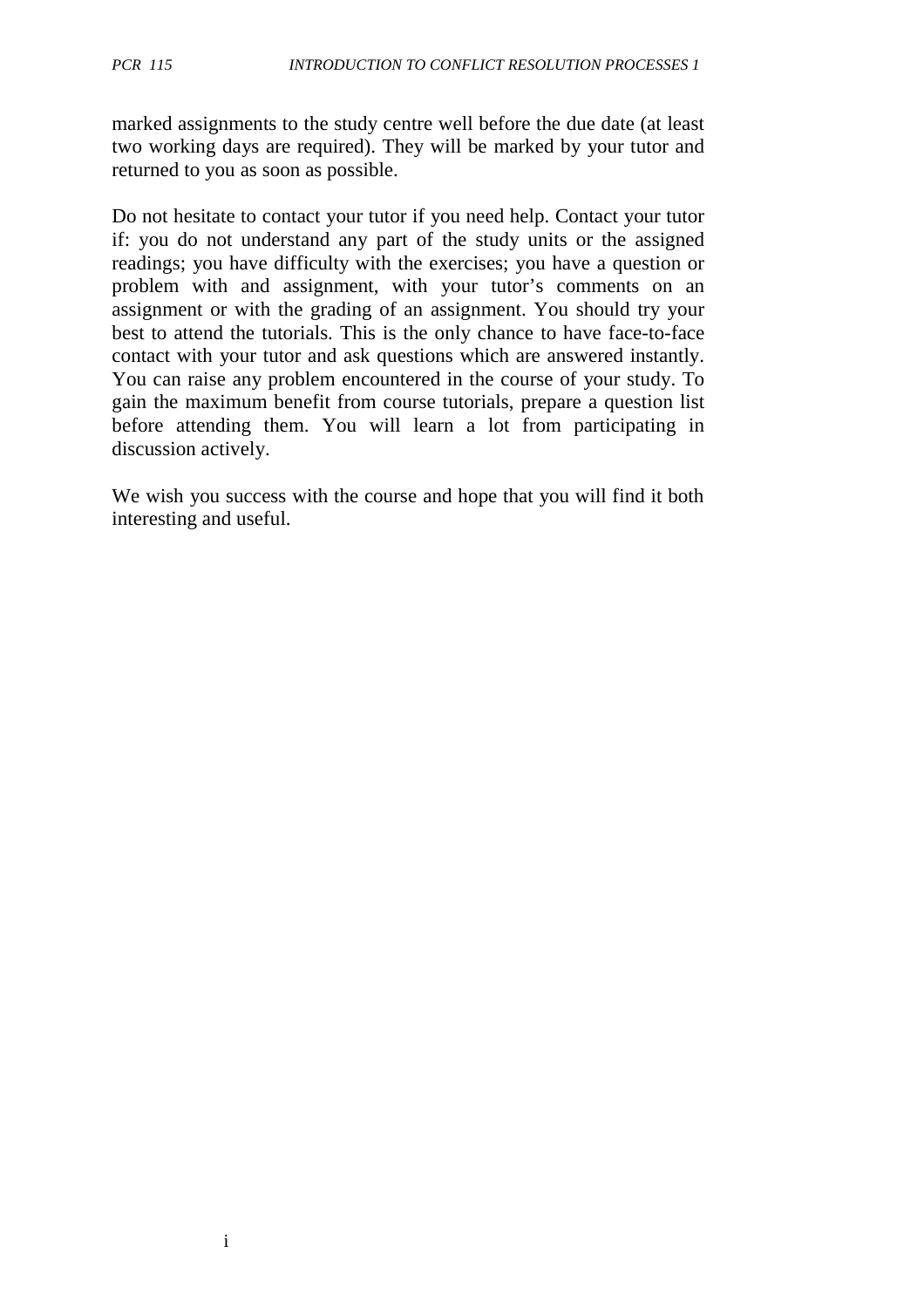| <b>MAIN</b><br><b>COURSE</b> |                                                                           |
|------------------------------|---------------------------------------------------------------------------|
| Course Code                  | <b>PCR 105</b>                                                            |
| <b>Course Title</b>          | Introduction to Conflict Resolution I                                     |
| <b>Course Developer</b>      | Dr. Osita Agbu<br>Nigerian Institute of International Affairs<br>Lagos    |
| Course Writer                | Dr. Ogaba Oche<br>Nigerian Institute of International Affairs<br>Lagos    |
| <b>Course Editor</b>         | Dr. E. Remi Aiyede<br>University of Ibadan                                |
| <b>Course Coordinator</b>    | Mr. Oyedolapo B. Durojaye<br>National Open University of Nigeria<br>Lagos |

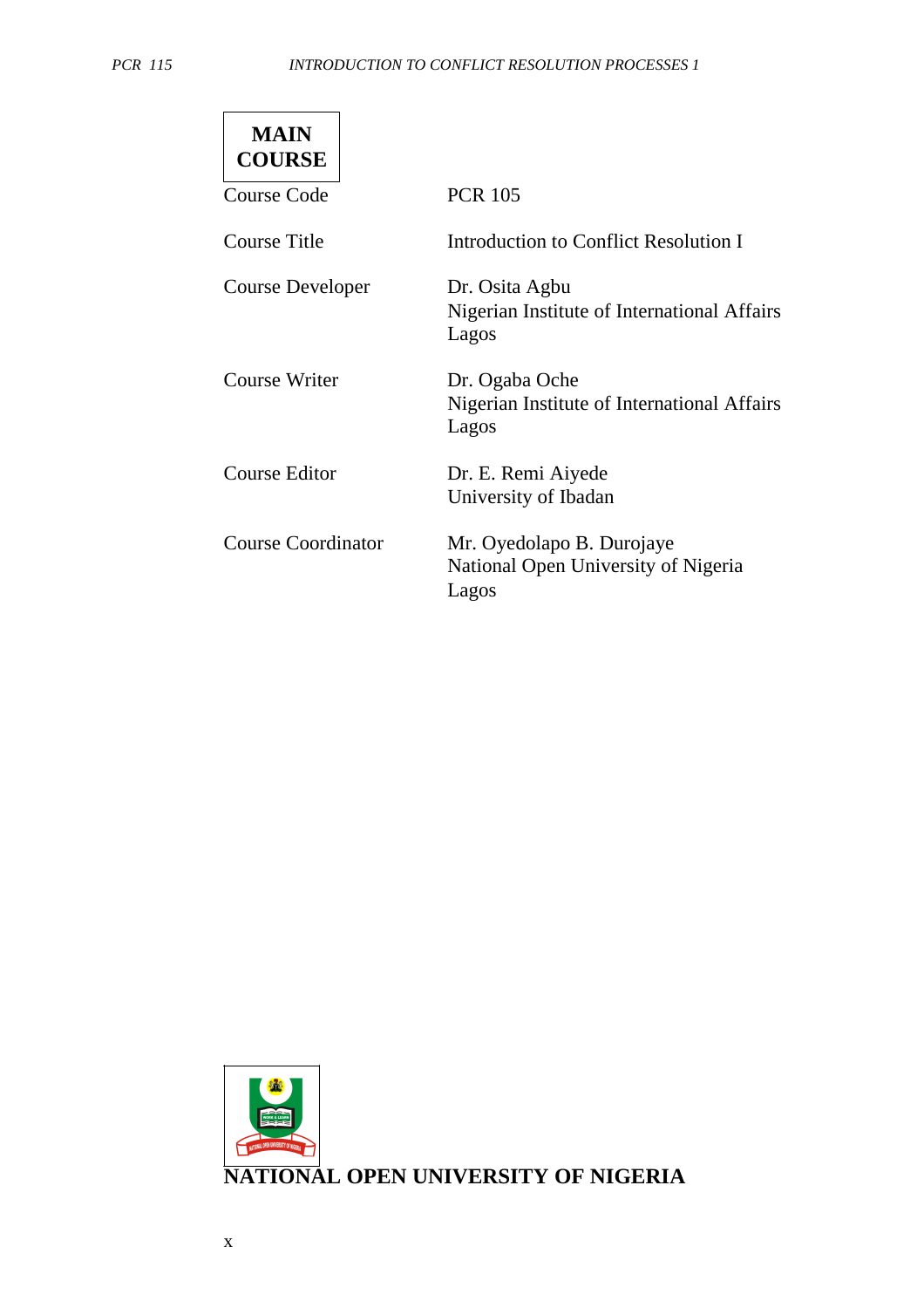National Open University of Nigeria **Headquarters** 14/16 Ahmadu Bello Way Victoria Island Lagos

Abuja Annex 245 Samuel Adesujo Ademulegun Street Central Business District Opposite Arewa Suites Abuja

e-mail: centralinfo@nou.edu.ng URL: www.nou.edu.ng

National Open University of Nigeria 2006

First Printed 2006

ISBN: 978-058-805-1

All Rights Reserved

Printed by …………….. For National Open University of Nigeria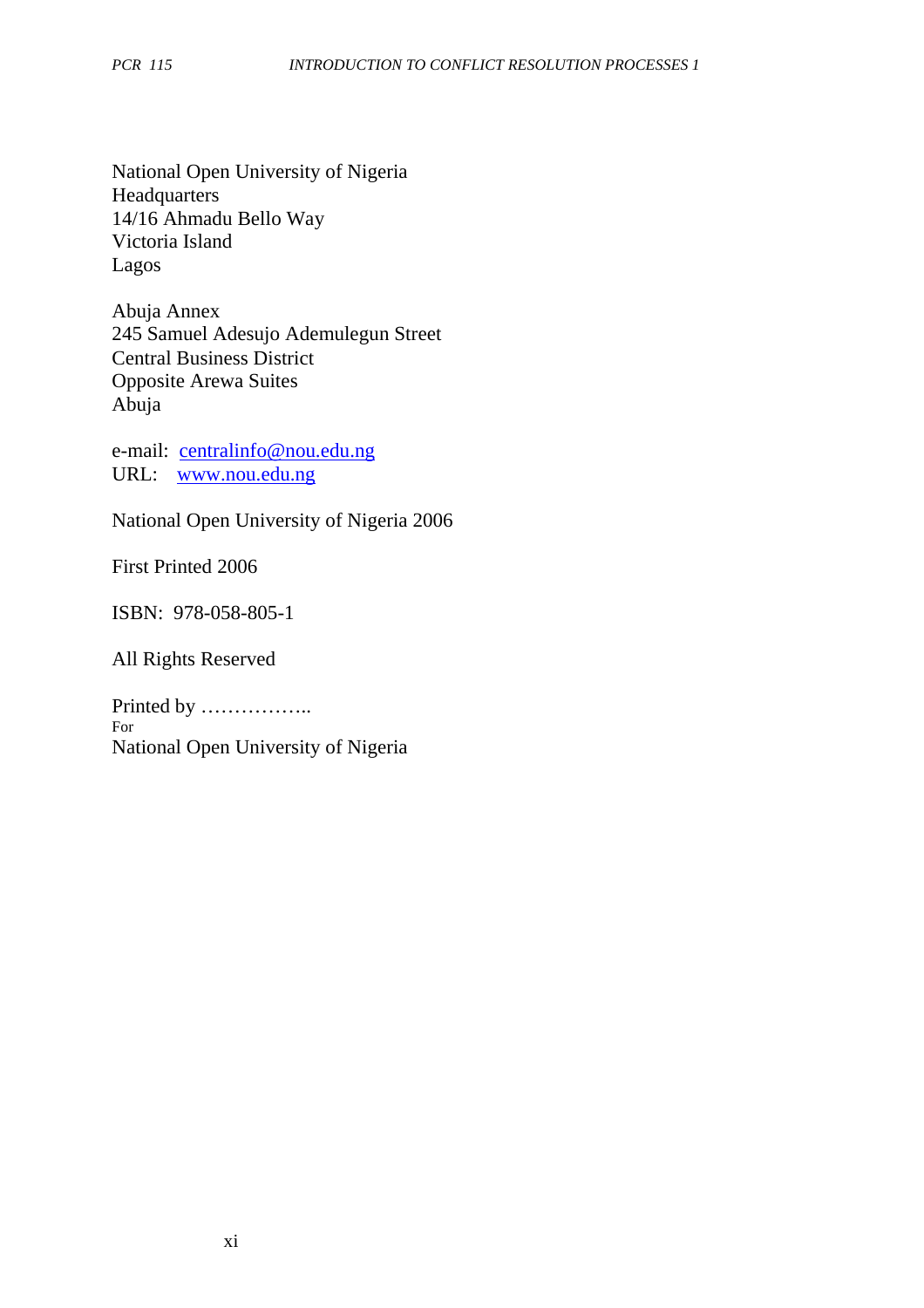#### **CONTENTS PAGE**

# **Module 1**

# **Module 2**

# **Module 3**

| Unit 2: Integrative or Interest-based Bargaining |  |
|--------------------------------------------------|--|
|                                                  |  |
|                                                  |  |
|                                                  |  |

# **Module 4**

| , , , , <i>,</i> |                                                  |  |
|------------------|--------------------------------------------------|--|
|                  |                                                  |  |
|                  |                                                  |  |
|                  |                                                  |  |
|                  | Unit 2: Basic Standards in International Law and |  |
|                  |                                                  |  |

# **Module 5**

| Unit 2: Protection of Civilians and Vulnerable Groups 73-77 |  |
|-------------------------------------------------------------|--|
|                                                             |  |
|                                                             |  |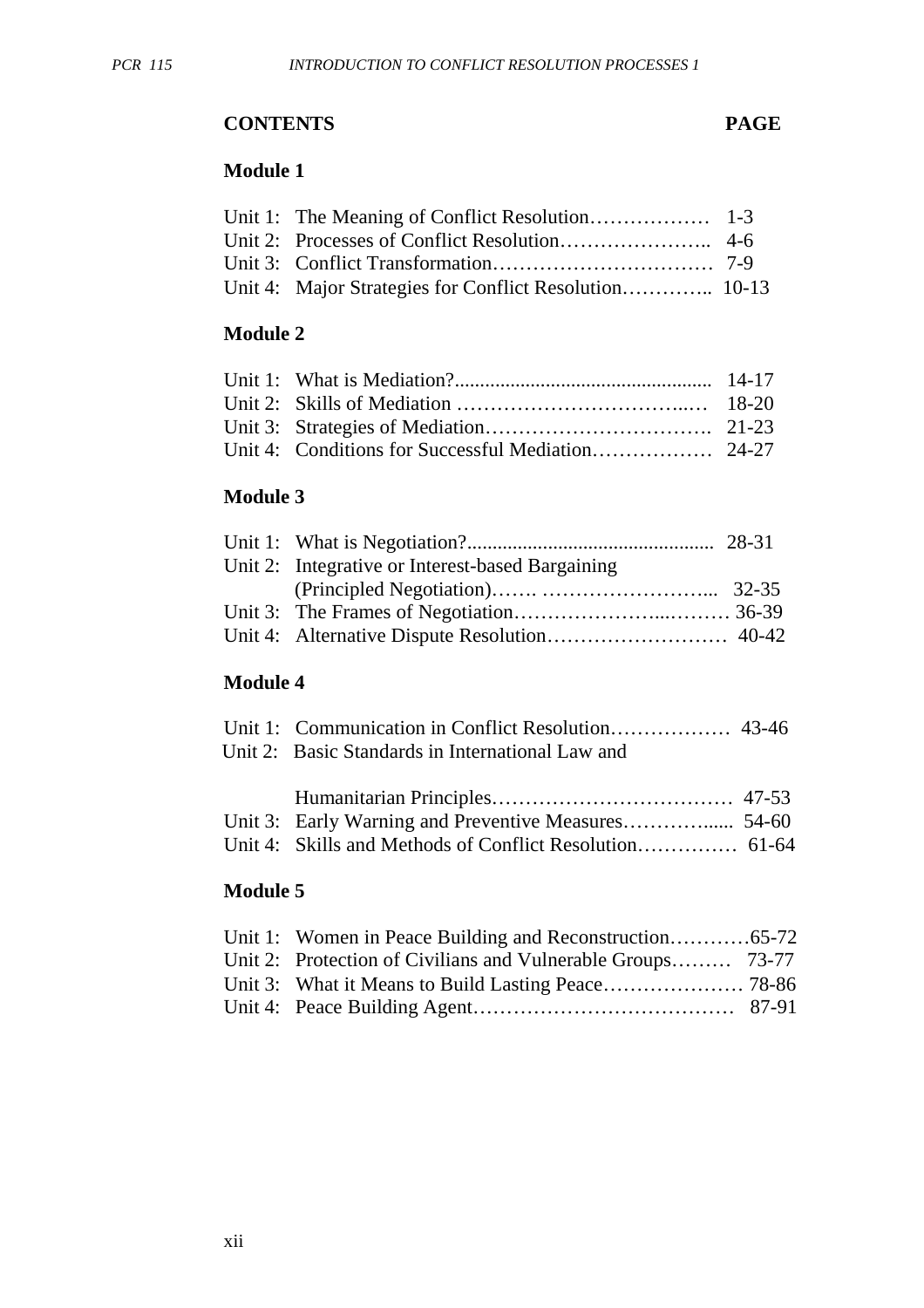# **MODULE 1**

- Unit 1: The Meaning of Conflict Resolution
- Unit 2: Processes of Conflict Resolution
- Unit 3: Conflict Transformation
- Unit 4: Major Strategies for Conflict Resolution

# **UNIT 1 THE MEANING OF CONFLICT RESOLUTION**

#### **CONTENTS**

- 1.0 Introduction
- 2.0 Objectives
- 3.0 Main Body
	- 3.1 Dispute Settlement and Conflict Resolution
- 4.0 Conclusion
- 5.0 Summary
- 6.0 Tutor Marked Assignment
- 7.0 References/Further Readings

# **1.0 INTRODUCTION**

When human beings come together there is bound to be conflict. This is because human beings have different background, interests and worldviews. These lead to differences in opinion. These differences in opinion could sometimes degenerate into aggression and violence. This conflict may first be noticed at the individual level, but may eventually spread to the larger society. But it is important to note that just as peace and cooperation is desirable, conflict too could be progressive when not allowed to become destructive.

However, when it does get out of hand, it is necessary to break a long term resolution base on understanding of its underlying causes. This will ensure that resurgence does not arise. There are many definitions of conflict, which you should endeavour to seek out. However conflict is commonly defined as an open clash between two opposing groups or individuals. Usually, the disagreement may be as a result of incompatibility of views, opinion or access to shared resources. In Nigeria, many of the conflicts bedeviling the polity have been communal and ethnic based.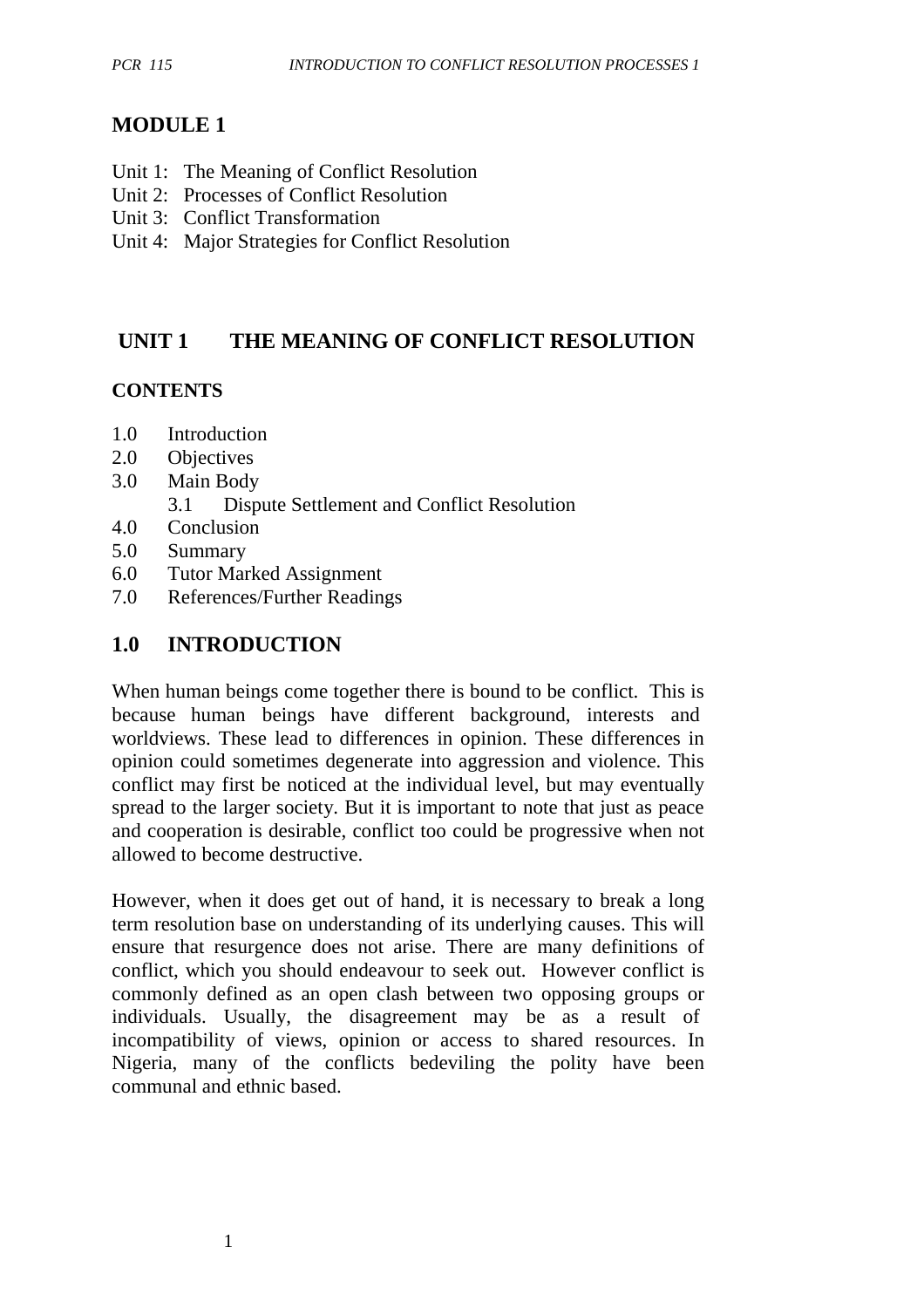# **2.0 OBJECTIVES**

At the end of this unit, you should be able to:

- i. Define conflict;
- ii. Define conflict resolution;
- iii. Differentiate between Dispute Settlement and Conflict Resolution; and
- iv. Explain what is meant by the institutional structures of a society.

# **3.0 MAIN BODY**

# **3.1 Dispute Settlement and Conflict Resolution**

To end or resolve a long-term conflict, a relatively stable solution that identifies and deals with the underlying sources of the conflict must be found. This is a more difficult task than simple dispute settlement, because resolution means going beyond negotiating interests to meet all sides' basic needs, while simultaneously finding a way to respect their underlying values and identities.

True conflict resolution requires a more analytical, problem-solving approach than dispute settlement. The main difference is that resolution requires identifying the causal factors behind the conflict, and finding ways to deal with them. On the other hand, settlement is simply aimed at ending a dispute as quickly and amicably as possible. This means that it is possible to settle a dispute that exists within the context of a larger conflict, without resolving the overall conflict. This occurs when a dispute is settled, but the underlying causes of the conflict are not addressed.

There are many reasons why underlying causes of conflict may not be addressed. Often, the underlying causes of conflict are embedded in the institutional structure of society. Achieving complete resolution of a conflict can require making significant socioeconomic or political changes that restructure society in a more just or inclusive way. Changing societal structures, such as the distribution of wealth in society, is a difficult thing to do and can take decades to accomplish. Thus, fully resolving conflict can be a long, laborious process. As a result there are other conceptions or ways of doing this.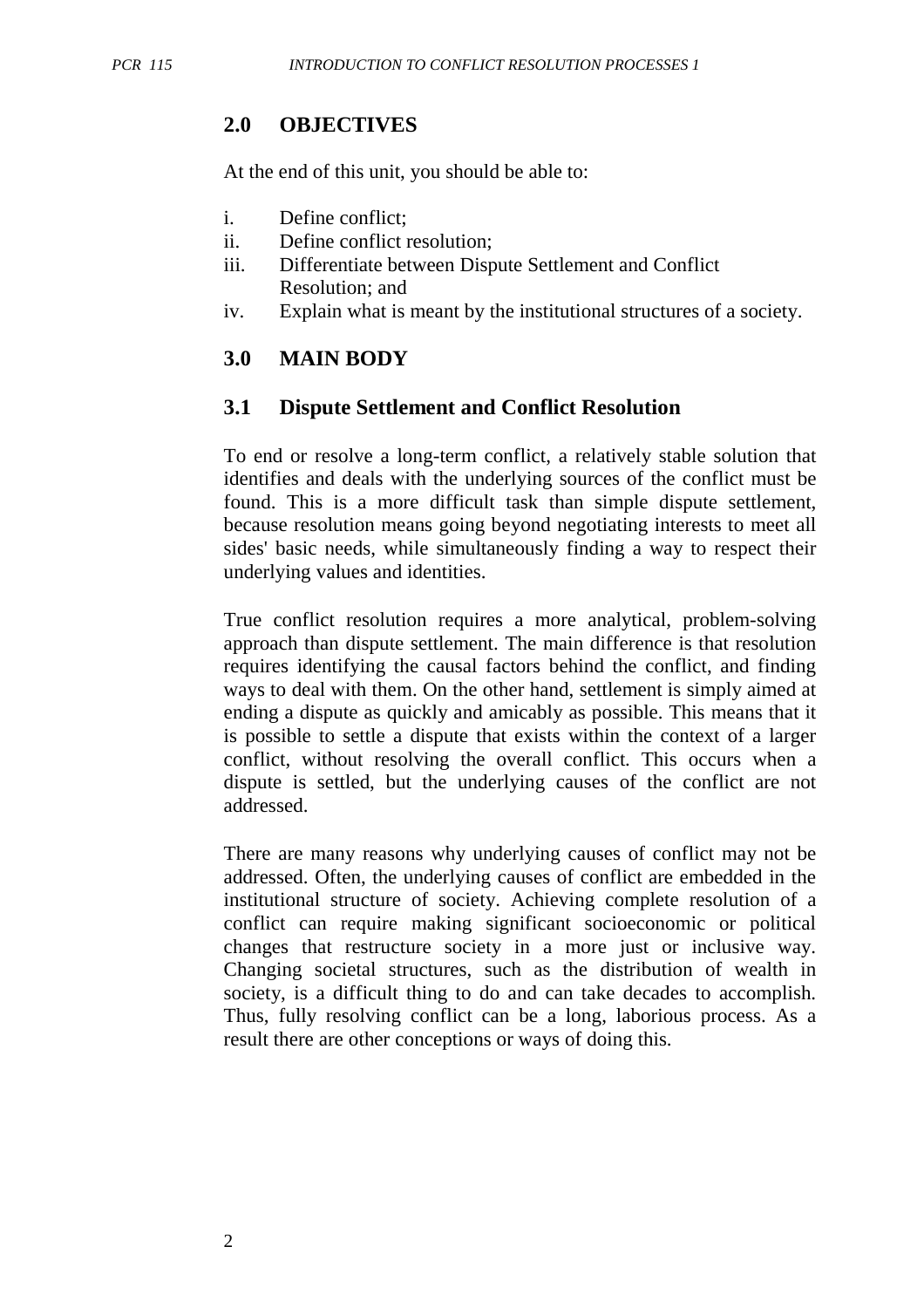#### **Self Assessment Exercise 1**

- 1. What is the difference between dispute resolution and conflict resolution?
- 2. Why is it very difficult to address underlying causes of conflicts?

# **4.0 CONCLUSION**

It is important that you understand the meaning of conflict, dispute settlement, conflict resolution and the differences between the concepts. Special attention should be paid to the underlying causes of conflicts especially in Africa.

# **5.0 SUMMARY**

In this unit, we have dealt with the meanings of Conflict, Dispute Settlement, Conflict Resolution and the differences between them.

# **6.0 TUTOR-MARKED ASSIGNMENT**

- i) Define Conflict and discuss the differences between dispute settlement and conflict resolution?
- ii) What do you understand by the institutional structures of a society?

# **7.0 REFERENCES/FURTHER READINGS**

- John W. Burton 1990 Conflict: Resolution and Prevention, New York, NY: St. Martins Press Inc.
- Morton Deutsch 1973 The Resolution of Conflict: Constructive and Destructive Processes, New Haven, CT, Yale University Press.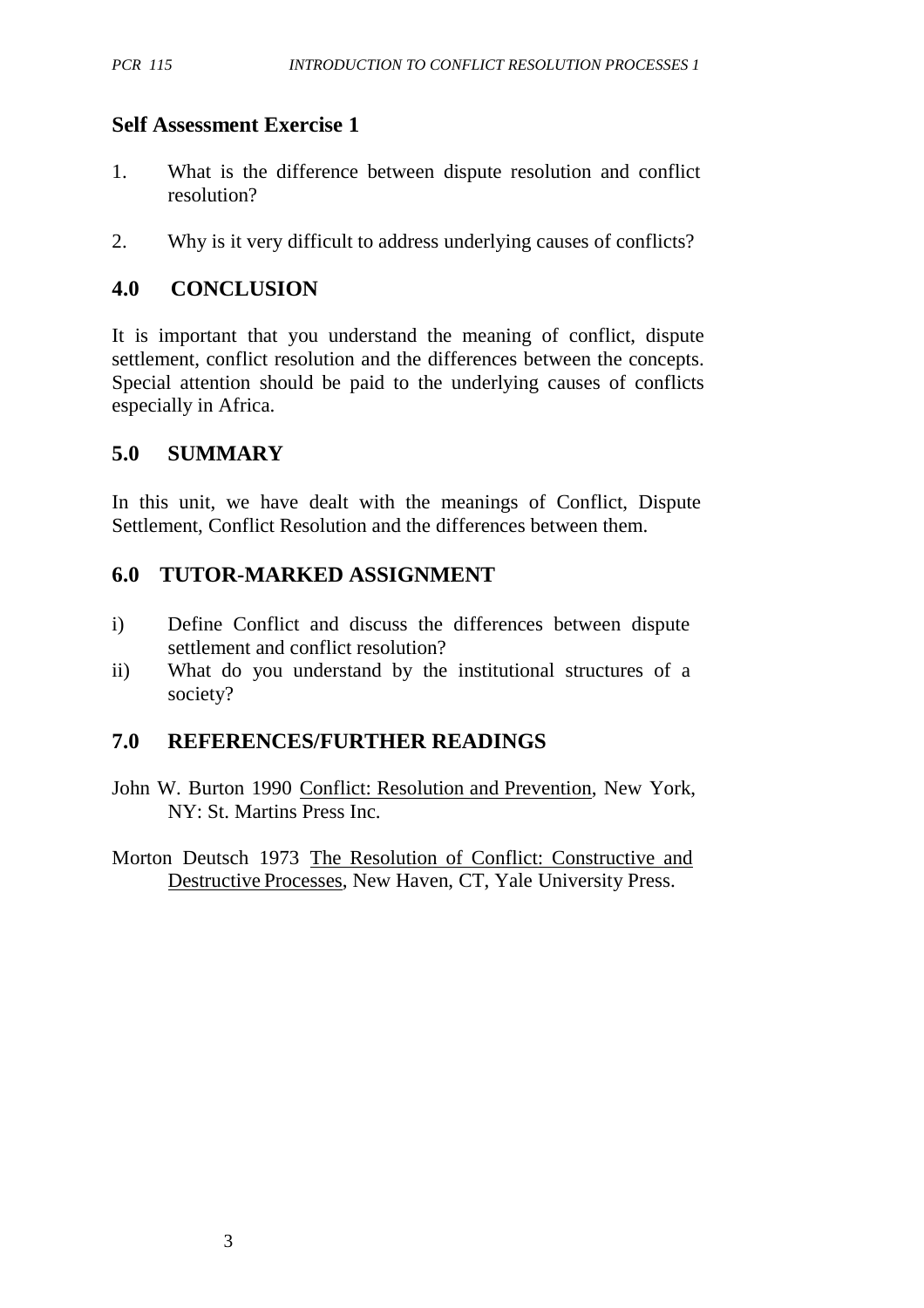# **UNIT 2 PROCESSES OF CONFLICT RESOLUTION**

# **CONTENTS**

- 1.0 Introduction
- 2.0 Objectives
- 3.0 Main Body
	- 3.1 Co-operative vs. Competitive Conflict Styles
- 4.0 Conclusion
- 5.0 Summary
- 6.0 Tutor Marked Assignment (TMA)
- 7.0 References/Further Readings

# **1.0 INTRODUCTION**

In this unit, we will discuss two major orientations in the processes of conflict resolution. These are the cooperative and competitive approaches to the settlement of conflicts. Oftentimes, the depth of grief may make it difficult for a party to the conflict to be cooperative during negotiations. Nonetheless, the conflict has to be resolved one way or the other. You are enjoined to explore other possible processes of conflict resolution, especially African traditional processes of conflict resolution.

# **2.0 OBJECTIVES**

At the end of this unit you should be able to:

- i. Explain the cooperative approach to conflict resolution;
- ii. Discuss competitive approach to conflict resolution;
- iii. Compare mutual gains with competitive negotiation tactics.

# **3.0 MAIN BODY**

# **3.1 Co-operative vs. Competitive Conflict Styles**

When individuals or parties enter into a negotiation process to resolve conflict, they will bring a certain orientation to the table in their effort to settle the conflict. The two most basic orientations when people enter into negotiations are "cooperative" or "competitive". A cooperative approach leads parties to seek win-win solutions in which both sides to the conflict feel they have won and, as such, any resolutions to the conflict are likely to be accepted voluntarily.

Disputants that work cooperatively to negotiate a solution are more likely to develop a relationship of trust and come up with mutually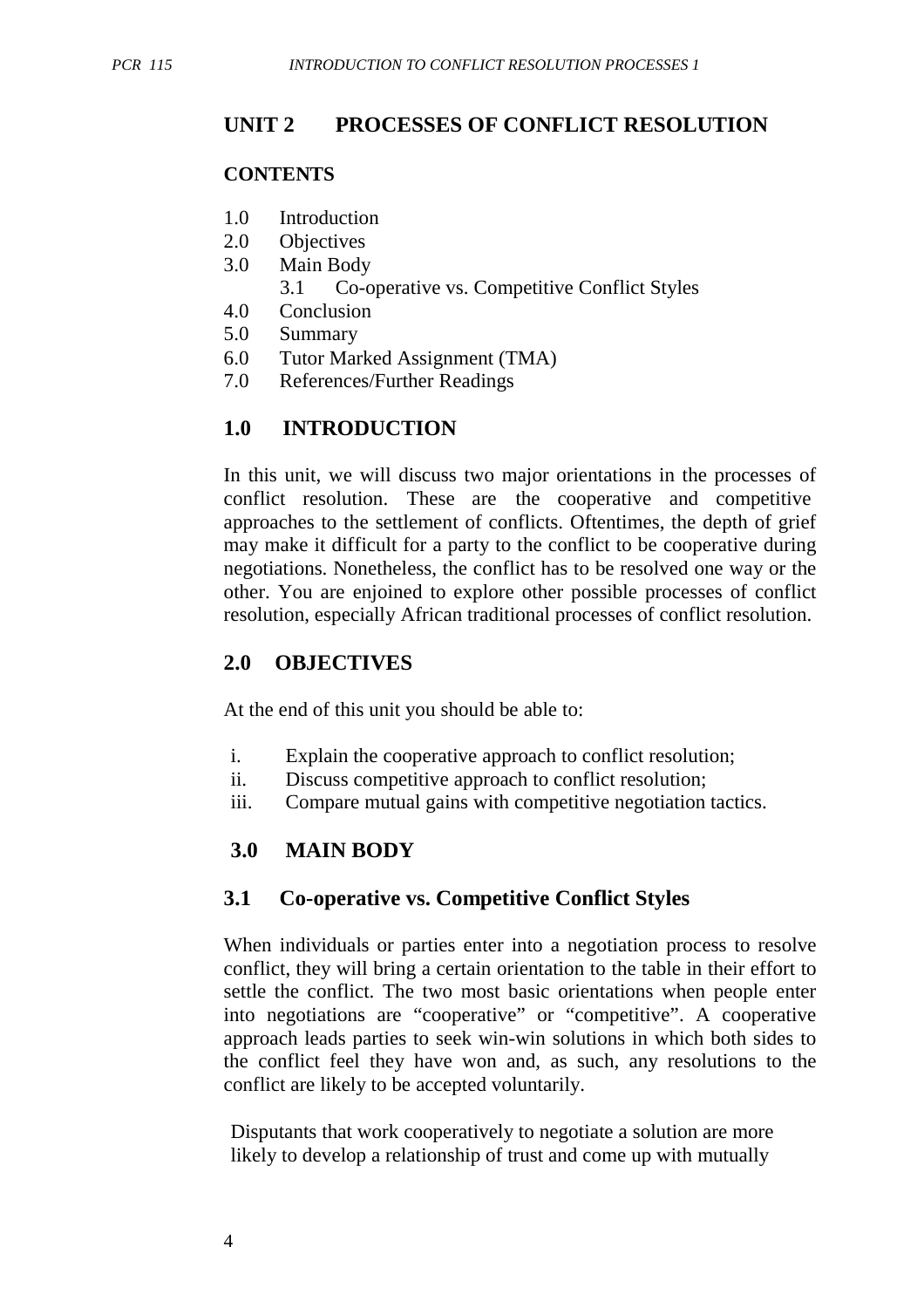beneficial options for settlement. The mutual gains approach is considered as a constructive resolution process.

Options for a negotiated settlement are limited in some cases by a fixed amount of rewards that must be divided one way or the other. Such situations leave no alternative for mutual gains and therefore, parties must utilize competitive negotiation tactics to pursue their goal(s).

Competitive approaches tend to result in win-lose outcomes in which only one side perceives the outcome as positive. Such outcomes are less likely to be accepted voluntarily, especially by the loser. A competitive approach to conflict tends to increase animosity and distrust between parties and is generally considered destructive.

#### **Self Assessment Exercise 1**

- i. What are the two most basic orientations to conflict resolution?
- ii. What do you understand by the Mutual Gains Approach?

# **4.0 CONCLUSION**

Note that during negotiations to the resolution of conflicts, each party come to the table ready to sacrifice certain advantages without which a resolution will be difficult. Oftentimes, failure to make sacrifices results in the intensification of conflict once the initial efforts at resolution fails. Overall, the co-operative approach as against the competitive negotiation tactics should be encouraged.

# **5.0 SUMMARY**

In this unit, we have examined two basic orientations of parties to a conflict in the negotiation process leads to the conflict resolution. These are the Mutual Gains and a win-lose situation.

# **6.0 TUTOR-MARKED ASSIGNMENTS**

- i. Explain Cooperative as against Competitive orientation to negotiations?
- ii. What will you consider to be the most productive approach to conflict negotiations?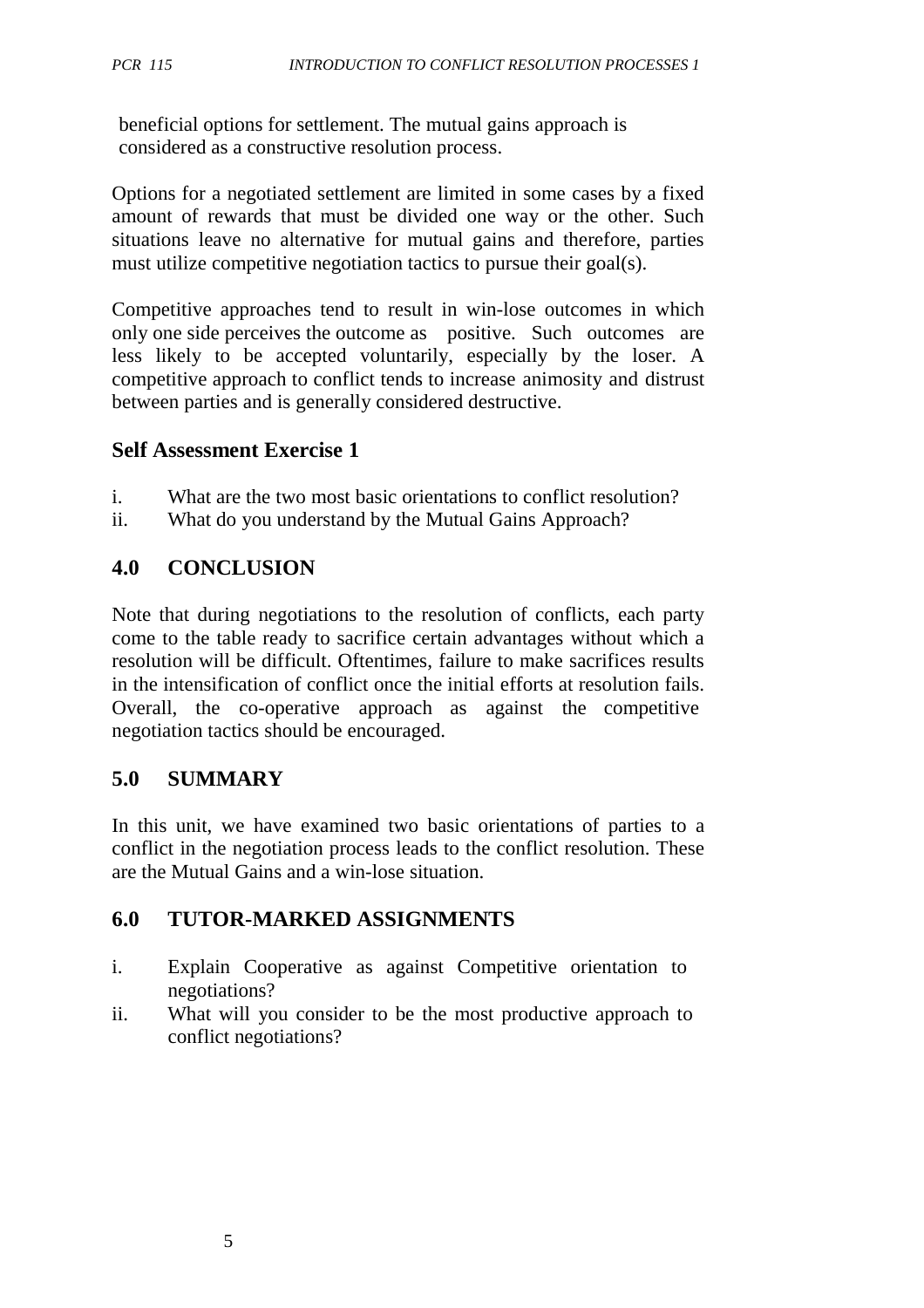#### **7.0 REFERENCES/FURTHER READINGS**

- Ho-Won Jeong (ed.), 1999 Conflict Resolution: Dynamics, Process and Structures, Brookfield,VT, Ashgate Pub. Co. Ltd.
- John W. Burton, 1990 Conflict Resolution and Prevention, New York, NY, St Martins Press Inc.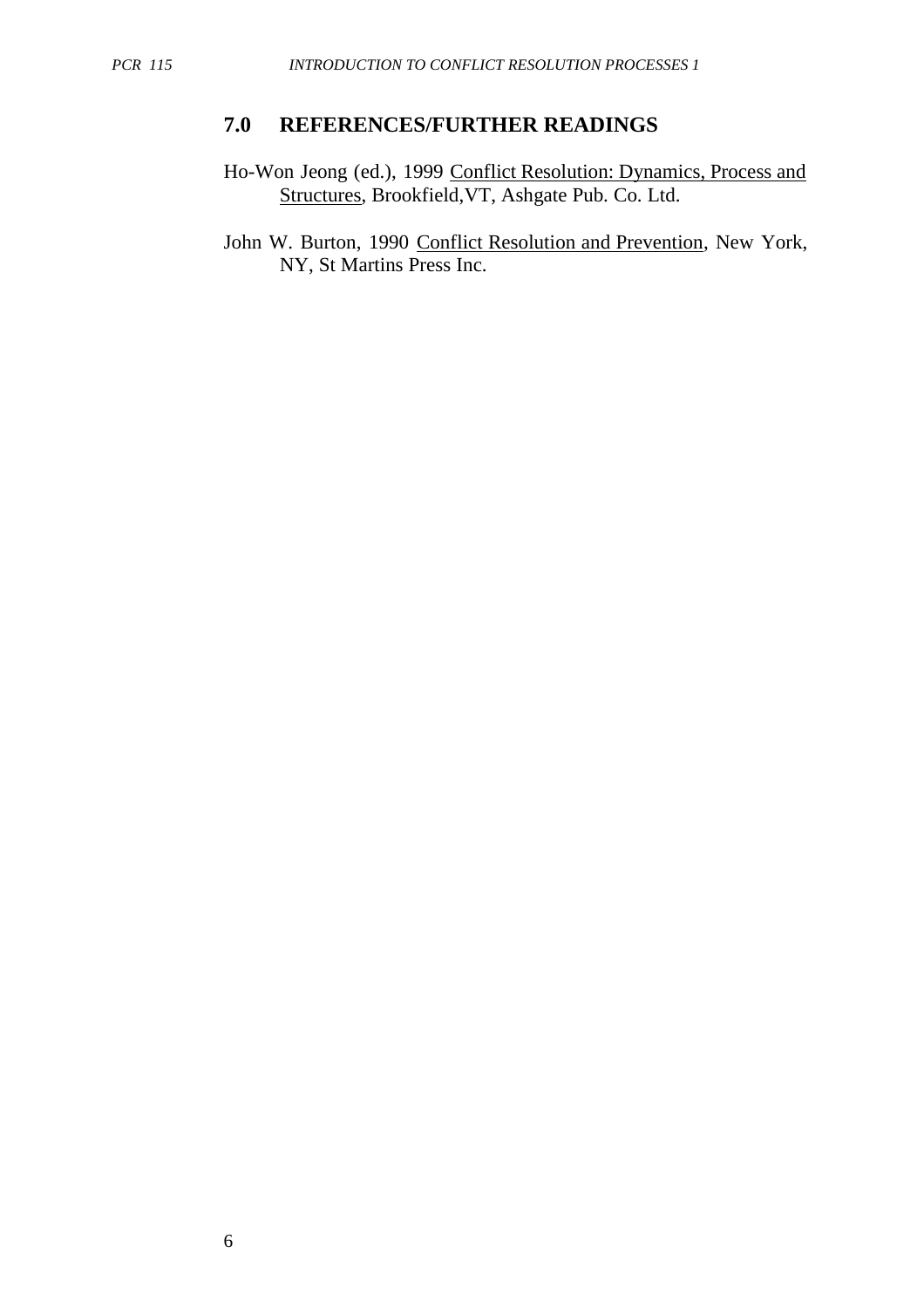# **UNIT 3 CONFLICT TRANSFORMATION**

# **CONTENTS**

- 1.0 Introduction
- 2.0 Objectives
- 3.0 Main Body
	- 3.1 Differences in Conflict Resolution Approaches
- 4.0 Conclusion
- 5.0 Summary
- 6.0 Tutor Marked Assignment (TMA)
- 7.0 References/Further Readings

# **1.0 INTRODUCTION**

This unit focuses on the distinction between conflict transformation, conflict resolution and conflict management. Often, the three concepts are used interchangeably, and therefore misapplied. It is important therefore, that we clarify the differences between these concepts when addressing the issue of conflicts and how they can be resolved.

# **2.0 OBJECTIVES**

At the end of this unit you should be able to:

- i. Define and understand what conflict transformation is;
- ii. Distinguish between conflict transformation, conflict resolution and conflict management.

# **3.0 MAIN BODY**

# **3.1 Differences in Conflict Resolution Approaches**

A number of conflict theorists and practitioners advocate the pursuit of conflict transformation, as opposed to "conflict resolution" or "conflict management." Conflict transformation is different from the other two because it reflects a better understanding of the nature of conflict itself.

"Conflict resolution" implies that conflict is bad, and is therefore something that should be ended. It also assumes that conflict is a shortterm phenomenon that can be "resolved" permanently through mediation or other intervention processes.

"Conflict management" correctly assumes that conflicts are long-term processes that often cannot be quickly resolved. The problem with the notion of "management," however, is that it suggests that people can be directed or controlled as if they were physical objects. In addition,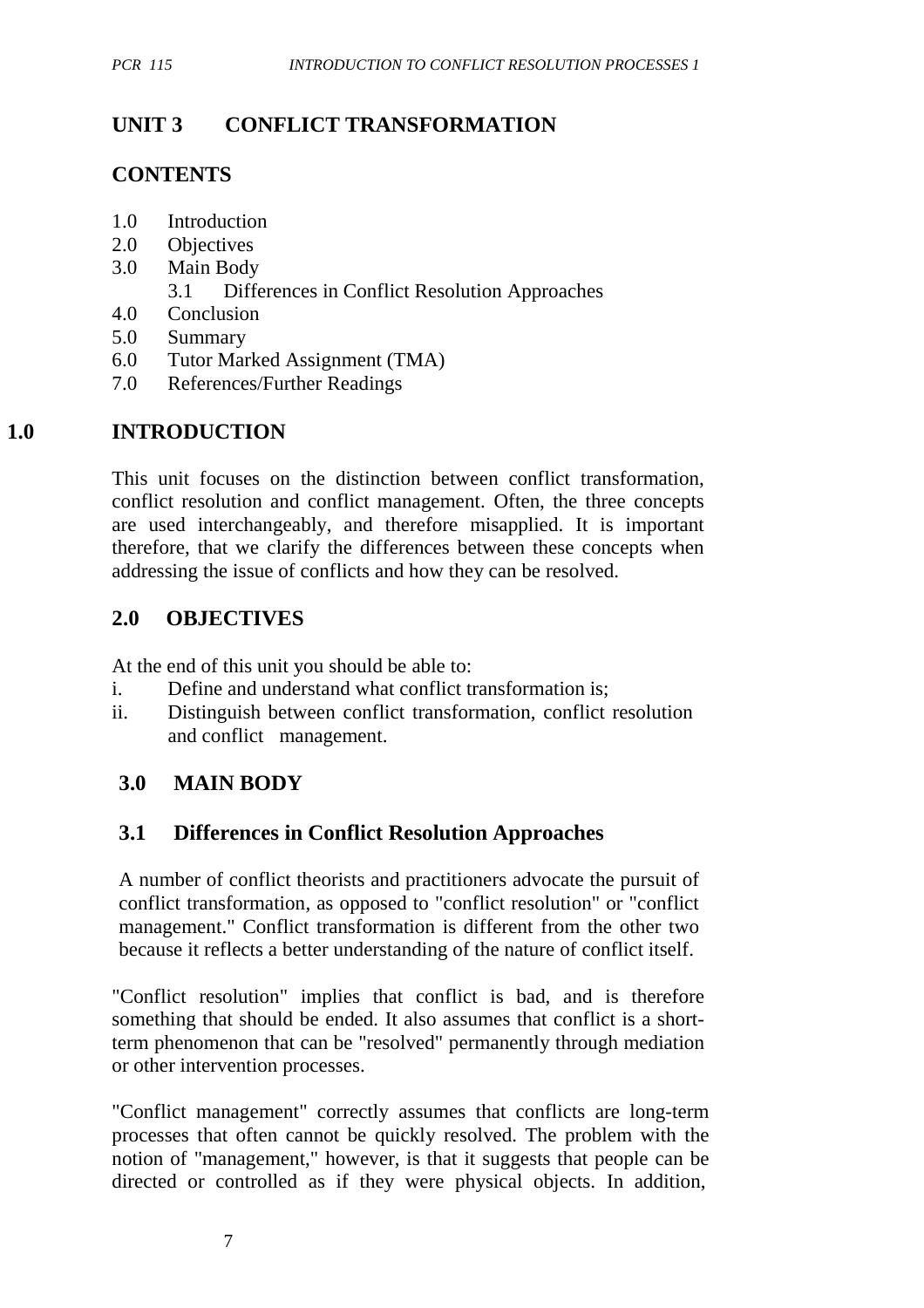"management" suggests that the goal is the reduction or control of volatility, rather than dealing with the real source of the problem. Conflict transformation does not suggest that we simply eliminate or control conflict, but rather that we recognize and work with its "dialectic nature." First, it argues that social conflict is a natural occurrence between humans who are involved in relationships. Once conflict occurs, it changes or transforms those events, people, and relationships that created the initial conflict.

Thus, the cause-and-effect relationship goes both ways -- from the people and the relationships to the conflict and back to the people and relationships. In this sense, "conflict transformation" is a term that describes the natural process of conflict. Conflicts change relationships in predictable ways, altering communication patterns and patterns of social organization, altering images of the self and of the other.

Conflict transformation is also a prescriptive concept. It suggests that the destructive consequences of a conflict can be modified or transformed so that self-images, relationships, and social structures improve as a result of conflict instead of being harmed by it. Usually, this involves transforming perceptions of issues, actions, and other people or groups.

Conflict usually transforms perceptions by accentuating the differences between people and positions. This approach assumes that effective conflict transformation can utilize this highlighting of differences in a constructive way, and can improve mutual understanding. From the perspective of conflict transformation, intervention has been successful if each group gains a relatively accurate understanding of the other. In the end, improving understanding is the objective of conflict transformation, in spite of parties differing or even irreconcilable interests, values, and needs.

# **Self Assessment Exercise 1**

Define and explain what you understand by conflict transformation.

# **4.0CONCLUSION**

It is necessary that you clearly understand the three major concepts – conflict transformation, conflict resolution and conflict management. Understanding these concepts and their individual important will help in analyzing approaches and strategies for dealing with conflict situations.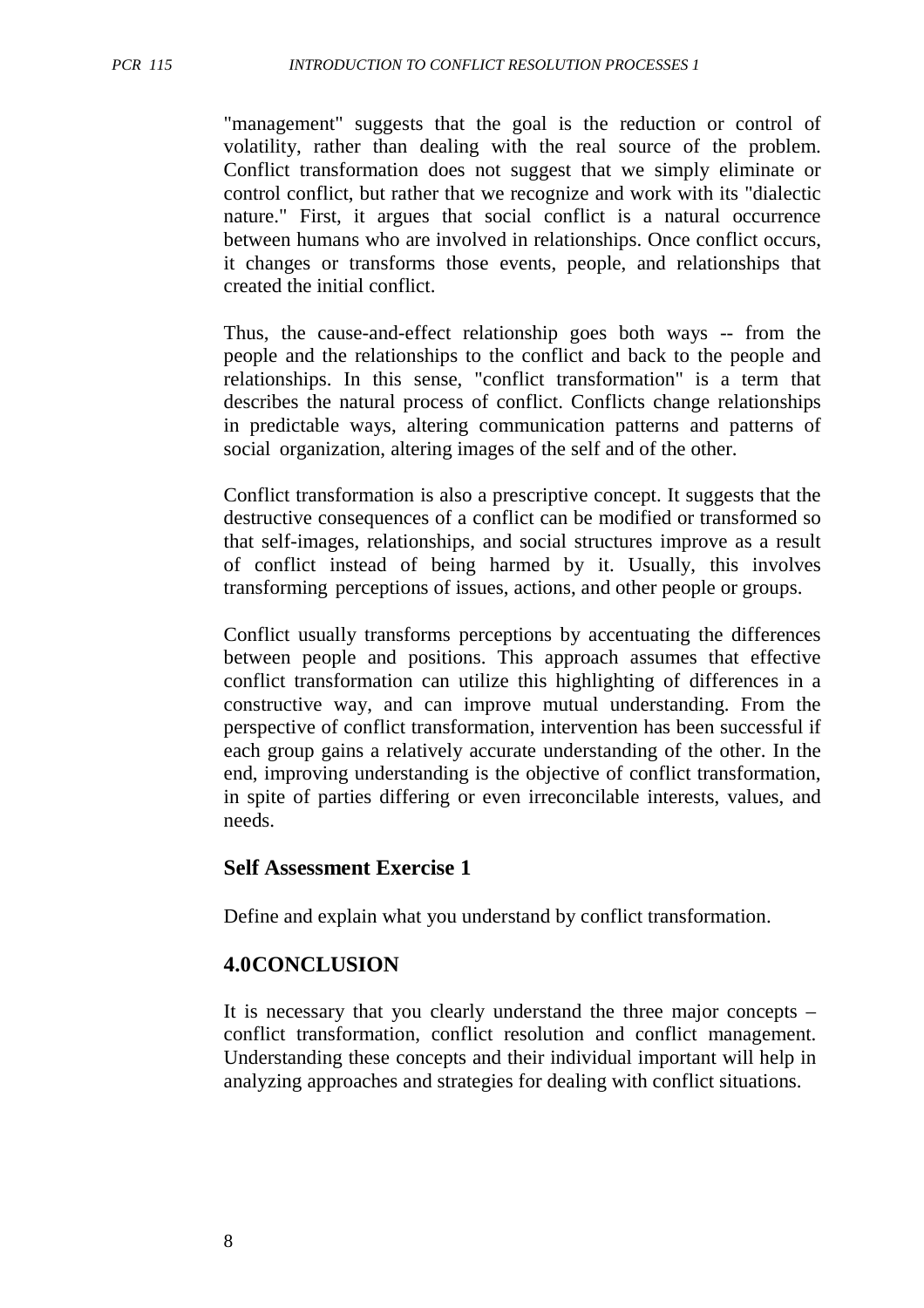# **5.0 SUMMARY**

We have examined the concepts of conflict transformation, conflict resolution and conflict management, and the meanings and interpretations attached to them. Note however, that the major aim of conflict transformation is to enhance understanding amongst the parties in spite of existing differences.

# **6.0 TUTOR- MARKED ASSIGNMENT**

- i. Distinguish between conflict transformation, conflict resolution and conflict management?
- ii. What may you consider the major objectives of conflict transformation?

# **7.0 REFERENCES/FURTHER READINGS**

- John Paul Lederach, 1996 Preparing for Peace: Conflict Transformation Across Cultures, Syracuse University Press,.
- Nicole Negowetti, Reconciliation: Central Component of Conflict Transformation, Irish Peace Society, URL-

http://www.peace.ie/read/reconciliation.html (2003-4-04).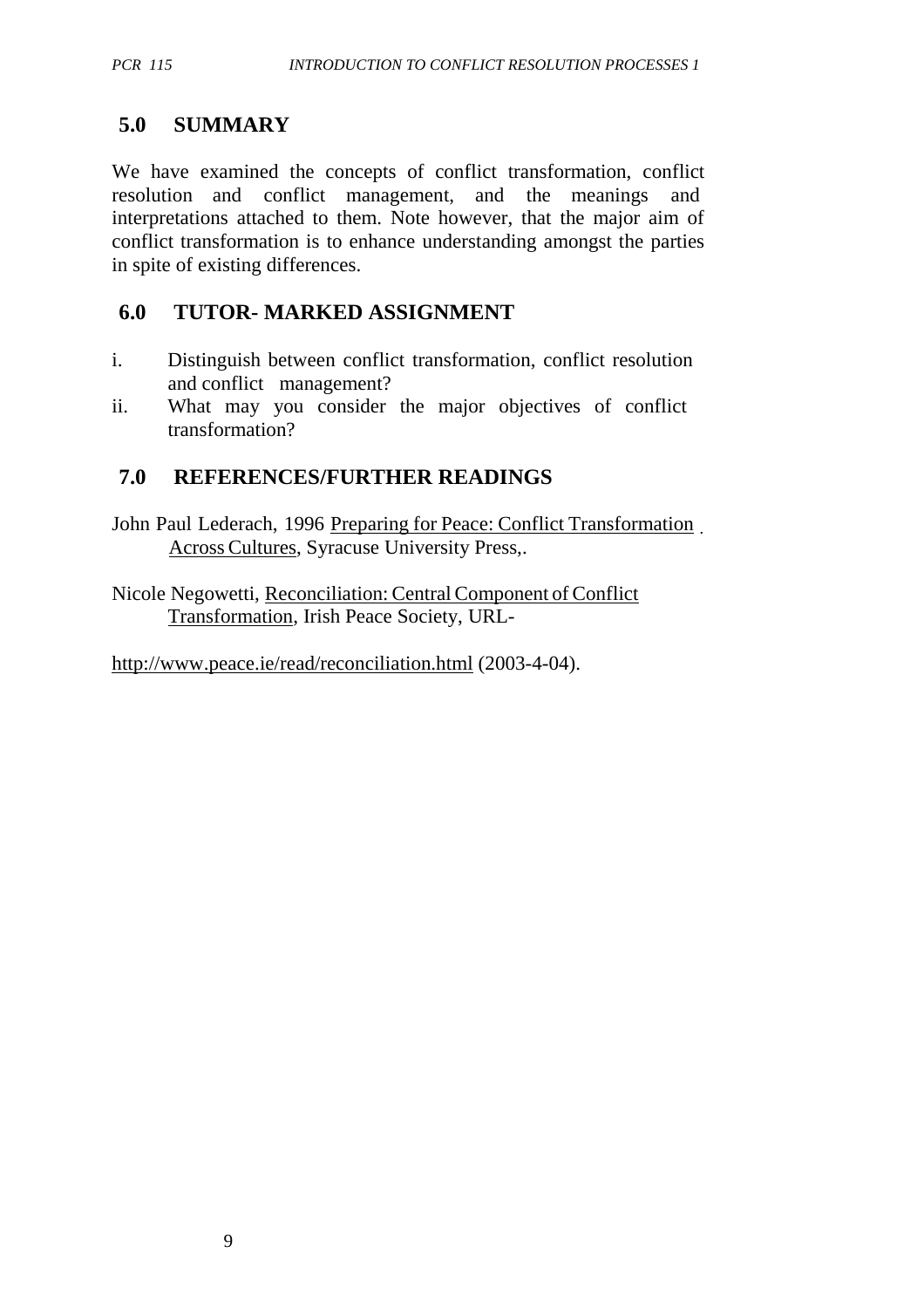# **UNIT 4 MAJOR STRATEGIES FOR CONFLICT RESOLUTION**

#### **CONTENTS**

- 1.0 Introduction
- 2.0 Objectives
- 3.0 Main Body
	- 3.1 Strategies of Conflict Resolution
- 4.0 Conclusion
- 5.0 Summary
- 6.0 Tutor Marked Assignment (TMA)
- 7.0 References/Further Readings

# **1.0 INTRODUCTION**

In this segment, we examine the different strategies that could be used for conflict resolution. These include conciliation, mediation, arbitration and litigation. Though arbitration and litigation have legal moorings, all are used interchangeably during the resolution of conflicts at individual, state and international levels.

# **2.0 OBJECTIVES**

By the end of this unit you should be able to:

- i. Explain what conciliation and mediation means;
- ii. Explain what is meant by arbitration and litigation;
- iii. Identify the major strategies for conflict resolution.

# **3.0 MAIN BODY**

#### **3.1 Strategies of Conflict Resolution**

A number of strategies exist for the purposes of conflict resolution. One of such strategies is Conciliation which is a process whereby the parties to a dispute agree to utilize the services of a conciliator, who then meets with the parties separately in an attempt to resolve their differences.

Conciliation differs from arbitration in that the conciliation process, in and of itself, has no legal standing, and the conciliator usually has no authority to seek evidence or call witnesses, usually writes no decision, and makes no award. Conciliation differs from mediation in that the main goal is to conciliate, most of the time by seeking concessions. In mediation, the mediator tries to guide the discussion in a way that optimizes parties needs, takes feelings into account and reframes representations.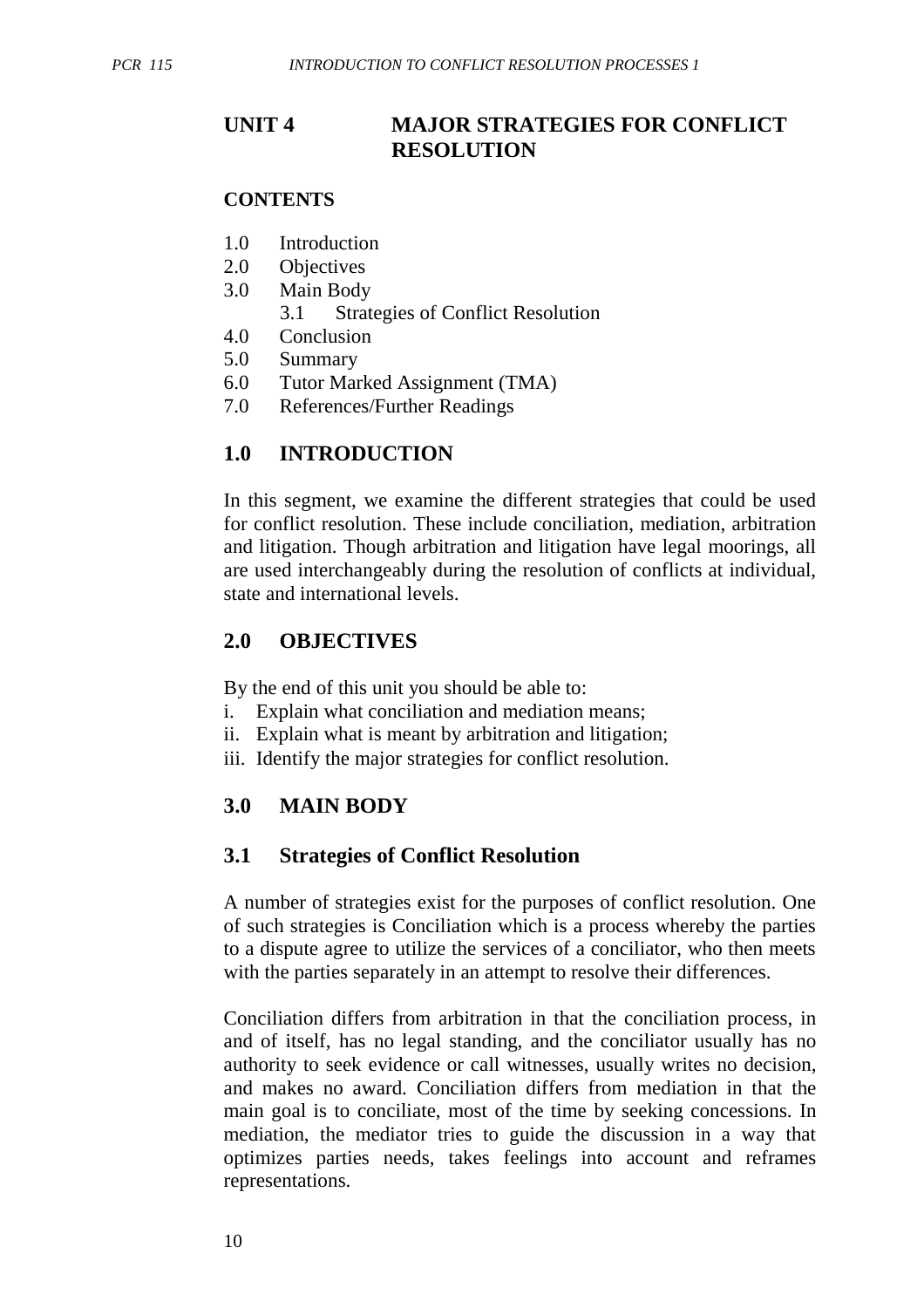If the conciliator is successful in negotiating an understanding between the parties, the understanding is almost always committed to writing (usually with the assistance of legal counsel) and signed by the parties, at which time it becomes a legally binding contract and falls under contract law. Most successful conciliators are highly skilled negotiators.

Mediation is a process in which a neutral third party, the mediator, assists two or more parties in order to help them negotiate an agreement on a matter of common interest. Mediation applies to different fields, with some common peculiar elements and some differences for each of its specialties. The main fields of application of mediation are business commerce, legal dispute and diplomacy, but minor forms can be found in other fields too. The mediation in marriages is technically admitted in the category, even if it follows its own history since the times of ancient Greeks.

Arbitration, in the law, is a form of legal alternative to litigation whereby the parties to a dispute agree to submit their respective positions (through agreement or hearing) to a neutral third party (the arbitrator(s) or arbiter(s)) for resolution. Since arbitration is based upon either contract law or the law of treaties, the agreement between the parties to submit their dispute to arbitration is a legally binding contract. All arbitral decisions are considered to be "final and binding." This does not, however, void the requirements of law. Any dispute not excluded from arbitration by virtue of law (e.g. criminal proceedings) may be submitted to arbitration.

Arbitration exists under national and international law, and arbitration can be carried out between private individuals, between states, or between states and private individuals. In the case of arbitration between states, or between states and individuals, the Permanent Court of Arbitration and the International Center for the Settlement of Investment Disputes (ICSID) are the predominant organizations. Arbitration is also used as part of the dispute settlement process under the WTO Dispute Settlement Understanding. International arbitral bodies for cases between private persons also exist, the International Chamber of Commerce Court of Arbitration being the most important. Arbitration also exists in international sport through the Court of Arbitration for Sport.

Arbitrators are not bound by precedent and have great leeway in such matters as: active participation in the proceedings, accepting evidence, questioning witnesses, and deciding appropriate remedies. Arbitrators may visit sites outside the hearing room, call expert witnesses, seek out additional evidence, decide whether or not the parties may be represented by legal counsel, and perform many other actions not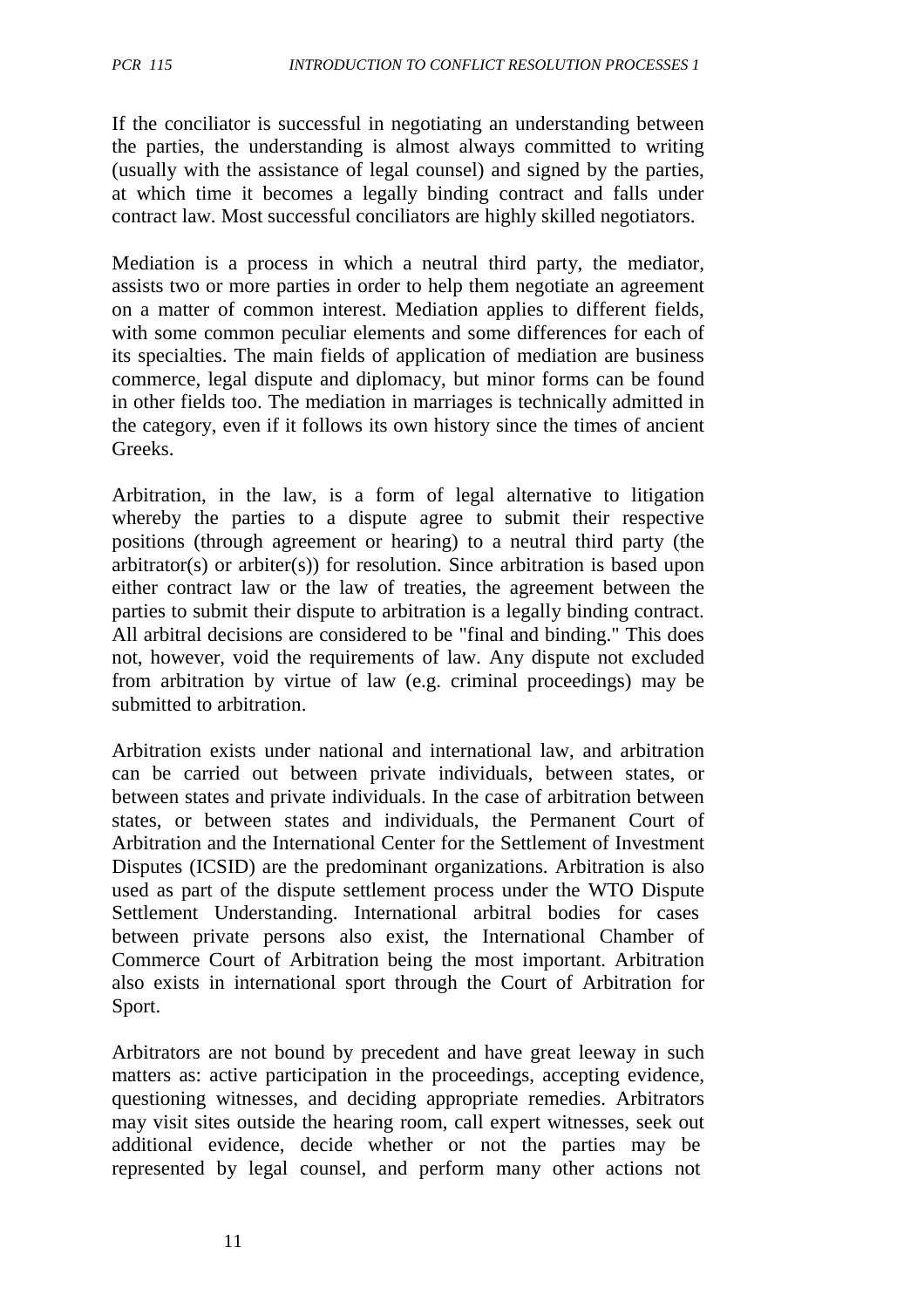normally within the purview of a court. It is this great flexibility of action which, combined with costs usually far below those of traditional litigation, makes arbitration so attractive.

To ensure effective arbitration and to increase the general credibility of the arbitral process, arbitrators will sometimes sit as a panel, usually consisting of three arbitrators. Often the three consist of an expert in the legal area within which the dispute falls (such as contract law in the case of a dispute over the terms and conditions of a contract), an expert in the industry within which the dispute falls (such as the construction industry, in the case of a dispute between a homeowner and his general contractor), and an experienced arbitrator.

Litigation is a lawsuit or a civil action brought before a court in which the party commencing the action, the plaintiff, seeks a legal remedy, usually for an offence. If the plaintiff is successful, judgement will be given in the plaintiff's favour, and a range of court orders may be issued to enforce a right, impose a penalty, award damages, impose an injunction to prevent an act or compel an act, or to obtain a declaratory judgement to prevent future legal disputes.

#### **Self Assessment Exercise 1**

- i. What do you understand by conciliation?
- ii. What is conciliation and how is it different from arbitration and mediation?
- iii. Define and explain what you understand by litigation.

# **4.0 CONCLUSION**

What is important in this unit is to be aware of and conversant with the different strategies of conflict resolution, and the levels at which they may be applied. Determining the best strategy to use at any point in time is important. Hence, anyone involved in conflict resolution must be very discerning.

#### **5.0 SUMMARY**

This unit familiarized you with the concepts of conciliation, mediation, arbitration and litigation as major strategies of conflict resolution.

# **6.0 TUTOR-MARKED ASSIGNMENT**

- i. What are the major strategies for conflict resolution?
- ii. Define and discuss what you understand by arbitration.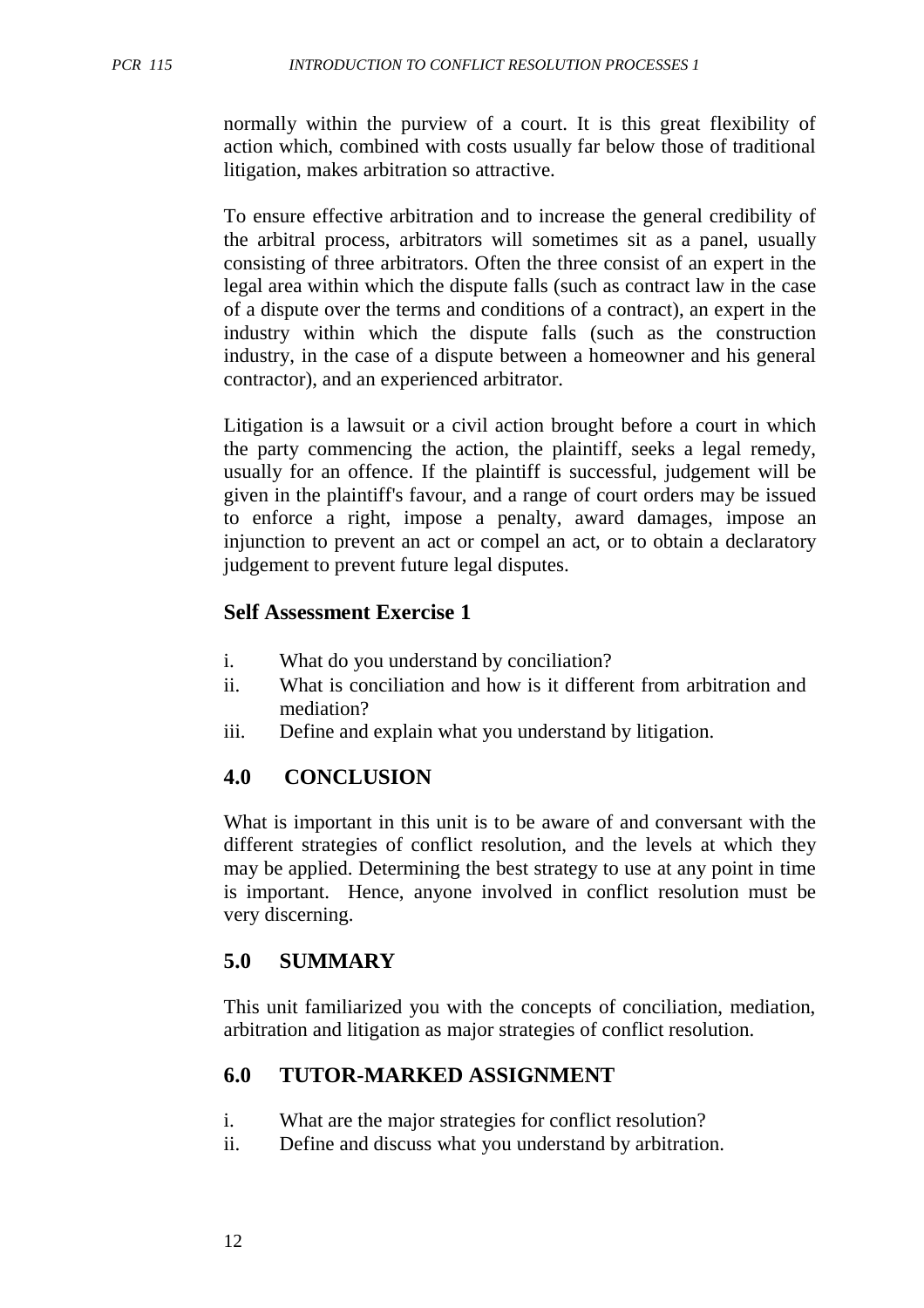#### **7.0 REFERENCES/FURTHER READINGS**

- John W. Burton and E. Frank Dukes, 1990 Conflict: Practices in Management, Settlement and Resolution, New York, St. Martins Press.
- Roger Fisher et.al, 1994 Beyond Machiavelli: Tools for coping with conflict, Cambridge, MIT: Harvard University Press.

# **MODULE 2**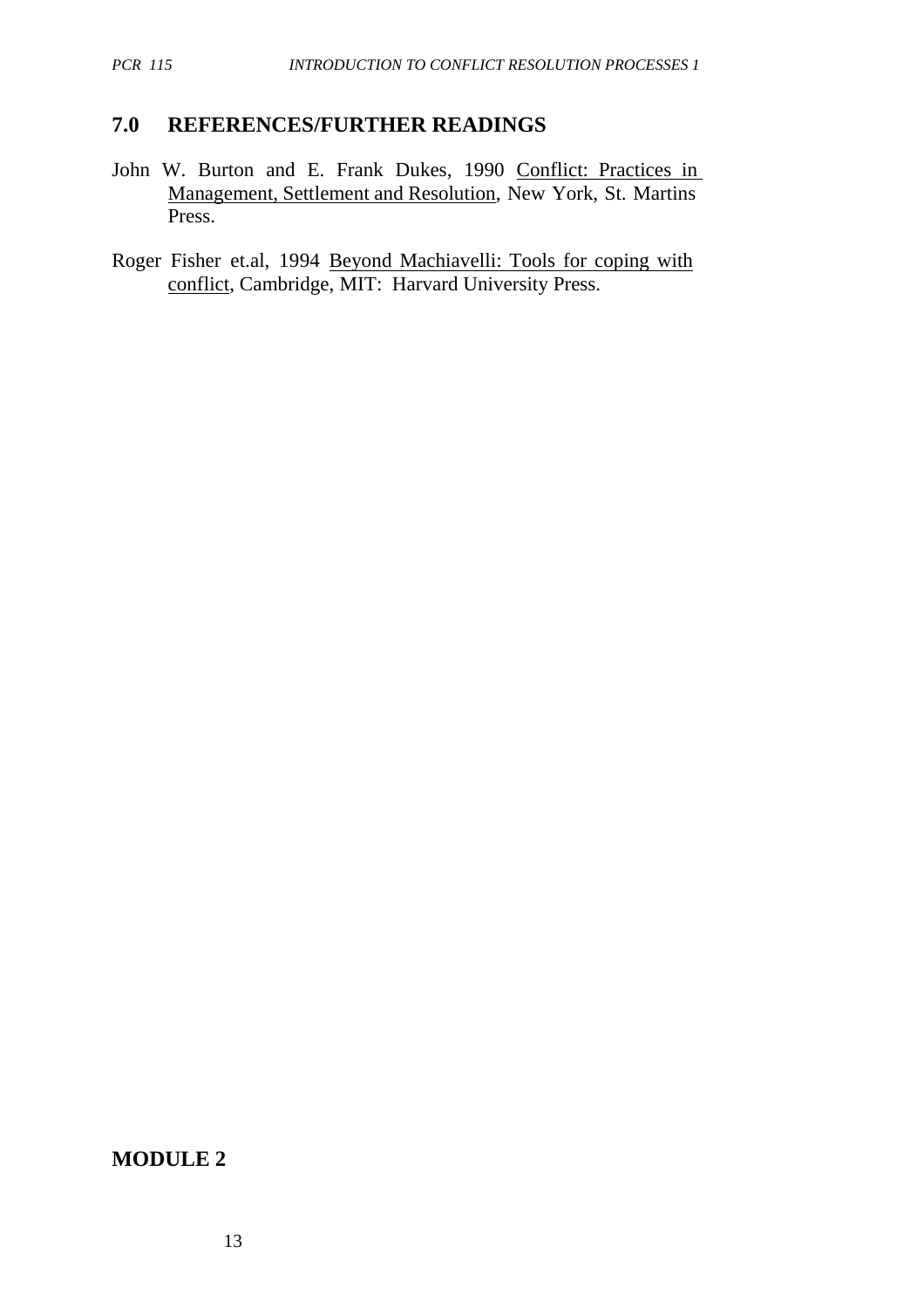- Unit 1: What is Mediation?
- Unit 2: Skills of Mediation
- Unit 3: Strategies of Mediation
- Unit 4: Conditions for Successful Mediation

# **UNIT 1 WHAT IS MEDIATION?**

#### **CONTENTS**

- 1.0 Introduction
- 2.0 Objectives
- 3.0 Main Body
	- 3.1 The Process of Mediation
	- 3.2 Who are the Mediators?
		- 3.2.1 Individuals
		- 3.2.2 States
		- 3.2.3 Institutions and Organizations
- 4.0 Conclusion
- 5.0 Summary
- 6.0 Tutor Marked Assignment
- 7.0 References/Further Readings

# **1.0 INTRODUCTION**

Mediation is a flexible and highly varied process that includes any situation in which a person gets involved in a conflict between two or more other people to help them resolve it, but has no power to make anyone do anything in particular. Like a facilitator, the mediator is primarily a "process person," helping the parties define the agenda, identify and reframe the issues, communicate more effectively, find areas of common ground, negotiate fairly, and hopefully, reach an agreement.

Mediation is widely used in all sorts of disputes, ranging from divorces to civil lawsuits to very complex public policy problems to international conflicts. Even when conflicts are seemingly intractable, they sometimes yield to mediation. Mediation is of particular importance in longrunning, deep-rooted conflicts, as this type of conflict is rarely resolved without such outside assistance. Even if the full range of grievances cannot be resolved, mediation is often useful for dealing with particular limited aspects of the wider conflict.

# **2.0 OBJECTIVES**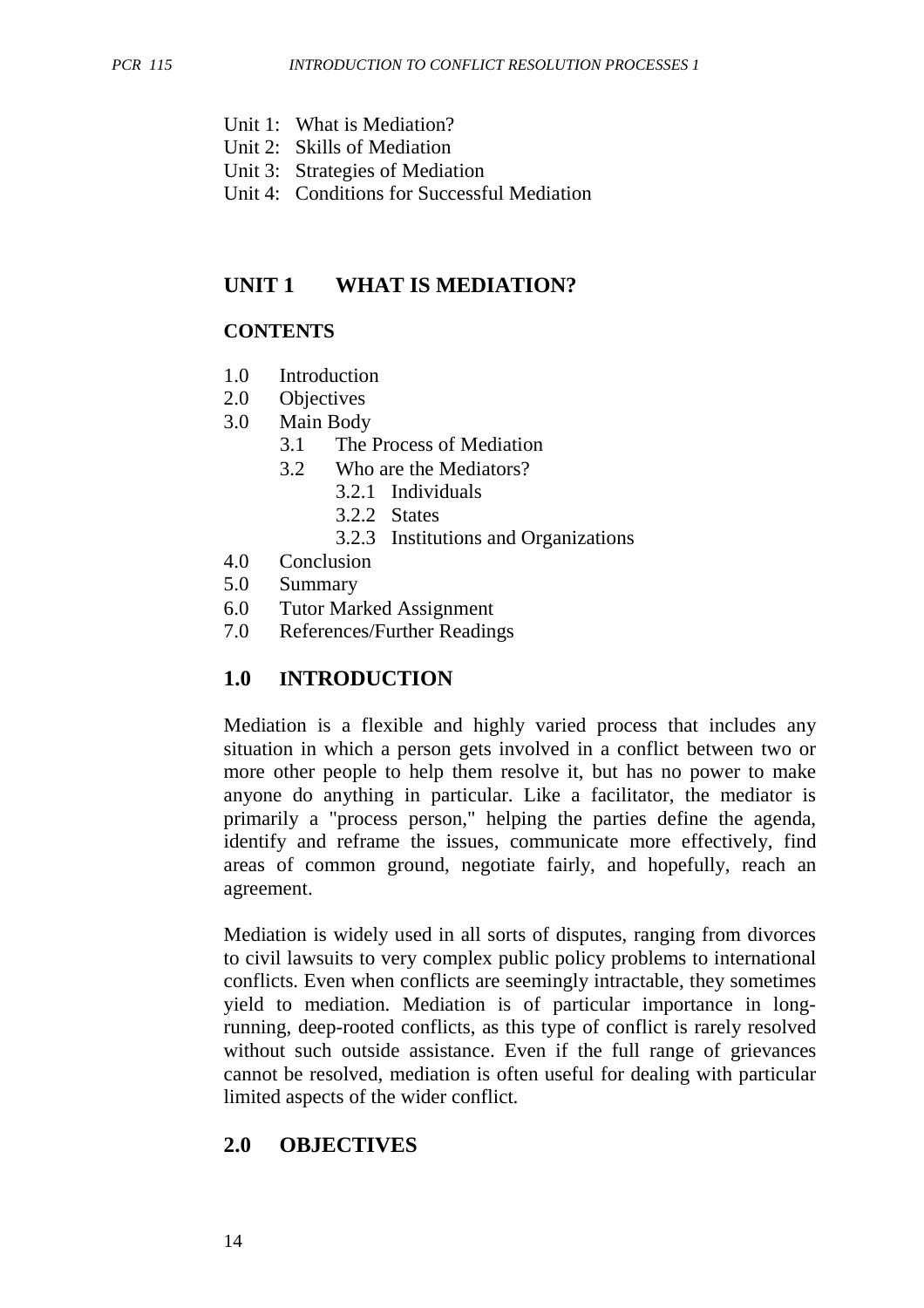At the end of this unit you should be able to:

- i. Define and explain what mediation is;
- ii. Explain the process of mediation;
- iii. List and explain the three categories of potential mediators.

# **3. 0 MAIN BODY**

# **3.1 The Process of Mediation**

Although a mediator cannot force an outcome, the process is very often effective. The key is the ability of the mediator to create a more productive discussion than the parties could have had by themselves. To do this, mediators help the parties determine facts; they show empathy and impartiality with the parties; and they help the parties generate new ideas. Mediators also exercise political skill and use persuasion to get people to soften hard-line positions. Often, though not always, they have a lot of background knowledge of the issues and type of dispute. Though many mediators are highly trained and experienced, not all are professionals, and they come from many different walks of life.

# **3.2 Who are the Mediators?**

It is useful to think of all potential mediators in conflicts as falling into one of the following three categories.

# **3.2.1 Individuals**

The traditional image of mediation, one nurtured by the media and popular accounts, is that of a single, usually high-ranking, individual, shuttling from one place to another, trying to search for understanding, restore communication, or help settle conflict. This image is only partly accurate. In many instances, a mediator is an individual who does not have an official role, or who does not represent his/her country in any capacity. Leaders such as Olusegun Obasanjo, Abdusalami Abubakar, Thabo Mbeki and Jimmy Carter have intervened in conflicts in different parts of the world as respected persons with a strong commitment to conflict resolution. They do not do so as government officials.

Individual mediators may hold different beliefs, values, and attitudes, and their mediation strategies may exhibit greater flexibility than official state mediators. What they all have in common is knowledge, experience, and commitment to peaceful conflict resolution. Such mediation is normally carried on without the glare of publicity, thus permitting the parties to engage in some meaningful dialogue should they choose to.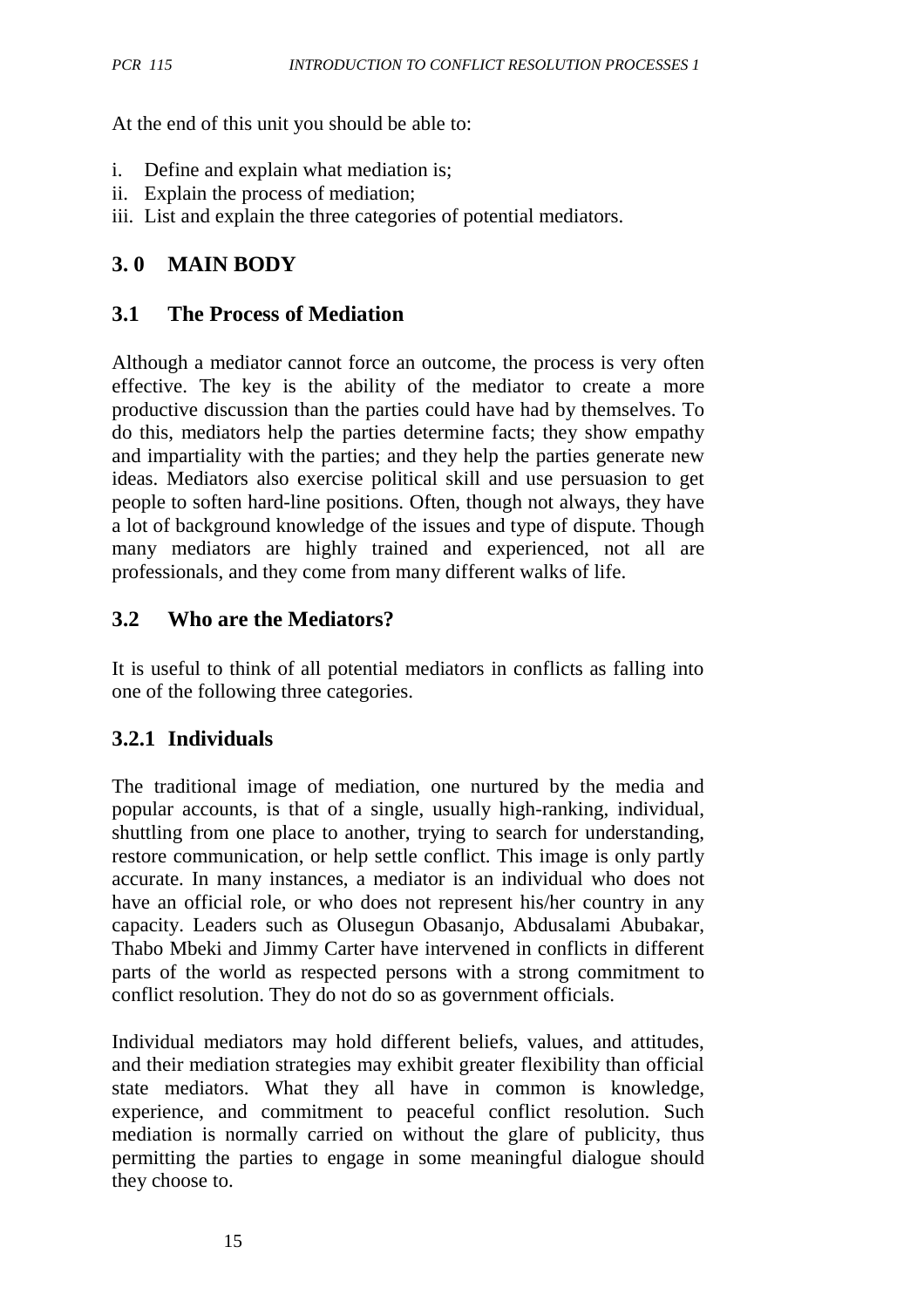#### **3.2.2 States**

Today there are 198 sovereign and legally equal states, but with different capabilities, regime-structures, and interests, which interact on the international arena. They are major actors in mediation, and often find themselves having to mediate a conflict that may otherwise threaten their own interests. States, both large and small, frequently have reason or motive to mediate in conflicts, especially when these are in their region or where they may have some interests to promote or protect. Whether it is the United States, Switzerland, Norway, or Algeria, states find themselves very often at the forefront of mediation activities.

When a state mediates a conflict, it does so because it feels the conflict is a genuine threat to international peace and regional stability. When this happens, the state concerned, through its official representatives, may marshal all necessary resources behind a mediation effort and give it all the necessary clout. Unlike other mediators, states have considerable tangible resources, means of mobilizing them, and leaders with a mandate to use these resources. States that become engaged as mediators in a conflict may find that they have to use all their resources in order to facilitate an agreement.

#### **3.2.3 Institutions and Organizations**

The complexity of conflicts is such that states can no longer meet all the mediation requirements, nor facilitate a settlement when conflicts are long, drawn out, and intense. Other bodies and organizations are coming in to offer and deliver different mediation services. We have witnessed a phenomenal growth in the number of international, transnational and other non-state actors as mediators in the last decade or so. These functional actors have become an indispensable adjunct to traditional mediation by individuals and states.

Two kinds of actors are important here. They are: (a) specialized nongovernmental actors committed to conflict resolution (such as Amnesty International, International Alert, the Carter Center), and (b) a wide variety of religious (the Quakers, Islamic Conference Organization, the Community of Sante Egidio) and civic and humanitarian organizations (The International Committee of the Red Cross, Center for Humanitarian Mediation, Oxfam) whose main concern is to heal, to deal with some of the basic issues in conflict, and achieve reconciliation, and changed attitudes, not just of a conflict.

All these actors have some decided advantages in conflicts; they operate informally and secretly, thus the parties need fear no loss of face. They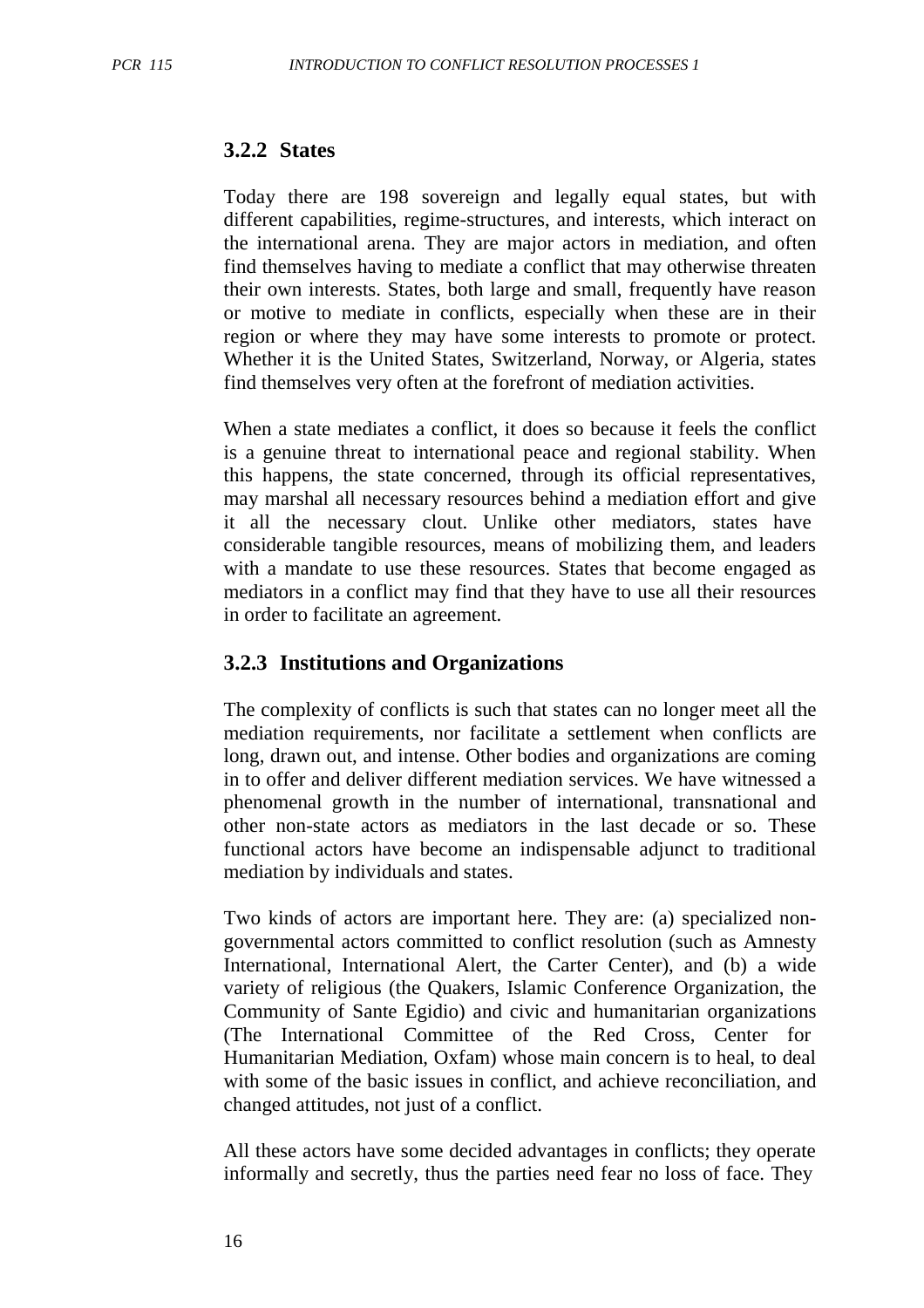offer services that other mediators cannot offer, and they may find it easier to gain access to the parties where formal diplomats may be viewed with suspicion if not downright hostility. Such actors can be less inhibited in their approach to a conflict, and can afford the luxury of appealing to the parties by promising them to work on all levels of their conflict and to achieve a long lasting solution to their problems.

# **Self Assessment Exercise 1**

What is Mediation? Under what circumstances can it be used in the resolution of conflicts?

# **4.0 CONCLUSION**

Here we have extensively discussed mediation and the process of mediation at the individual, state, and institutions/organizations levels.

# **5.0 SUMMARY**

The point to note is that mediators do not necessary have to be government officials, but individuals with the will and the standing to mediate successfully in conflicts. This unit has described the mediation process. It has also elaborated the role potential mediators. Mediation is used in a variety of conflict situations, which are not confined to national settings only. In the next unit, we will examine the specific skills required to be an effective mediator.

# **6.0 TUTOR – MARKED ASSIGNMENTS**

- i. Describe the categories into which mediators may fall.
- ii. In what manner do international, transnational and non-state actors deliver mediation service?

# **7.0 REFERENCES/FURTHER READINGS**

Charles Hauss, 2001 International Conflict Resolution: International Relations for the 21<sup>st</sup> Century, New York, Continuum Publishing.

Ho- Won Jeong (ed.), 1999 Conflict Resolution: Dynamics, Process and Structures, Brookfield, VT: Ashgate Pub.Co.

# **UNIT 2 SKILLS OF MEDIATION**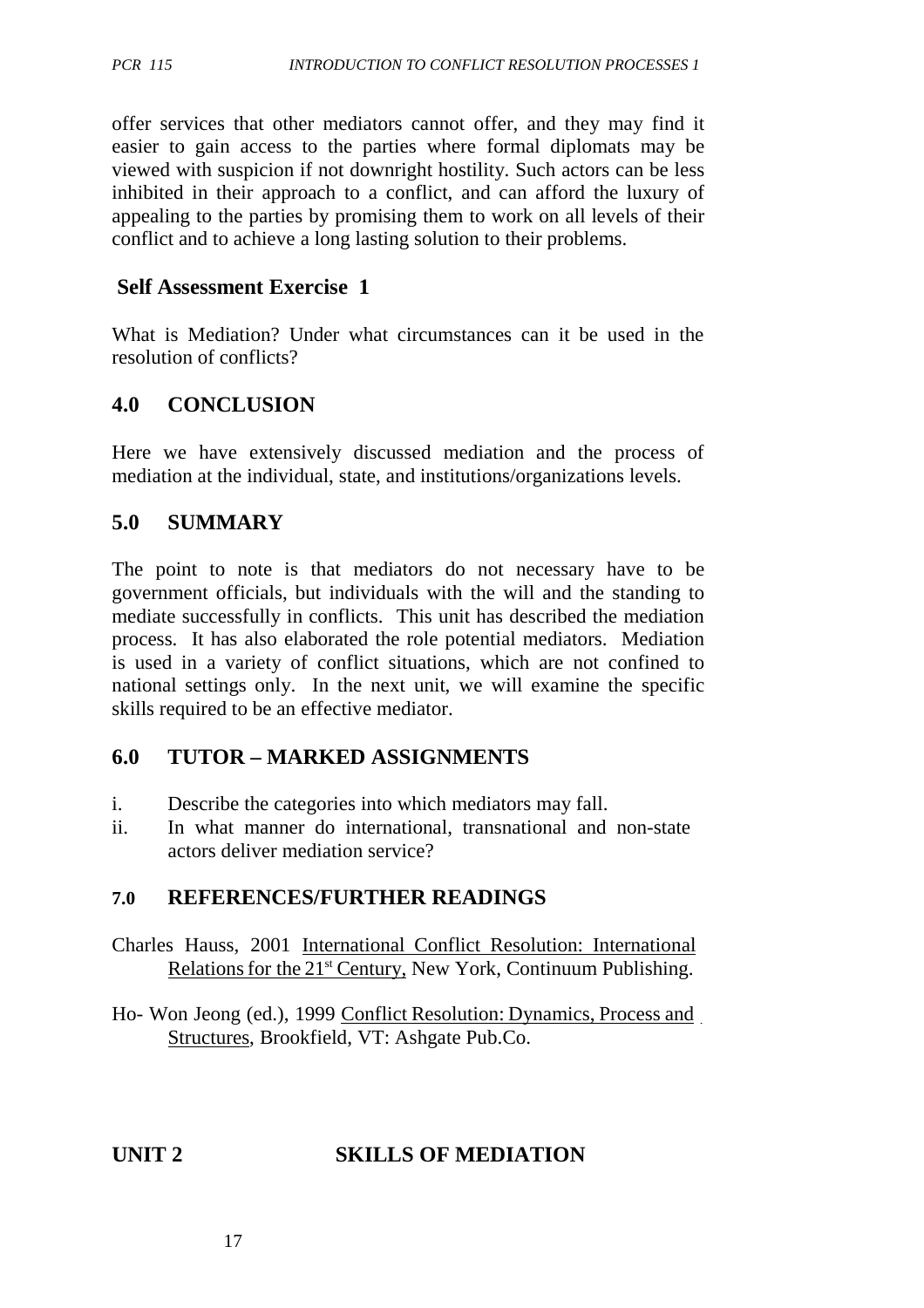#### **CONTENTS**

- 1.0 Introduction
- 2.0 Objectives
- 3.0 Main Body
	- 3.1 Sources of Trust
	- 3.2 How Mediators build trust with parties
- 4.0 Conclusion
- 5.0 Summary
- 6.0 Tutor Marked Assignment
- 7.0 References/Further Readings

# **1.0 INTRODUCTION**

From the moment they enter into a conflict, mediators strive to gain the trust of the parties. Throughout the mediation, they work to build and maintain the parties' trust on the mediation process, the mediators, and between the parties themselves. When trust levels are high, parties are less defensive and more willing to share information with other parties at the mediation table and in private sessions with the mediator information that may be crucial to finding a mutual acceptable solution.

# **2.0 OBJECTIVES**

At the end of this unit, you should be able to:

- i. Explain the various skills of mediation; and
- ii. Identify the various sources of trust.

# **3.0 MAIN BODY**

# **3.1 Sources of Trust**

There are three basic sources of mediator trust:

If a mediating organization has a good reputation, a mediator representing that organization can expect a certain level of trust from the disputing parties, even before interacting with them.

A mediator's personal reputation can also help to build trust. In the North America mediation model, trust may be based on the mediator's reputation for being a fair and natural person, someone who enters the conflict as an outsider, conducts the mediation process, and then leaves.

Other cultures prefer "insider partials" or third parties who have connections to both sides and who can help in establishing communication and understanding between the adversaries. In this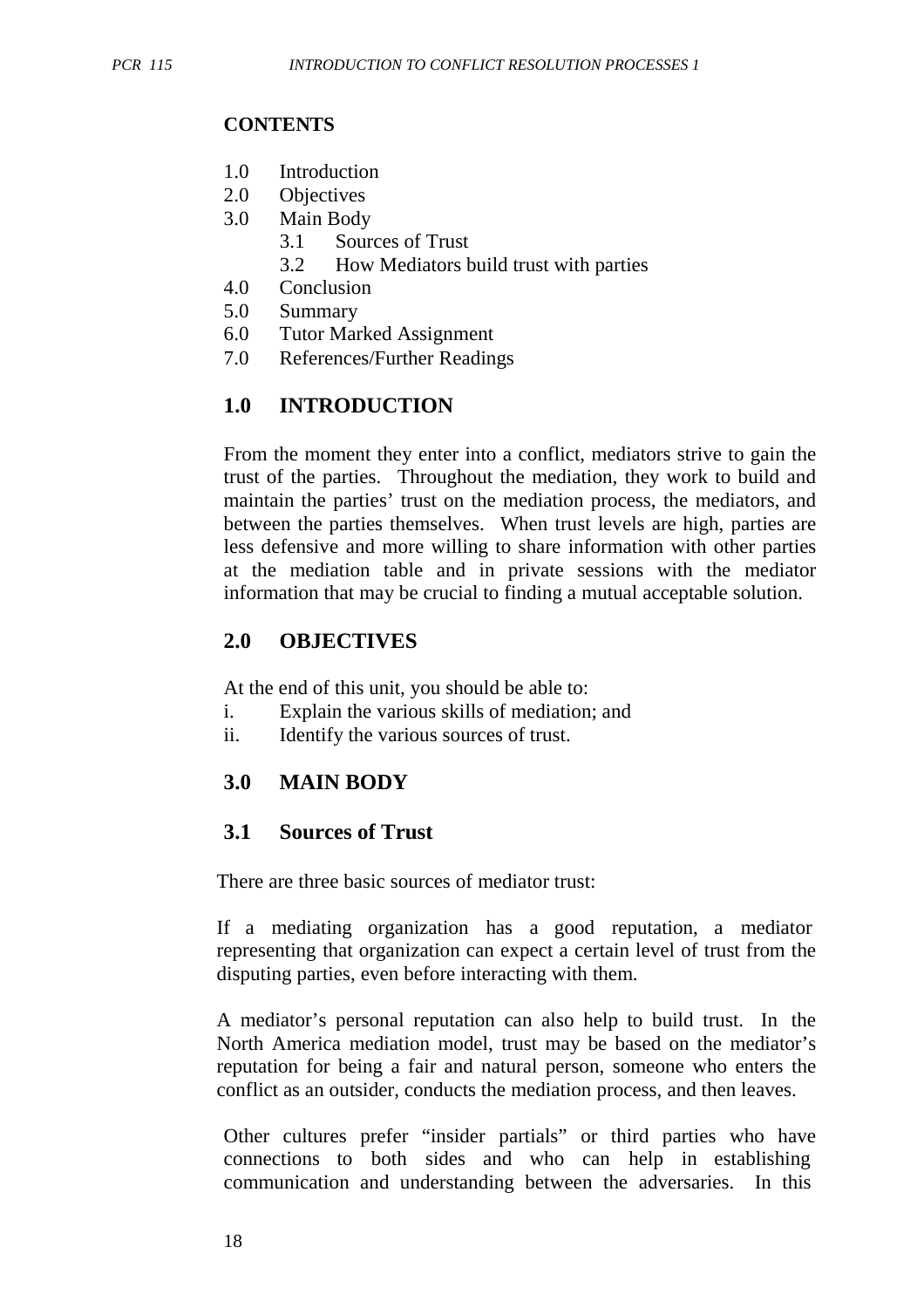alternative model, trust comes as a result of familiarity with the parties and the situation, and of involvement with the parties before, during, and after the settlement is achieved.

Most importantly, trust is earned through a mediator's behaviour during the mediation process. Effective mediators pay close attention to the ways in which they are building trust, and carefully weigh the possible consequences before taking any action that might counteract their trustbuilding efforts. Once lost, trust can be very difficult to restore.

#### **3.2 How Mediators Build Trust with the Parties**

In considering how to gain the trust of the parties, it may help to reflect upon the qualities and behaviour of the people you trust the most. For example, I find it easiest to trust people who (a) treat me with dignity and respect; (b) are like me; (c) behave as though they like and care about me; (d) don't hurt me and protect me from being hurt by myself or others; (e) have no interest that conflict with mine; (f) listen to and understand me;  $(g)$  help me solve my problems when I ask them to do so and (h) are reliable and do what they promise to do in a timely manner.

Applying some of these principles to mediator can earn trust in several key ways:

Treat the parties equally, with respect and dignity at all times.

Create an environment that makes the parties feel comfortable and safe.

Let each party know the mediator is listening to them, understands their problem and how they feel about it, cares about their problem, and can serve as a resource to help them resolve that problem.

Show that the mediator has no stake in the outcome of the dispute that will prevent the parties from reaching an agreement that serves each of their interests.

Never fix blame, put down, or judge the parties, or tell them what they must do.

Ask non-threatening, open-ended questions.

vii. Balance the mediation process by:

Making certain the parties understand the mediation process;

Permitting the parties to discuss the problem without interruption;

Protecting the parties from threats, intimidation, or disrespectful behaviour during the mediation;

Always demonstrating impartiality.

#### **4.0 CONCLUSION**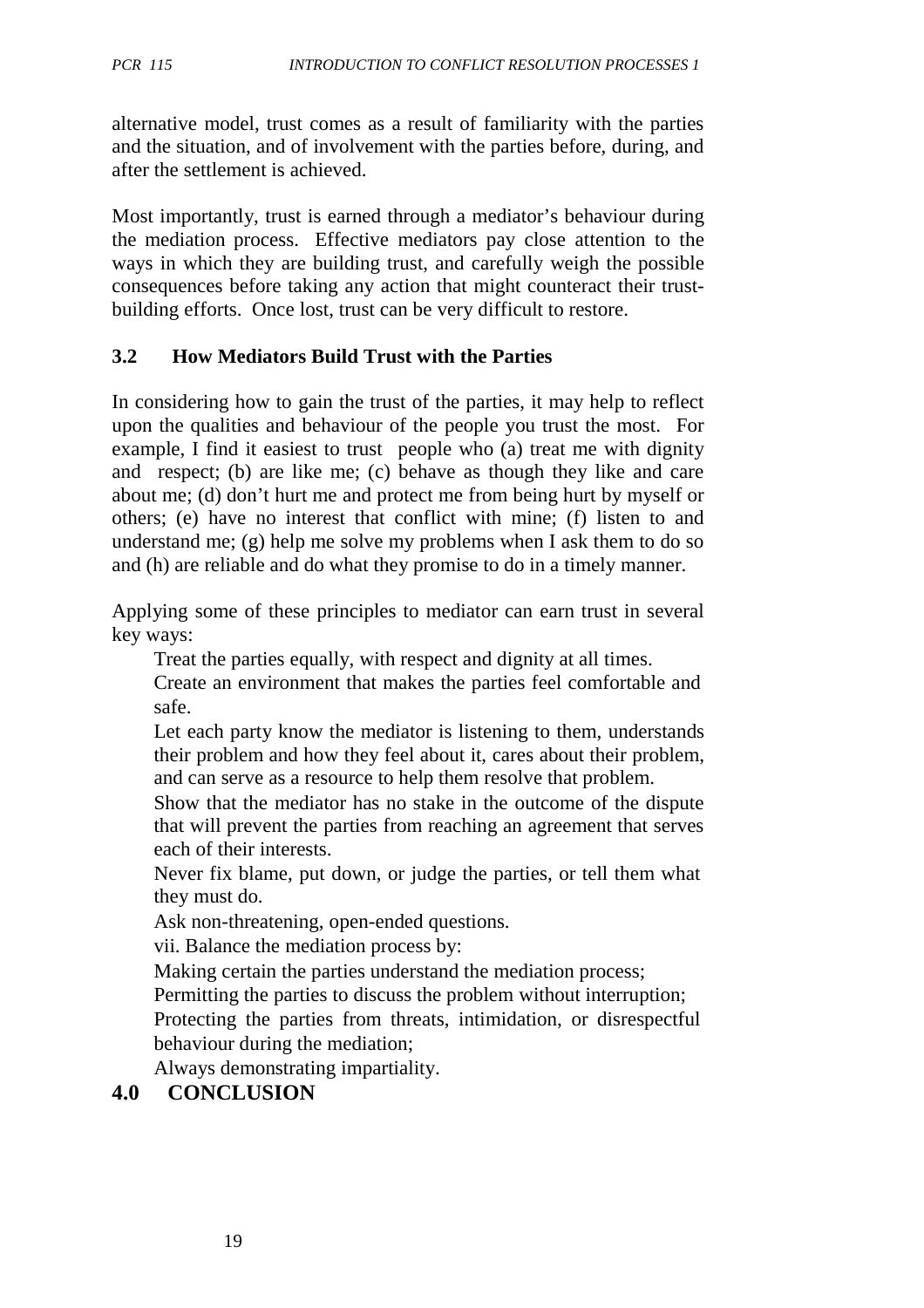There are various ways through which a mediator can earn the trust of parties to a conflict. Oftentimes, it is essential that the mediator be seen to be neutral during the process of mediation.

# **5.0 SUMMARY**

We have examined the various sources of conflict mediator trust, and in particular focused on the possible ways a mediator could build trust during mediation.

# **6.0 TUTOR MARKED ASSIGNMENT**

Describe how a mediator could build trust between parties to a conflict?

# **7.0 REFERENCES/FURTHER READINGS**

Ho-won Jeong(ed) 1999 Conflict Resolution: Dynamics, Process and Structures Brookfield, VT: Ashgate Pub. Co.

Roger Fisher et.al 1994 Beyond Machiavelli Tools for Coping with Conflict, Cambridge, MA: Havard University Press.

# **UNIT 3 STRATEGIES OF MEDIATION**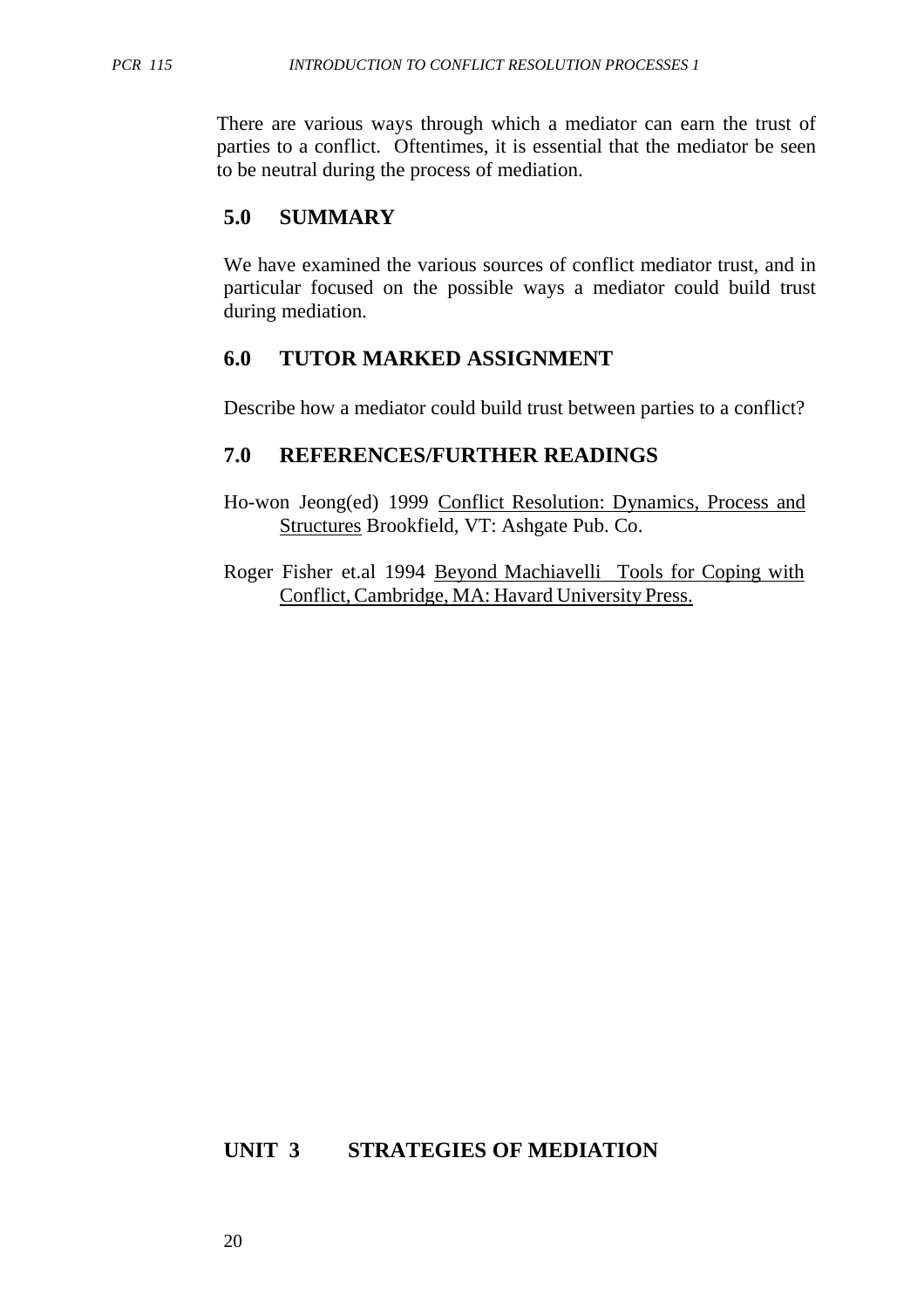#### **CONTENTS**

- 1.0 Introduction
- 2.0 Objectives
- 3.0 Main Body
	- 3.1 Communication-Facilitation Strategies
		- 3.1.1 Procedural Strategies
		- 3.1.2 Directive Strategies
- 4.0 Conclusion
- 5.0 Summary
- 6.0 Tutor Marked Assignment (TMA)
- 7.0 References/Further Readings

## **1.0 INTRODUCTION**

Mediators have many resources, strategies and techniques available to them in trying to intervene in a conflict situation. Specifically, mediators may use one of the following three strategies in the course of helping to deal with a conflict. They may rely on communication-facilitation strategies, procedural strategies, or directive strategies.

#### **2.0 OBJECTIVES**

At the end of this unit, you should be able to:

- i. Identity the three main strategies a mediation;
- ii. Explain communication facilitation strategies;
- iii. Explain procedural strategies; and
- iv. Explain the use of directive strategies

## **3.0 MAIN BODY**

#### **3.1 Communication-Facilitation Strategies**

This describes mediator behavior at the low end of the intervention spectrum. Here a mediator typically adopts a fairly passive role, channeling information to the parties, facilitating cooperation, but exhibiting little control over the more formal process or substance of mediation. This is a very important role in the context of conflicts, where parties in conflict lack direct channels of communication, have different conceptions of the central issues, and/or do not even have the opportunity to explore any options that might benefit both. In such situations, a mediator who can facilitate dialogue and communication, and just carry out information from one to the other, is a prerequisite for an effective process of peacemaking. Norway's intervention in bringing about the Oslo Accords in 1993 (in which in fact) is a good example of what we mean by communication-facilitation strategies.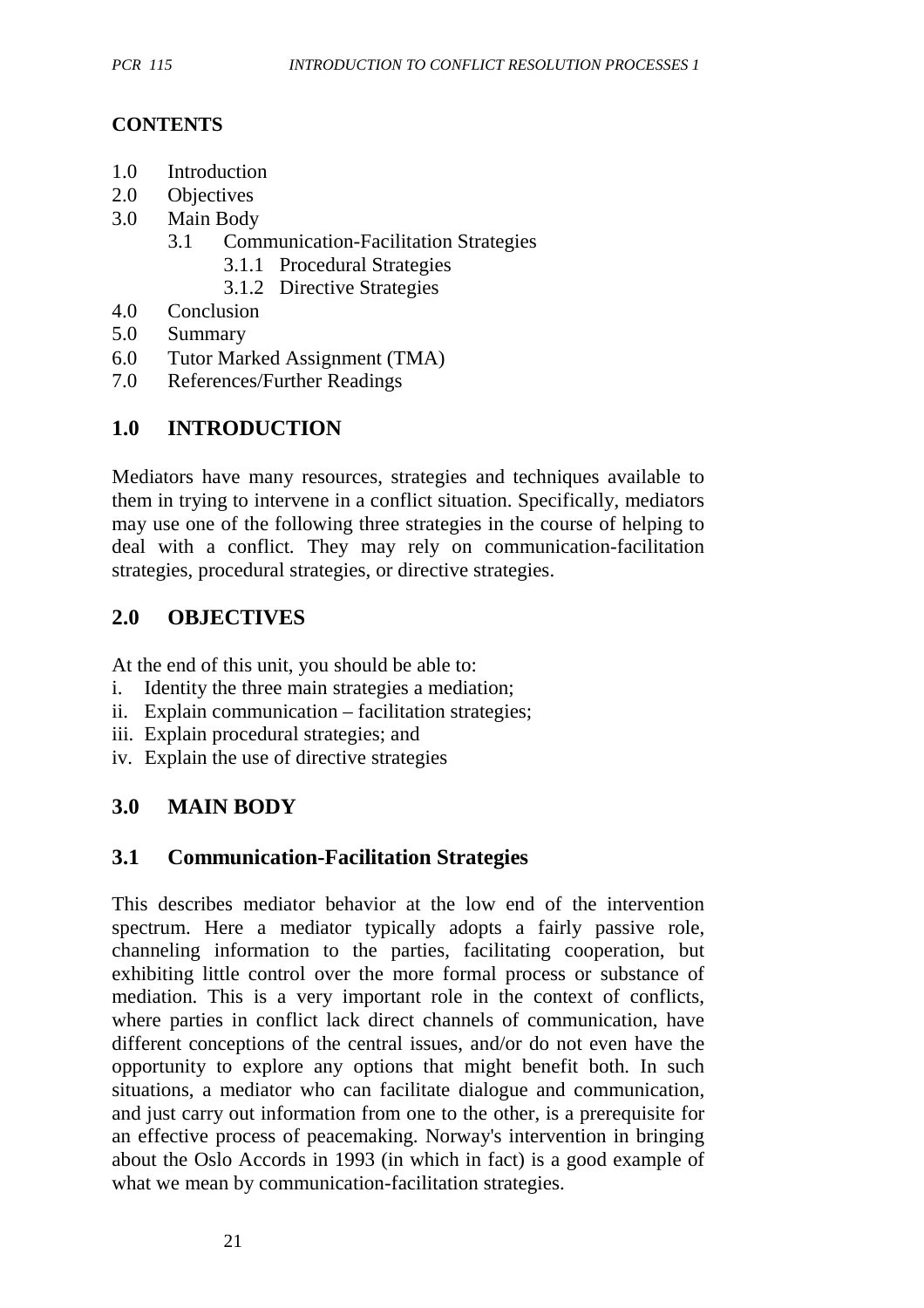#### **3.1.1 Procedural Strategies**

Enables a mediator to bring both parties together, in some neutral environment, where they (i.e., the mediator) exert some control over the conflict management process. Here a mediator may exercise control over timing, issues on the agenda, meeting place and arrangements, media publicity, the distribution of information, and the formality or flexibility of the meetings. Procedural strategies give a mediator the opportunity to control aspects of interaction. This is very significant for parties in a conflict that may not have had an opportunity to interact together in any other place besides the battlefield. Procedural strategies help to minimize stress and disruption that arise when two or more conflictual parties who have little history of peacemaking get together to deal with their conflict.

#### **3.1.2 Directive Strategies**

Are the most powerful form of intervention. Here a mediator works hard to shape the content and nature of a final outcome. This is done by offering each party in conflict incentives, promises of support, or threats of diplomatic sanctions. When a mediator engages in such behavior, the parties are confronted with new resources or the prospect of losing resources. This may change the value they attach to their conflict and produce behavior that is more consonant with the requirements of conflict resolution.

Directive strategies are crucial in any conflict. They allow a mediator to break through a cycle of violence by changing the factors influencing the parties' decision making. By making financial or diplomatic support contingent on co-operation, people who are otherwise opposed to settlement might be persuaded to agree to one. Directive strategies take the form of promises of rewards or threats of withdrawals, if certain agreements are not made or actions are not taken. In either case they are significant in getting parties in a conflict to change their values and behavior.

#### **4.0 CONCLUSION**

After examining these strategies, it is evident that a mediator could either remain distantly passive, exert a little control, or a strong control over the mediation process. The choice of strategy the mediator decides to use may depend on the nature or stage of the conflict.

#### **5.0 SUMMARY**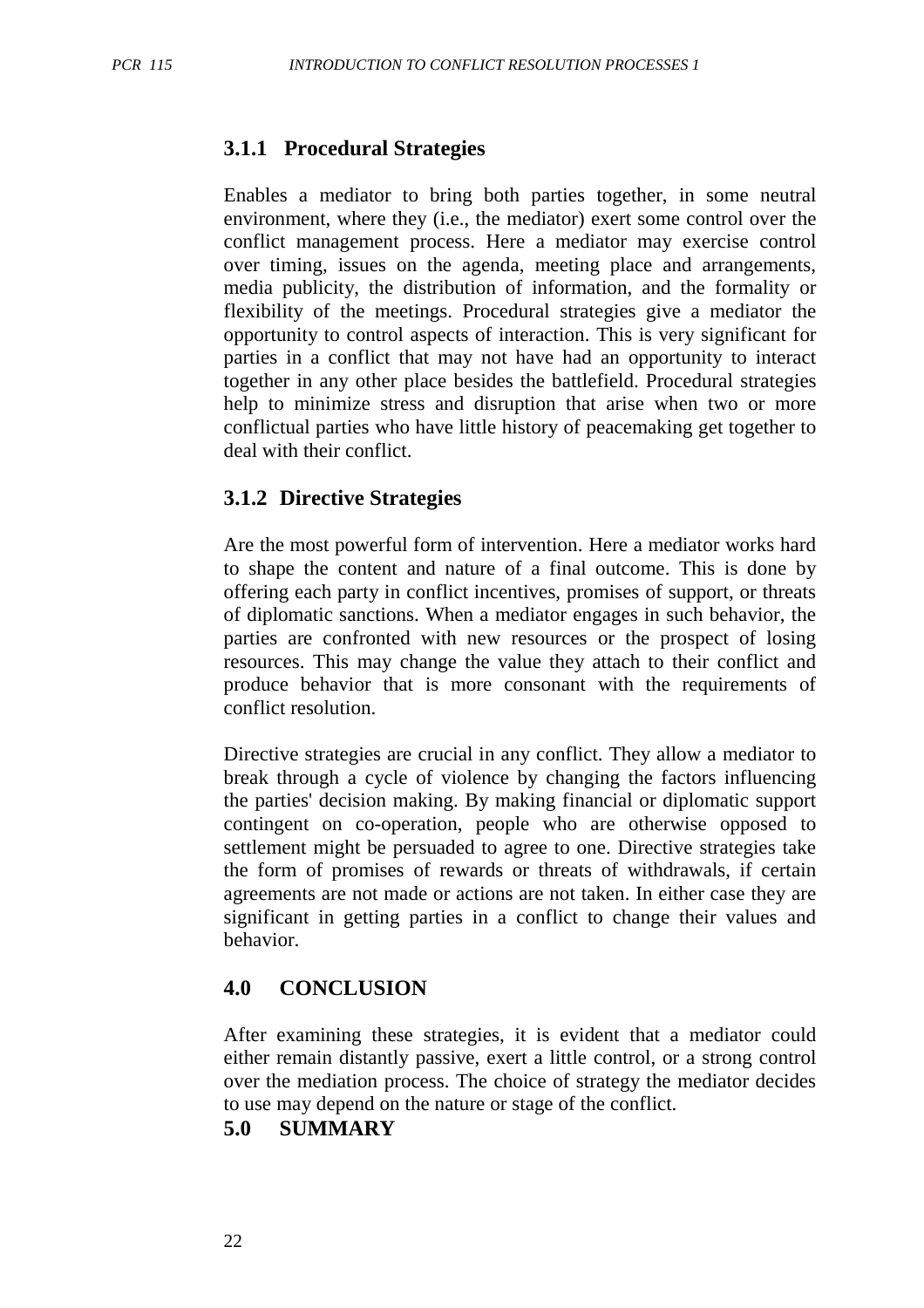We have examined the three strategies of mediation, namely, communication-facilitation, procedural strategies and directive strategies.

#### **6.0 TUTOR-MARKED ASSIGNMENT**

Identify and describe the three main strategies used in the course of settling disputes by mediators?

#### **7.0 REFERENCE/FURTHER READINGS**

Sung Hee Kim et.al, 1994 Social Conflict: Escalation, Stalemate and Settlement, 2<sup>nd</sup> Edition, New York, McGraw Hill College Division,

# **UNIT 4 CONDITIONS FOR SUCCESSFUL MEDIATION**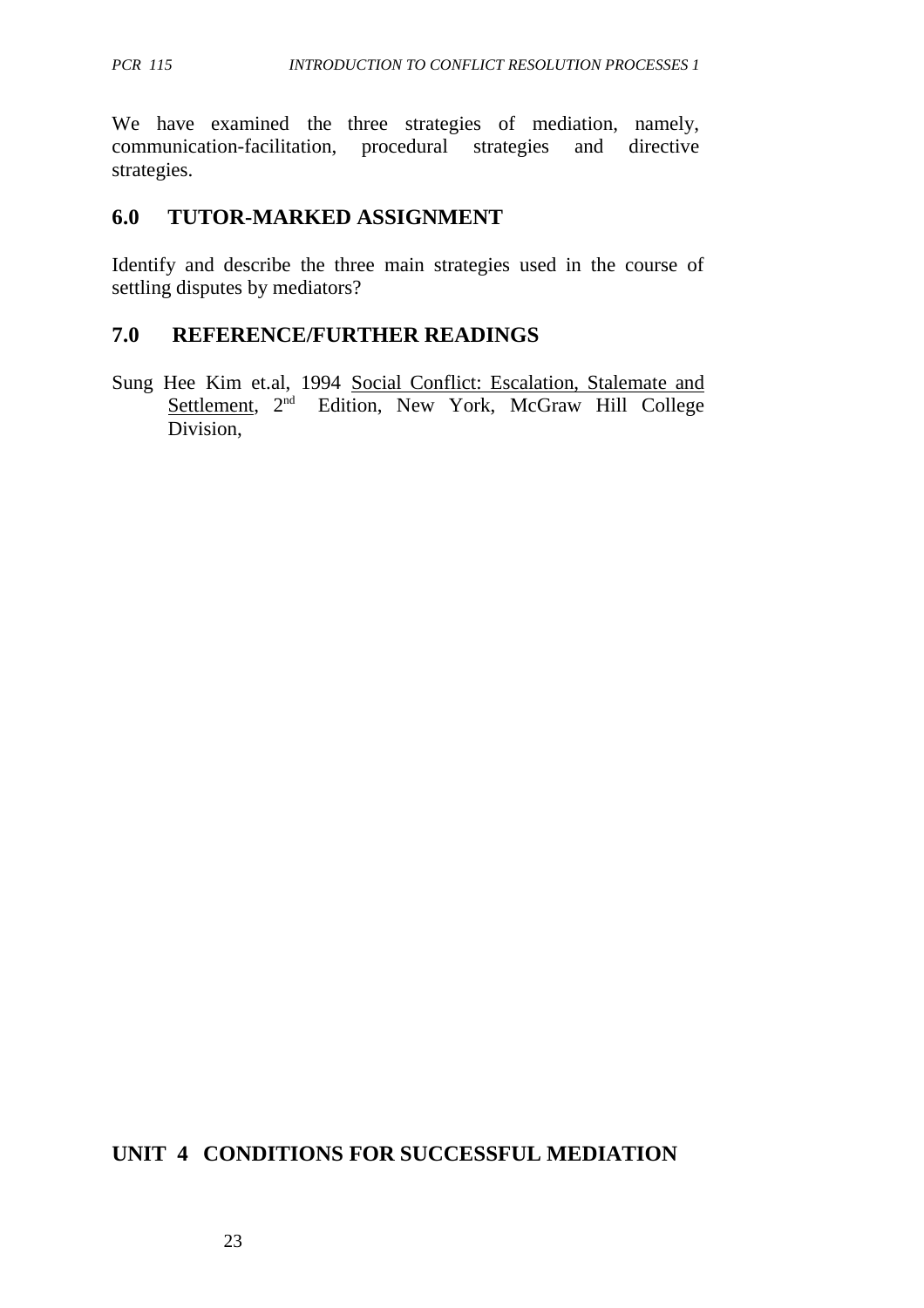#### **CONTENTS**

- 1.0 Introduction
- 2.0 Objectives
- 3.0 Main Body
	- 3.1 Points of Mediation
- 4.0 Conclusion
- 5.0 Summary
- 6.0 Tutor Marked Assignment
- 7.0 References/Further Readings

# **1.0 INTRODUCTION**

Mediation is an effective and useful way of dealing with conflicts. This is not to suggest that every conflict can be mediated. Many conflicts are just too intense, the parties too entrenched and the behaviour just too violent for any mediator to achieve very much. Some conflicts go on and on with little signs of abatement. They cease to become intractable only when there is a major systemic change (e.g. change of leaders, collapse of country, etc.).

# **2.0 OBJECTIVES**

At the end of this unit, you should be able to:

- i. Explain the importance of timing in the mediation process;
- ii. Describe the enabling factors for mediation;
- iii. Identify instances in which mediation will be extremely difficult.

# **3.0 MAIN BODY**

# **3.1 Points of Mediation**

Mediators can engage in a conflict only after a thorough and complete analysis of the conflict, issues at stake, context and dynamics, parties' grievances, etc. Conflicts are complex and multi-layered. A mediation initiative is more likely to be successful if it is predicated on knowledge and understanding rather than on good intentions only. A good analysis and a thorough understanding of all aspects of the conflict are important prerequisites for successful mediation in conflicts.

Mediation must take place at an optimal or ripe moment. Early mediation may be premature and late mediation may face too many obstacles. A ripe moment describes a phase in the life cycle of the conflict where the parties feel exhausted and hurt, or where they may not wish to countenance any further losses and are prepared to commit to a settlement, or at least believe one to be possible. In destructive and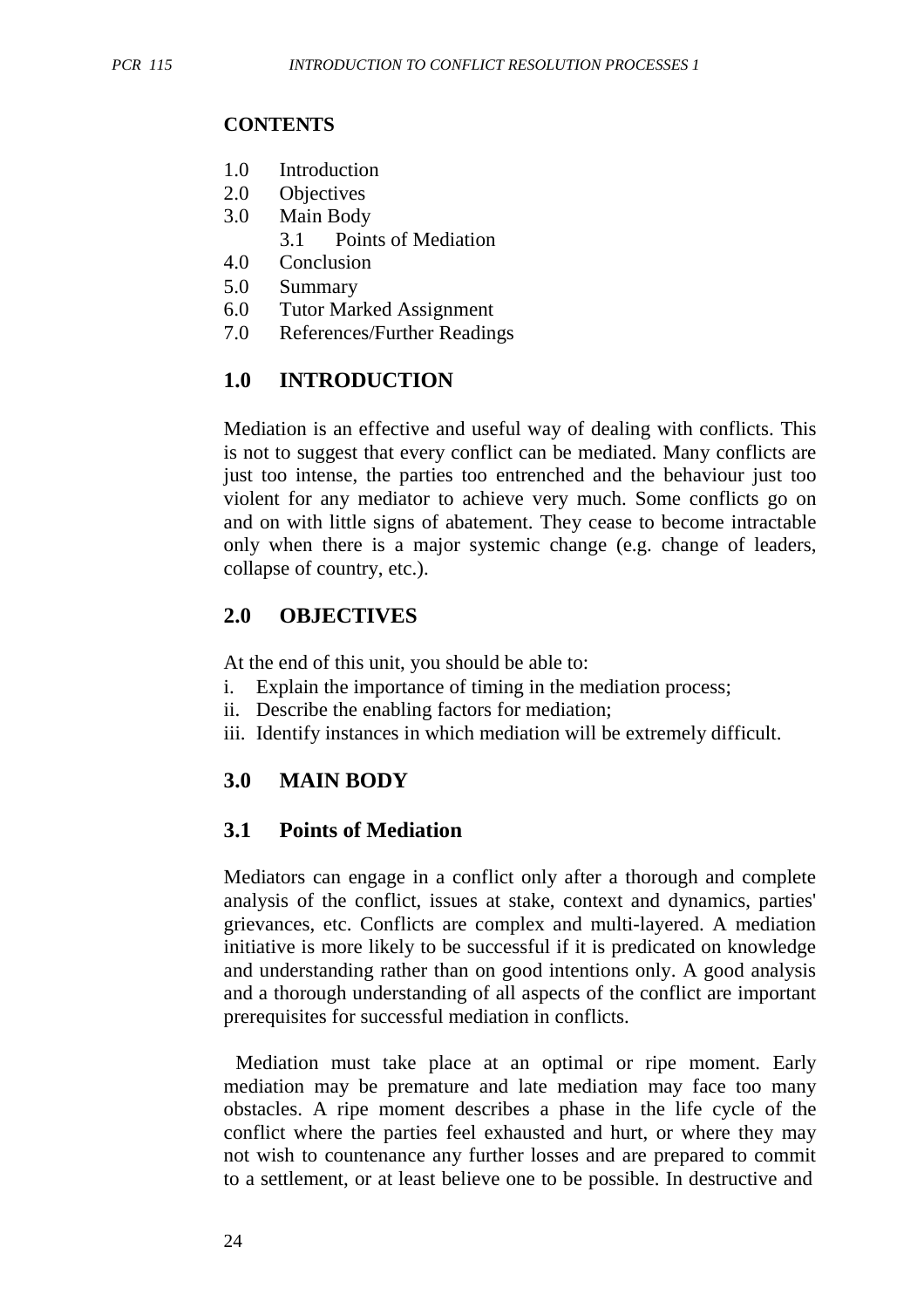escalating conflicts, mediation can have any chance of success only if it can capture a particular moment when the adversaries, for a variety of reasons, appear most amenable to change. Timing of intervention in a conflict is an issue of crucial importance, and one that must be properly assessed by any would be mediator.

Given the nature and complexity of conflicts, successful mediation requires a coordinated approach between different aspects of intervention. Mediation here requires leverage and resources to nudge the parties toward a settlement, but also acute psychological understanding of the parties' feelings and grievances. The kind of mediation we are talking about here is mediation that is embedded in various disciplinary frameworks, ranging from problem-solving workshops to more traditional diplomatic methods. No one aspect or form of behavior will suffice to turn a conflict around. Diverse and complementary methods, an interdisciplinary focus, and a full range of intervention methods responding to the many concerns and fears of the adversaries, are required to achieve some accommodation between parties in a conflict.

Mediating conflicts require commitment, resources, persistence, and experience. Mediators of high rank or prestige are more likely to possess these attributes and thus are more likely to be successful in conflicts. Such mediators have the capacity to appeal directly to the domestic constituency and build up support for some peace agreement. Influential, high ranking or prestigious mediators have more at stake, can marshal more resources, have better information, and can devote more time to a conflict. Such mediators can work toward achieving some visible signs of progress in the short term, and identify steps that need to be taken to deal with the issues of a long term peace objectives. Influential mediators can work better within the constraints of conflicts, and more likely to elicit accommodative responses from the adversaries.

Mediation in conflicts is more likely to be successful when there are recognizable leaders within each party, where the leaders are accepted as legitimate by all concerned, and where they have considerable control over their territory. A conflict between parties with competing leaders and constituents can prove very difficult to deal with. Where there are recognizable leaders, each from the mainstream of their respective community, and where each embodies the aspirations and expectations of their respective community, provides mediators with individuals who may have a serious impact on official diplomacy. Where there are competing leadership factions, state institutions, and governance capacity are all too uncertain, and the chances of successful mediation decline sharply.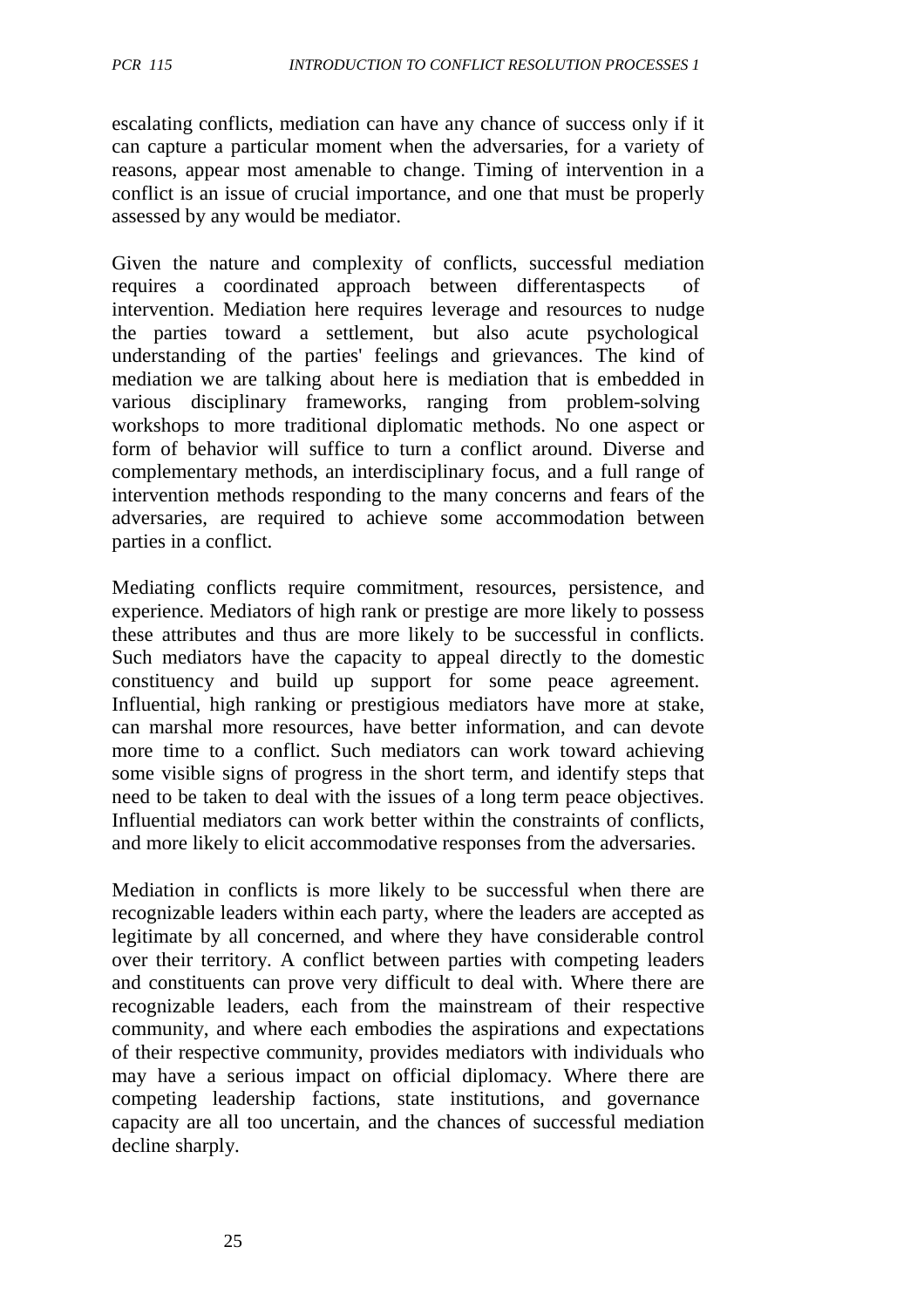Mediation in conflicts is more likely to be effective if there are no sections in each community committed to the continuation of violence. Such parties are usually described as spoilers. Spoilers in such a context have much to lose from a peaceful outcome and much to gain from the continuation of violence. Their presence and activities constitute a major obstacle to any mediation effort.

Where a conflict involves a major power, or major powers have interests (vital or otherwise) at stake, it is very unlikely that mediation will be attempted, and if attempted, very unlikely that it will succeed. The involvement of major powers in any capacity in a conflict poses too serious a constraint on any mediation effort. A major power involvement in a conflict provides a clear indication of the difficulty of initiating any form of mediation.

#### **Self Assessment Exercise 1**

How can you distinguish between conflicts that can be mediated and those that cannot?

#### **4.0 CONCLUSION**

All the factors discussed above provide some guidance on when mediation might make a contribution to conflicts, and when it will be extremely difficult to mediate. Surely other factors are present too, factors such as commitment to mediation and willingness to achieve a suitable outcome, desire to stop a cycle of violence, etc. These may be hard to identify and assess, but their presence or absence will surely affect the process and outcome of any mediation effort.

## **5.0 SUMMARY**

In this unit, effort has been made to identify and explain different points of mediation; it has also explored situations when mediation may not be possible.

## **6.0 TUTOR-MARKED ASSIGNMENT**

When should mediators intervene in a conflict, and how can they increase their chances of success?

## **7.0 REFERENCE/FURTHER READINGS**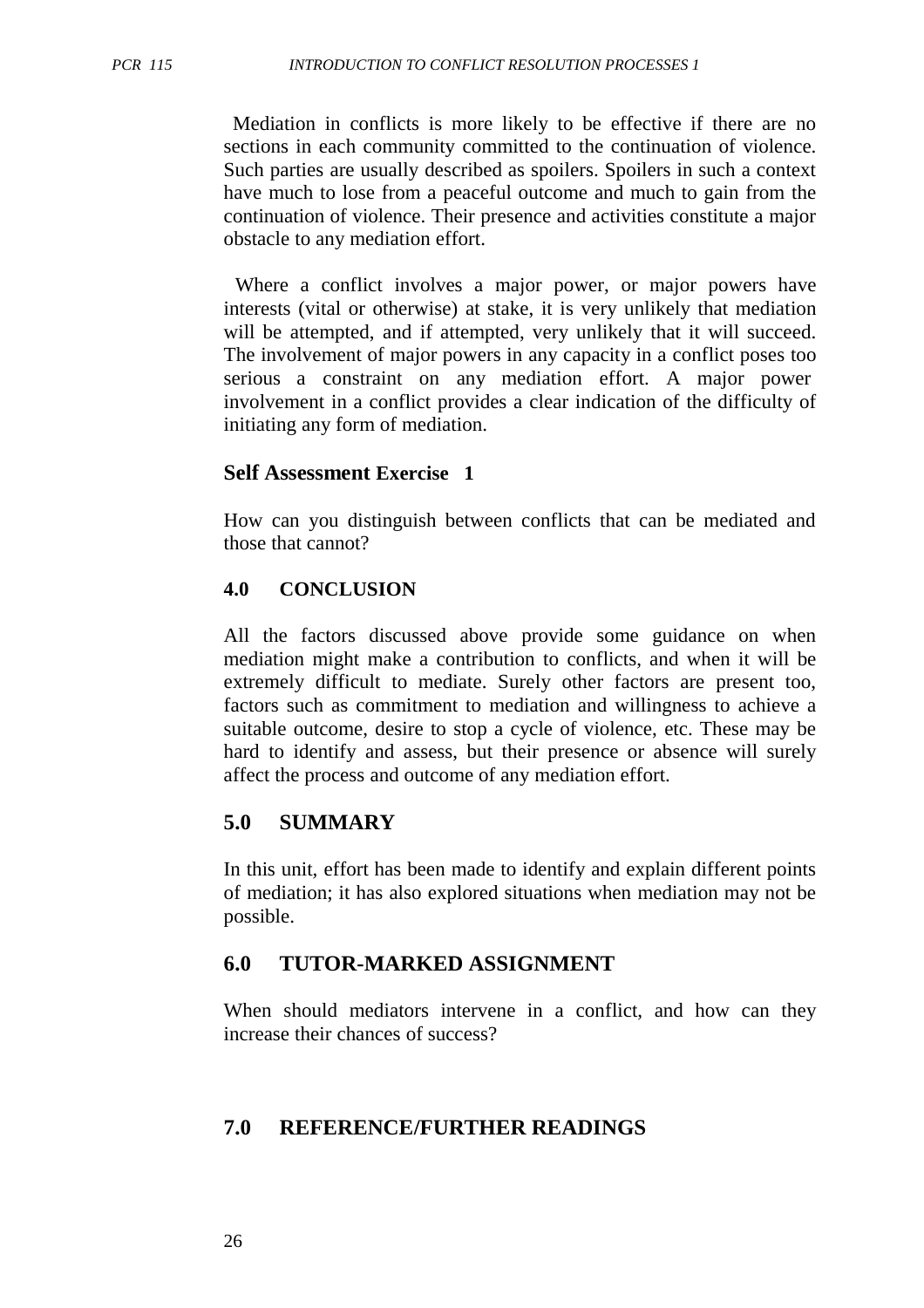John W. Burton and E. Frank Dukes, 1990 Conflict Practices in Management, Settlement and Resolution, New York, St. Martins Press.

# **MODULE 3**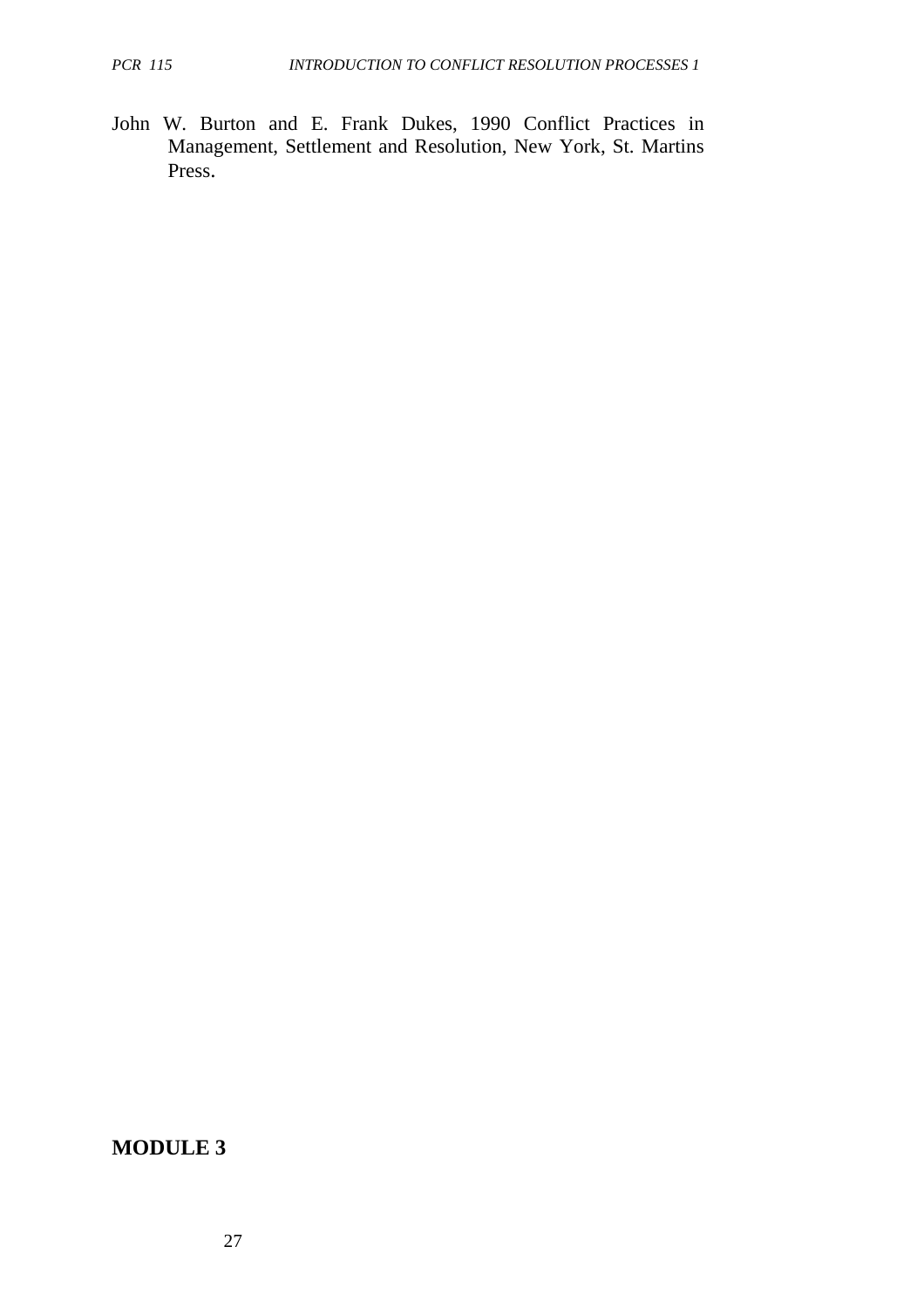- Unit 1: What is Negotiation?
- Unit 2: Integrative or Interest-based Bargaining (Principled Negotiation)
- Unit 3: The Frames of Negotiation39
- Unit 4: Alternative Dispute Resolution

# **UNIT 1 WHAT IS NEGOTIATION?**

#### **CONTENTS**

- 1.0 Introduction
- 2.0 Objectives
- 3.0 Main Body
	- 3.1 The Process of Negotiation
	- 3.2 Approaches to Negotiation
- 4.0 Conclusion
- 5.0 Summary
- 6.0 Tutor Marked Assignment
- 7.0 References and Further Readings

# **1.0 INTRODUCTION**

In simplest terms, negotiation is a discussion between two or more disputants who are trying to work out a solution to their problem. This process can occur at a personal level, as well as at a corporate or international (diplomatic) level. Negotiations typically take place because the parties wish to create something new that neither could do on his or her own, or to resolve a problem or dispute between them. The parties acknowledge that there is some conflict of interest between them and think they can use some form of influence to get a better deal, rather than simply taking what the other side will voluntarily give them. They prefer to search for agreement rather than fight openly, give in, or break off contact.

## **2.0 OBJECTIVES**

At the end of this unit you should be able to:

- i. Explain and define negotiation
- ii. Explain the processes of negotiation
- iii. Explain the objective of negotiations
- iv. Explain why parties engage in negotiations
- v. Distinguish between positional bargaining and principled negotiations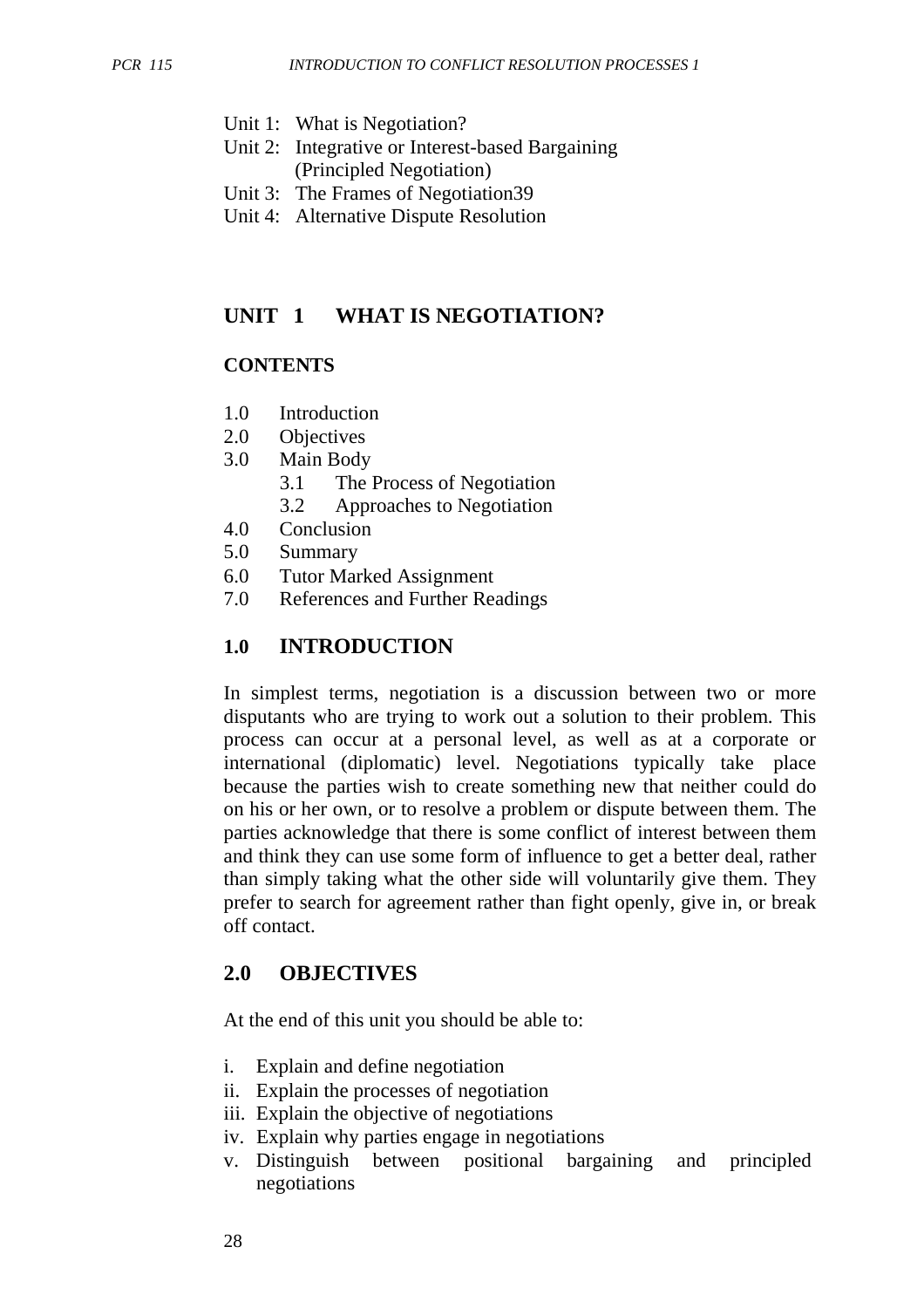vi. Describe the "negotiator's dilemma".

#### **3.0 MAIN BODY**

#### **3.1 The Process of Negotiation**

When parties negotiate, they usually expect give and take. While they have interlocking goals that they cannot accomplish independently, they usually do not want or need exactly the samething. This interdependence can be either win-lose or win-win in nature, and the type of negotiation that is appropriate will vary accordingly. The disputants will either attempt to force the other side to comply with their demands, to modify the opposing position and move toward compromise, or to invent a solution that meets the objectives of all sides. The nature of their interdependence will have a major impact on the nature of their relationship, the way negotiations are conducted, and the outcomes of these negotiations.

Mutual adjustment is one of the key causes of the changes that occur during a negotiation. Both parties know that they can influence the other's outcomes and that the other side can influence theirs. The effective negotiator attempts to understand how people will adjust and readjust their positions during negotiations, based on what the other party does and is expected to do. The parties have to exchange information and make an effort to influence each other. As negotiations evolve, each side proposes changes to the other party's position and makes changes to its own. This process of give-and-take and making concessions is necessary if a settlement is to be reached. If one party makes several proposals that are rejected, and the other party makes no alternate proposal, the first party may break off negotiations. Parties typically will not want to concede too much if they do not sense that those with whom they are negotiating are willing to compromise.

The parties must work toward a solution that takes into account each person's requirements and hopefully optimizes the outcomes for both. As they try to find their way toward agreement, the parties focus on interests, issues, and positions, and use cooperative and/or competitive processes to come to an agreement.

## **3.2 Approaches to Negotiation**

Negotiation theorists make several overlapping distinctions about approaches to negotiation. Distinctions can be made between positional bargaining, which is competitive and interest-based bargaining or principled negotiation, which is primarily cooperative. One can also make the distinction between soft, hard, and principled negotiation, the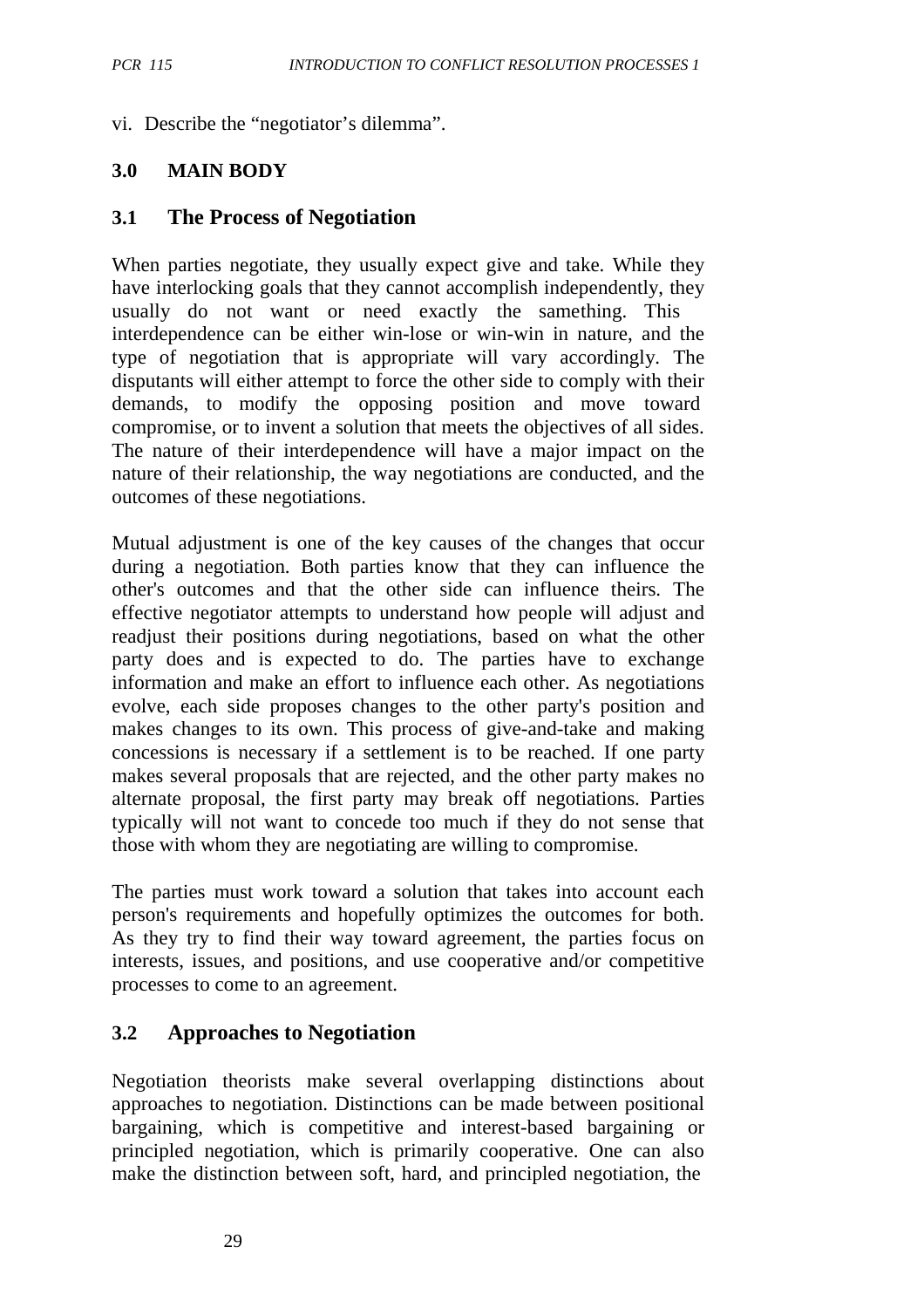latter of which is neither soft, nor hard, but based on cooperative principles which look out for oneself as well as one's opponent.

The most important factors that determine whether an individual will approach a conflict cooperatively or competitively are the nature of the dispute and the goals each side seeks to achieve. Often the two sides' goals are linked together, or interdependent*.* The parties' interaction will be shaped by whether this interdependence is positive or negative, according to Deutsch:

Goals with positive interdependence are tied together in such a way that the chance of one side attaining its goal is increased by the other side's attaining its goal. Positively interdependent goals normally result in cooperative approaches to negotiation, because any participant can "attain his goal if, and only if, the others with whom he is linked can attain their goals."

On the other hand, negative interdependence means that the chance of one side attaining its goal is decreased by the other's success. Negatively interdependent goals force competitive situations, because the only way for one side to achieve its goals and "win" is for the other side to "lose."

In the process of negotiation the tension that exists between cooperation and competition in negotiation is known as "The Negotiator's Dilemma:"

If both sides cooperate, they will both have good outcomes.

If one cooperates and the other competes, the cooperator will get a terrible outcome and the competitor will get a great outcome.

If both compete, they will both have mediocre outcomes.

In the face of uncertainty about what strategy the other side will adopt, each side's best choice is to compete.

However, if they both compete, both sides end up worse off.

In real life, parties can communicate and commit themselves to a cooperative approach. They can also adopt norms of fair and cooperative behavior and focus on their future relationship. This fosters a cooperative approach between both parties and helps them to find joint gains.

#### **Self Assessment Exercise 1**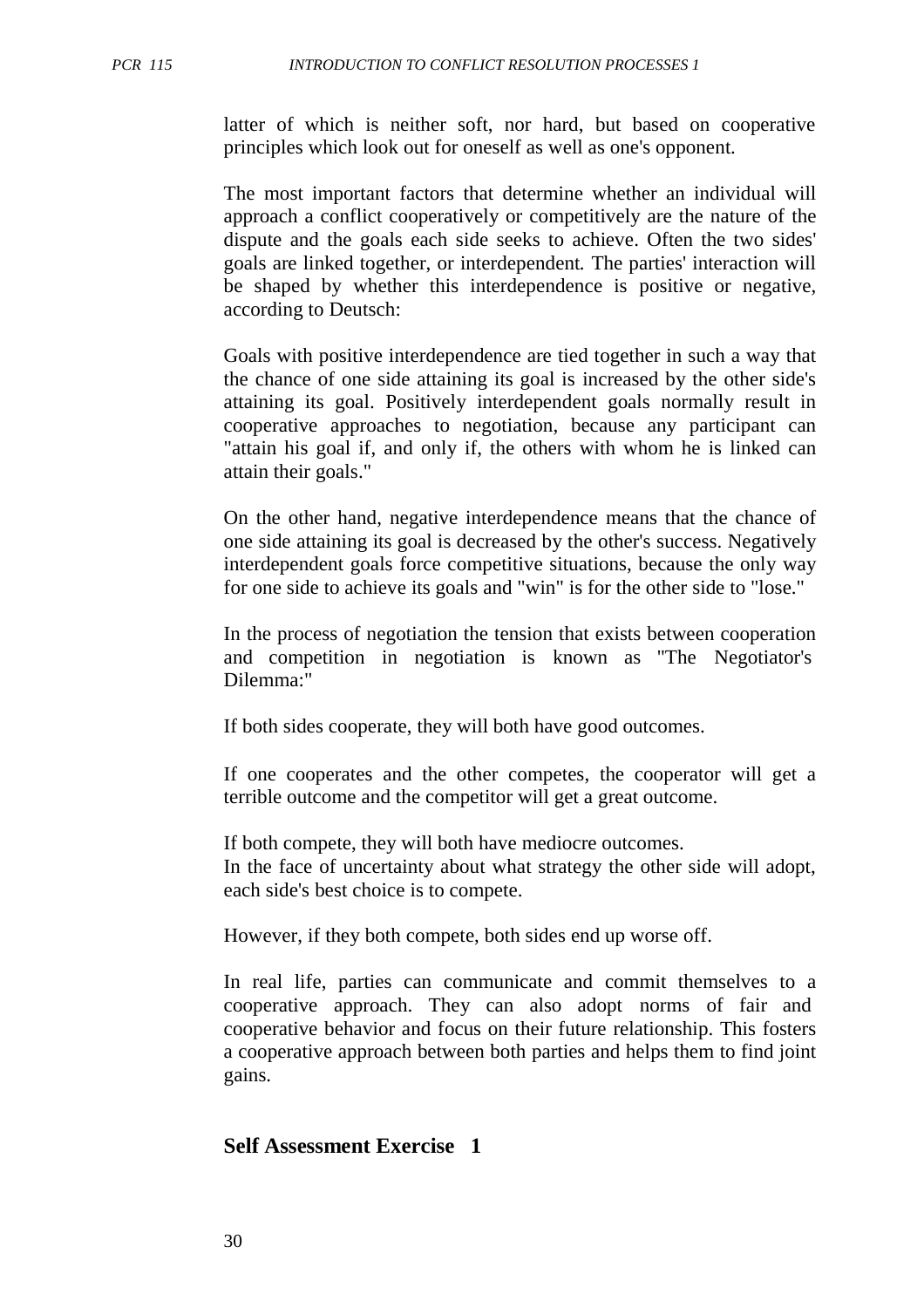Define negotiation and explain why parties prefer to engage in negotiations

Draw a distinction between positional bargaining and principled negotiation.

#### 4.0 **CONCLUSION**

In this unit, we have defined negotiations and why oftentimes it is better to engage in negotiations than the alternative of continuing with the dispute. Though, each party will want to get the best out of the negotiations, in reality, a cooperative negotiation outlook is a more productive outcome for all the parties.

## **5.0 SUMMARY**

We have once more revisited the important issue of negotiations in conflict resolution, Note in particular the distinction between positional bargaining and principled negotiation.

## **6.0 TUTOR-MARKED ASSIGNMENT**

What do you understand by the "Negotiator's Dilemma"? Describe a hypothetical scenario.

#### **7.0 REFERENCES/FURTHER READINGS**

- Ho-Won Jeng (ed.), 1999 Conflict Resolution: Dynamics, Process and Structures, Brookfield,VT, Ashgate Publishing Co.
- Morton Deutsch, 1973 The Resolution of Conflict: Constructive and Destructive Processes, New Haven, CT: Yale University Press.

#### **UNIT 2 INTEGRATIVE OR INTEREST-BASED BARGAINING (PRINCIPLED NEGOTIATION)**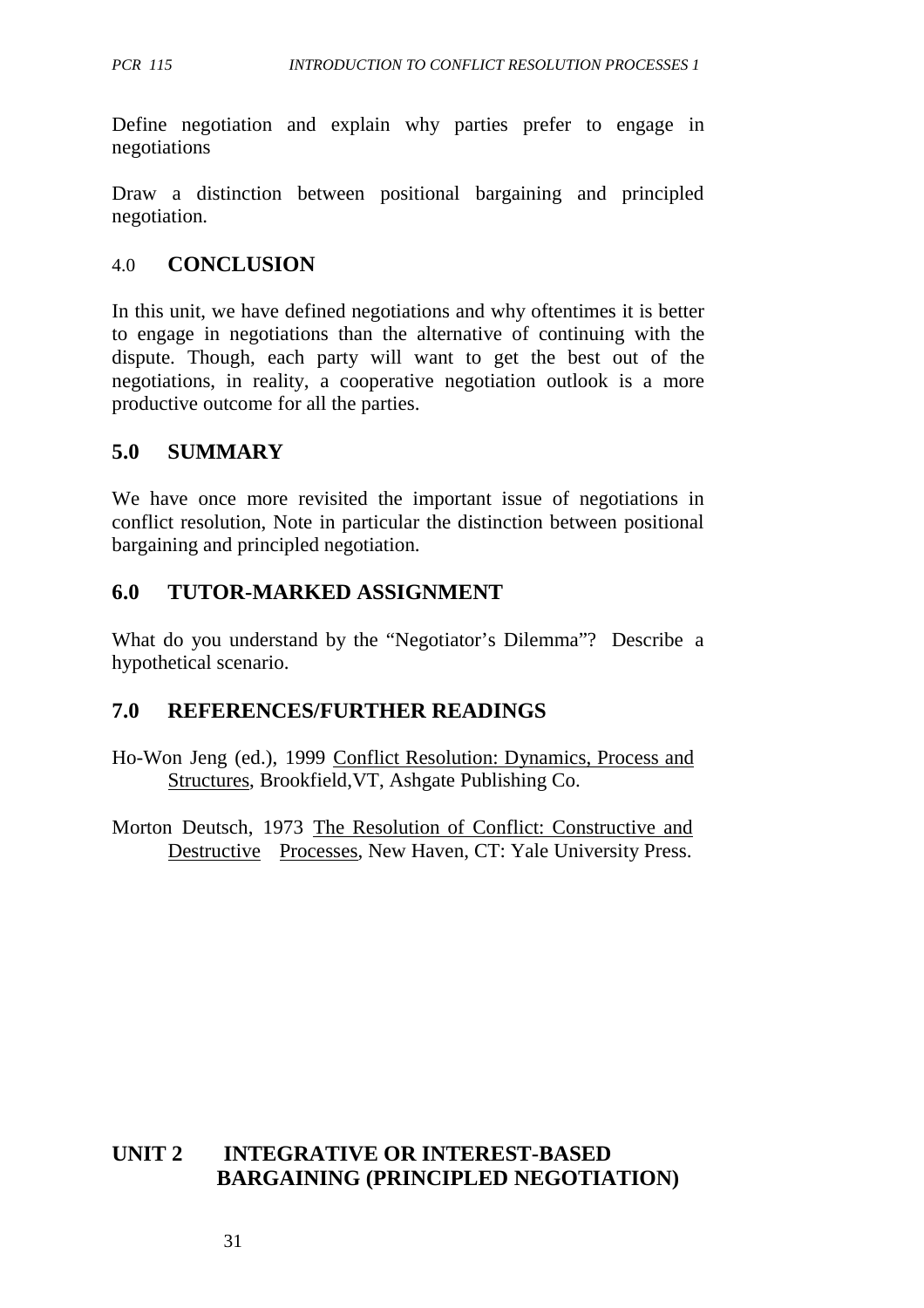#### **CONTENTS**

- 1.0 Introduction
- 2.0 Objectives
- 3.0 Main Body
	- 3.1 Integrative Bargaining
	- 3.2 Identifying Interest
	- 3.3 Creating Options
- 4.0 Conclusion
- 5.0 Summary
- 6.0 Tutor Marked Assignment
- 7.0 References and Further Readings

# **1.0 INTRODUCTION**

Integrative bargaining (also called "interest-based bargaining," "win-win bargaining") is a negotiation strategy in which parties collaborate to find a "win-win" solution to their dispute. This strategy focuses on developing mutually beneficial agreements based on the interests of the disputants. Interests include the needs, desires, concerns, and fears important to each side. They are the underlying reasons why people become involved in a conflict. We will examine this in more detail later.

# **2.0 OBJECTIVES**

At the end of this unit you should be able to:

- i. Define integrative or interest-based bargaining;
- ii. Identify collective interests;
- iii. Explain the process of creating new options.

# **3.0 MAIN BODY**

# **3.1 Integrative Bargaining**

Integrative refers to the potential for the parties' interests to be [combined] in ways that create joint value or "enlarge the pie" (the stakes of negotiation). Potential for integration only exists when there are multiple issues involved in the negotiation. This is because the parties must be able to make trade-offs across issues in order for both sides to be satisfied with the outcome.

Integrative bargaining is important because it usually produces more satisfactory outcomes for the parties involved than does positional bargaining. Positional bargaining is based on fixed, opposing viewpoints (positions) and tends to result in compromise or no agreement at all.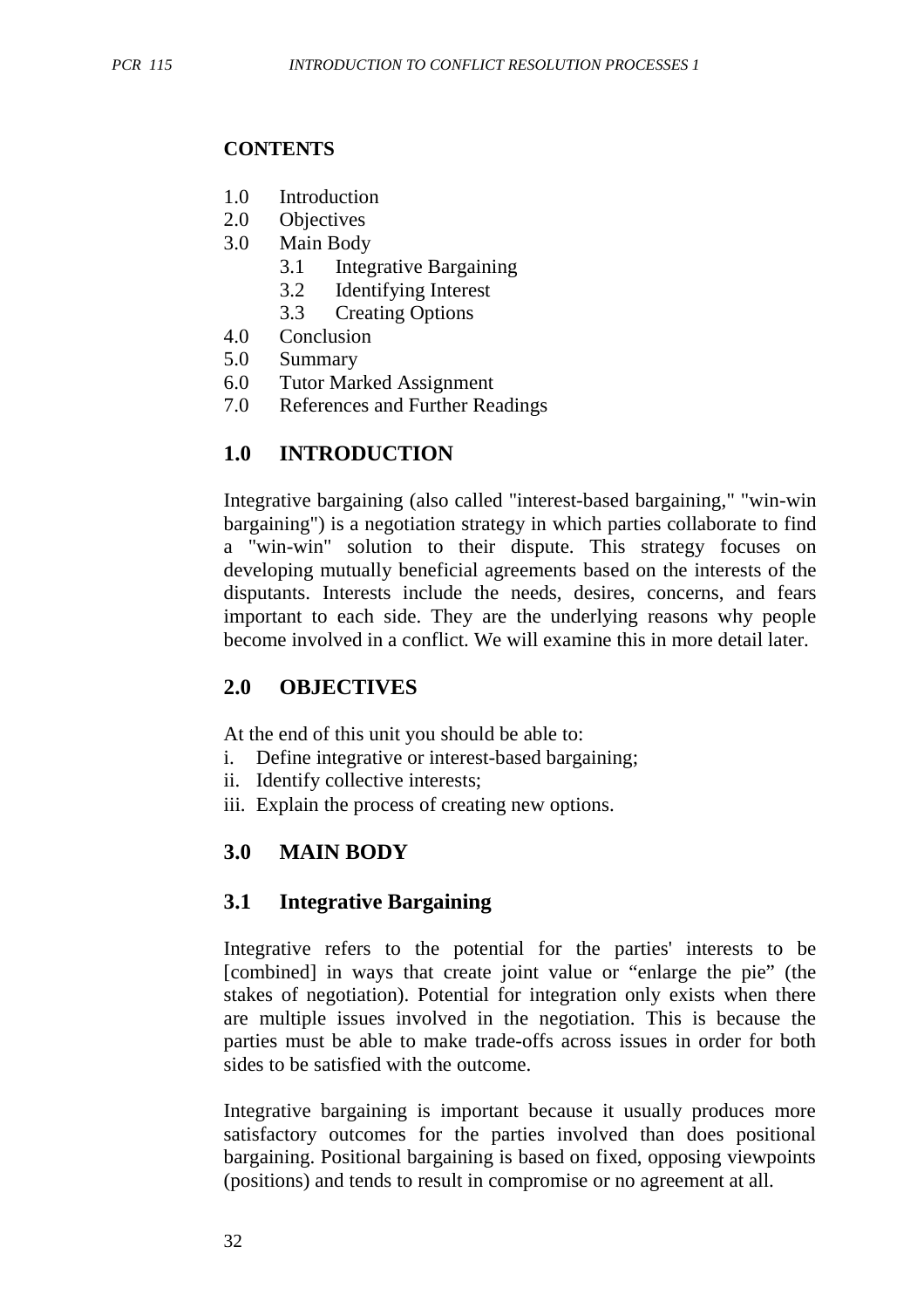Oftentimes, compromises do not efficiently satisfy the true interests of the disputants. Instead, compromises simply split the difference between the two positions, giving each side half of what they want. Creative, integrative solutions, on the other hand, can potentially give everyone all of what they want.

There are often many interests behind any one position. If parties focus on identifying those interests, they will increase their ability to develop win-win solutions. The classic example of interest-based bargaining and creating joint value is that of a dispute between two little girls over an orange. Both girls take the position that they want the whole orange. Their mother serves as the moderator of the dispute and based on their positions, cuts the orange in half and gives each girl one half. This outcome represents a compromise. However, if the mother had asked each of the girls why she wanted the orange -- what her interests were - there could have been a different, win-win outcome. This is because one girl wanted to eat the meat of the orange, but the other just wanted the peel to use in baking some biscuits. If their mother had known their interests, they could have both gotten all of what they wanted, rather than just half.

Integrative solutions are generally more gratifying for all involved in negotiation, as the true needs and concerns of both sides will be met to some degree. It is a collaborative process and therefore the parties actually end up helping each other. This prevents ongoing ill will after the negotiation concludes. Instead, interest-based bargaining facilitates constructive, positive relationships between previous adversaries.

#### **Self Assessment Exercise 1**

What do you understand by integrative or interest – based bargaining? How does integrative bargaining differ from positional bargaining?

# **3.2 Identifying Interest**

The first step in integrative bargaining is identifying each side's interests. This will take some work by the negotiating parties, as interests are often less tangible than positions and are often not publicly revealed. A key approach to determining interests is asking "Why?" Why do you want that? Why do you need that? What are your concerns? Fears? Hopes? If you cannot ask these questions directly, get an intermediary to ask them.

The bottom line is you need to figure out why people feel the way they do, why they are demanding what they are demanding. Be sure to make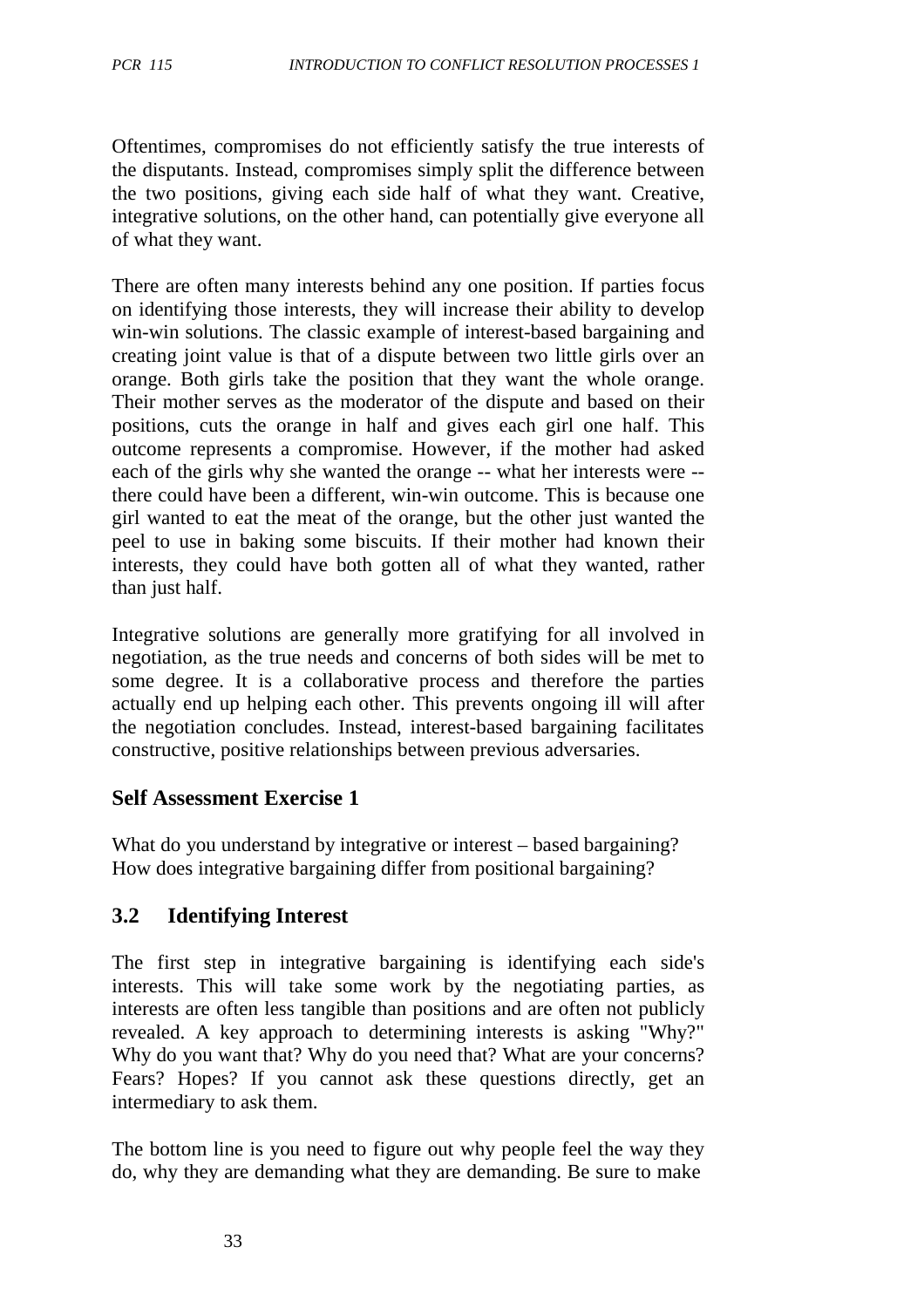it clear that you are asking these questions so you can understand their interests (needs, hopes, fears, or desires) better, not because you are challenging them or trying to figure out how to beat them.

Next you might ask yourself how the other side perceives your demands. What is standing in the way of them agreeing with you? Do they know your underlying interests? Do you know what your own underlying interests are? If you can figure out their interests as well as your own, you will be much more likely to find a solution that benefits both sides. You must also analyze the potential consequences of an agreement you are advocating, as the other side would see them. This is essentially the process of weighing pros and cons, but you attempt to do it from the perspective of the other side. Carrying out an empathetic analysis will help you understand your adversary's interests. Then you will be better equipped to negotiate an agreement that will be acceptable to both of you.

## **3.3 Creating Options**

After interests are identified, the parties need to work together cooperatively to try to figure out the best ways to meet those interests. Often by "brainstorming" -- listing all the options anyone can think of without criticizing or dismissing anything.

Initially, parties can come up with creative new ideas for meeting interests and needs that had not occurred to anyone before. The goal is a win-win outcome, giving each side as much of their interests as possible, and enough, at a minimum that they see the outcome as a win, rather than a loss.

#### **4.0 CONCLUSION**

We cannot but note the fact that integrative bargaining or interest-based bargaining is a superior approach to conflict settlement. The challenge lies in being able to articulate what the collective interests are:

## **5.0 SUMMARY**

In this unit, we have examined integrative or interest-based bargaining as a strategy of principled negotiation. We also examined how this differs from positional bargaining.

## **6.0 TUTOR-MARKED ASSIGNMENT**

Identifying collective interests is a key factor for integrative bargaining. Discuss.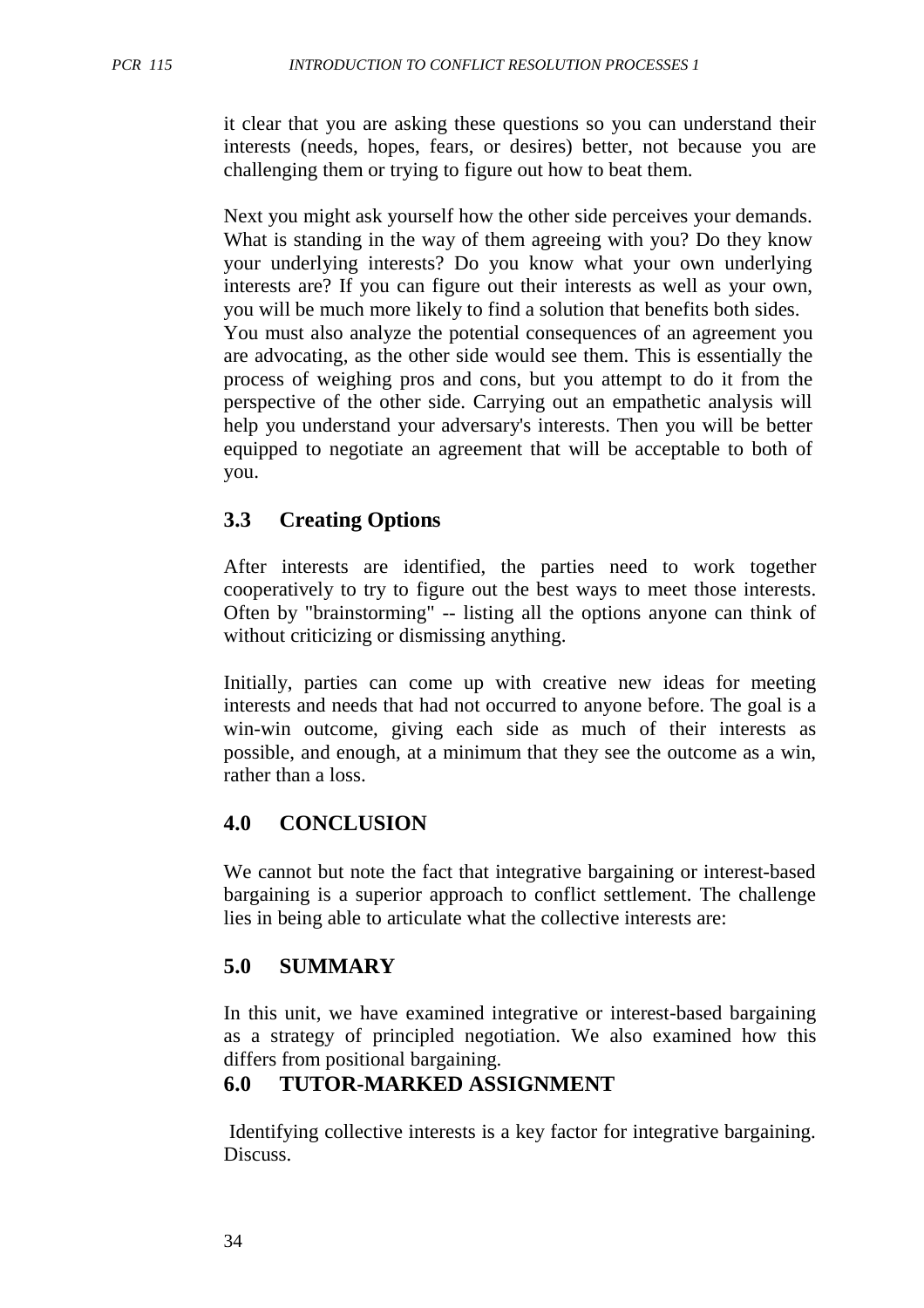#### *PCR 115 INTRODUCTION TO CONFLICT RESOLUTION PROCESSES 1*

#### **7.0 REFERENCE/FURTHER READINGS**

John W. Burton and E. Frank Dukes, 1990 Conflict: Practices in Management, Settlement and Resolution, New York, St. Martins Press.

#### **UNIT 3 THE FRAMES OF NEGOTIATIONS**

#### **CONTENTS**

#### 1.0 Introduction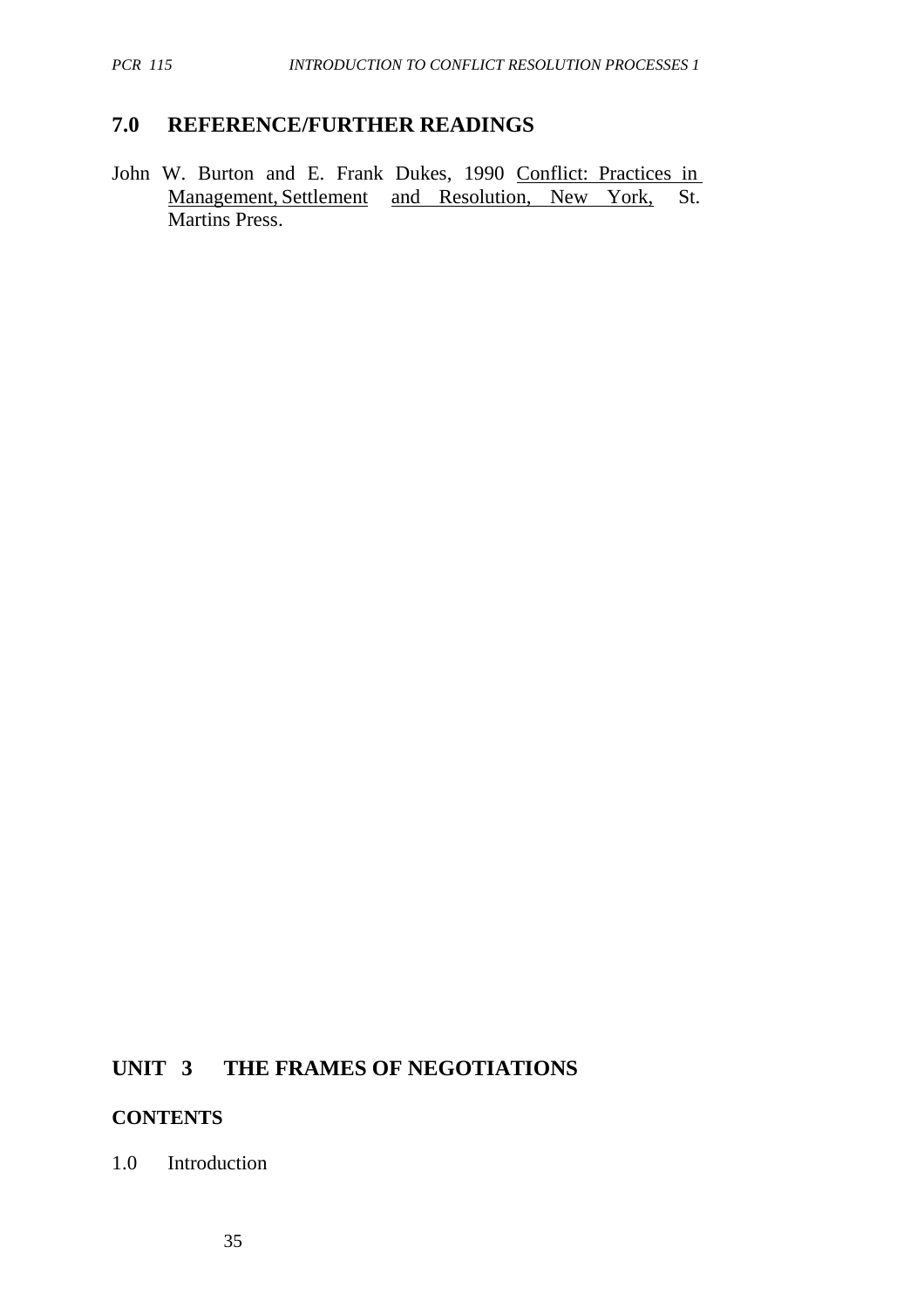- 2.0 Objectives
- 3.0 Main Body
	- 3.1 Understanding the Frames of Negotiations
- 4.0 Conclusion
- 5.0 Summary
- 6.0 Tutor Marked Assignment
- 7.0 References and Further Readings

# **1.0 INTRODUCTION**

Effective planning is crucial to meeting negotiation objectives. If the parties are to reach a stable agreement, specific events must take place before the parties ever come to the table. Parties must frame the problem, and recognize that they have a common problem that they share an interest in solving. Frames are the conceptions that parties have of the situation and its risks. They allow the parties to begin to develop a shared definition of the issues involved, and the process needed to resolve them.

When the frames of both parties match, they are more likely to focus on common issues and have a common definition of the situation. However, when the frames do not match, communication between the parties is likely to be more difficult. Unless the different outlooks on the problem begin to overlap, it is unlikely that negotiations will be successful.

# **2.0 OBJECTIVES**

At the end of this unit, you should be able to:

- i. Explain what framing a problem entails;
- ii. Explain the necessity of planning for negotiation

# **3.0 MAIN BODY**

## **3.1 Understanding the Frames of Negotiations**

If negotiators understand what frame they are operating from and what frame the other is operating from, they may be able to shift the conversation and develop common definitions. The way in which parties define the problem can shape the rest of the planning process. In the early stages of framing, negotiators must also determine their goals, anticipate what they want to achieve, and prepare for the negotiation process. They must define the issues to be discussed and analyze the conflict situation. In many cases, negotiators can appeal to research or consult with experts to help them develop a complete list of the issues at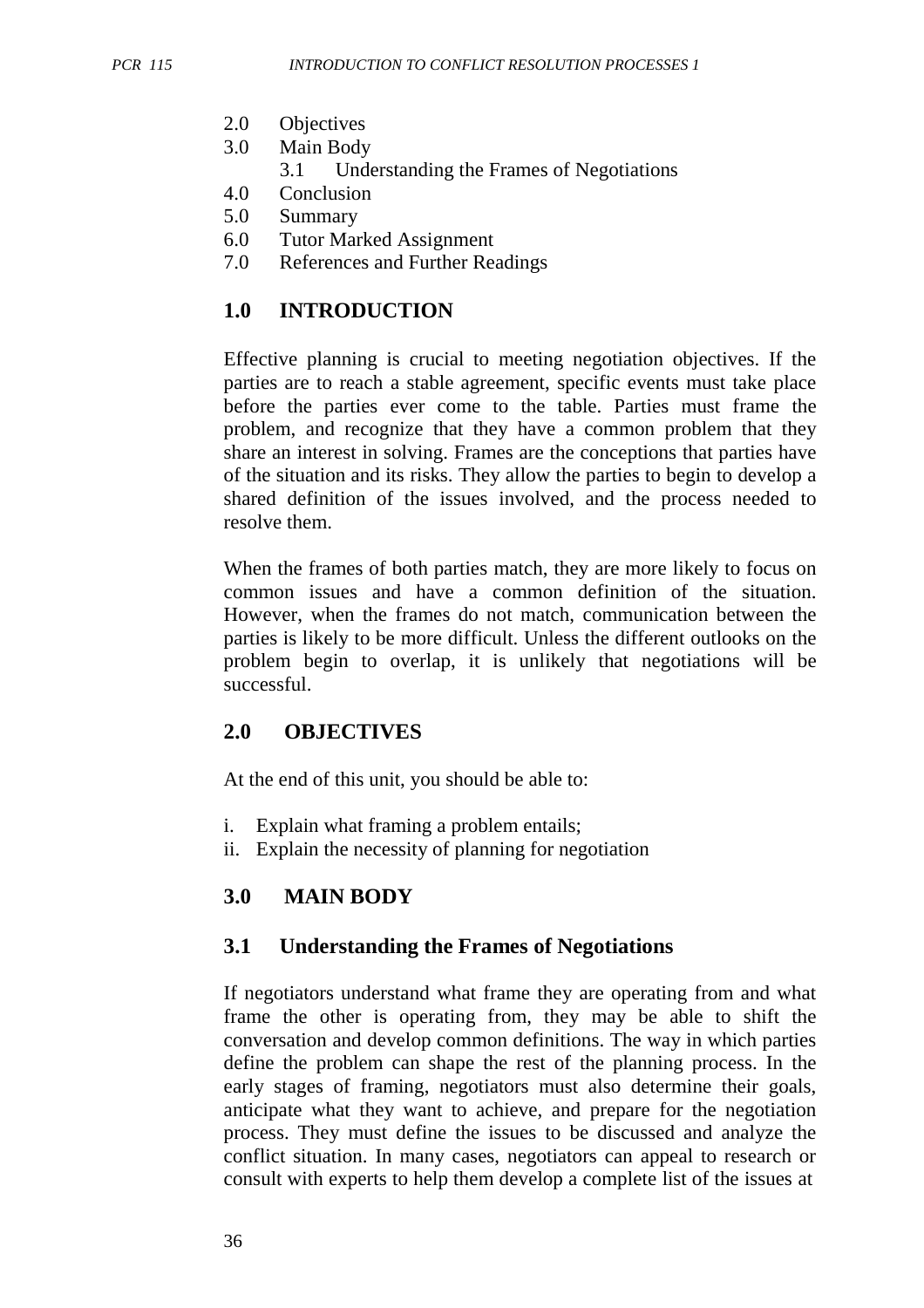stake. Next, parties should assemble all the issues that have been defined into a comprehensive list. The combined list of issues and priorities from each side determines the negotiation agenda.

Negotiators often exchange and negotiate the list of issues to be discussed in advance. Consultation between negotiators prior to actual negotiation allows them to agree on the agenda of issues to be discussed, as well as the location of the negotiations, the time and duration of the sessions, the parties to be involved in the negotiations, and techniques to pursue if negotiation fails. Negotiators should also agree on principles that will guide the drafting of a settlement, the procedures to be used in negotiations, and the formula by which a general agreement is to be reached.

Discussions about these procedural issues are often crucial for the success of substantive negotiations. If parties cannot agree on negotiation procedures and proposed items for the agenda, they may very well decide to abandon the negotiations altogether.

After assembling issues on an agenda, the negotiators must prioritize their goals and evaluate the possible tradeoffs among them. Negotiators must be aware of their goals and positions and must identify the concerns, desires, and fears that underlie their substantive goals. They must determine which issues are most important, as well as whether the various issues are linked or separate.

In addition, negotiators should be aware of the underlying interests and goals of the other side. Because the linkages between parties' goals often define the issue to be settled, these goals must be determined carefully. If one party wants more than the other party is capable or willing to give, the disputants must either change their goals or end the negotiation.

Once they have determined the relative importance of the issues, parties need to decide the order in which issues should be discussed. Many sequencing options are possible: going from easy to hard, hard to easy, or tackling everything together. Different situations suggest different answers to that question, and different negotiators and mediators prefer one approach to the others.

Negotiators that are operating on behalf of a constituency should consult with their constituents as well as with the other side to ensure that the constituents' needs and priorities are included in the negotiations.

The next step is for negotiators to define specific targets with respect to the key issues on the agenda. Parties should try to figure out the best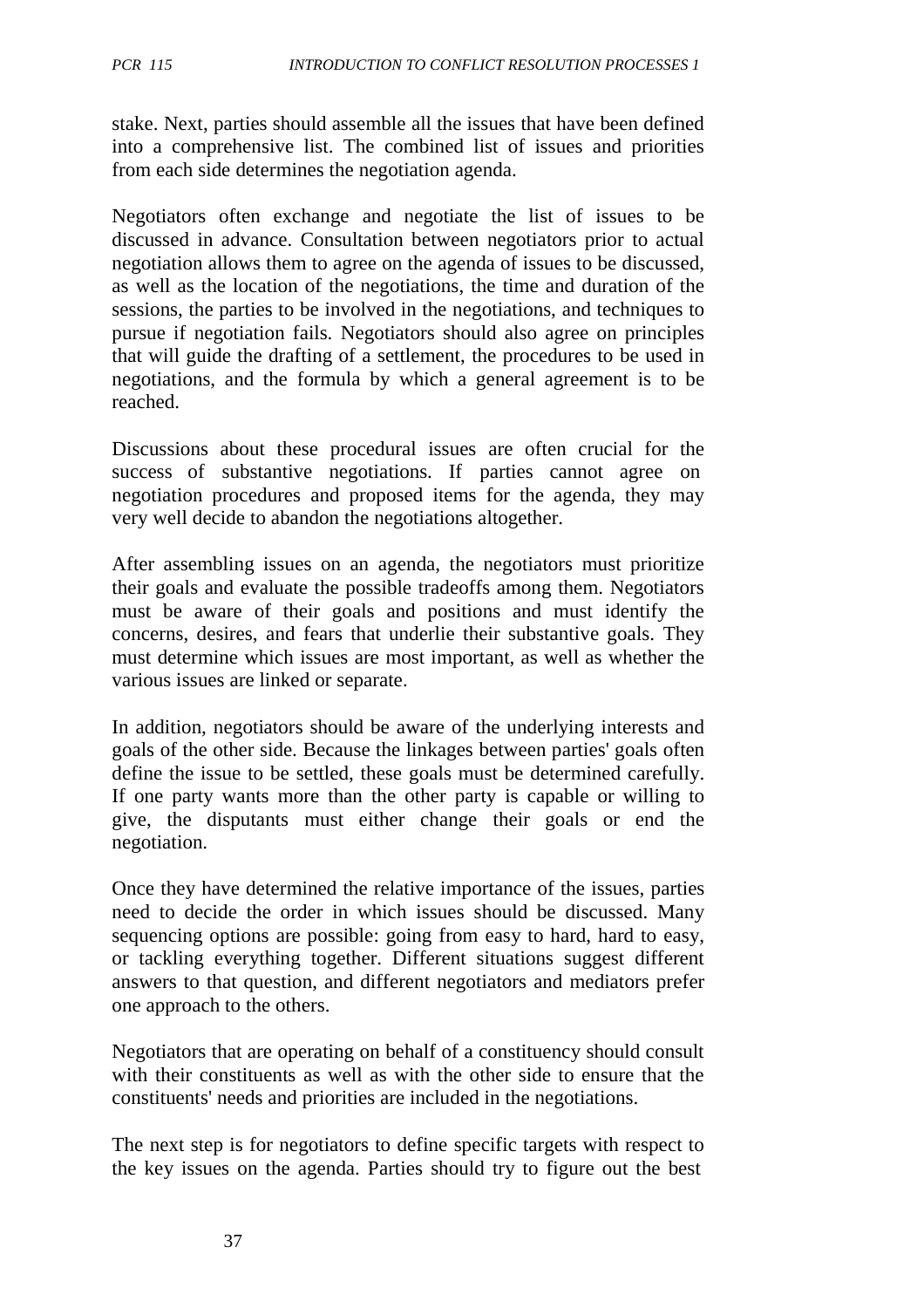resolution they can expect, what counts as a fair and reasonable deal, and what is a minimally acceptable deal. They should also be aware of the strongest points in their position and recognize the strongest points in the other side's position. This enables parties to become aware of the range of possible outcomes and to be flexible in what they will accept. It also improves the likelihood that they will arrive at a mutually satisfactory outcome.

Because negotiations typically involve more than one issue, it is helpful for negotiators to anticipate different ways of packaging issues. They can balance the issues they regard as most important by being more flexible about items they deem less important. They should also decide which items they can abandon and use as leverage to get what they really want with respect to the most important issues.

Planning for negotiation also involves the development of supporting arguments. Negotiators must be able to present supporting facts and arguments, anticipate how the other side will respond to these arguments, and respond to the other party's claims with counterarguments. This includes locating facts to support one's point of view, determining what sorts of arguments have been given in similar negotiations in the past, anticipating the arguments the other side is likely to make, and presenting facts in the most convincing way possible.

Finally, planning involves assessing the other party's priorities and interests and trying to get a better idea of what that party is likely to want. Negotiators should gather background information about the other party's current needs, resources, and interests. This can be done through preliminary interviews or consultations with those who have done business with the other party in the past.

In addition, negotiators need to understand the other party's objectives. Professional negotiators will often exchange information about targets or initial proposals before negotiations begin. Third, negotiators should be aware of the other party's negotiation style, reputation, and the strategy and tactics they commonly use. They should investigate that party's past behavior in related settings, determine his or her organizational position, and find out whom he or she admires and whose advice carries weight. An individual's past negotiation behavior is a good indication of how he or she will behave in the future. Fourth, negotiators should understand the other party's alternatives. If the other negotiator has strong alternatives, he or she will probably be willing to set high objectives and be willing to push hard for these objectives during negotiation.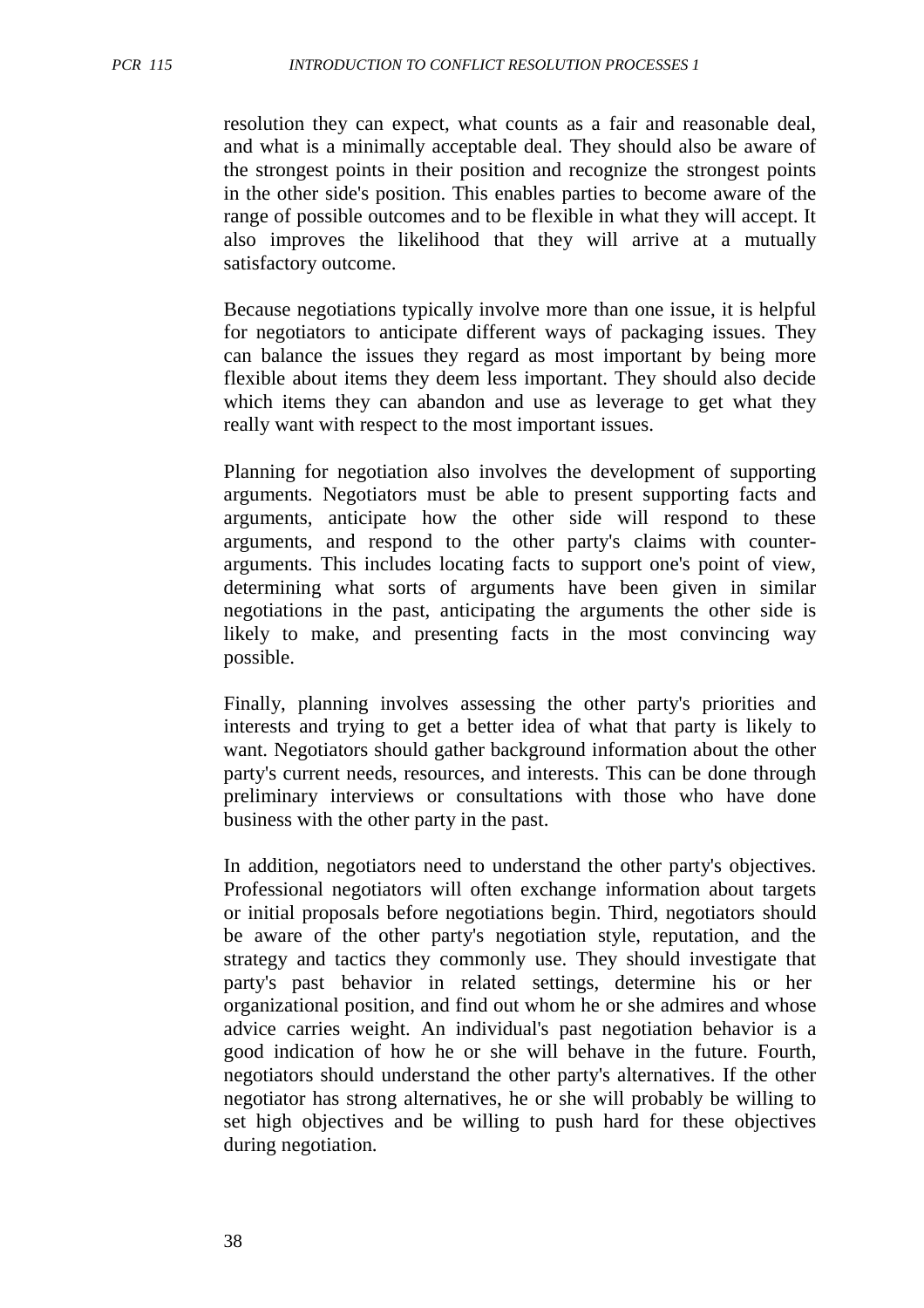#### **Self Assessment Exercise 1**

What factors do you consider most important while preparing for negotiations?

#### **4.0 CONCLUSION**

The necessity for properly framing the problem and the negotiation agenda and procedure cannot be over emphasized. Quite often, professional negotiators must of necessity gather information about a particular conflict, especially the critical issues underlying the conflict and the key actors involved before the negotiation begins.

#### **5.0 SUMMARY**

We have extensively examined what we may want to call Prenegotiation essentials. This basically involves, amongst others, articulating and framing the key problem, drawing up a realistic negotiation agenda and engaging in a background search of information pertaining to the conflict.

## **6.0 TUTOR-MARKED ASSIGNMENT**

Effective planning is crucial to meeting negotiation objectives. Discuss.

#### **7.0 REFERENCE/FURTHER READINGS**

Roger Fisher et. al., 1994 Beyond Machiavelli:Tools for coping with conflicts, Cambridge. MA, Harvard University Press,

## **UNIT 4 ALTERNATIVE DISPUTE RESOLUTION**

#### **CONTENTS**

#### 1.0 Introduction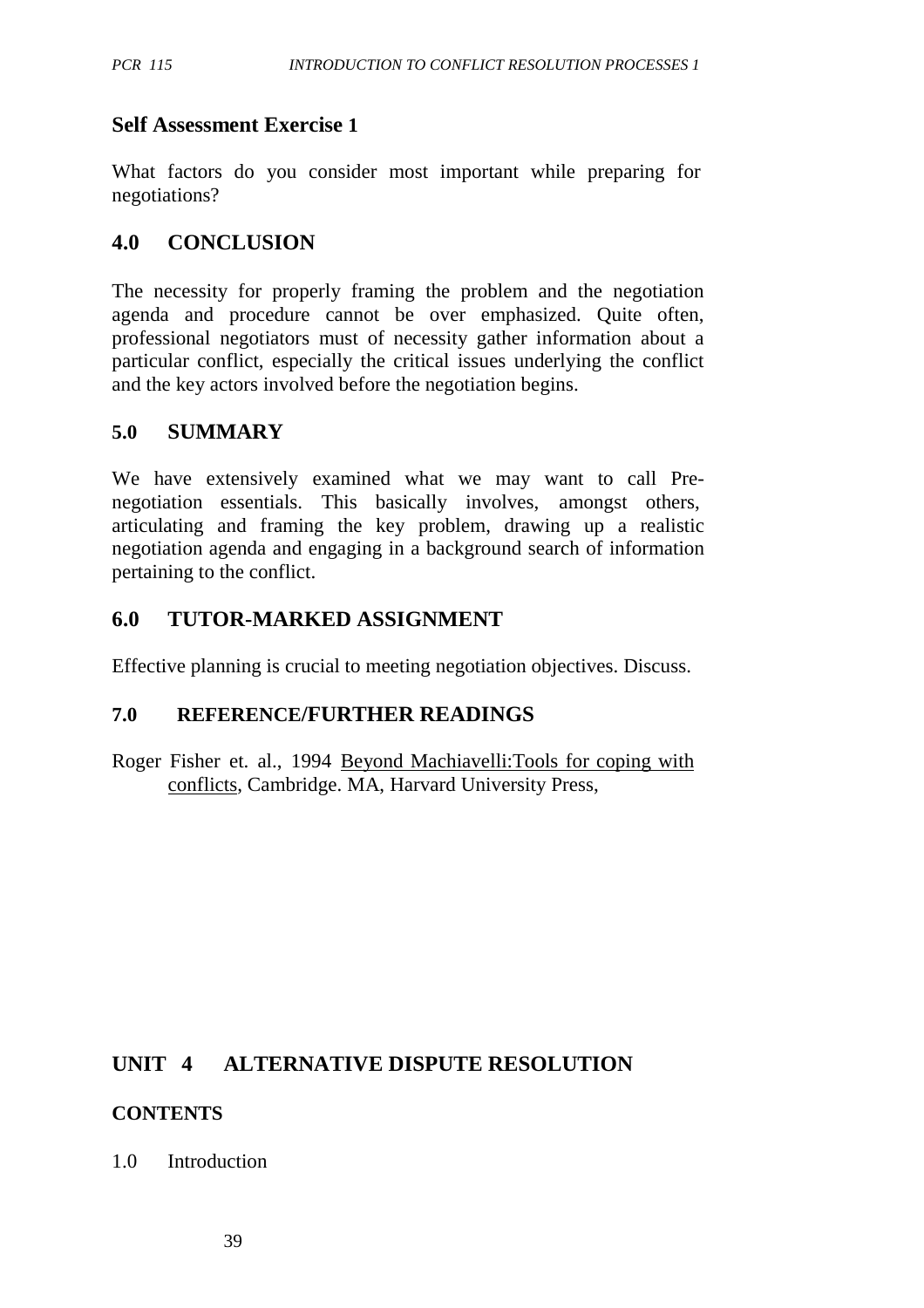- 2.0 Objectives
- 3.0 Main Body
	- 3.1 Basic ADR Process
	- 3.2 General Advantages and Disadvantages of ADR
- 4.0 Conclusion
- 5.0 Summary
- 6.0 Tutor Marked Assignment
- 7.0 References and Further Readings

# **1.0 INTRODUCTION**

Alternative dispute resolution (ADR) is a term generally used to refer to informal dispute resolution processes in which the parties meet with a professional third party who helps them resolve their dispute in a way that is less formal and often more consensual than is done in the courts. While the most common forms of ADR are mediation and arbitration, there are many other forms: judicial settlement conferences, factfinding, ombudsmen, special masters, etc. Though often voluntary, ADR is sometimes mandated by the courts, which require that disputants try mediation before they take their case to court.

# **2.0 OBJECTIVES**

At the end of this unit, you should be able to:

- i. Define Alternative Dispute Resolution;
- ii. List the basic ADR Processes;
- iii. Outline the advantages and disadvantages of ADR.

# **3.0 MAIN BODY**

# **3.1 Basic ADR Processes**

Today, ADR is used to settle a variety of disputes in American institutions, including the family, churches, schools, the workplace, government agencies, and the courts. In Nigeria the practice of ADR is much younger but is gaining increasing acceptance.

ADR is not widely used in cases of conflict until those conflicts seem to become ready for resolution. This sometimes happens when the conflict reaches a hurting stalemate -- a situation where it becomes clear that neither side can win; yet, they are being substantially hurt by continuing the struggle.

Ripeness is crucial for ADR processes to work effectively, and ADR has been used in appropriate cases. For example: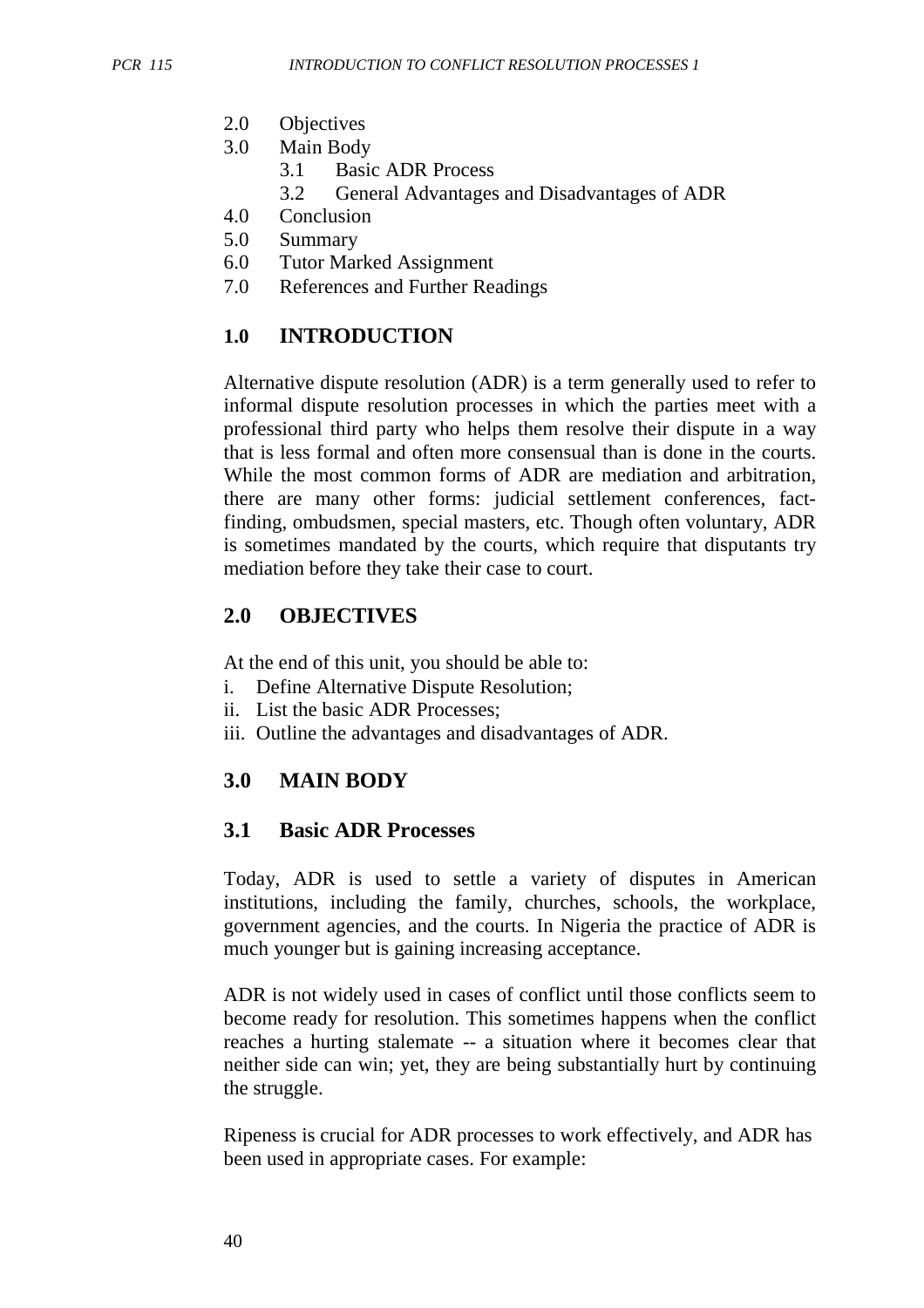Arbitration and negotiation have become common ways to resolve difficult international business disputes;

Mediation and arbitration are now commonly used to settle labormanagement disputes that often used to seem like intractable situations; International mediation has been used to resolve difficult international and ethnic conflicts, with varying degrees of success;

Consensus building has become a popular process for dealing with public-policy disputes, especially intractable environmental disputes.

## **3.2 General Advantages and Disadvantages of ADR**

For many reasons, advocates of ADR believe that it is superior to lawsuits and litigation. First, ADR is generally faster and less expensive. It is based on more direct participation by the disputants, rather than being run by lawyers, judges, and the state. In most ADR processes, the disputants outline the process they will use and define the substance of the agreements. This type of involvement is believed to increase people's satisfaction with the outcomes, as well as their compliance with the agreements reached.

Most ADR processes are based on an integrative approach. They are more cooperative and less competitive than adversarial court-based methods like litigation. For this reason, ADR tends to generate less escalation and ill will between parties. In fact, participating in an ADR process will often ultimately improve, rather than worsen, the relationship between the disputing parties. This is a key advantage in situations where the parties must continue to interact after settlement is reached, such as in child custody or labor management cases.

ADR does have many potential advantages, but there are also some possible drawbacks and criticisms of pursuing alternatives to courtbased adjudication. Some critics have concerns about the legitimacy of ADR outcomes, charging that ADR provides "second-class justice." It is argued that people who cannot afford to go to court are those most likely to use ADR procedures. As a result, these people are less likely to truly "win" a case because of the cooperative nature of ADR.

Similarly, critics believe that ADR encourages compromise. Compromise can be a good way to settle some disputes, but it is not appropriate for others. In serious conflicts of values and cases of intolerable moral differences, compromise is simply not an option because the issues mean too much to the disputants. Another concern is that ADR settlements are private and are not in the public record or exposed to public scrutiny. This could be cause for concern in some cases. For example, using ADR to settle out of court could allow a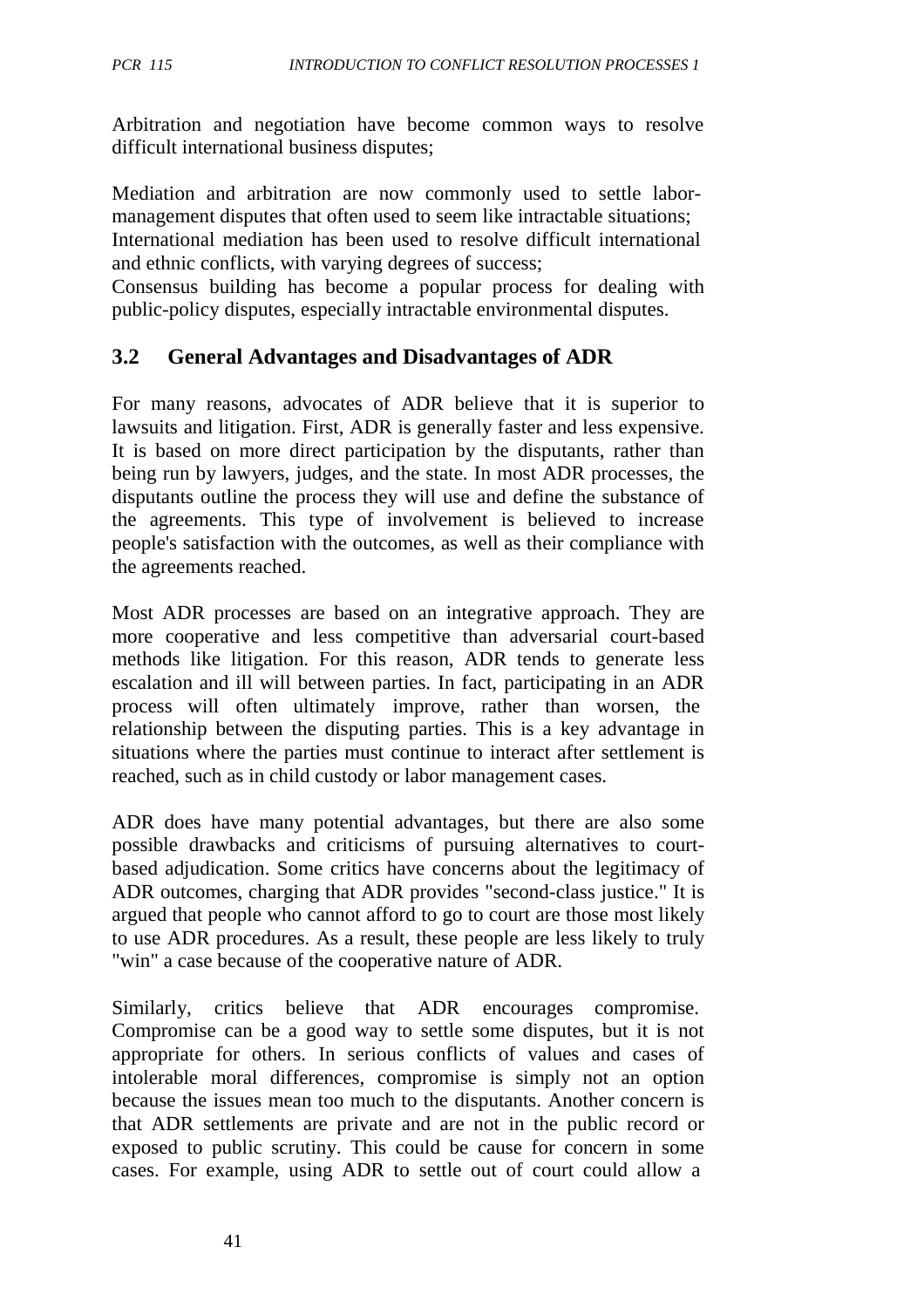company to resolve many instances of a defective product harming consumers, without the issue getting any public exposure. On the other hand, a court ruling could force the company to fix all problems associated with the bad product or even to remove it from the market.

## **4.0 CONCLUSION**

Alternate Dispute Resolution is another strategy of settling conflicts in an informal manner. It has its advantages and disadvantages, but is frequently recommended, especially in conflict situations that do not involve value and moral differences.

# **5.0 SUMMARY**

In this unit we have examined what Alternate Dispute Resolution means and defined it. We have also examined ADR processes and critically reviewed the advantages and disadvantages of using ADR in settling disputes.

#### **Self Assessment Exercise 1**

What are the advantages and disadvantages of ADR?

#### **6.0 TUTOR-MARKED ASSIGNMENT**

Discuss the potential advantages and drawbacks in the use of ADR for conflict resolution.

## **7.0 REFERENCES/FURTHER READINGS**

- Nicole Negowetti, (Accessed 2003-04-04). Reconciliation: Central Component of Conflict Transformation, Irish Peace Society
- URL-http://www.peace.ie/read/reconciliation.html
- Sung Hee Kim et.al, 1994. Social Conflict: Escalation, Stalemate and Settlement, 2<sup>nd</sup> Edition, New York, McGraw Hill College Division,

## **MODULE 4**

- Unit 1: Communication in Conflict Resolution
- Unit 2: Basic Standards in International Law and Humanitarian Principles
- Unit 3: Early Warning and Preventive Measures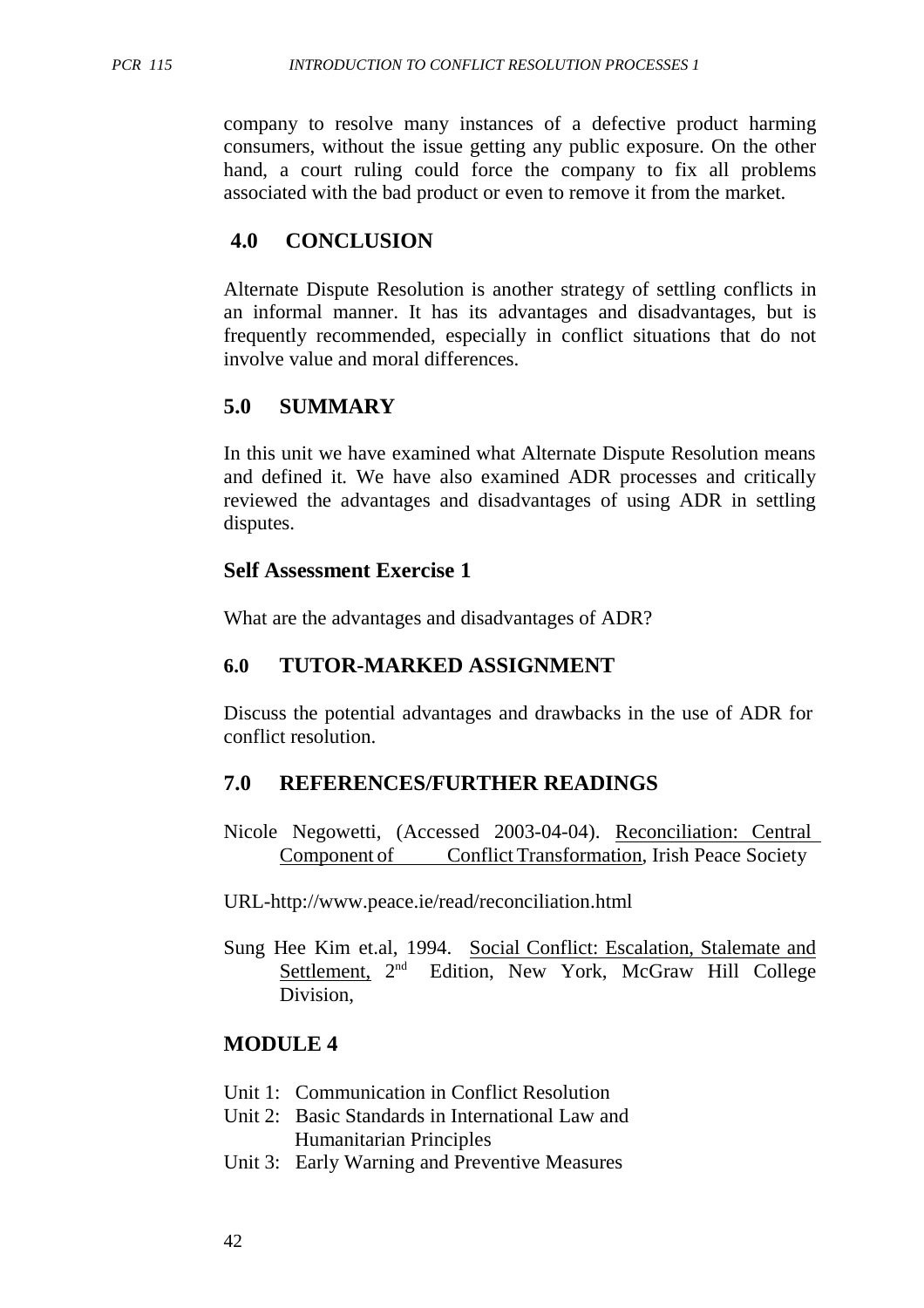#### Unit 4: Skills and Methods of Conflict Resolution

## **UNIT 1 COMMUNICATION IN CONFLICT RESOLUTION**

#### **CONTENTS**

- 1.0 Introduction
- 2.0 Objectives
- 3.0 Main Body
	- 3.1 General Principles
- 4.0 Conclusion
- 5.0 Summary
- 6.0 Tutor Marked Assignment
- 7.0 References and Further Readings

#### **1.0 INTRODUCTION**

A wrong word or misconceived message during a conflict is like gasoline on a fire. Inflammatory language is one of the most common causes of conflict escalation. Avoiding the escalation of arguments requires awareness and self-control. An immense amount of embarrassment and pain could probably be avoided if everyone paused before speaking, heeding the advice to "think before we speak." However, in reality, people are not always calm, rational, or careful. We are emotional creatures and, despite better judgment, our style of communication reflects this. Learning certain principles and techniques of communication can counter this tendency: conflicts already charged with emotion can be kept from escalating and even be defused.

#### **2.0 OBJECTIVES**

At the end of this unit, you should be able to:

- i. Explain the importance of communication in conflict resolution;
- ii. Describe the implications the language of communication in conflict resolution;
- iii. Explain the importance of non-verbal expressions in settling conflicts; and
- iv. Discuss the importance of conveying the right message in conflict resolution.

#### **3.0 MAIN BODY**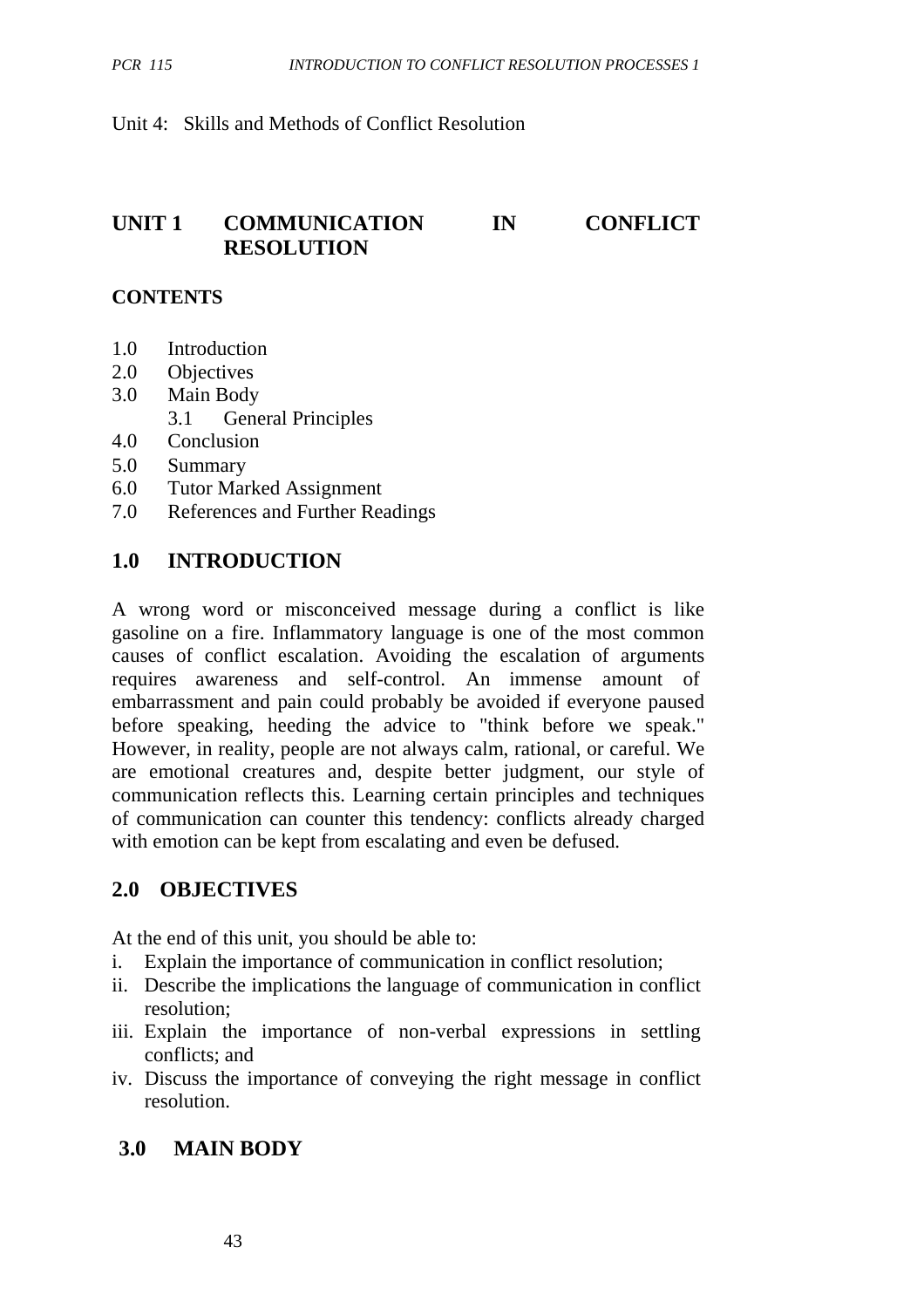#### **3.1 General Principles**

Listening is the hero of good communication. Communication requires at least two parties: one to speak and one to listen; 'good' communication demands that both parties take turns speaking and listening. Many conflicts drag on because one side will not stop until they feel heard and understood -- sometimes that is all they want. Once they feel they have been understood, the conflict dissipates. At other times, a conflict arises because one side didn't hear what the other said, and replied inappropriately in word or action, or didn't respond at all. If one is going to do only one thing to avoid escalation, it should be to listen carefully and make sure the other party knows they are listened to.

Defining one's terms is helpful even when one is not in a state of conflict. It may seem awkward at first, but a useful first step in a disagreement is to determine each side's relationship to certain words or phrases. For example, what does a word mean to each person? Does it have negative connotations, and if so, why? Does one party have a strong emotional reaction to a particular word? Often, it is taken for granted that the meanings of words are concrete, but many words have slightly different meanings and varying levels of emotional impact to different people. For example, fundamental phrases such as security and respect need to be investigated. What would it take for one party to feel secure of for another to feel respected? One side may think they are according the other respect, when the latter still feels disrespected. If these differences are not uncovered early in an argument each side becomes convinced that the other side is not making sense or not listening or not caring, and any attempts to unravel or deescalate the conflict become increasingly frustrated.

How a message is received, however, depends on much more than semantics. The spoken word is heavily influenced by expression, intonation, or body language. Intonation, or tone of voice, is critical. A single word can carry multiple meanings depending on intonation. Think how many ways one can reply to, "How are you?" with just the word "fine." Depending on one's tone of voice, "fine" can mean both "good" and "bad," as well as, "I'm angry," "Why are you asking?" "I'm tired," or "I'm busy," to name just a few possibilities.

Other nonverbal signals fall under the category of body language, and include expression, posture, and gestures. Slouching conveys a different message than standing upright; pointing at one's audience is different than scratching one's head. The challenge with all nonverbal behavior is to interpret it accurately. Often it is not possible for the "receiver" to know if a yawn signals boredom or lack of sleep. Therefore it is up to the "transmitter" to be aware of all of their communication and to clarify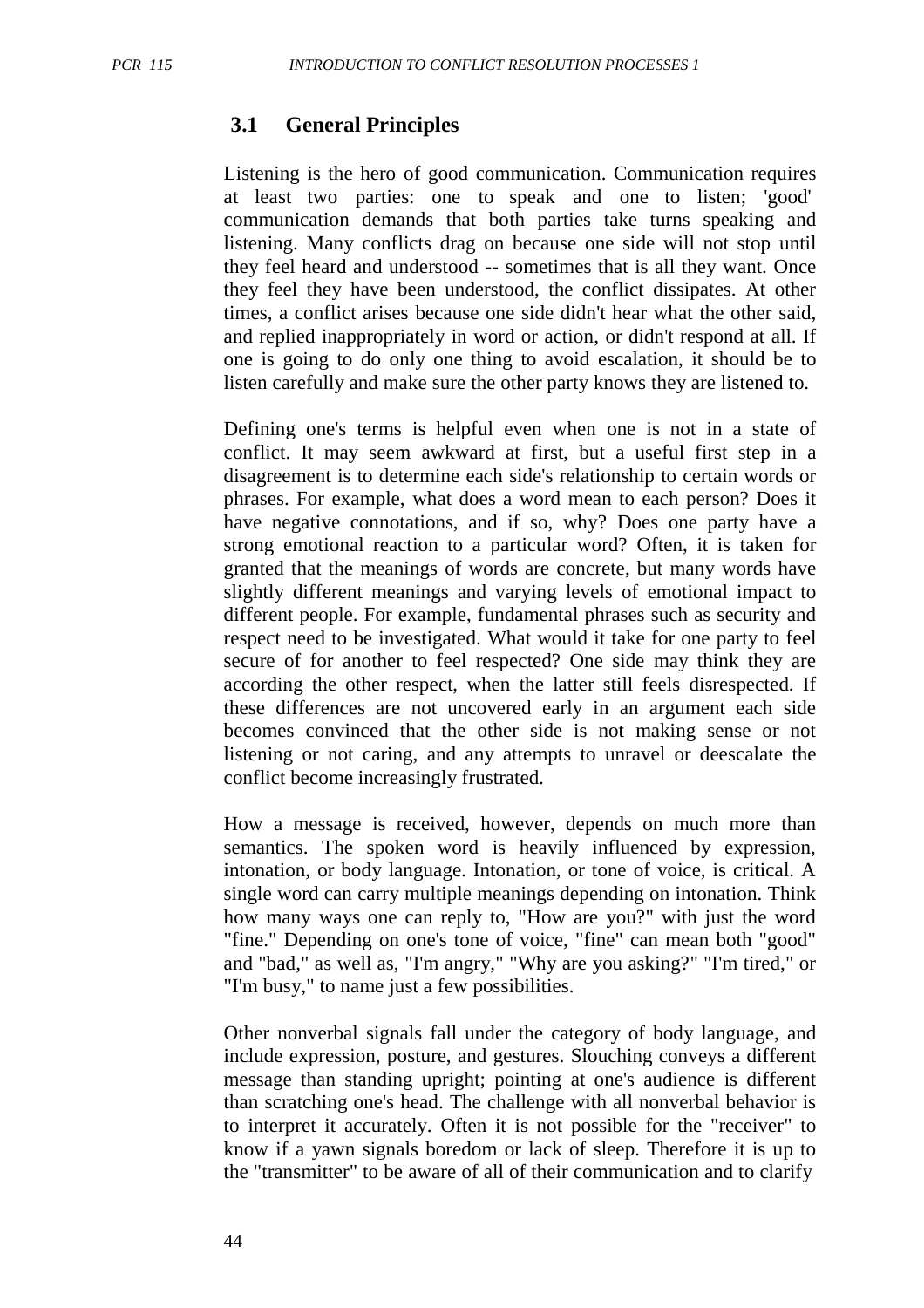if necessary. Another potential problem is that body language varies by culture. For example in many Asian countries it is a sign of respect not to look someone in the eye, while in American culture that is taken to be a sign of dishonesty or disinterest.

Finally (and obviously), during any disagreement it is important to exercise common civility. For example, do not insult the other party; do not call them derogatory names or belittle their position; avoid exaggeration and sarcasm; be respectful of those you are dealing with and of their opinions. The harder these practices seem to be in a given situation, the more important they are. If either side has become too emotional to be civil then it is better to wait and continue the discussion when they have had time to calm down.

#### **Self Assessment Exercise 1**

"Listening is the hero of communication", True of false?

# **4.0 CONCLUSION**

Communication is very essential during periods of conflict management and resolution. Good communication, the right message, understanding of non-verbal expressions and differences in culture and in the understanding of issues are necessary to the resolution of conflict. The communication channel must be kept open. Though negotiations may be postponed, it should never be totally abandoned.

## **5.0 SUMMARY**

This unit has examined the role of communication in conflict resolution.

## **6.0 TUTOR-MARKED ASSIGNMENT**

A wrong word or misconceived message during conflict is like gasoline on fire. Discuss.

## **7.0 REFERENCES/FURTHER READINGS**

Charles (Chip) Hauss, 2001 International Conflict Resolution: International Relations for the 21st Century, New York: Continuum Publishing.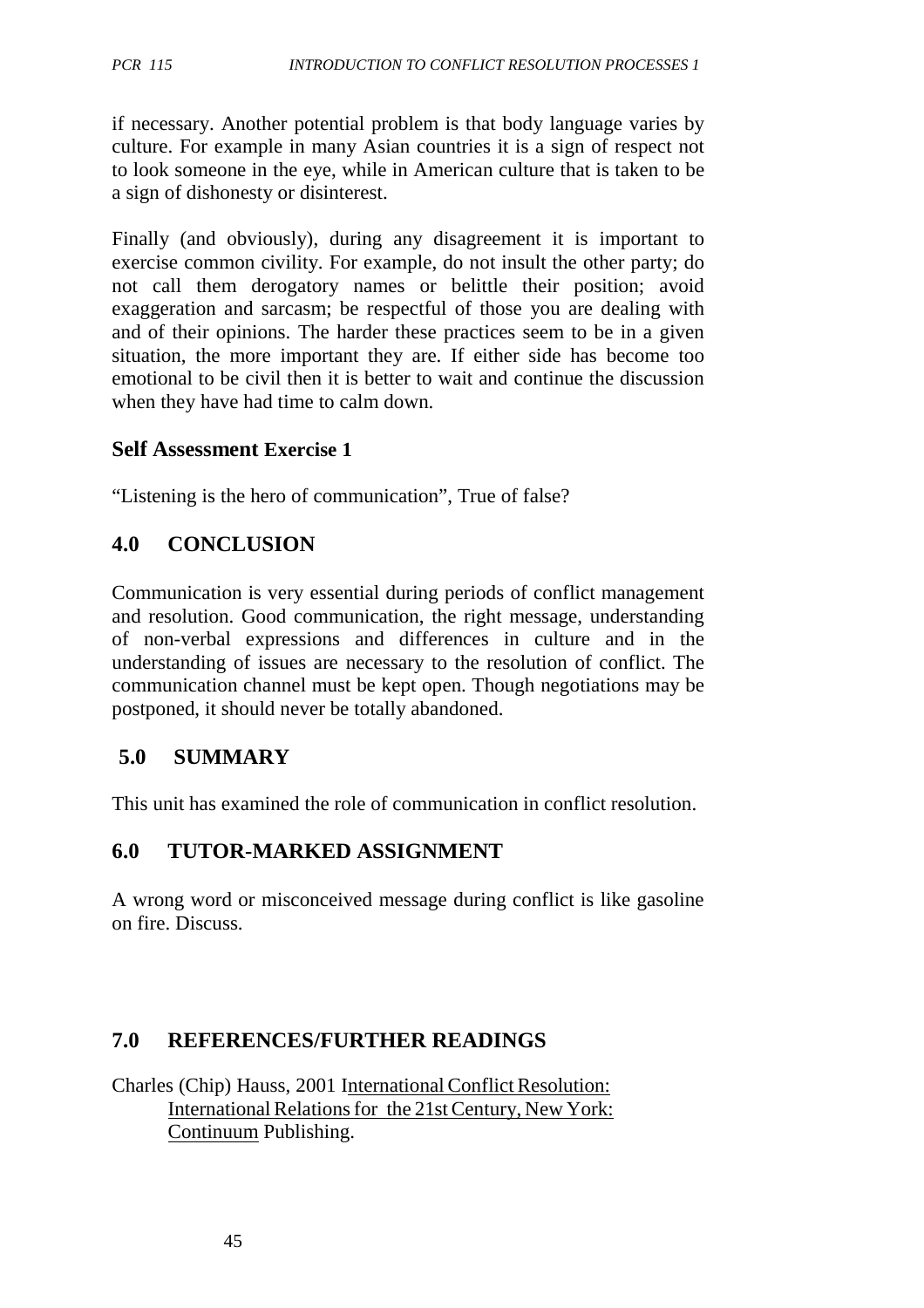- Ho-Won Jeong (ed.)**,** 1999 Conflict Resolution: Dynamics, Process and Structures, Brookfield, VT: Ashgate Publishing Co.
- John Paul Lederach, 1996 Preparing for Peace: Conflict Transformation Across Cultures Syracuse, NY: Syracuse University Press.
- John W. Burton, 1990 Conflict: Resolution and Prevention. New York, NY: St. Martin's, Press,Inc,.
- John W. Burton, E. Frank Dukes, 1990 Conflict: Practices in Management, Settlement, and Resolution. New York: St. Martin's Press.
- Morton Deutsch, 1973 The Resolution of Conflict: Constructive and Destructive Processes New Haven, CT: Yale University Press,
- R.A Akindele and B. E Ate (eds.), 2002 Beyond Conflict Resolution, Lagos, Nigerian Institute of International Affairs.
- Roger Fisher, Elizabeth Kopelman, Andrea Kupfer Schneider, 1994 Beyond Machiavelli: Tools for Coping with Conflict. Cambridge, MA: Harvard University Press.
- Sung Hee Kim, Dean G. Pruitt, Jeffrey Z. Rubin, 1994 Social Conflict: Escalation, Stalemate, and Settlement, 2nd Edition, New York: McGraw Hill College Division.

## **UNIT 2 BASIC STANDARDS OF INTERNATIONAL LAW AND HUMANITARIAN PRINCIPLES**

#### **CONTENTS**

- 1.0 Introduction
- 2.0 Objectives
- 46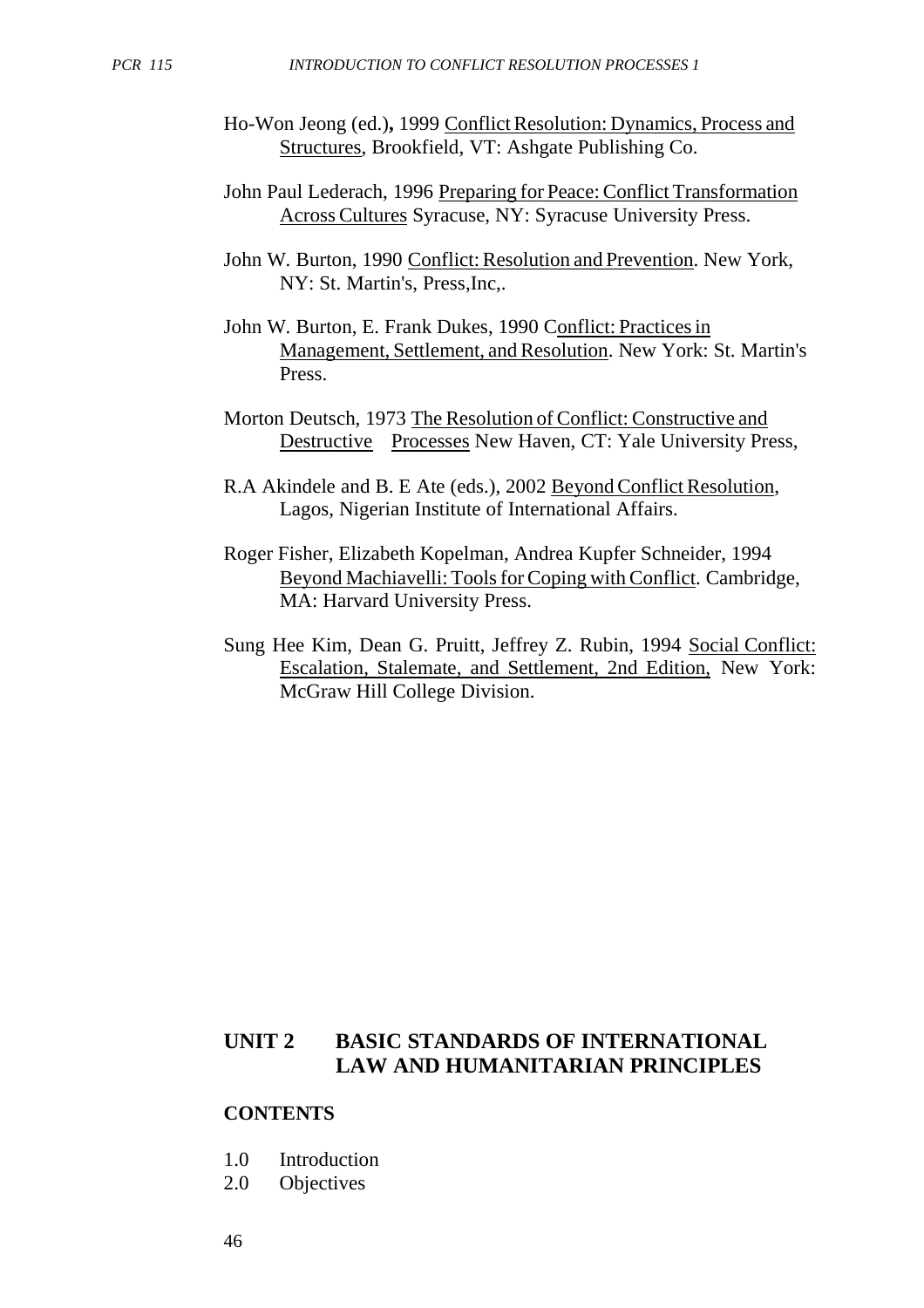#### 3.0 Main Body

- 3.1 The Meaning of International Law
- 3.2 Types of International Law
- 3.3 The Basic standards of International Law and
- Humanitarian Principles
- 4.0 Conclusion
- 5.0 Summary
- 6.0 Tutor Marked Assignment
- 7.0 References and Further Readings

# **2.0 INTRODUCTION**

This unit will explore the meaning of international law. It will seek to understand the various dimensions of international law, and types of international law. It will distinguish public international law from private international law. It will also examine the basic standards of international law and humanitarianism as they relate to the treatment of refugees, prisoners of war, the under-aged, women and vulnerable groups like minorities. The knowledge of the basics of international is important for purposes of conflict resolution at the international level, that is conflicts involving states or sub-state actors across international boundaries.

## **2.0 OBJECTIVES**

At the end of this unit, you should be able to:

- i. Define international law;
- ii. Discus the types of international law;
- iii. Distinguish between Public and Private international law;
- iv. Explain the basic standards of international law and humanitarian principles.

## **3.0 MAIN BODY**

## **3.1 The Meaning of International Law**

Different writers have defined international law in various ways: Oppenheim, a Standard authority spoke of it in 1905 as "the name for the body of customary and conventional rules which are considered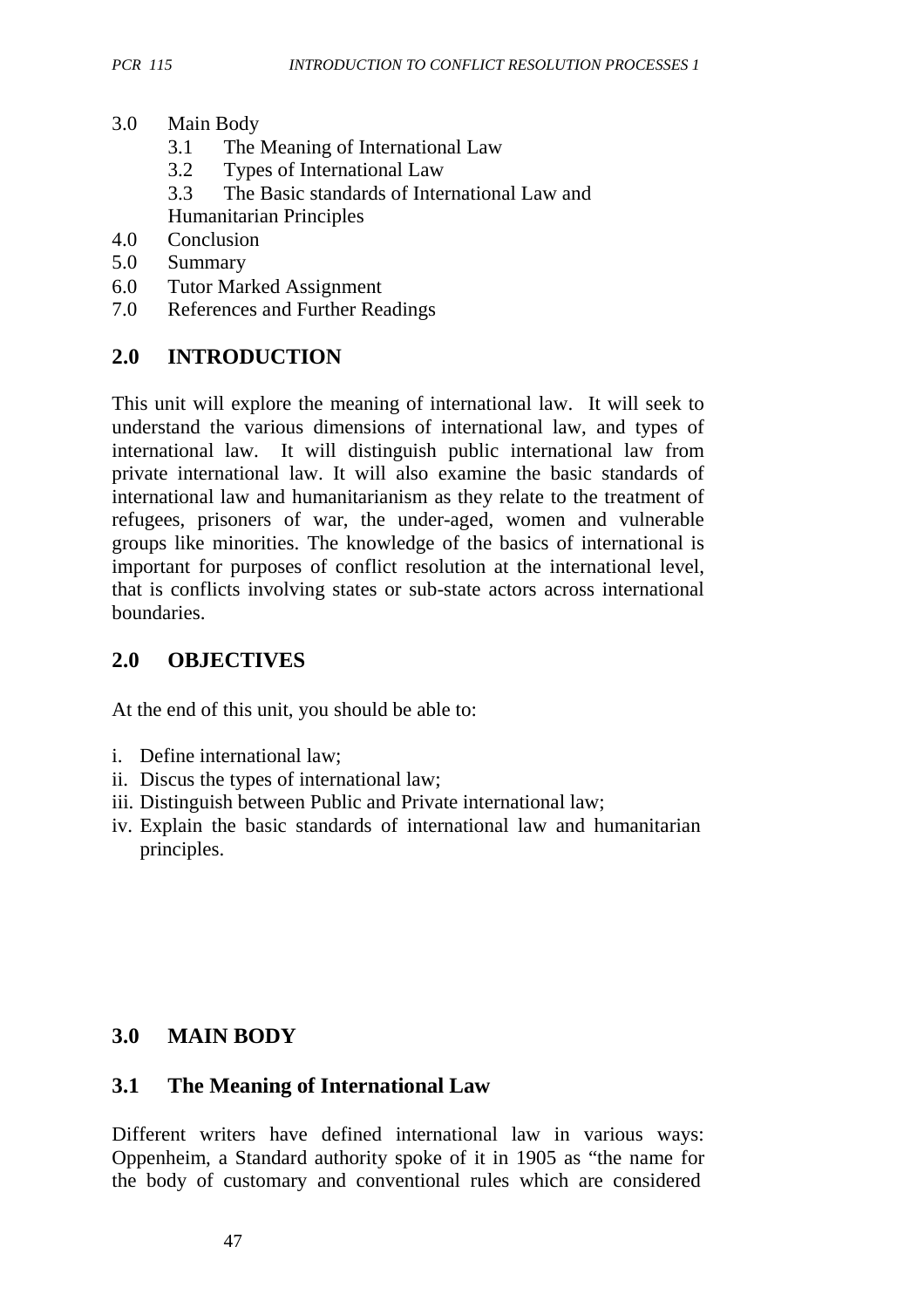legally binding by civilized states in their intercourse with each other". He added that, "it is a law for the intercourse of states with one another not a law for individuals" and that it is a law between, not above, the single states". Also Ellery C. Stowell in his writing in 1931 defined "International Law" as embodying certain rules relating to human relations throughout the world, which are generally observed by mankind and enforced primacy through the agency of the government of the independent community into which humanity is divided.

In 1948 Philip C. Jessup wrote that International Law is "generally defined as law applicable to relations between states" but he declared that "there has welled up through the years a growing opposition to this traditional concept". He was so confident that individuals are becoming more and more subject to international law that he outlined a "modern law of nations".

International law is common to all states, it is spoken of as the moral code of state by which people have lived side by side and done business with each other; for it is a body of rules upon which they have agreed so that they survive in peace.

# **3.2 Types of International Law**

They are different types of international law:

- (1) These are the Public and Private international law. Here the international law we have defined is at times spoken of as "public international law". This is to distinguish it from what is known as "private international law", a branch of the law which deals entirely with relations of persons living under different legal systems.
- (2) There is also Admiralty Law, which is the law of maritime commerce. It somehow resembles private international law in that in large part it is concerned with differences between separate national jurisdictions.
- (3) The other is the Administrative Law, which consists of the body of rules growing out of the regulations adopted by international administrative agencies, for example, the Universal Post Union.

There are three sources of international law, treaties, custom and general principles of law. Thus the statute of International Court of Justice (Article 38) stipulates that the Court shall apply:

(a) International conventions, whether general or particular, establishing rules expressly recognized by the courtesy state.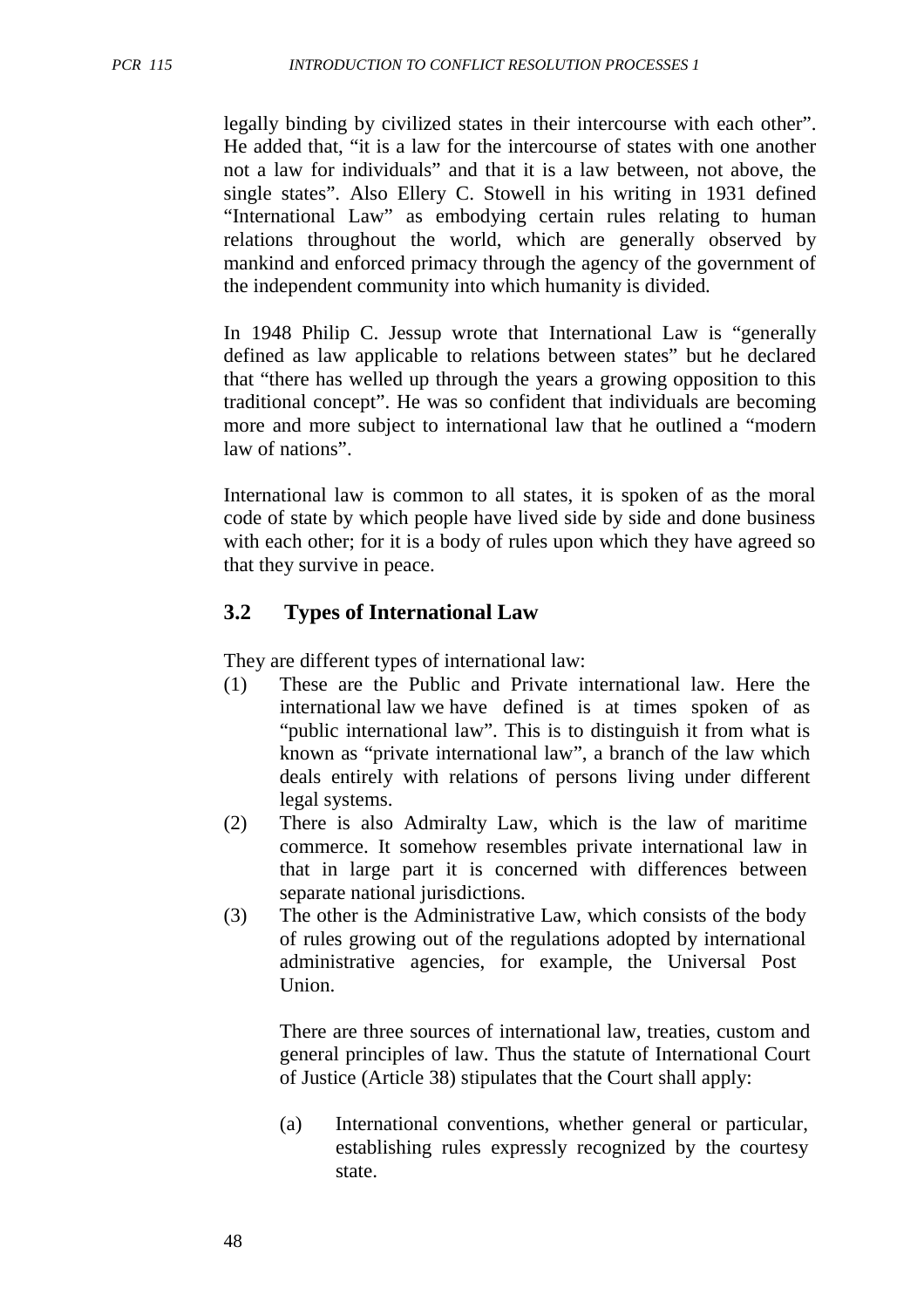- (b) International custom, as evidence of a general practice accepted as law.
- (c) The general principles of law recognized by civilized nations.
- (d) Judicial decisions and the teachings of the most highly qualified publicist of the various nations, as subsidiary means for the determination of rules of law.

#### **Self Assessment Exercise 1**

What is International law? Discuss the various types of International Law.

What do you consider to be the sources of international law?

#### **3.3 The basic standard of international law and humanitarian principles**

There are ten basic standards of international law:

- (1) Everyone is entitled to equal protection of the law, without discrimination on any grounds, and especially against violence or threat, especially to potentially vulnerable groups such as children, elderly, women, refugees, displaced persons and members of minority groups.
- (2) Treat all victims of crime with compassion and respect, and in particular protect their safety and privacy.
- (3) Do not use force except when strictly necessary and to the minimum extent required under the circumstances.
- (4) Avoid using force when policing unlawful but non-violent assemblies. When dispersing violent assemblies, use force only to the minimum extent necessary.
- (5) Lethal force should not be used except when strictly unavoidable in order to protect your life or the lives of others.
- (6) Arrest no person unless there are legal grounds to do so and the arrest is carried out in accordance with lawful arrest procedures.
- (7) Ensure all detainees have access, promptly after arrest to their families and legal representative and to any necessary medical assistance.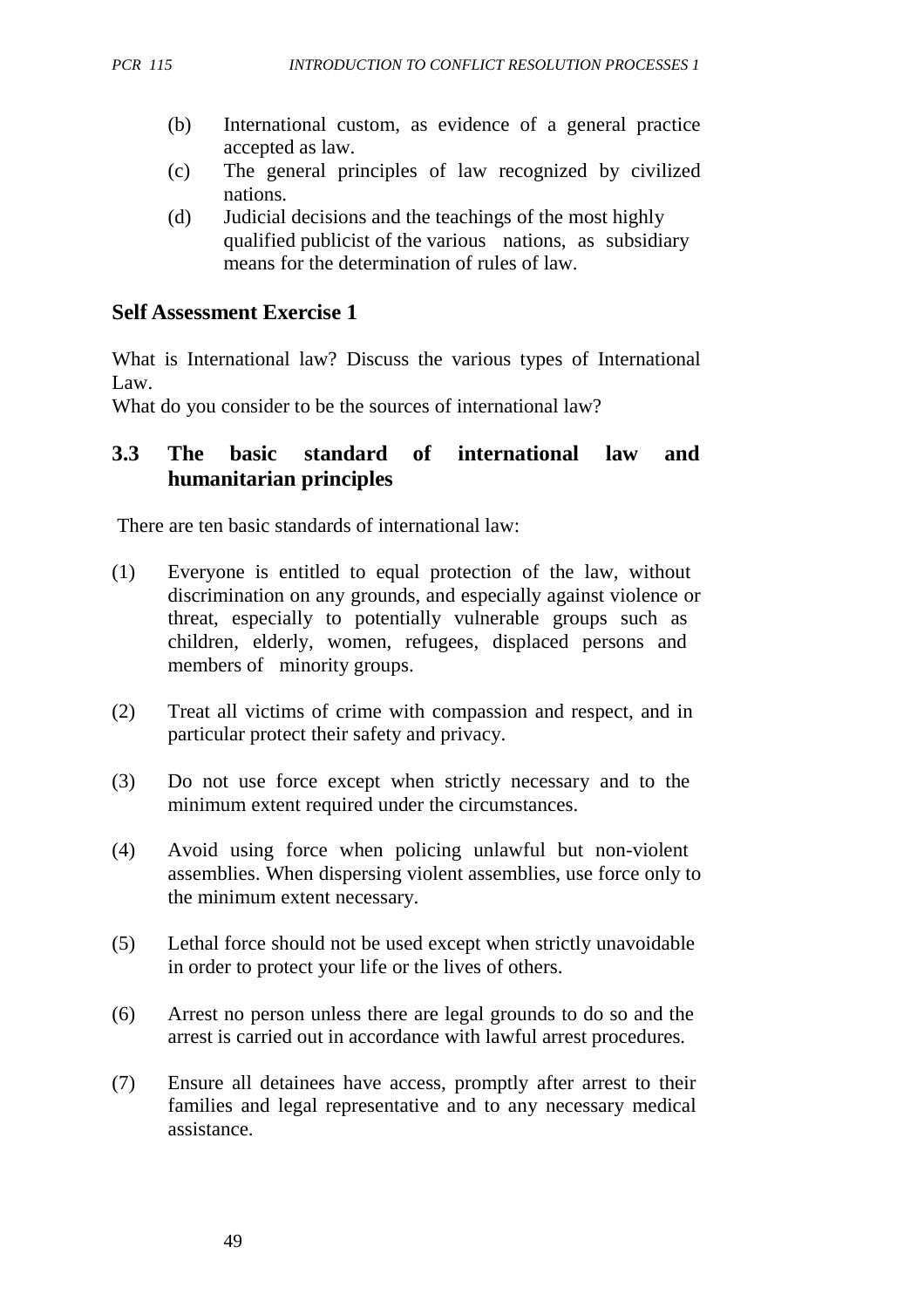- (8) All detainees must be treated humanly. Do not inflict, instigate or tolerate any act of torture or ill-treatment, in any circumstances, and refuse to obey any order to do so.
- (9) Do not carry out, order or cover up extrajudicial executions or "disappearances" and refuse to obey any order to do so.
- (10) Report all breaches of these basic standards to you senior officer and to the office of the public prosecutor.

Do everything within your power to ensure steps are taken to investigate these breaches. Having seen the basic standards, we shall now look at the Humanitarian Principles of which these are three in number:

- (1) First we have the humanitarian imperative which prevent and alleviate the suffering of the human being. It protects life and health (improve human condition) and ensures respect for the human being. Implies the right to receive humanitarian assistance and the right to offer it as fundamental to humanitarian principles. It also implies an overall protection approach i.e. the respect of international humanitarian law and human rights.
- (2) Neutrality: Here you are not to take sides in the hostilities or in controversies based on political, racial, religious or ideological identity (non-partisanship/independence). Transparency and openness are key issues to keep neutrality.
- (3) Impartiality: Aid is delivered to all those who are suffering, the guiding principle being only their need and the corresponding rights. Human rights are the basis and the framework for an assessment of needs. The aid community should respond with equal and appropriate assistance, advocacy and action. There should be no discrimination.

Everyone is entitled to equal protection of the law, without discrimination on any grounds and especially against violence or threat. Be especially vigilant to protect persons and members of minority, potentially vulnerable groups such as children, the elderly, women, refugees and displaced persons.

In principle, all members of the international community must promote and protect human dignity and maintain and uphold the human rights of all persons, among which are the following:

Everyone has the right to liberty and security of the person No one should be subjected to arbitrary arrest, detention or exile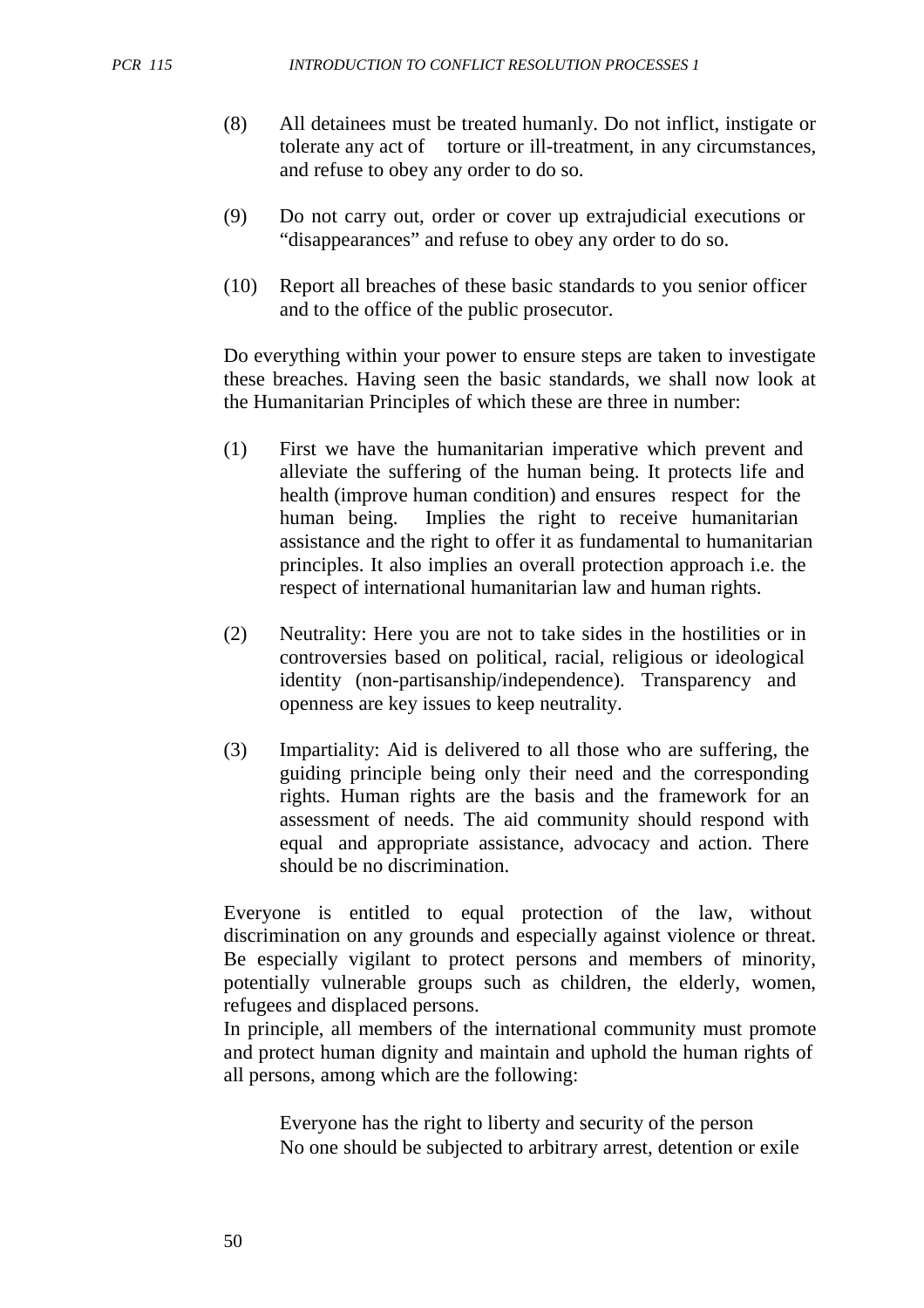All persons deprived of their liberty have the right not to suffer torture or cruel, inhuman or degrading treatment Everyone is entitled without any discrimination to equal protection of the law Everyone has the right to a fair trial Everyone has the right to freedom of movement Everyone has the right to peaceful assembly Everyone has the right to freedom of expression

No person or state may inflict, instigate or tolerate any act of torture or other cruel, inhuman or degrading treatment or punishment, nor may they invoke superior orders or exceptional circumstances such as a state of war or threat of war, or political instability or other public emergency as a justification for such acts. Special attention should be given to the protection of human rights of members of potentially vulnerable groups, such as children, the elderly, women, refugees, displaced persons and members of minority groups.

Generally, from the perspective of Standard International Law, the rape of women is considered an act of torture that is not tolerated. Any other forms of sexual abuse may constitute torture or cruel, inhuman or degrading treatment and offenders will usually be brought to justice.

The term "cruel, inhuman or degrading treatment or punishment" should be interpreted so as to extend the widest possible protection against abuses, whether physical or mental, including holding a detainee in conditions which deprive him or her, even temporarily, of the use of any of his or her natural senses, such as sight or hearing, of his or her awareness of place or passing of time.

Compliance with the other basic standards for law enforcement is also essential safeguards against torture and ill-treat.

A detainee may not be compelled to confess, to otherwise incriminate himself or herself or to testify against any other person. While being interrogated, no detainee may be subject to violent threats or methods, which impair his or her capacity of decision or judgment. Female guards should be present during the interrogation of female detainees and should be solely responsible for carrying out any body searches of female detainees.

Children should be detained only as a last resort and for the shortest possible time. They should be given immediate access to relatives, legal counsel and medical assistance and relatives or guardians should be informed immediately of their whereabouts. Juvenile detainees should be kept separate from adults and detained in separate institutions. They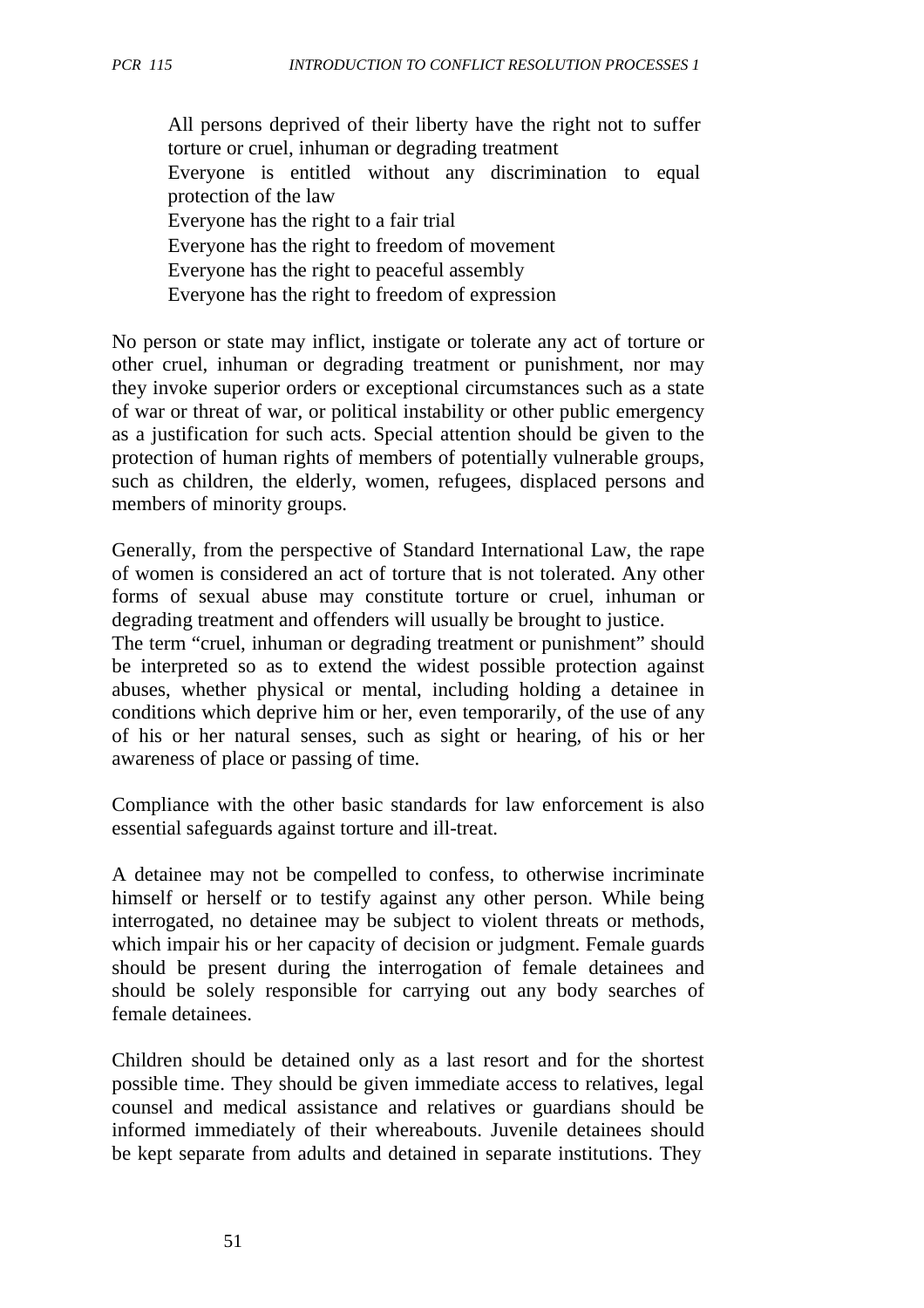should be protected from torture and ill-treatment, including rape and sexual abuse, whether by officials or other detainees.

Refugees and asylum seekers detained for non-criminal reasons should never be detained together with common law prisoners. Conditions and treatment should be humane and appropriate to their status as refugees.

## **4.0 CONCLUSION**

The point for us to note is that international humanitarian law has progressed rapidly especially after the Second World War to a stage in which the treatment of all persons and not just the prisoners of war is protected by international humanitarian law. Any nation or any individuals who fails to meet the standards set by this body of laws is liable to international condemnation and possibly trial before the international human rights courts. In summary, the points below should be noted:

Everyone is entitled to equal protection of the law, without discrimination on any grounds, and especially against violence or threat. Be especially vigilant to protect potentially vulnerable groups such as children, the elderly, women, refugees, displaced persons and members of minority groups.

Treat all victims of crime with compassion and respect, and in particular protect their safety and privacy.

## **5.0 SUMMARY**

In this unit, we have examined the meaning of international law and the types of international law. We also distinguished between public and private international law and perused the issues surrounding the basic standards of international law and humanitarian principles.

## **6.0 TUTOR MARKED ASSIGNMENT**

What do you consider to be the sources of international law?

## **7.0 REFERENCES/FURTHER READINGS**

Amnesty International, Basic Human Rights Standards for law enforcement officials, Amnesty International.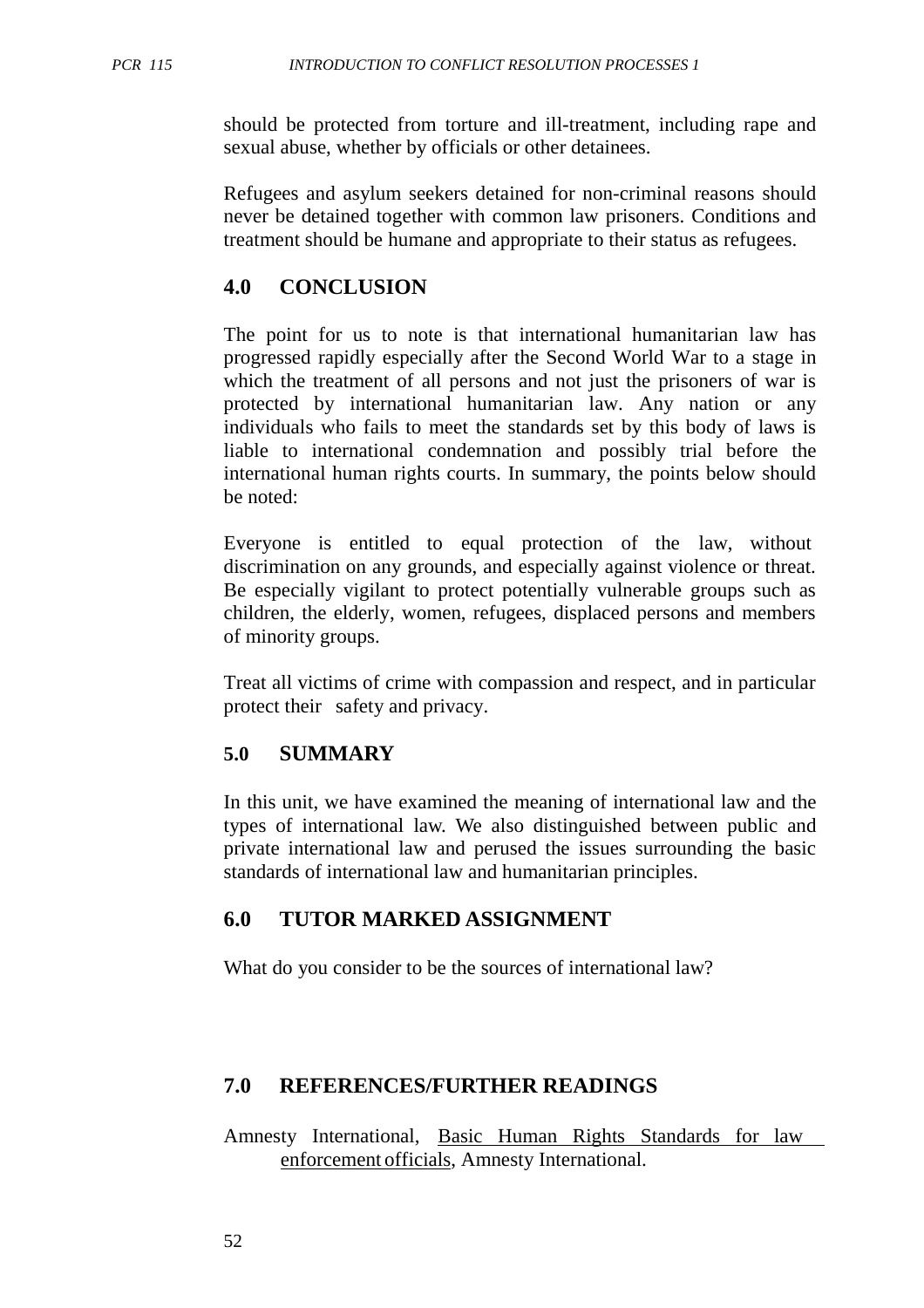- Corbett, P.E 1955 The Study of International Law. Garden City, NY: Doubleday and Company.
- Fenwick Charles G., 1965 International Law, 4<sup>th</sup> Ed. New York, Appleton-Century-Crofts.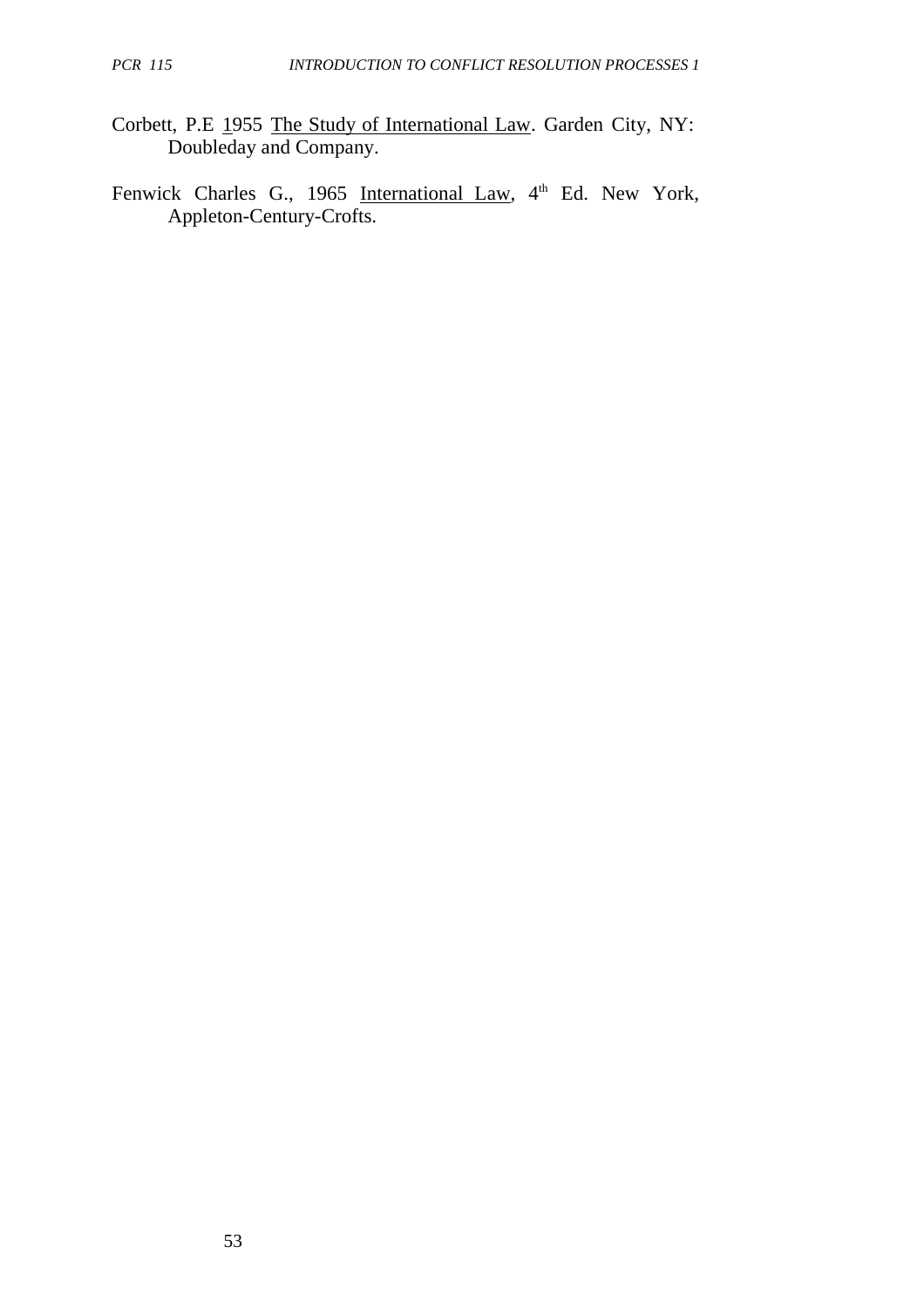## **UNIT 3 EARLY WARNING SYSTEMS AND PREVENTIVE MEASURES**

#### **CONTENTS**

- 1.0 Introduction
- 2.0 Objectives
- 3.0 Main Body
	- 3.1 Early Warning and Preventive Measures
	- 3.2 Early Warning Process
	- 3.3 Multilateral Preventive Actions
- 4.0 Conclusion
- 5.0 Summary
- 6.0 Tutor Marked Assignment
- 7.0 References and Further Readings

#### **1.0 INTRODUCTION**

In this unit, we shall examine the Early Warning and Preventive Measures for addressing conflicts. This includes the Early Warning Early Response Mechanism and the various components of this. Further, we will examine Early Warning as a system in terms of its elements and revisit Multilateral Preventive Actions by the UN with emphasis on the efforts of the Design and Development Team on Early Warning Early Response.

#### **2.0 OBJECTIVES**

At the end of this unit, you should be able to:

- i. Explain the five essential elements of early warning and Preventive Measures;
- ii. Describe the elements of the Early Warning process;
- iii. Discuss Multilateral Preventive Actions by the UN; and
- iv. Explain the problems inherent in the implementation of the Early Warning Mechanism.

## **3.0 MAIN BODY**

#### **3.1 Early Warning and Preventive Measures**

This is the basis for any operational intelligence system designed to support military operations and the resolution of conflicts. Though with the advent of a post-cold war security system that features mainly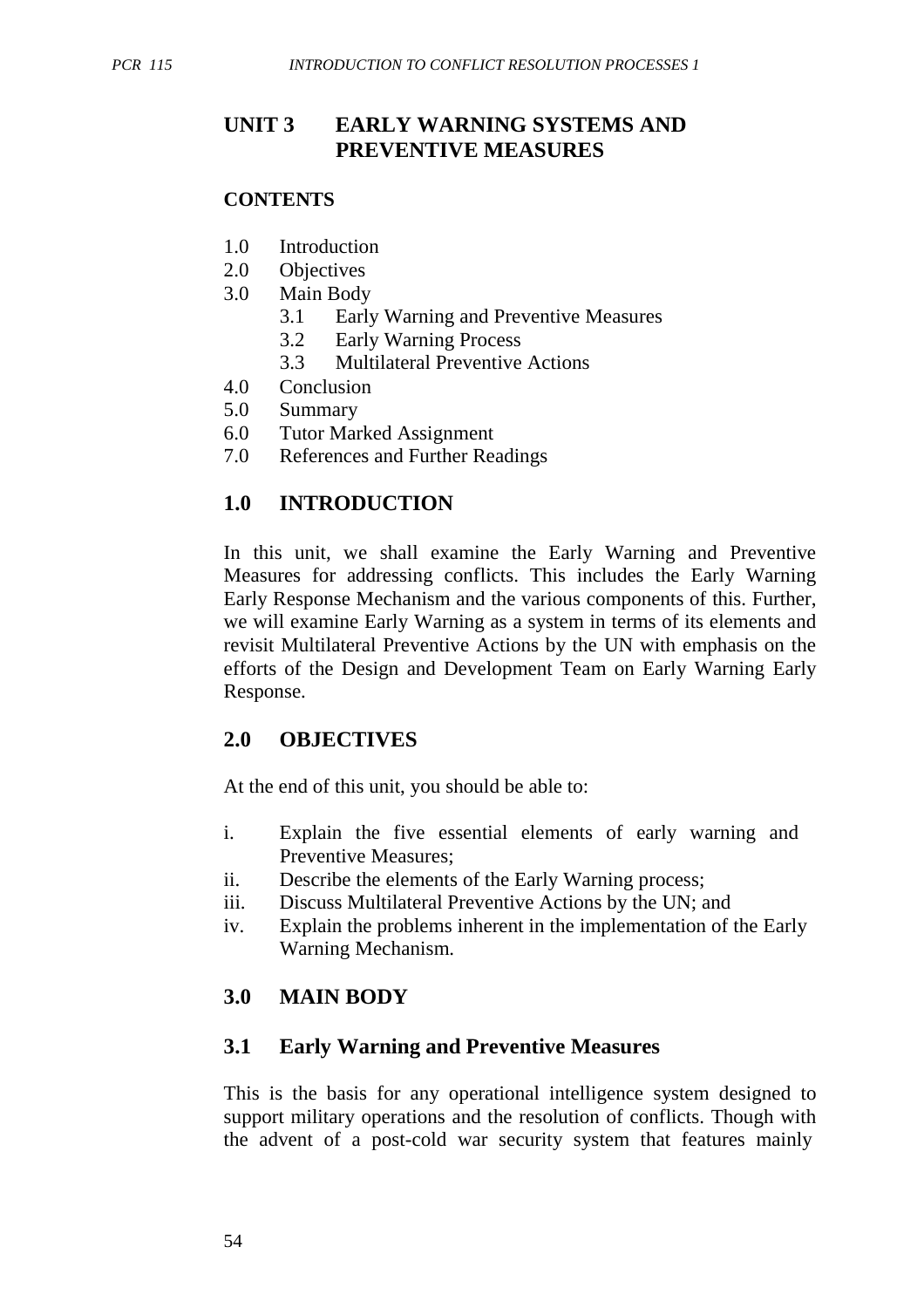multinational forces, national early warning systems have proved inadequate.

Michael Lund has written extensively on early warning, response and prevention of violent conflict and has argued cogently for more emphasis on and investment in efforts to understand the impacts of preventive/response measures. He outlines the five essential elements to be found in a complete conflict prevention planning and decision cycle, the following is a direct quote:

**Conflict diagnosis**: What are the distinctive factors that are increasing the possibility of violent conflict in the particular situation, and what capacities already exist there that might manage these factors without violence?

**Response identification**: What are the various appropriate methods and actions that can reduce these particular sources of conflict and/or improve the functioning of the existing conflict management capacities?

**Prior appraisal (prospective evaluation):** Which of these responses is likely to actually be effective and implementable?

**Implementation:** What tasks and actors are required to implement them?

**Monitoring and evaluation (retrospective evaluation**): What have been the effects of the actions that have been taken?

Element (a) begins with a thorough understanding of existing local capacities as well as deep historical understanding of the roots of the conflict. This means that local civic organizations and their capacities for non-violent conflict resolution need to be central to the process of conflict analysis. Elements (c) and (e) prior appraisal and monitoring and evaluation (PCIAs) build on this and are intended to provide the effectiveness and implementability of preventive responses, either prior to, during, or following a preventive intervention. If preventive action is going to be taken more often in the future, it is imperative that reliable advice be provided to decision-makers as to what is likely to happen if they adopt a certain course of action in given situations. So far, very few existing analyses of specific conflict situations try to, or are able to, back up what they recommend to policy-makers with a sound or at least plausible analysis of whether the recommended actions are likely to work and why. Such advice will never become an exact science and that policy prescription always must rely heavily on informed judgment. Nevertheless, policy advocacy that is based on evaluating past actions and their results in given contexts would be an improvement.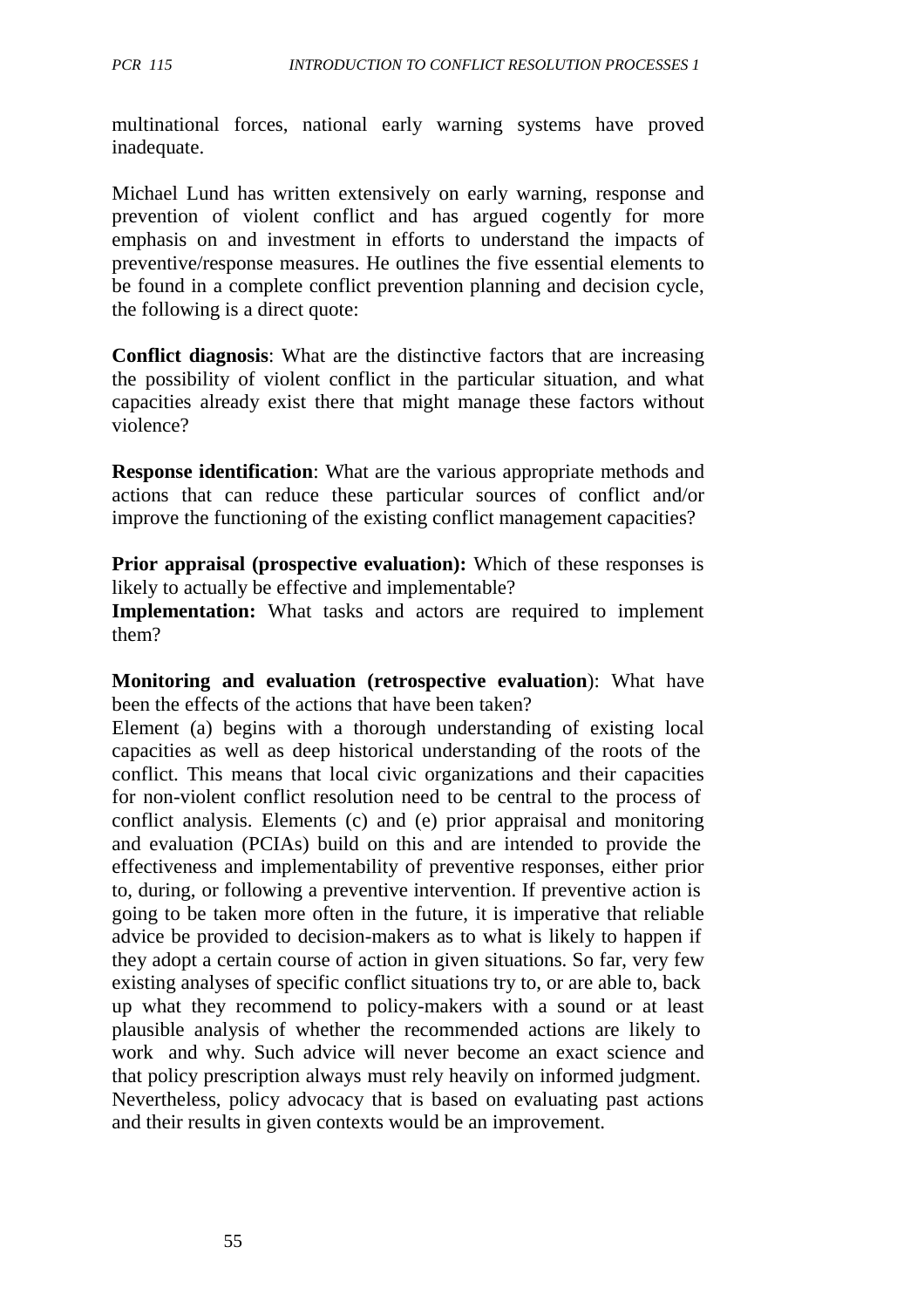# **3.2 Early Warning Process**

There are five elements of the early warning process. Information tools are the basic building blocks, they include human rights watch organizations, humanitarian NGOs, International NGOs, the UN, international economic organization, the media, state and academics among others and include the mode of collection, the categories for naming and classifying, the standards for evaluation of reliability, the elements of confidentiality that can reconcile the issue of security for the gatherers and finally the mode for transmitting the information.

The second element entails sharing the gathered information. This may involve considerations of security since, typically, NGOs and international agencies are reluctant to share information lest it get back to the states and threaten their workers in those states. There are also the bureaucratic conflict and trying wars that affect all institutions to be navigated.

The third element of early warning as a process entails the analysis and interpretation of the information gathered, this is well influenced by institutional cultures and preconceptions that in turn affect if and how the information will be shared.

The fourth element is the sending phase of the early warning process. This is when it must be decided whether the information warrants sending a signal of increased danger as well as the degree of that danger.

The final step entails the ability to receive the signal, attend to it when it is received, determine the appropriate response and then respond.

#### **Self Assessment Exercise 1**

What are the essential elements of the Early warning Process? Discuss Early Warning as a process?

## **3.3 Multilateral Preventive Actions**

As the Secretary General's report to the General Assembly entitled: "Renewing the United Nations: A Programme for Reform" (A/51/950 of 14 July 1997) indicates, there is an urgent need for a better understanding of the root causes of prevailing multifaceted crises. As such, it is recognized that greater emphasis should be placed on timely and adequate preventive action. As the Secretary-General stated in his report, "the United Nations of the twenty-first century must become increasingly a focus of preventive measures". The United Nations is already maintaining a global watch to detect potential threats to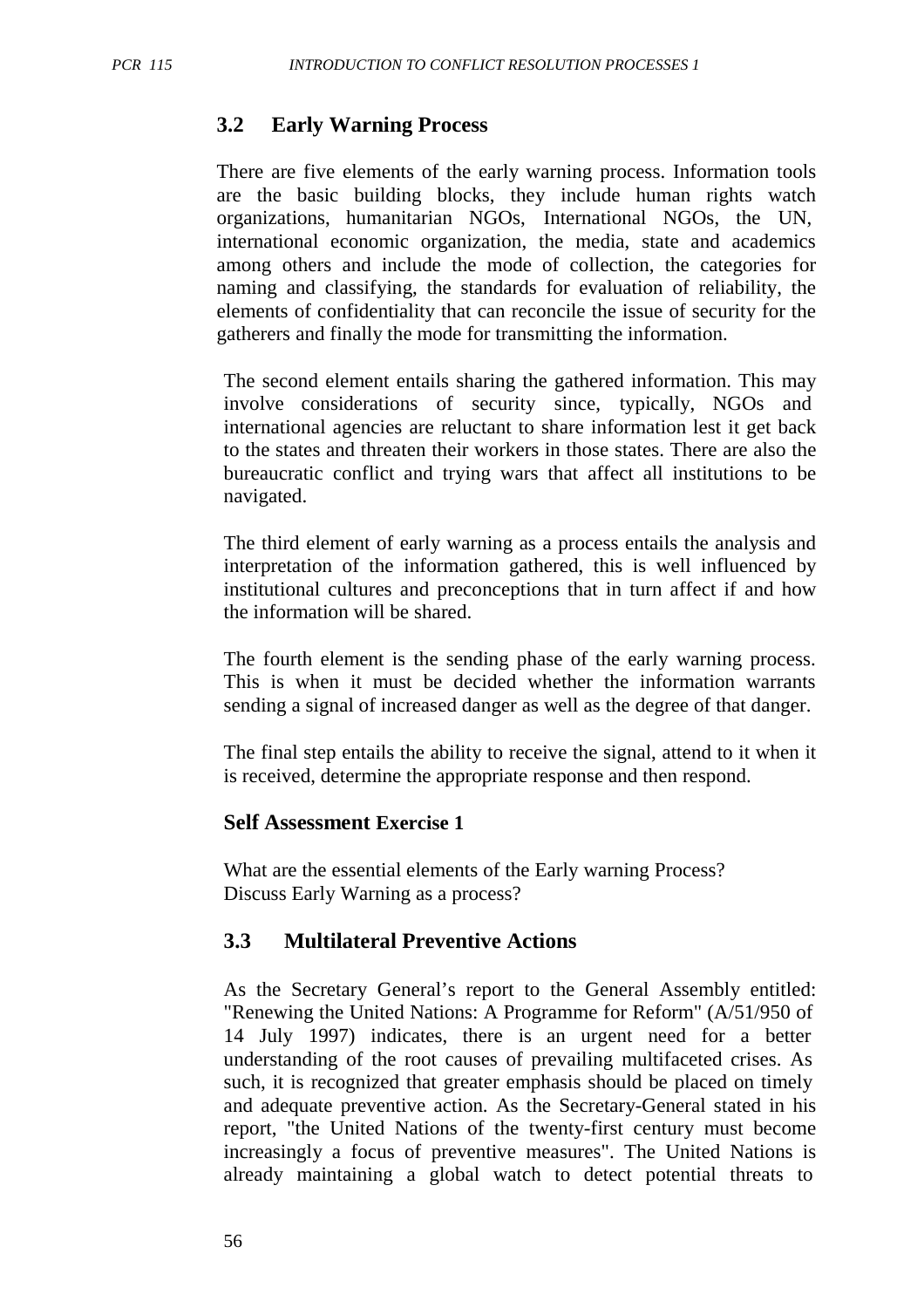international peace and security with the objective of supporting the efforts of the Security Council and the Secretary General to deter conflict. Toward this end, it is important to strengthen the professional capabilities of UN staff to support and implement this objective in the areas of early warning and preventive measures.

With the support of funds provided by the British and Italian Governments, a Design and Development Team comprised of representatives of the Department of Political Affairs, the Conflict Analysis and Development Unit of the London School of Economics and the United Nations Staff College was formed (Sep. 1998) to develop a series of pilot courses dealing with Early Warning and Preventive Measures. Following an extensive interview process (Sep. - Oct. 1998) conducted with agencies, departments and programmes that deal with complex emergencies, both in New York and Geneva, design meetings (Oct. & Dec. 1998) were held to prepare the workshop sessions and related materials.

The primary aim of the first and second pilot workshop was to begin the process of building institutional capacity by significantly improving professional and analytical skills and awareness of participants in the area of early warning and preventive action and, as a corollary, by promoting greater mutual exchange and coordination within and between departments and offices dealing with policy and practical aspects of early warning and preventive measures. Since it was a pilot workshop, it also served as an opportunity to test both content and methodological approaches.

The specific objectives of this workshop were to enhance the skills of participants and their capacity at preventing conflicts, which are as follows:

To identify conflict causes and stages of conflict; To structure systematically early warning analysis;

- To identify and integrate a range of preventive measures;
- To use existing mechanisms for early warning analysis;
- To improve quality and effectiveness of policy recommendations;

The core of participants to the workshop included about twenty-two representatives from various UN Agencies such as DPA, OCHA, DDA, UNDP, UNHCHR, UNHCR, UNICEF, WFP, and FAO. You are urged to find out the full meanings of these UN Agencies.

The focus of the workshop could be divided into four main knowledge and skill development areas. The first of these is in the area of analytical processes, related to early warning. Participants began by developing a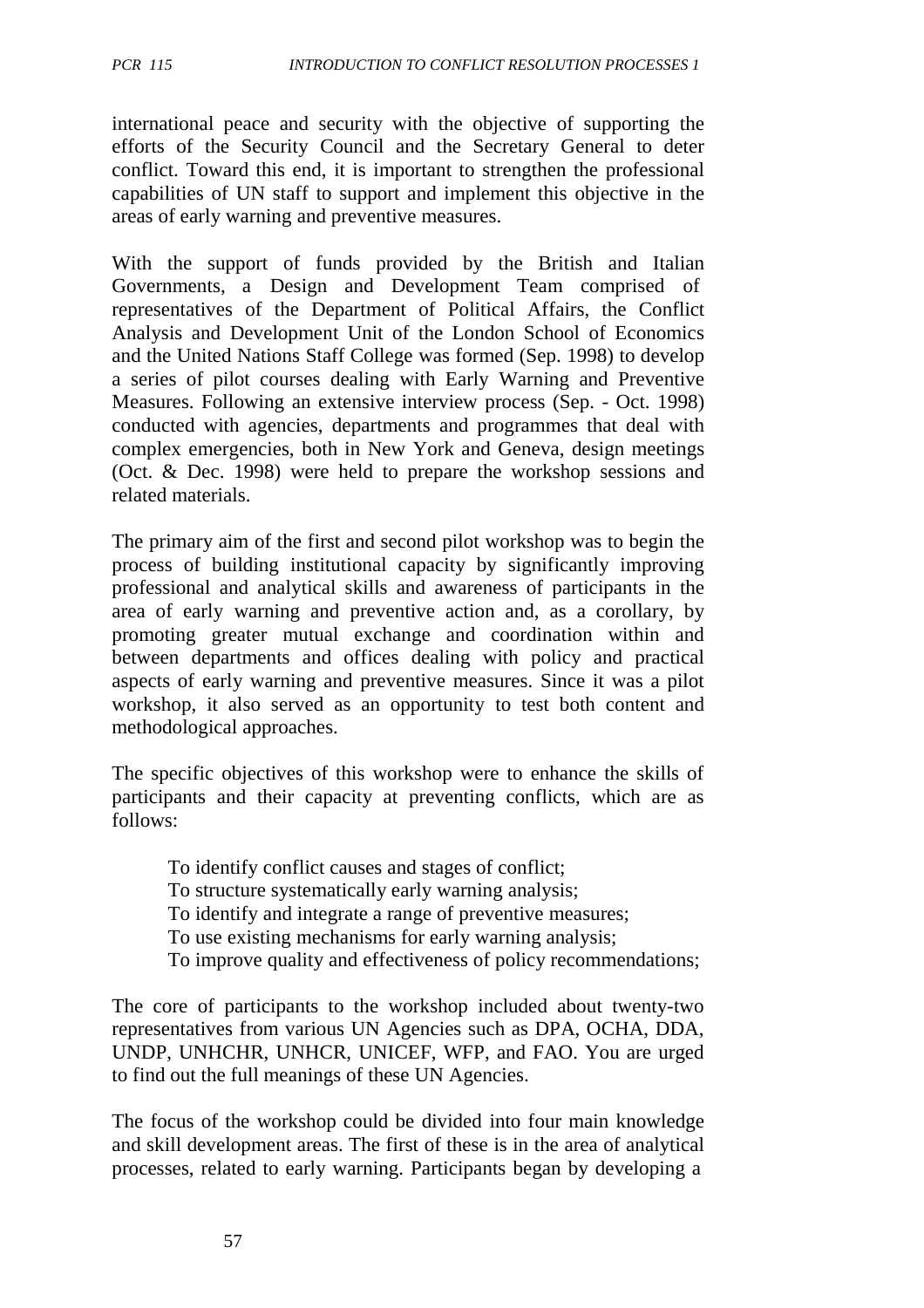joint analysis of the country situation and then assessed root causes and evolving developments that could lead to crisis and perhaps violent conflict. A list of illustrative early warning indicators by category was generated. An analytical step in this process was the development of risk scenarios, which, through the combined impact of several factors, could lead to a range of possible outcomes.

The second knowledge area is reflected in the emphasis on and support of cooperation and coordination among participants from different sections of the UN family that characterized all the working sessions.

The third area of focus was on joint planning and decision-making. Building on the outputs generated in the analytical sessions, the participants identified and discussed a range of possible preventive measures that might be employed to address the changing circumstances outlined in a risk scenario. A unique feature of this workshop was that it brought together UN staff from their respective headquarters and the field, dealing with humanitarian, political and practical issues. The sharing of different approaches to conflict prevention and the discussions that led to the identification of potential options for preventive measures was a highlight of the workshop. The mechanisms and overall process of decision-making in the UN were also explored.

A fourth area of focus was the drafting of recommendations for preventive actions that could, if implemented, positively address the events in evolving scenarios. Each of the three groups outlined one of several possible scenarios and presented a policy brief containing the results of their analysis and a set of recommendations identifying actions that might be taken by the UN system. Each team had the opportunity to play the role of the ECPS providing feedback on the policy options outlined by another team.

As a pilot, the workshop also focused on obtaining feedback from participants on content and methodologies. In addition to written feedback on daily sessions and a written evaluation of the overall workshop, the Design and Development Team met each day with representatives of the three country groups and conducted sessions at the conclusion of the workshop to obtain suggestions for improvements in subsequent workshops. The daily feedback meetings were invaluable to the learning process. Based on the response of participants to the content being covered and methodologies being used, adjustments were made to the programme content and schedule to ensure that workshop sessions addressed more effectively participants' needs and interests. The above case study was meant for your understanding as to the necessary steps needed to take in order to avert conflicts in our society.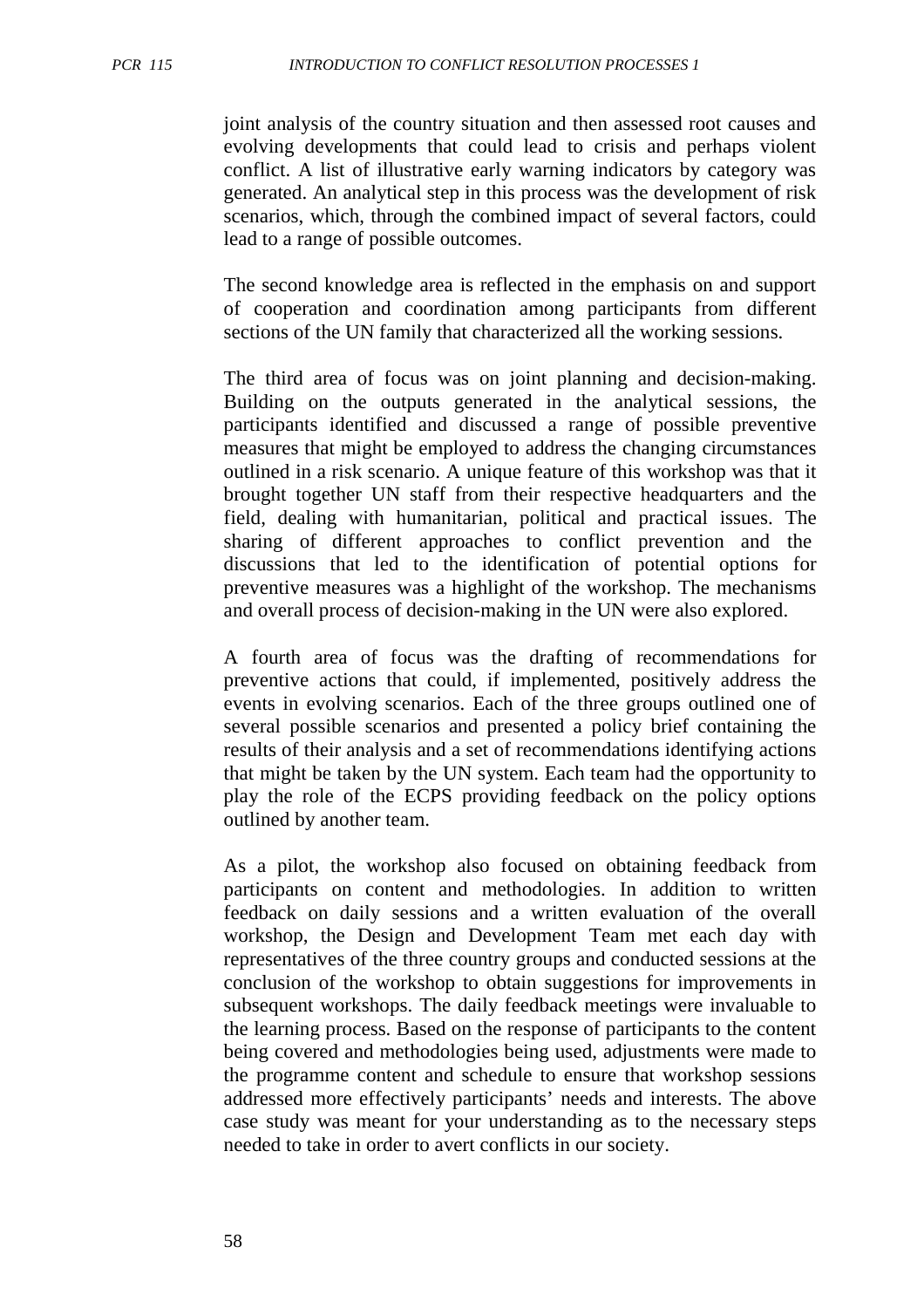# **4.0 CONCLUSION**

The final review of the workshop led to a number of conclusions and recommendations. Some of these relate to the overall process of early warning and preventive action. First among these was that a UN system focus on early warning and preventive measures is increasingly important. Secondly, that the process of sharing information, perspectives and analysis across departments, agencies and programmes leads not only to a more comprehensive and qualitative understanding of what are most often very complex circumstances, but, perhaps more importantly, to the identification of a broader range of actions that can be employed to prevent conflict or reduce its impact. Thirdly, while there will always be a need to deal with emergencies, and therefore to have an appropriate rapid response capability, the UN system, in cooperation with other partners including regional organizations and governments, could prevent a greater number of vulnerable situations from reaching emergency proportions.

It was also suggested that additional perspectives be brought into the analytical process. Representatives of regional organizations and NGOs would bring added value to the identification and analysis of early warning factors and to the development of proposed actions to address them.

It is however, important to note that the Early Warning Early Response Mechanism often suffers of problem of coordination, and inability of countries to take immediate action when potential conflicts are identified. Sometimes, this may be as a result of national considerations or incapacity. Even the UN has fallen foul of this, when it failed to act even when all the signs were there of an impending conflict in Rwanda.

## **5.0 SUMMARY**

In this unit**,** we have examined Early Warning and Preventive Measures and the essential elements of the Early Warning process. We also discussed the Multilateral Preventive Actions being taken by the United Nations to implement the Early Warning Early Response Mechanism.

#### **6.0 TUTOR-MARKED ASSIGNMENT**

Discuss the Multilateral Preventive efforts by the United Nations on Early Warning Early Response.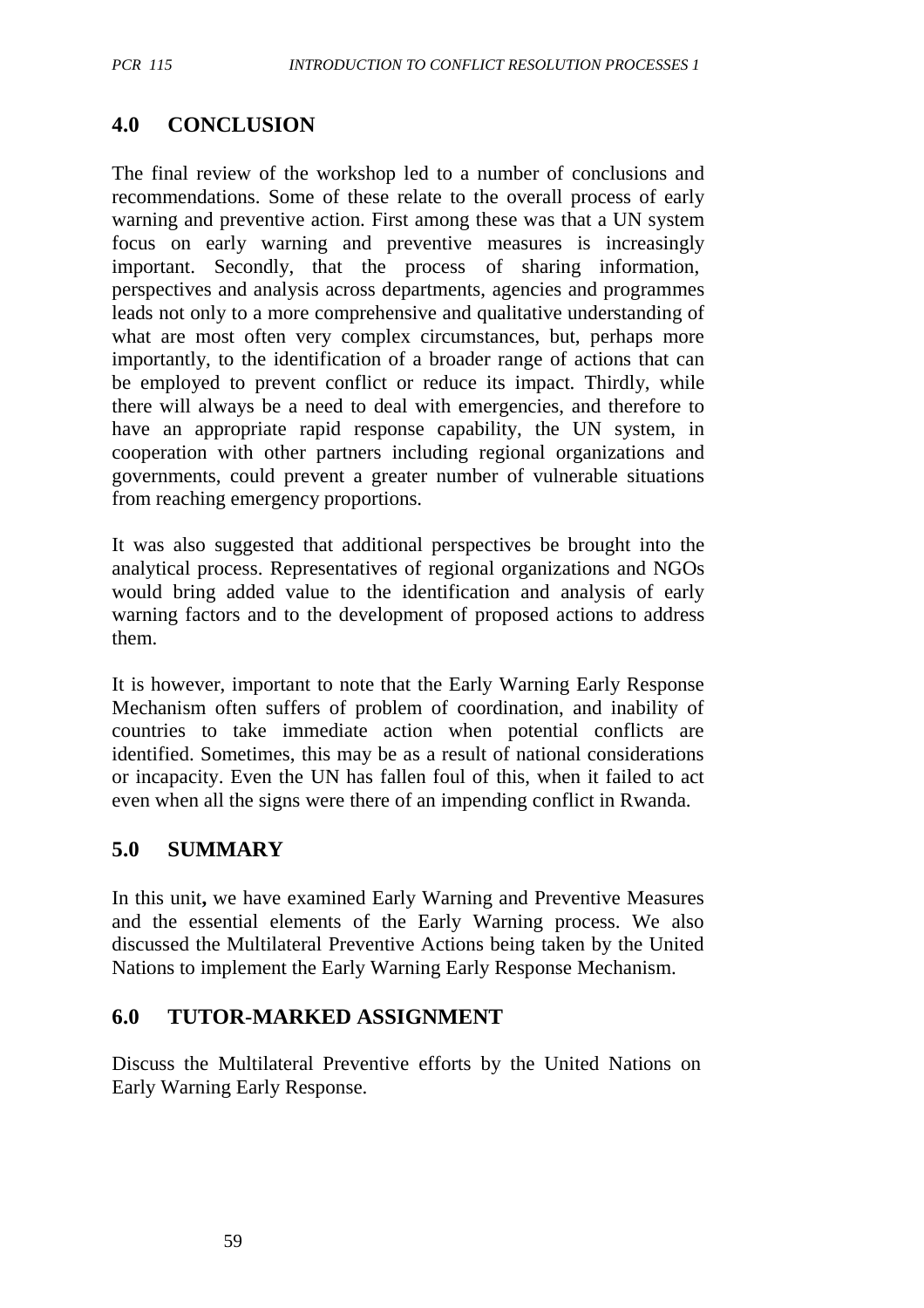#### **7.0 REFERENCES/FURTHER READINGS**

- "Humanitarian Intervention and Early Warning", 2005. The Journal of Conflict Resolution", Journal of Peace Science Society (International), Vol.49, No.1, February
- R.A Akindele, and Bassey Ate, 2001. Beyond Conflict Resolution, Lagos, Nigerian Institute of International Affairs.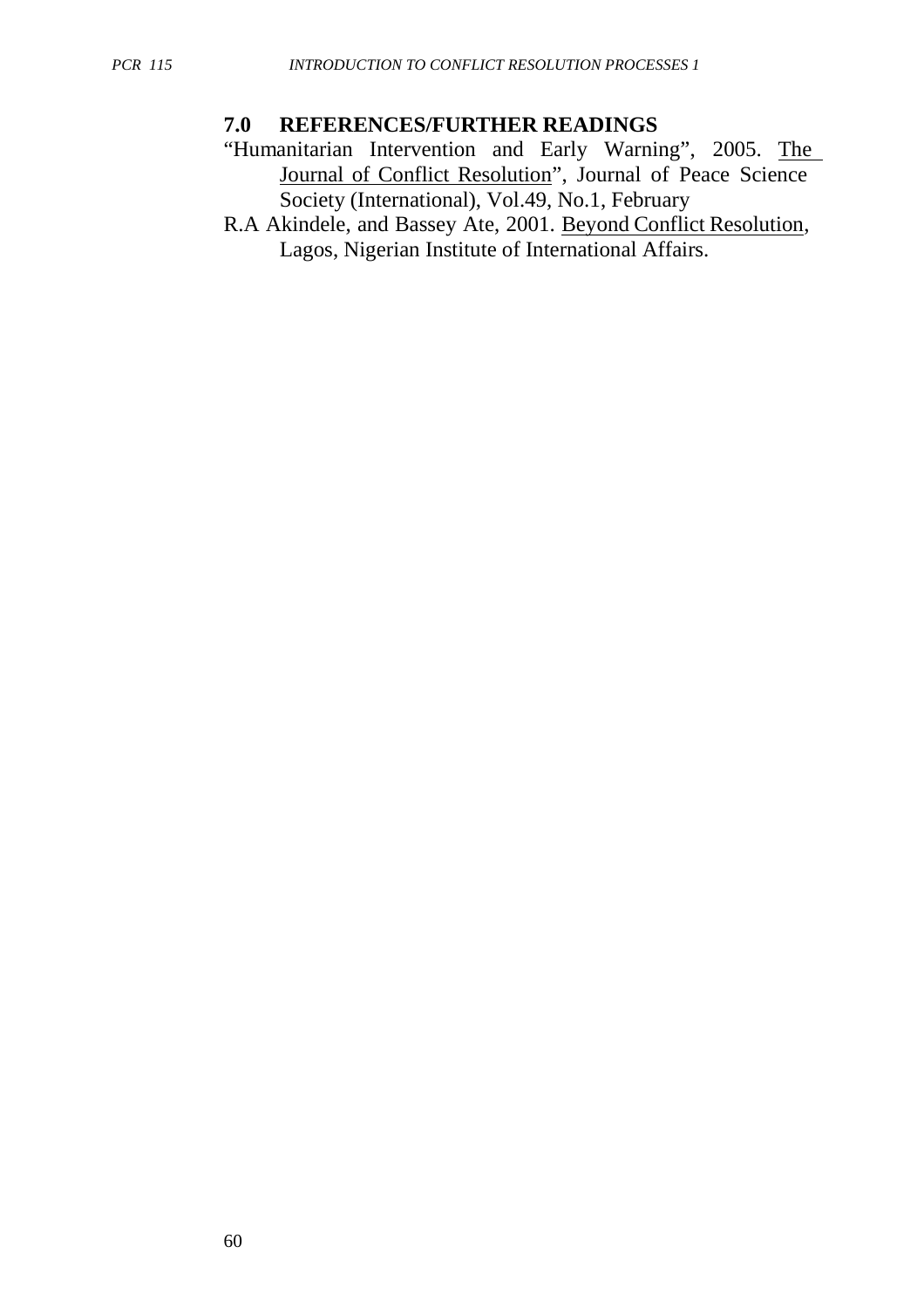# **UNIT 4 SKILLS AND METHODS OF CONFLICT RESOLUTION: MEDIATION**

#### **CONTENTS**

- 1.0 Introduction
- 2.0 Objectives
- 3.0 Main Body
	- 3.1 Conflict levels
		- 3.1.1 Conflict at the individual level
		- 3.1.2 Current Thinking in Conflict Resolution
- 4.0 Conclusion
- 5.0 Summary
- 6.0 Tutor Marked Assignment
- 7.0 References and Further Readings

# **1.0 INTRODUCTION**

In this unit, we shall examine the issue of conflict Resolution and conflict Mediation at the different levels of society. We will also examine the current thinking on conflict Resolution styles and the role of Mediation and Negotiation in conflict Resolution. Conflict is a feature of human existence, and as far as human beings interact with each other, conflicts are bound to arise. However, the important thing is to be able to have ways of resolving conflicts depending on the nature of the conflict.

## **2.0 OBJECTIVES**

At the end of this unit, you should be able to:

- i) Discuss conflict at the individual level;
- ii) Explain the current thinking on conflict Resolution styles;
- iii) Identify the different levels of conflict; and
- iv) Explain the role of Mediation and Negotiation in conflict Resolution.

## **3.0 MAIN BODY**

## **3.1 Conflict Levels**

# **3.1.1 Conflict at the Individual Level**

Beginning from the individual level, many skills needed to help another person are the same or similar to the skills needed to help yourself. The skills of a professional are the skills of a helpful friend. Furthermore, the process of helping others is one of the most therapeutic and enjoyable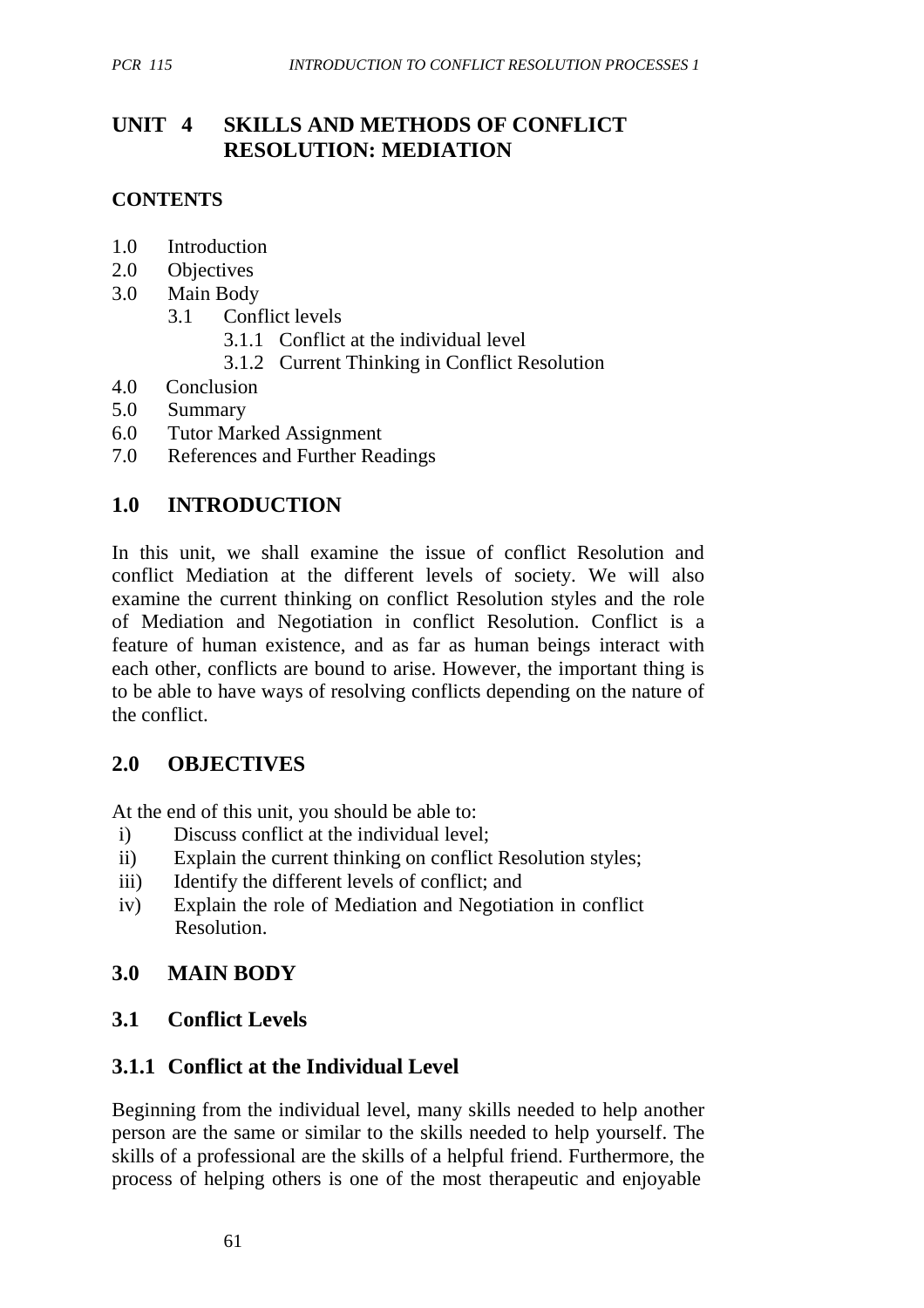things anyone can do. Thus, learning to be a good helper is a way of helping yourself, sometimes called "helper therapy."

The Society of Friends (Quakers) has many great ideas. Two are pacifism (don't settle conflicts with violence) and consensus (don't settle issues without *getting agreement from every person involved*). We live in a society, however, that believes voting is the best way of settling disputes. This method is about trying to achieve a resolution that meets each person's needs as much as possible. This is called a win-win system, in contrast to our court system where one side wins and the other side loses.

#### **3.1.2 Current thinking in conflict resolution styles**

**Avoiding** or denying the **conflict**. Such a person hopes the problem will go away. Usually it doesn't. So, this is a bad approach. But many people take it. Many prefer to **give in** rather than fight. Why? Sometimes they are being a martyr, sometimes scared, sometimes seeking appreciation, etc. In any case, this is another bad approach, because it is unfair, it generates no creative solutions, and usually such an accommodator remains very unhappy.

Some people **get mad and blame** the other person**. "You** ignored my authority" or "You are totally unfair" or "You've hurt me and I want to get even," etc. Such a conflict becomes an ugly battle in which they must "get their way" and win at any cost (like in a divorce settlement). This is also a terrible approach because it stops all constructive thinking, is unfair (deceitful, threatening, chauvinistic), and produces lasting hostility. Kottler (1994) helps such people learn to avoid blaming.

Other people appear to seek a **compromise**, i.e. find some middle ground and "work out an agreement." That would be wonderful, if it were entirely true, but sometimes a part of this approach is subtle but deftly trying to win more ground than your opponent. The objective becomes trying to prove you are clever or slick. Thus, political or social pressure, misrepresentation, threats-with-a-smile, and so on may slip in, rather than simply seeking an optimal solution for both sides.

A few people can control their anger, competitive, and I-give-up feelings and genuinely seek an innovative, fair, optimal solution for both parties. Take this creative, **integrative** approach if you can.

There are important lessons for us to learn from the experience at resolving conflicts at the individual level. It is not easy to be rational during a conflict. Moreover, it may seem very unlikely that an aggressive person would give up a chance to take advantage of an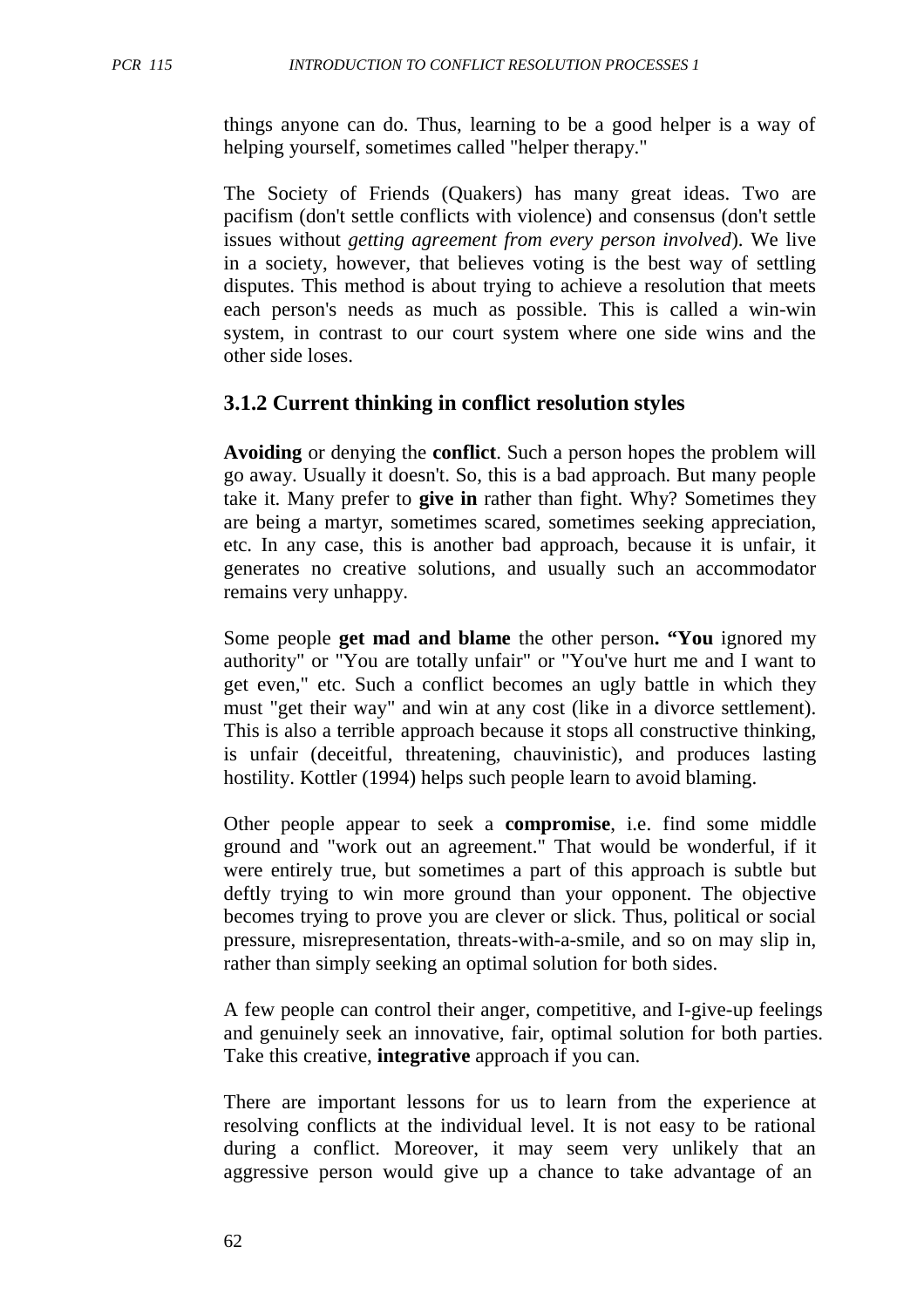avoider or an accommodating person. Yet, in the long-run, the aggressive person would probably be better off if he/she worked out a fair arrangement.

Conflicts are inevitable. They are normal and an integral part of human lives. They can occur on several grounds, international, community and organization, inter-personal (states and ethnic groups etc) depending on our style of addressing the conflict, the outcome can be destructive or constructive often proceeds a request for intervention or training, nevertheless, it still has its own dynamics and features.

Mediators are people – officials or unofficial who get involved in Conflict resolution strategies and skills can be divided into three types:

Skills and processes for intervention in an actual conflict situation (crisis or an ongoing conflict).

Skills to conduct conflict resolution training (the audience can be a group of diplomats, community organizers, educators etc.

While the third is consultation with parties to a conflict through negotiations: Viz –

a. Helping the parties define the agenda.

- b. Helping identify and reframe the issues.
- c. Encouraging the parties to a common position.
- d. Finding areas of common ground.
- e. Encouraging fair and effective negotiations and sometimes drafting an agreement (that parties have articulated) for parties to sign.

The third party consultation is also a skill of resolving conflict it is focused on the manner in which small groups resolve conflicts, problem-solving discussion between unofficial representative of parties' communities, state or groups engaged in protracted social conflict.

Some steps to prevent conflict – Through mediation:

Start with the right frame of mind.

Have a discussion to understand both sides, problems, conflicts, needs, and preferred outcomes. Be empathic.

Gather all the additional information you need and think of several options or plans for resolving the conflict and satisfying shared interest.

Both sides present plans for resolving conflict; try to integrate the best of both plans or make a fair offer or express a request. Negotiate the difference.

Mediation involves: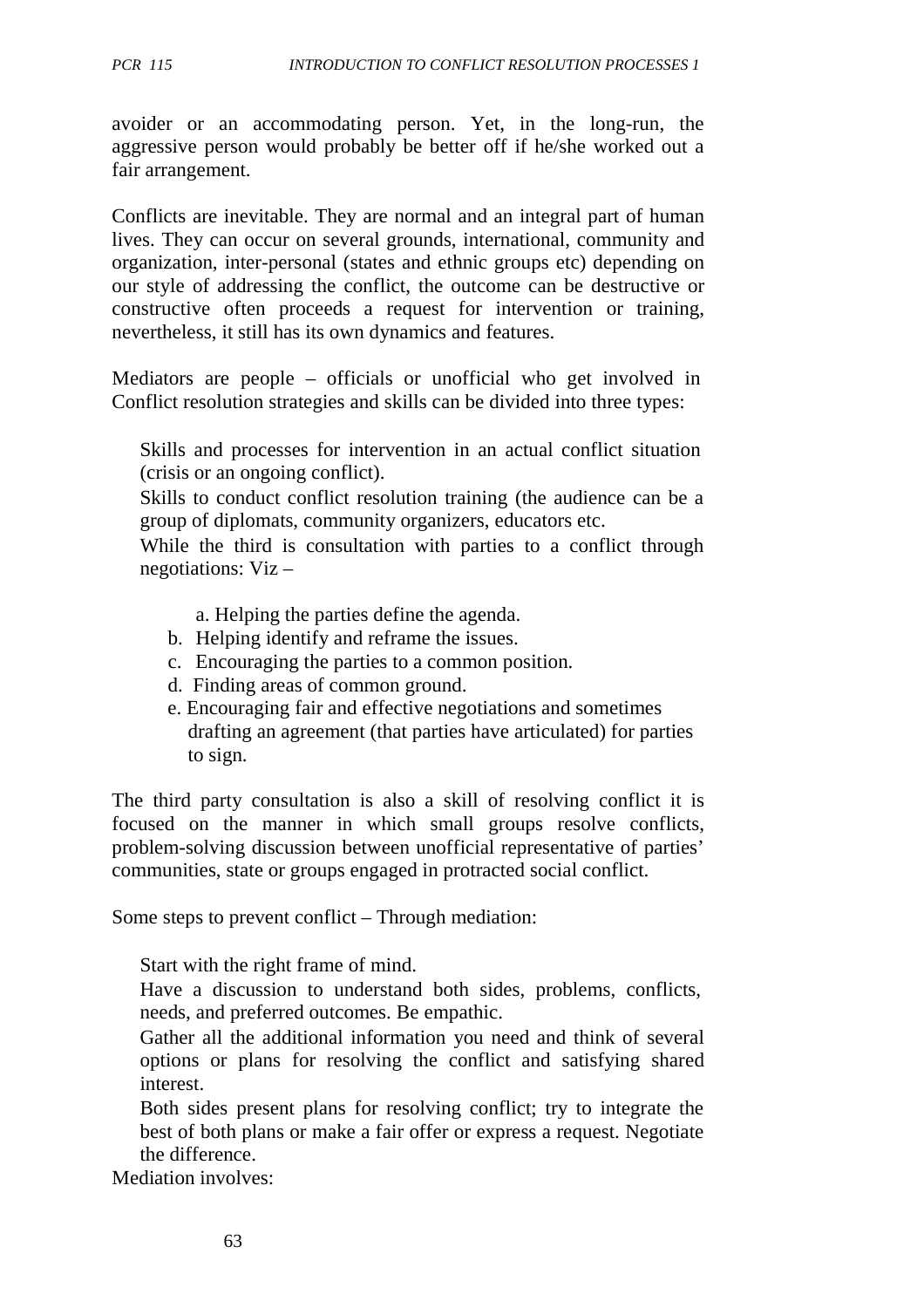- (1) Providing a suitable step for negotiation.
- (2) Encouraging the proper parties to get involved.
- (3) Helping to set ground rules (though the parties are usually involved in this process).

# **4.0 CONCLUSION**

Since conflicts frequently exists in the society. It is imperative for us to have a checklist of ways of addressing it. Though occurring at different levels of human interaction, efforts must be made to keep conflict from exacerbating of the usual quarrels to the use of violence. Some of the ways through which conflict could e resolved include third party Intervention like through Mediation and Negotiation. Nigeria effectively mediated in the three decade old Sudanese conflict by providing her resources, facilities and expertise towards the resolution of the conflict in cooperation with the African Union.

# **5.0 SUMMARY**

In this unit, we have discussed the issue of conflict, and especially its appearance at the different levels in society. We noted the current thinking on conflict Resolution styles and the role of Mediation and Negotiation in conflict Resolution.

We have also examined the various sources of conflict mediator trust, and in particular focused on the possible ways a mediator could build trust during mediation.

## **6.0 TUTOR-MARKED ASSIGNMENT**

Discuss Negotiation and Mediation as ways of resolving conflicts between parties.

## **7.0 REFERENCE/FURTHER READINGS**

Ronald J. Fisher, 1977. Interactive Conflict Resolution, New York, Syracuse, Syracuse University Press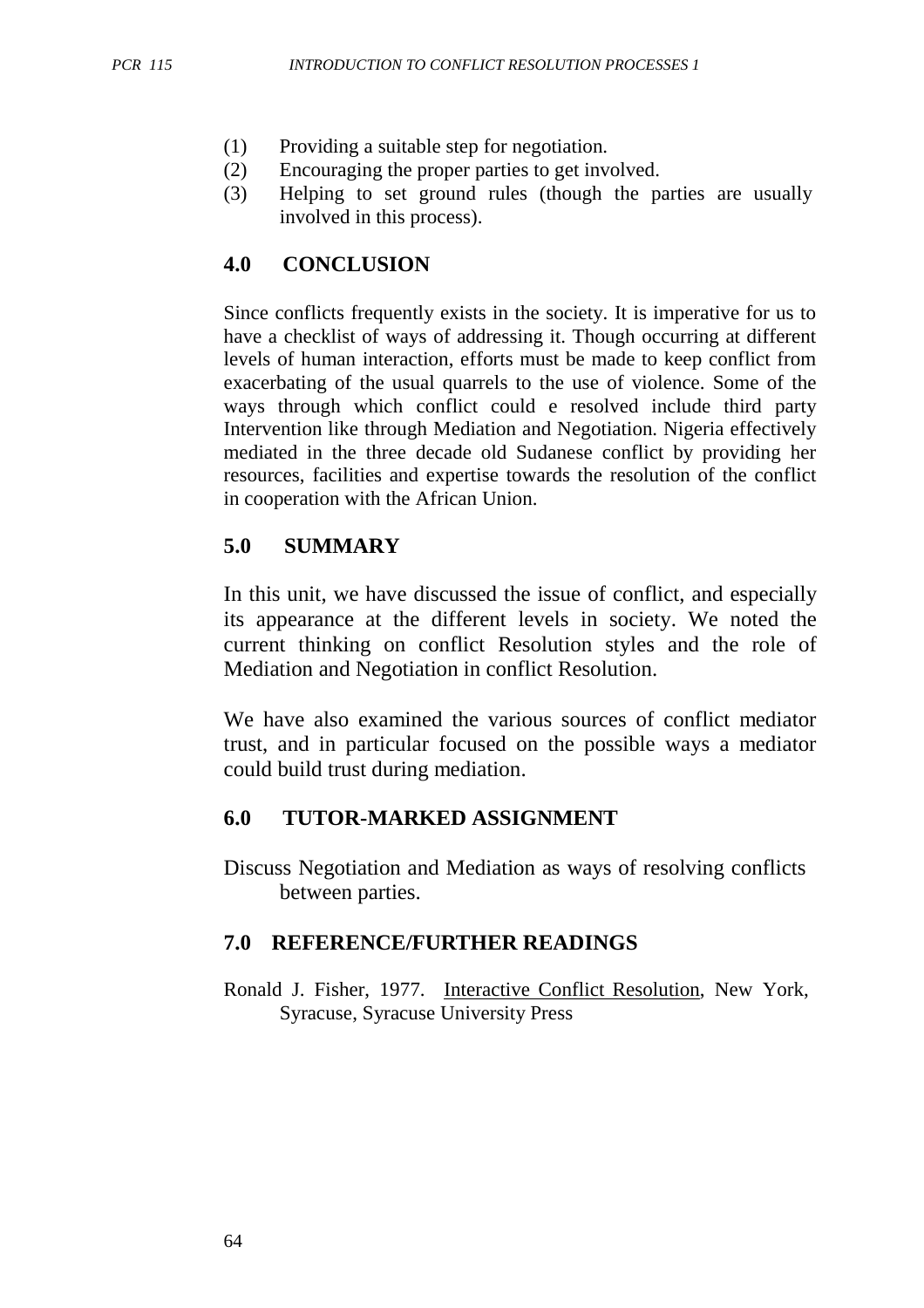# **MODULE 5**

- Unit 1: Women in Peace Building and Reconstruction
- Unit 2: Protection of Civilians and Vulnerable Groups
- Unit 3: What it Means to Build Lasting Peace
- Unit 4: Peace Building Agent

# **UNIT 1 WOMEN IN PEACE BUILDING AND RECONSTRUCTION**

## **CONTENTS**

- 1.0 Introduction
- 2.0 Objectives
- 3.0 Main Body
	- 3.1 Post-Conflict Situation
	- 3.2 Post Conflict: Rehabilitation and
	- Reconstruction
	- 3.3 Women, Truth, Accountability and Reconstruction
	- 3.4 Translating Words into Action
- 4.0 Conclusion
- 5.0 Summary
- 6.0 Tutor Marked Assignment
- 7.0 References and Further Readings

# **1.0 INTRODUCTION**

In this unit, we shall discuss a very important component of peace building and reconstruction- the role of women during conflict and after conflict ends. The experience has been that whereas women and children suffer most during wars, they are usually relegated to the background during peace negotiations and post-conflict reconstruction. This should not be so, because without the input of women in this process arising from their experiences during wars it is impossible to have an effective post conflict reconstruction.

This unit will therefore examine women in peace building and reconstruction focusing on women, peace and constitution making; women in rehabilitation and reconstruction; women, truth, accountability and reconstruction; including the institution of international tribunals to try war crimes against women and the vulnerable.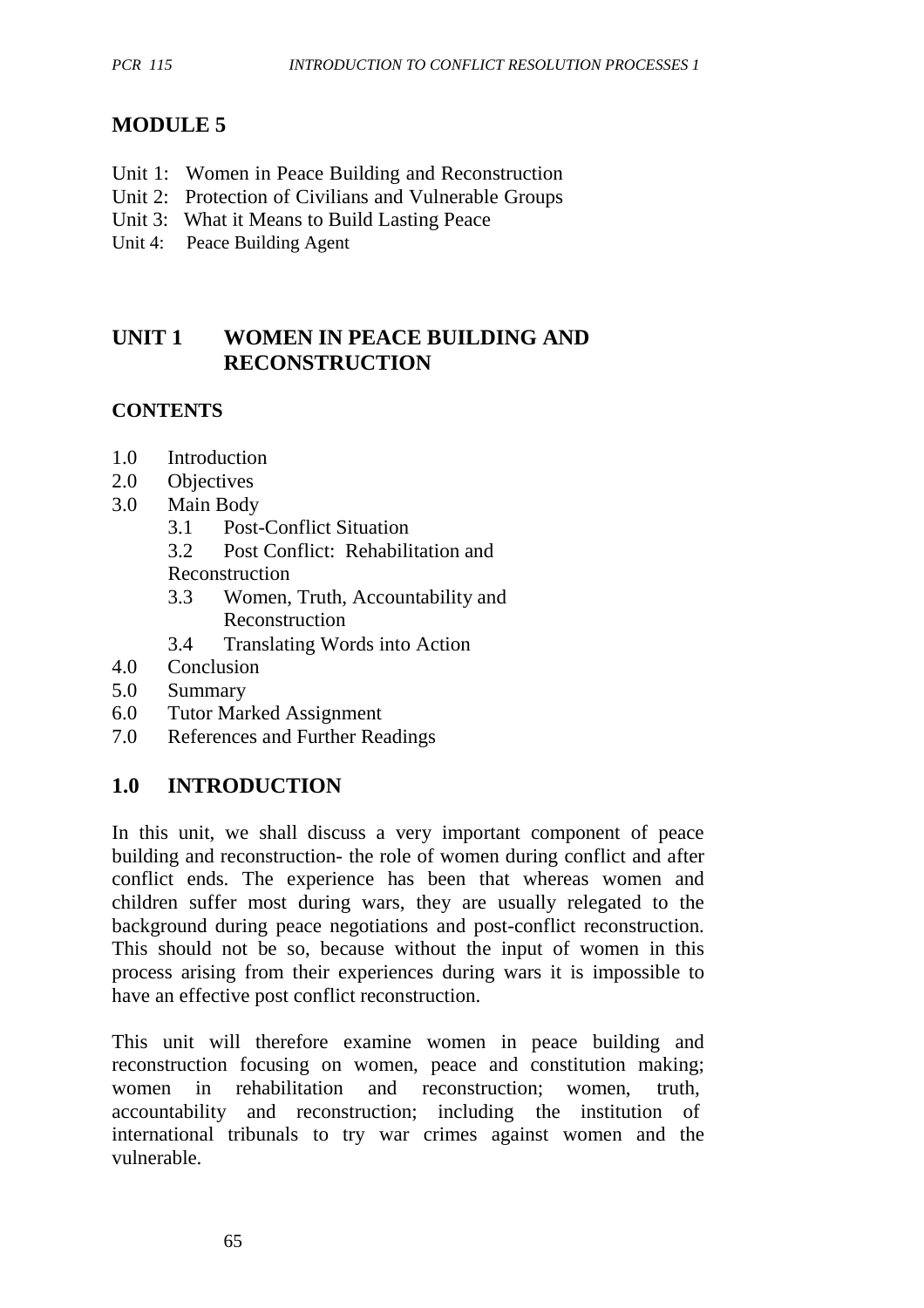# **2.0 OBJECTIVES**

At the end of this unit, you should be able to:

- i. Discuss women in peace building and reconstruction;
- ii. Discuss women, peace and constitution making;
- iii. Explain the role of women in rehabilitation and reconstruction.
- iv. Explain the challenges women are facing as victims of conflict.
- v. Explain the importance of truth and accountability in post conflict rehabilitation
- vi. Discuss the role of International Tribunals in Post conflict reconstruction

# **3.0 MAIN BODY**

# **3.1 Post-Conflict Situation Women, Peace Agreements, and Constitution Making**

The bitter experiences of women in times of war often make them strong adherents of peace building and constitution making for conflict resolution. However, women's roles in and contributions to conflict resolution are underutilized or wholly ignored in mainstream peace building and constitution making processes. Nevertheless, women all over the world are devising creative and effective strategies to ending wars and building peace.

Throughout history, men have designed Constitutions and women have been invisible, both in the process of constitutional reform and in the content of the Constitutions. A survey of the Constitutions of the world will reveal that most, if not all Constitutions, view women as gendered subjects, i.e. as wives, mothers etc. It is now an accepted fact that the law and legal processes are now being viewed as based on male norms and experiences, and that women's engagement with the law is vastly different than that of men.

We should therefore note the positive changes witnessed in the past decade, where women are now pushing at the envelope of Constitutional law and striving to influence constitutional reform processes. Significant progress and achievements have been made in Somalia and East Timor, amongst others. Also, in Northern Ireland, women have successfully come together in forming their own political party and have effectively raised the profile of women in politics.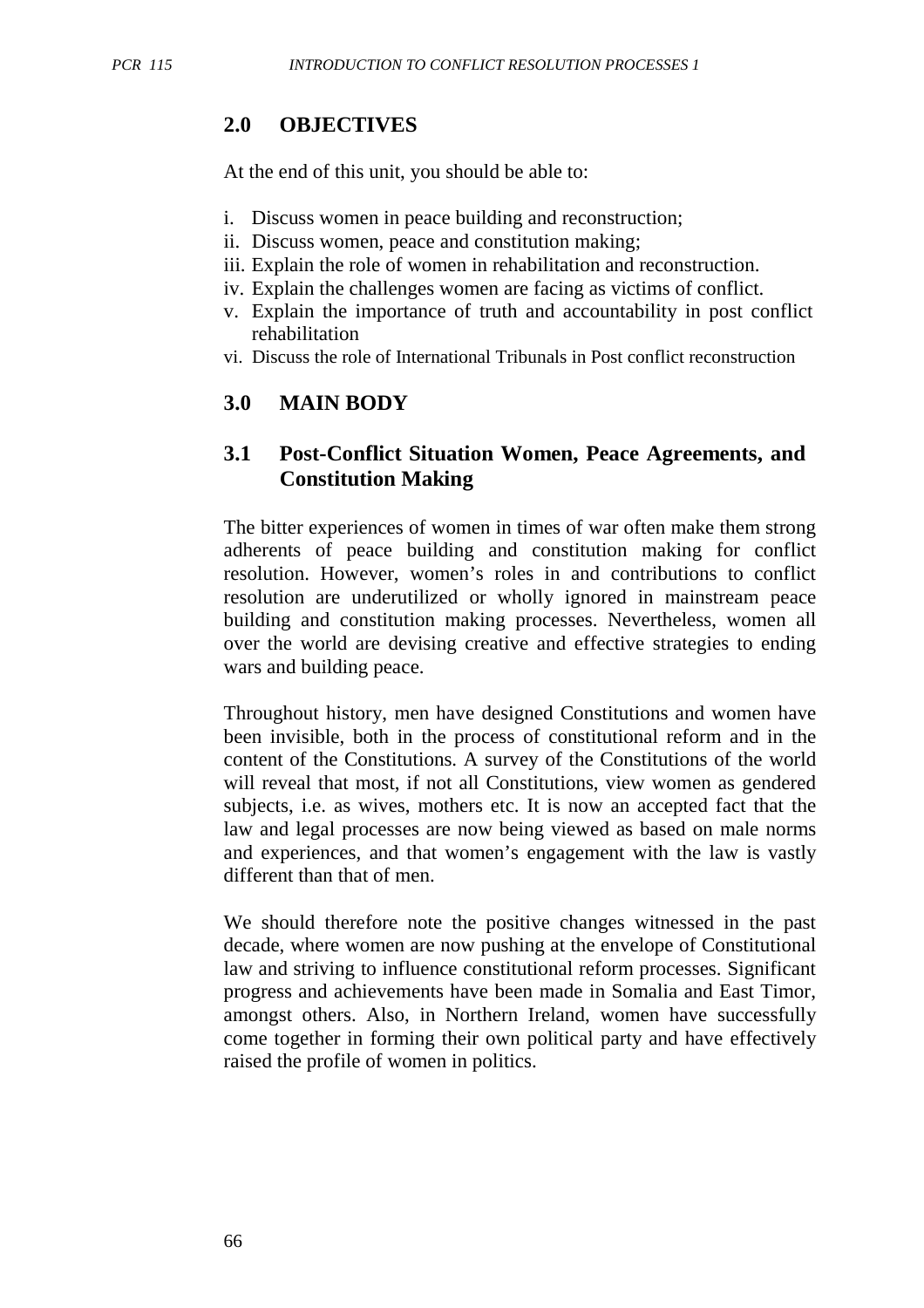#### **3.2 Post-Conflict: Rehabilitation and Reconstruction**

Women often face severe obstacles and critical neglect to their needs in the rehabilitation and reconstruction process, as they struggle against discrimination at every level in trying to feed and house their families. Moreover, international donor reconstruction programmes and the distribution of humanitarian aid often fail to take into account the new economic and social roles women must fulfill in the aftermath of war. Their essential needs are thereby inadequately factored in.

We therefore, need to be able to explore the practical needs and strategic interests 2that are fundamental to women in post-conflict reconstruction. Special attention will also be paid to the new economic roles women carve out for themselves, most often as heads of households.

Conversely, we should note the new challenges faced by women in their new employment, land and property rights, the needs of ex-combatant women, etc. Striking examples in this area is reflected in the postconflict experiences of personal accounts of female combatants during conflicts. Liberia and Sierra Leone are cases in point.

#### **3.3 Women, Truth, Accountability and Reconstruction**

Although rape and other gender-based forms of violence continue to be among the highest committed war crimes during times of armed conflict, they still remain the least condemned. This struggle against impunity must begin with the strengthening of the legal system and its responsibility in bringing perpetrators to justice. Furthermore, addressing the victims' needs and providing proper medical treatment, psychological care and financial compensation is crucial and must be guaranteed. Fundamentally, these crimes must be recognized for what they are – crimes against humanity.

We need therefore to be conversant with the various roles of women in the institutions and strategies for post-conflict truth and reconciliation. In addressing the specific needs of women in the aftermath of violent conflict, especially their need for accountability and justice, attention is called to the issue of comfort women and for example, the Japanese government's legal responsibility for crimes committed over fifty years ago, to the more recent tragedies such as Rwanda's genocide that is now answering to an established war crimes tribunal.

There is a recent report on "Women, War, and Peace," an independent experts' assessment by two remarkable women, Elisabeth Rehn and Ellen John Sir leaf. This report provided a wealth of information on the impact of conflict on women and gave the suffering a human face.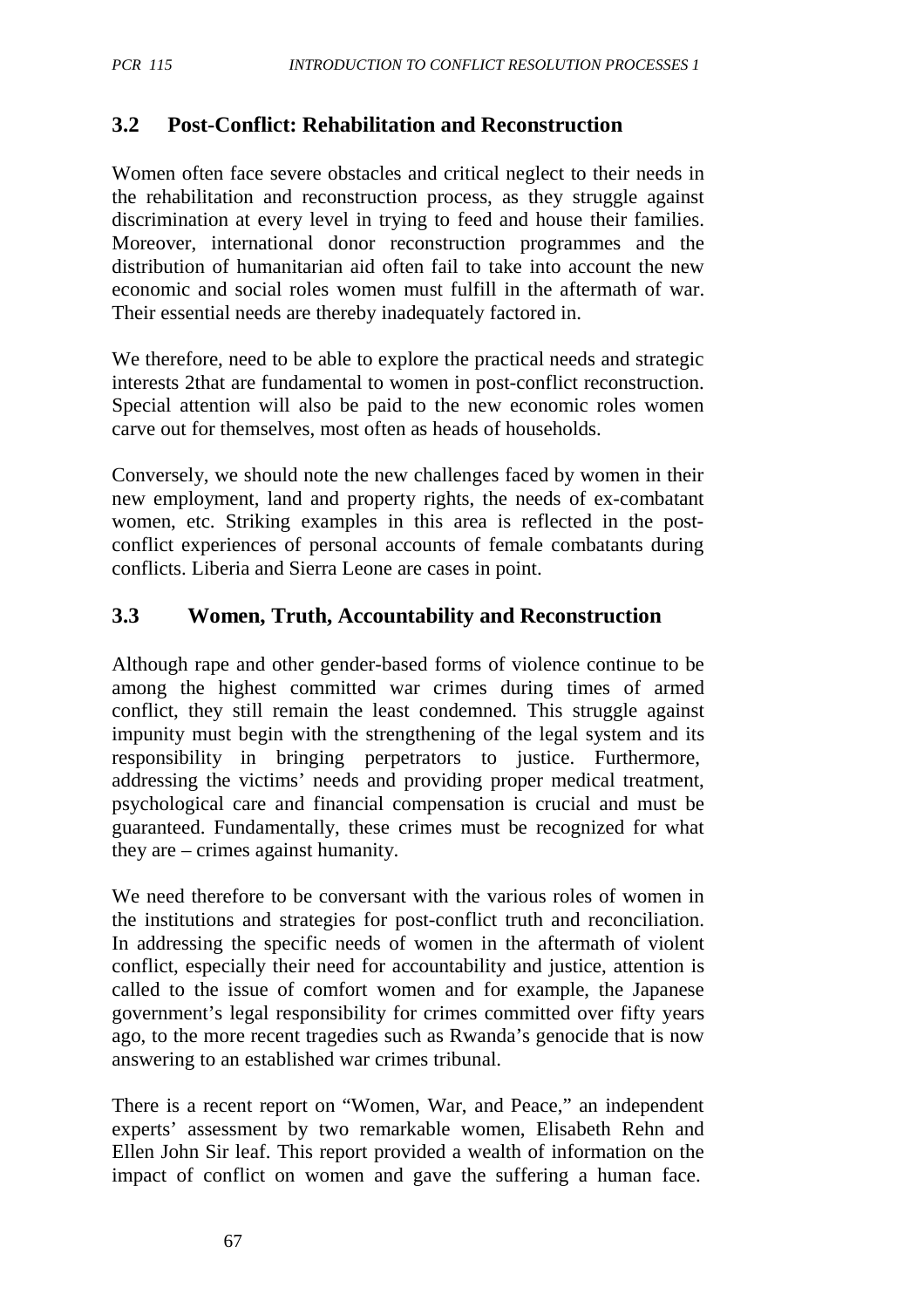Equally important, it not only provided "ground truth" from Sudan and Liberia to Afghanistan and East Timor on the impact of violence, displacement, trafficking, and other social ills, but also practical suggestions for avoiding the stigma of victimization.

Indeed, what comes through most clearly from this report is the need to view women as much more than victims, and to empower them to make their full contributions at the peace table and in post-conflict reconstruction.

This is not just a question of equity or fairness. We know that bringing women to the peace table improves the quality of agreements reached and increases the chance of success in implementing, just as involving women in post-conflict governance reduces the likelihood of returning to war. Reconstruction works best when it involves women as planners, implementers, and beneficiaries. The single most productive investment in revitalizing agriculture, restoring health systems, reducing infant mortality, and improving other social indicators after conflict is in women's and girls' education. Further, insisting on full accountability for actions against women during conflict is essential for the reestablishment of rule of law.

We know these lessons well, but too frequently, in the press of responding to the latest crises, issues related to conflict prevention in general – much less the role of women in this process – get lost in the shuffle. And yet it is precisely in the midst of crises that these issues should take center stage.

From 1995 to 1998, Angola was the site of the world's largest UN peacekeeping operation. The UN Special Representative of the Secretary General was sensitive to gender issues, and there was an active UN human rights program that forced attention to these issues as well.

Still, when conflict re-emerged in Angola in 1998 and millions of displaced persons were in need of emergency relief programs, the priority was the urgency of getting food to displaced people. This outweighed the focus on women's participation in the peace process. It was later realized during a meeting of the Joint Peace Commission that brought together the Angolan Government, UNITA, the United Nations, and the troika nations of Russia, Portugal, and the United States, that there was not a single woman at the peace table.

It was therefore recognized that a key component for post-conflict negotiation and reconstruction was missing by not bringing women to the table to plan for the emergency assistance. Using women's NGOs to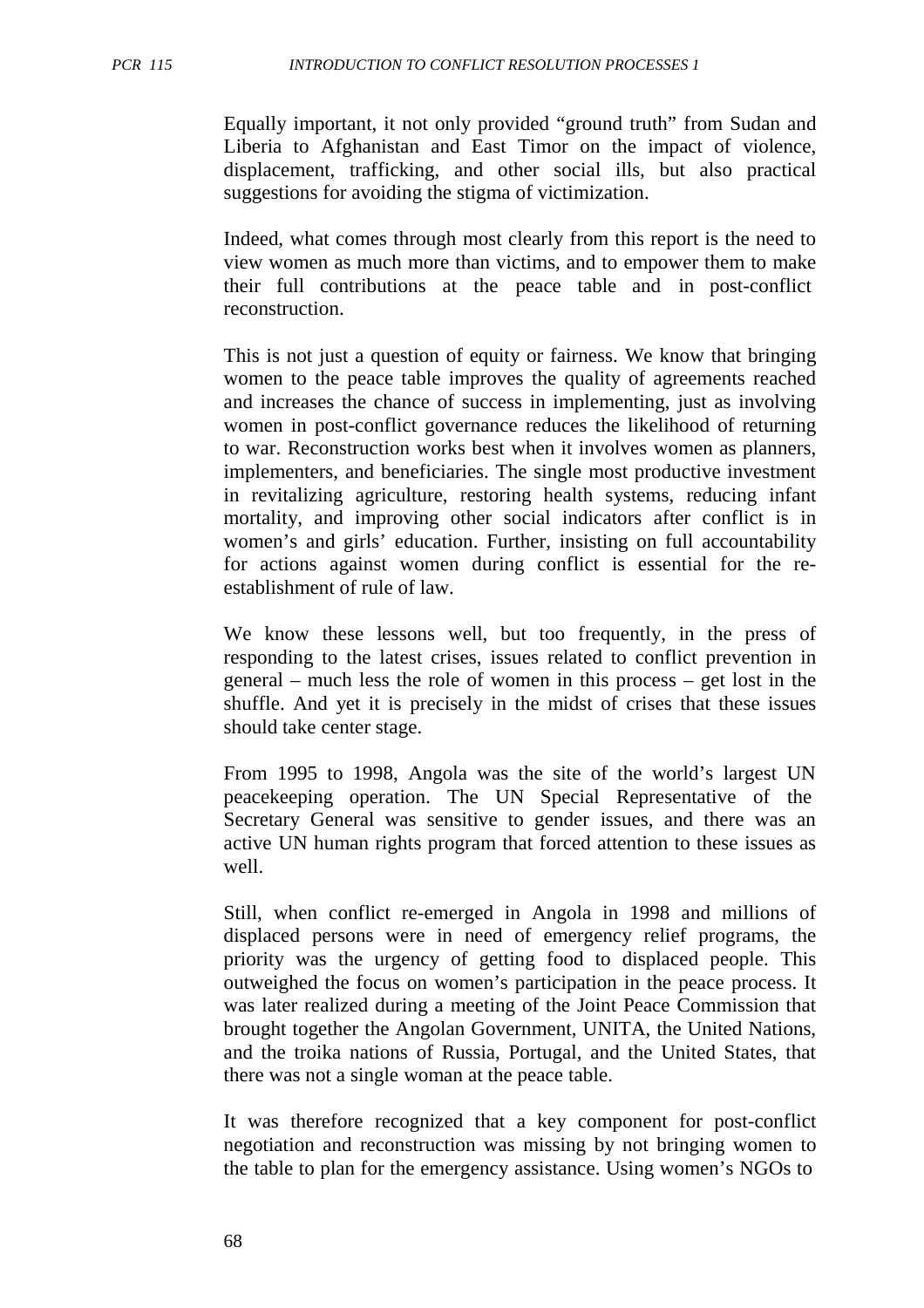distribute relief; assigning gender advisors to prevent domestic violence as ex-combatants returned to their homes; and ensuring women a seat at the table in the peace talks themselves were realized to be important. These lessons were particularly useful during the political, economic and security reconstruction of Afghanistan. Well-meaning experts – both Afghan and international – told us that the benefits of involving women in this process were outweighed by the risk of alienating anti-Taliban forces and traditional Afghan leaders whose help was needed in the fight against terrorism.

Under President Bush of the United States, women's issues were given a place at the top of the agenda in the efforts in Afghanistan as the full participation of women at the political conference in Bonn, the reconstruction conferences in Washington and Tokyo, and the Loya Jirga in Afghanistan was realized.

One area where we need to do better is insisting on full accountability for actions against women during conflict. Whilst the spirit of reconciliation and forgiveness after peace comes is welcome, but too often, amnesty means that men forgive men for atrocities committed against women. In Angola, for example, the Government and the UNITA rebels provided 13 separate amnesties for each other. Whenever a mass grave was discovered, it was in large part the international community – including the U.N. Human Rights Commission and the embassies of foreign governments – that would go to the site to protect the evidence in anticipation of the day when the Angolan authorities could be persuaded into investigating the matter.

There is no one-size-fits-all approach to transitional justice: whether it is the Truth and Reconciliation Commission in South Africa, the *gacaca*  community court system in Rwanda, a human rights commission in Afghanistan under the Bonn agreement, or international tribunals where local courts are inadequate, ensuring accountability is essential to convince men with guns that there is impunity in acting against women. But words alone cannot earn women a seat at the peace table, force financial institutions to provide capital to women entrepreneurs, or ensure adequate protection for women in refugee and displaced situations.

## **3.4 Translating Words into Action**

For example, the Offices of International Women's Issues, Women in Development and Transition Initiatives, and the Bureau of Democracy, Human Rights and International Labor are assisting women's organizations and ministries of women's affairs, promoting women's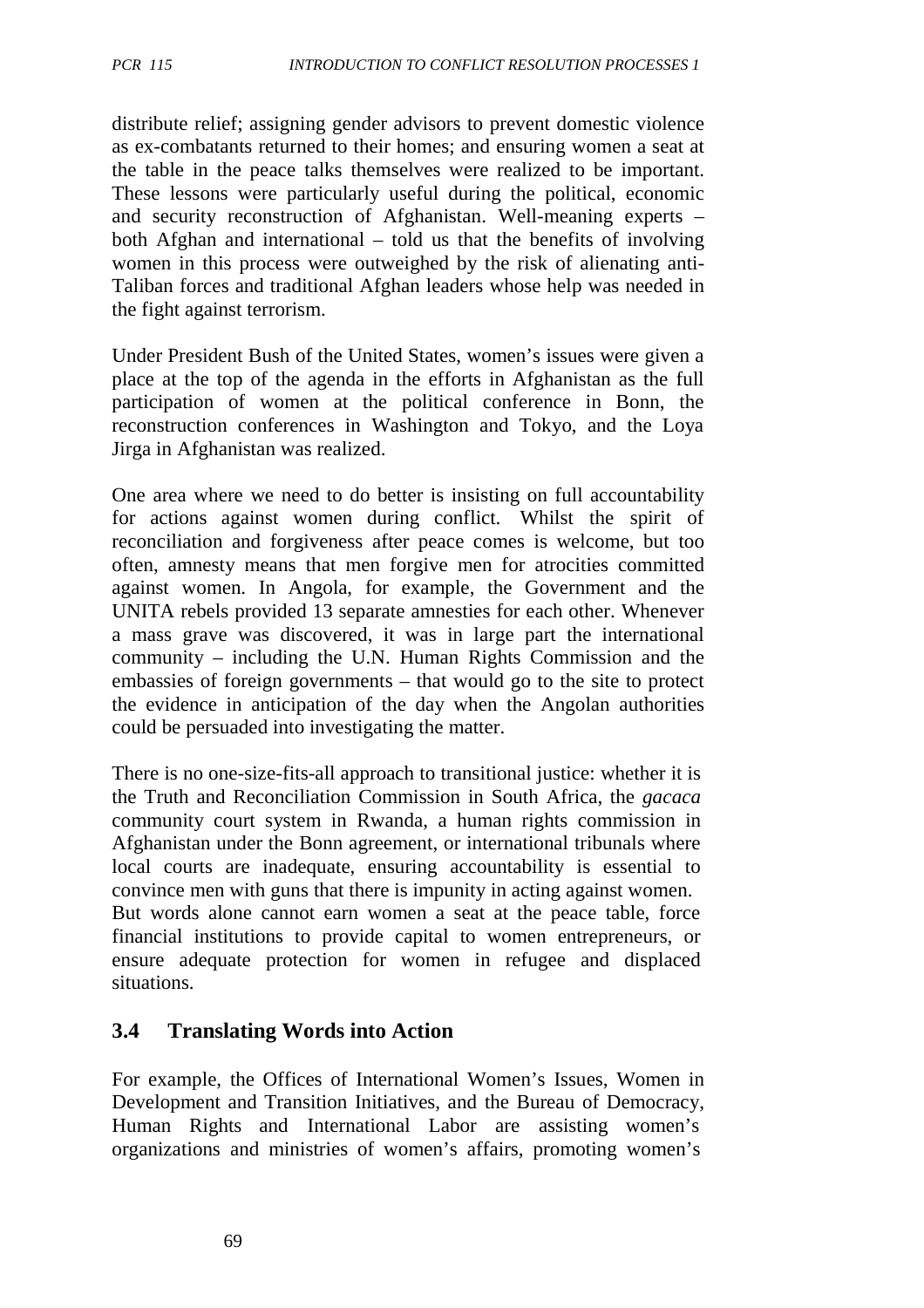rights, and involving women in peace-building and post-conflict political structures.

The Bureau of Population, Refugees, and Migration and the Office of Foreign Disaster Assistance are addressing women's and girls' education, psychosocial trauma, special feeding programs, mother-child health care, and protection services for refugees and internally displaced. In the United States, the Office of Trafficking in Persons is a catalyst within the Government and beyond for new efforts to address this pernicious problem. Within the State Department itself, attention is being paid to issues related to women in conflict in training programs for junior, mid-level and senior officers at our Foreign Service Institute. At USAID, women's issues have taken center stage. USAID recently unveiled the African Education Initiative, which will help train 160,000 new teachers, mostly women, and provide scholarships for 250,000 girls. The Clean Energy Initiative will help address the problem of indoor air pollution from cooking with wood and dung that causes 2 million premature deaths a year globally, especially among women. The Global Food for Education initiative will provide school-feeding programme for 7 million school children, with particular emphasis on girls. Other programmes announced at the World Summit for Sustainable Development in Johannesburg in 2001 for clean water, sanitation, hygiene, small-scale agriculture, and housing also have a direct and immediate impact on women.

And clearly, the United States' announcement of a \$15 billion program over the next five years to fight HIV/AIDS in the most highly affected countries of Africa and the Caribbean will have a dramatic impact on the status of women, especially through programs designed to attach mother-to-child transmission of this deadly virus.

For every picture of a woman speaking to the Loya Jirga in Afghanistan or girls returning to school in that country, there are dozens of countries around the world where women are systematically excluded from peace processes and post-conflict governance, and where girls' access to education, health, and other social services is minimal.

Within many countries, programmes to address these issues are too often adopted on an ad hoc basis. They may be poorly coordinated; they often overlap; and each new effort tends to start from scratch. We can do better in expanding and coordinating these efforts to ensure maximum effectiveness.

Further, there is the need elevate the issue of women in conflict within the foreign policy establishment of the various countries. This issue still suffers from "second-class citizenship." Despite the heavy emphasis placed on these issues you still hear advancement of women's interests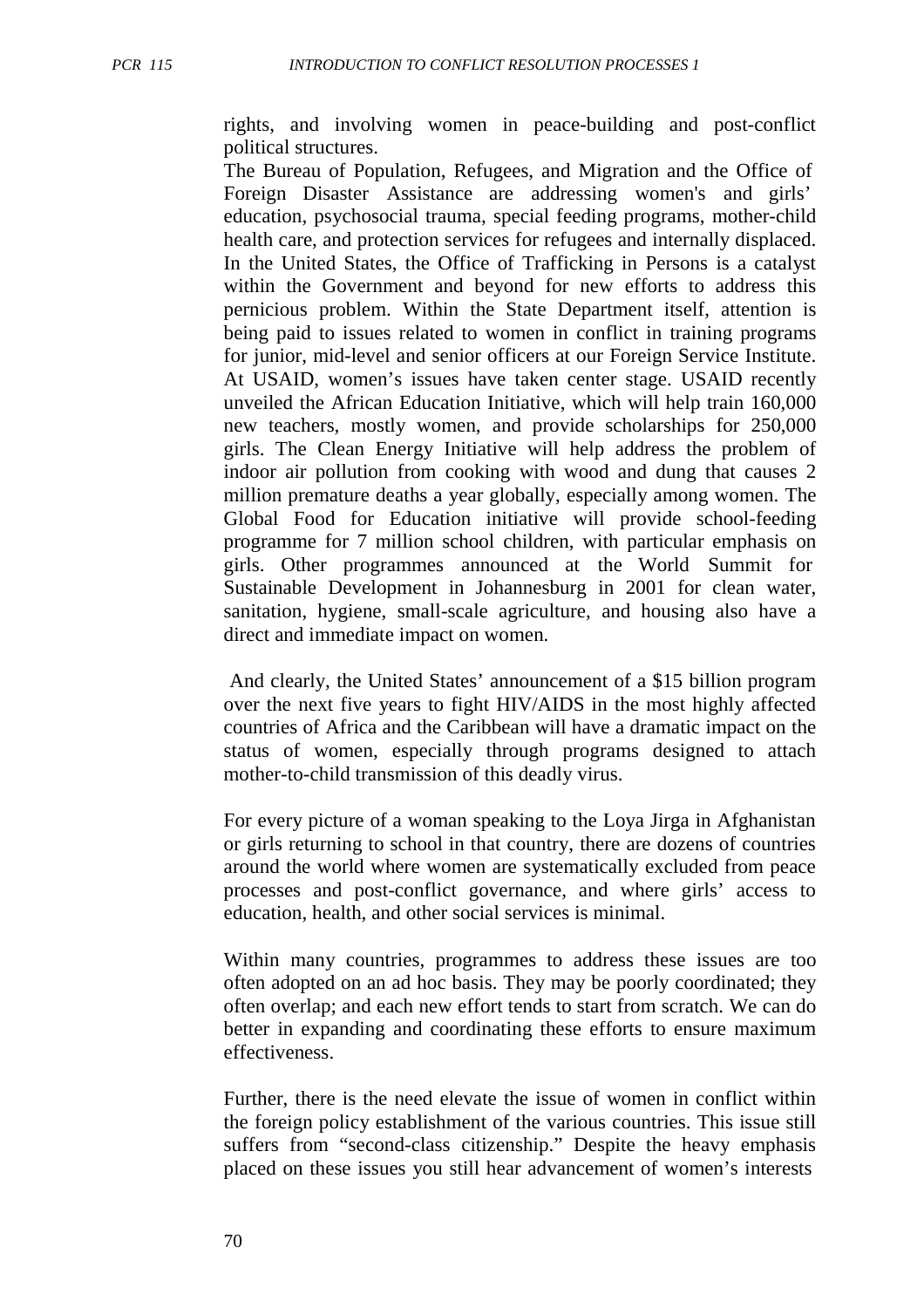described as the "soft side" of foreign policy, especially by those who have never worked on them.

There is nothing "soft" about going after traffickers who turn women and girls into commodities. There is nothing "soft" about preventing armed thugs from abusing women in refugee camps, holding warlords and other human rights violators accountable for their actions against women, forcing demobilized soldiers to refrain from domestic violence, or insisting that women have a seat at the table in peace negotiations and post-conflict governments.

These are among the hardest responsibilities in the foreign policy agenda of various countries and we need to do more to empower those courageous individuals who are dedicated to addressing them.

## **4.0 CONCLUSION**

In the  $21<sup>st</sup>$  century many including scholars and statesmen have realized that women have not been treated fairly especially during periods of negotiations for Post Conflict Rehabilitation and Reconstruction. Often, men forgive themselves for what they had done to the "enemies'" women, but never deem it necessary to compensate the women for the rape, violations and the hardship, which they had to endure for the family while the men were fighting. Through the instrumentalities of the International Human Rights Tribunals, at least, the voices of women can now be heard of what they went through (for those who can tell the story), and how they will like to be compensated ( not that compensation will heal the wounds). However, it is increasingly being accepted that telling the truth and hearing the truth of what happened can help heal the wounds more quickly. The point however, remains that women should be an important component of efforts at rehabilitation and reconstruction after conflicts or wars.

## **5.0 SUMMARY**

In this unit, we have extensively discussed women in peace building and reconstruction. In doing this, we examined women and peace; women, peace and constitution making; women in rehabilitation and reconstruction; women, truth, accountability and reconstruction; and the role of International Human Rights Tribunals.

## **6.0 TUTOR-MARKED ASSIGNMENT**

Peace building is incomplete without the participation of women. Discuss.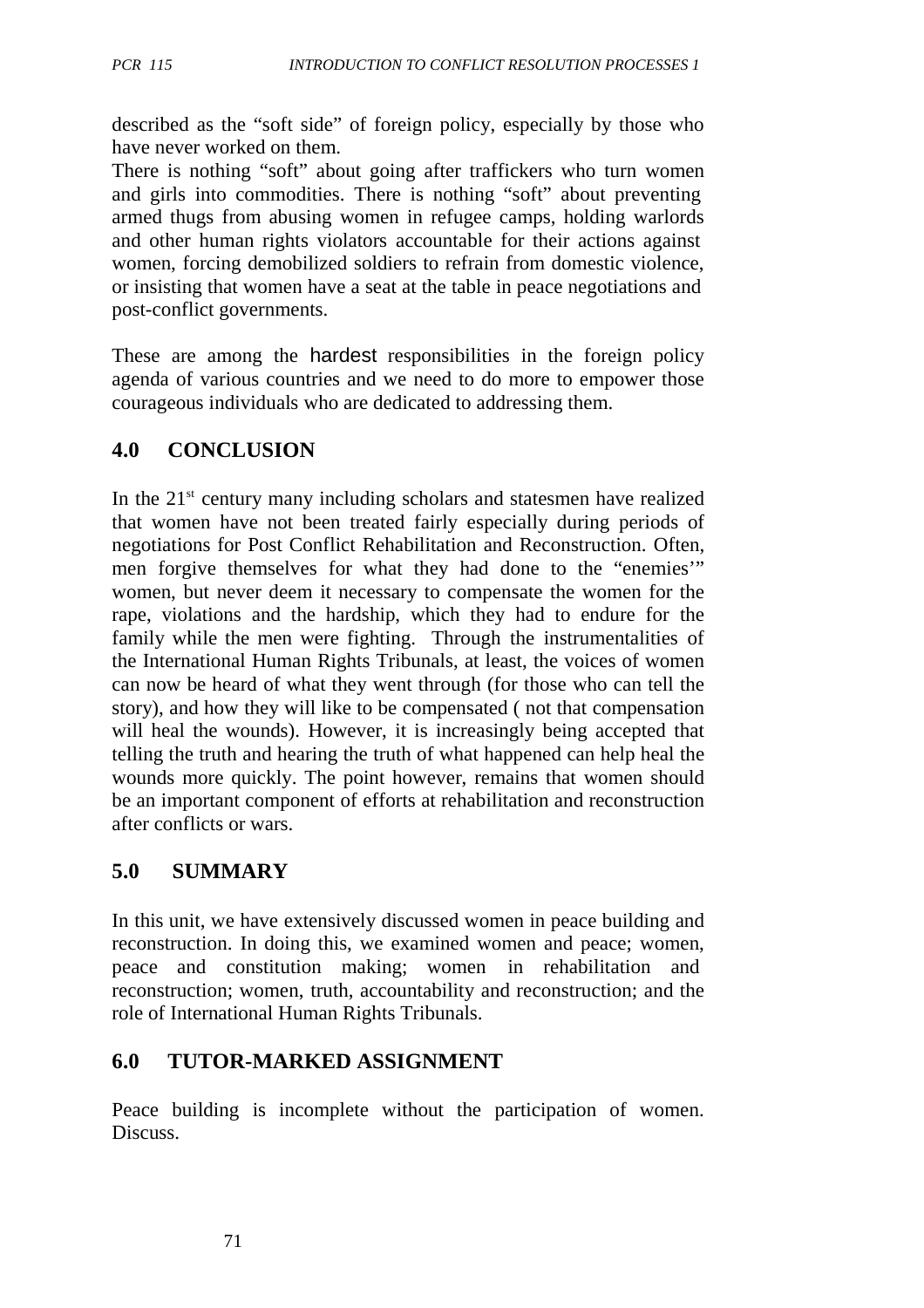# **7.0 REFERENCES/FURTHER READINGS**

Okwudiba Nnoli, (1998) Ethnic Conflicts in Africa, Ibadan, Ibadan University Press Amani Journal of African Peace, 2005 Volume 1, No.1, February.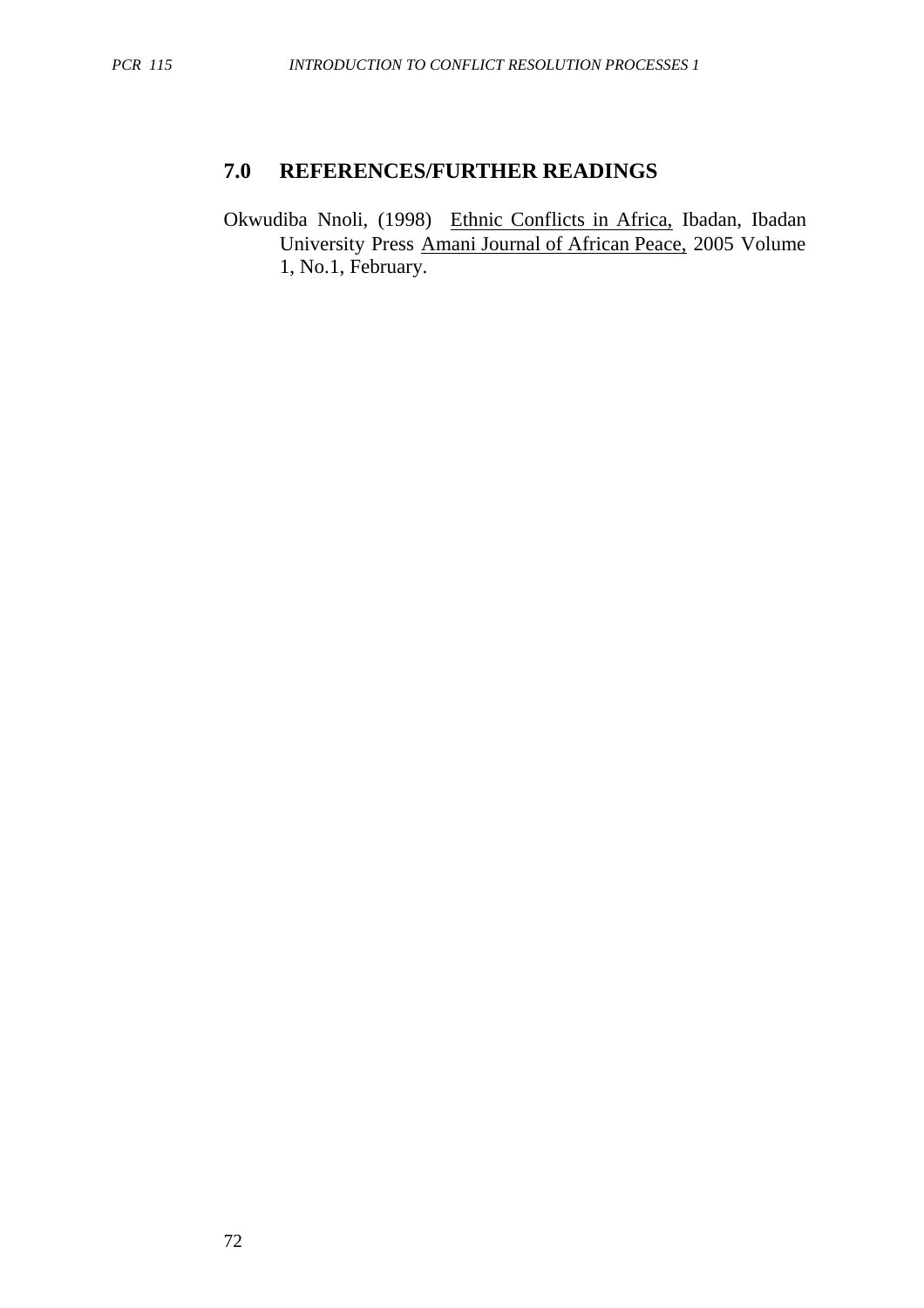# **UNIT 2 PROTECTION OF CIVILIANS AND VULNERABLE GROUP**

#### **CONTENTS**

- 1.0 Introduction
- 2.0 Objectives
- 3.0 Main Body
	- 3.1 The International Humanitarian Law
	- 3.2 Protection of Children in Conflict
	- 3.3 Geneva Convention and Protocols
	- 3.4 Older Person in Armed Conflict
	- 3.5 Steps taken to redress issues are?
- 4.0 Conclusion
- 5.0 Summary
- 6.0 Tutor Marked Assignment
- 7.0 References and Further Readings

# **1.0 INTRODUCTION**

The reality of millions of civilians caught up in conflict is alarming and civilians are now the main casualties of wars in the world. They are often specifically targeted by warring parties rather than merely being caught up in the fighting. The toll of dead and wounded, particularly among innocent civilians has risen to a level that can be described without any exaggeration as appalling by the Secretary-General of the UN, Koffi Annan. A good example is the plight of civilians used as collaterals in the wave of terrorism around the world and the war being prosecuted against terrorism.

In this unit, we shall examine in particular, International Humanitarian Law on the protection of civilians and vulnerable groups. The plight of children and older persons will be examined in relation to the international instruments for their protection.

## **2.0 OBJECTIVES**

At the end of this unit, you should be able to:

Discuss International Humanitarian Law on the protection of Children and vulnerable groups;

i Discus International Instruments for the protection of children;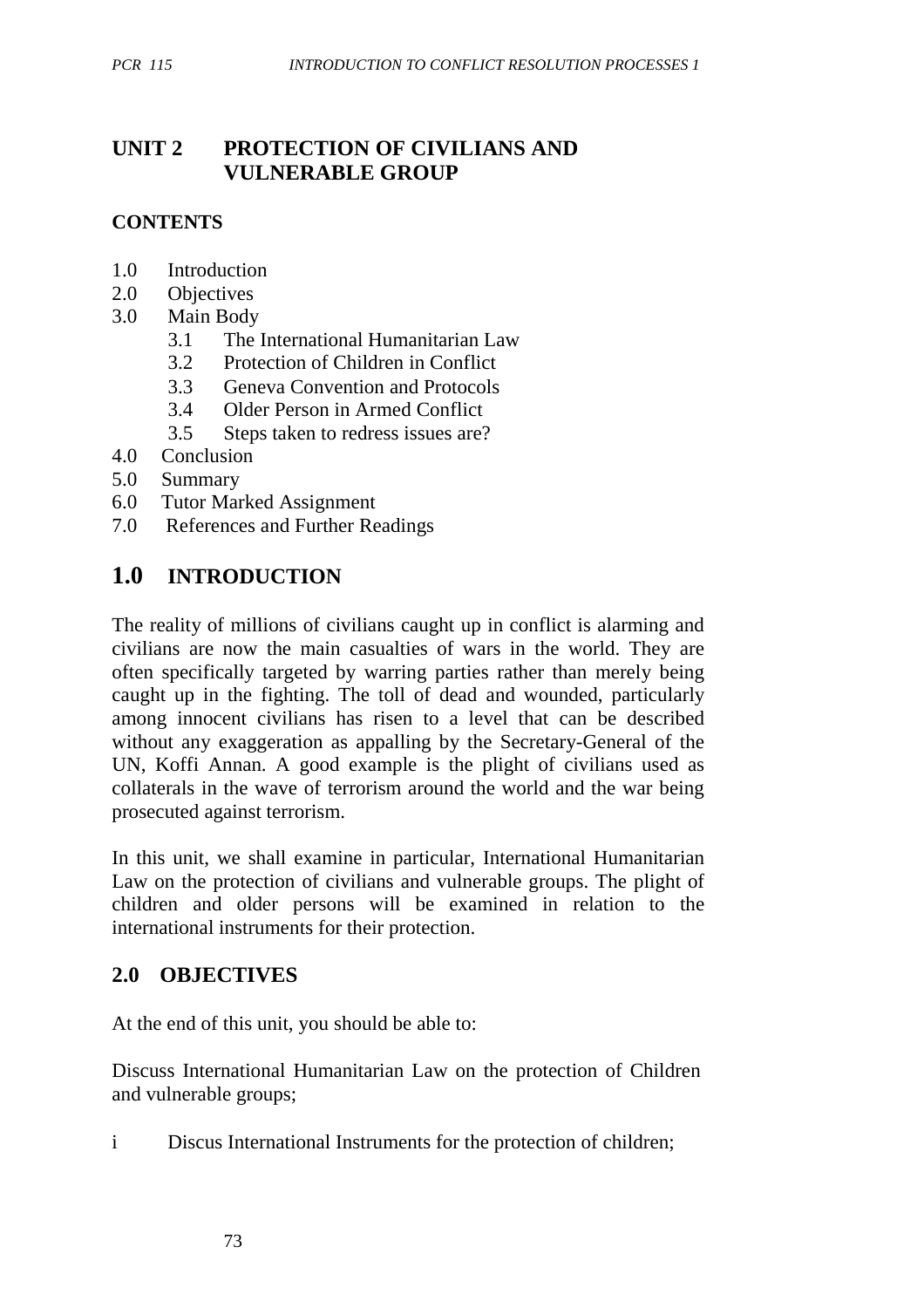- ii Describe the existing instruments for the protection of older persons;
- iii. Discuss the Geneva Conventions and Protocols.

## **3.0 MAIN BODY**

#### **3.1 The International Humanitarian Law**

IHL lays down the minimum protection and standards applicable to situations where people are most vulnerable in armed conflict. It aims to prevent situations that might exacerbate vulnerabilities, such as displacement and destruction of civilian lives and property.

The IHL also demands of belligerents that they respect the distinction between combatants and noncombatants, attack only military targets and use only the degree of violence proportionate to their military requirement while still taking due care to protect civilians and civilian infrastructures. The steps to protecting civilians are:

The IHL which as earlier mentioned lays down the minimum protection and standards applicable to situations where people are most vulnerable in armed conflict and the Geneva conventions and their additional protocols.

This requires combatants to distinguish between those actively engaged in hostilities on one hand and civilians on the others (including the sick, wounded and prisoners of war) on the other. The Geneva protocol demands that civilians distinguish between civilian objects and military objectives.

#### **3.2 Protection of Children in Conflict**

Both in international and non-international armed conflicts today there is tendency towards disregard for the most fundamental humanitarian rules which many times result in discriminating and horrifying attack on the civilian population, especially children.

As one of the most vulnerable in armed conflicts children are therefore more than ever in great need of protection.

Under IHL children are entitled to the general protection for civilians in armed conflicts, but owing to their particular vulnerability they are also entitled to special protection.

International legal instruments are important tools to protect children in armed conflicts and there are several provisions in international conventions that grant children special protection adapted to their needs. Some of the most important instruments are from the Geneva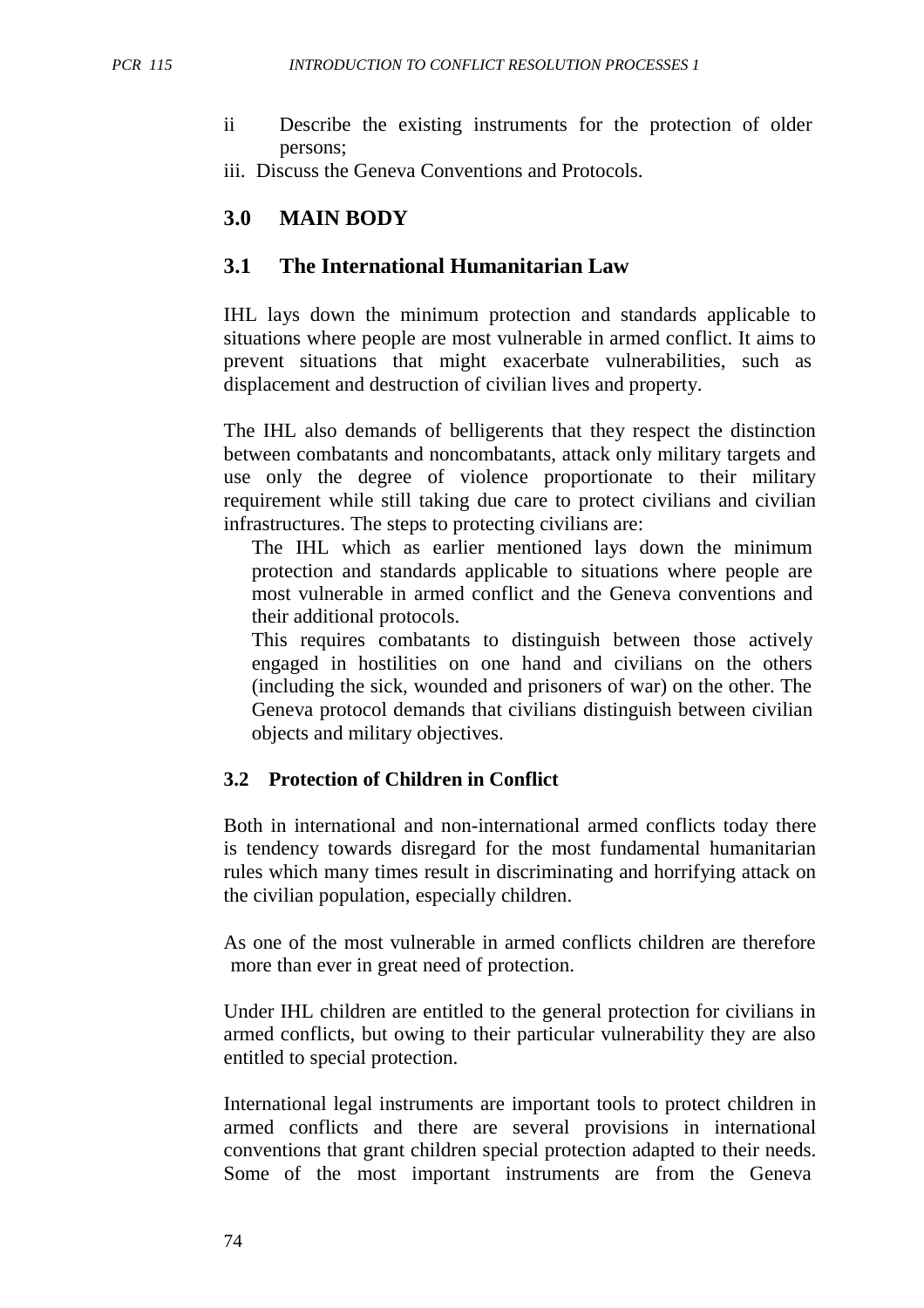Convention of 1949 to the optional protocol to the Convention on the Right of the Child of 2000.

# **3.3 Geneva Conventions and Protocols**

There are several principles as the protection of a child in armed conflict; already the four Geneva Convention of 1949 and their Additional protocols of 1977 contain many children – specific provision. Two general principles are laid down in Article 77 in Protocol 1 and in Article 4 Protocol 4. They state that:

- (1) Children shall be the object of special respect and be protected against any form of indecent assault;
- (2) Children shall be provided with care and aid they require;
- (3) Children must be evacuated from besieged or encircled areas;
- (4) Children have a right to receive care and aid by the dispatch of medicines;
- (5) They have a right to the maintenance of their cultural environment to education and the preservation of family unity;
- (6) It is prohibited to impose the death penalty on children under 18 years of age;
- (7) If detained or internal, they must be held in quarters separate from the quarters of adults; and (8) it is prohibited to recruit children less than 15 years into the armed forces, etc.

## **3.4 Older Persons in Armed Conflict**

Older persons are weak persons who can hardly help themselves, in armed conflict they need the help of others in order to survive. In armed conflict they are exposed to great danger like other civilians but in addition, they have vulnerabilities and needs associated with ageing that place them at greater risk. However, their special situation has been insufficiently recognized and addressed by humanitarian intervention targeted to vulnerable groups generally. More over, lack of understanding, even prejudice towards older women and old men often results in devaluation of their unique capacities and contributions and of the role they can and do play in the care of dependants, the mitigation of emergencies and the recovery of war-torn societies.

#### **3.5 Steps taken to redress issues are**

In 2001, the UN High Commission for Refugees adopted a policy on older-persons;

In 2002, the Second World Assembly on Ageing adopted specific policy commitments concerning older persons in emerging situation although much still needs to be done both in terms of making older persons visible and in ensuring that their specific needs for protection and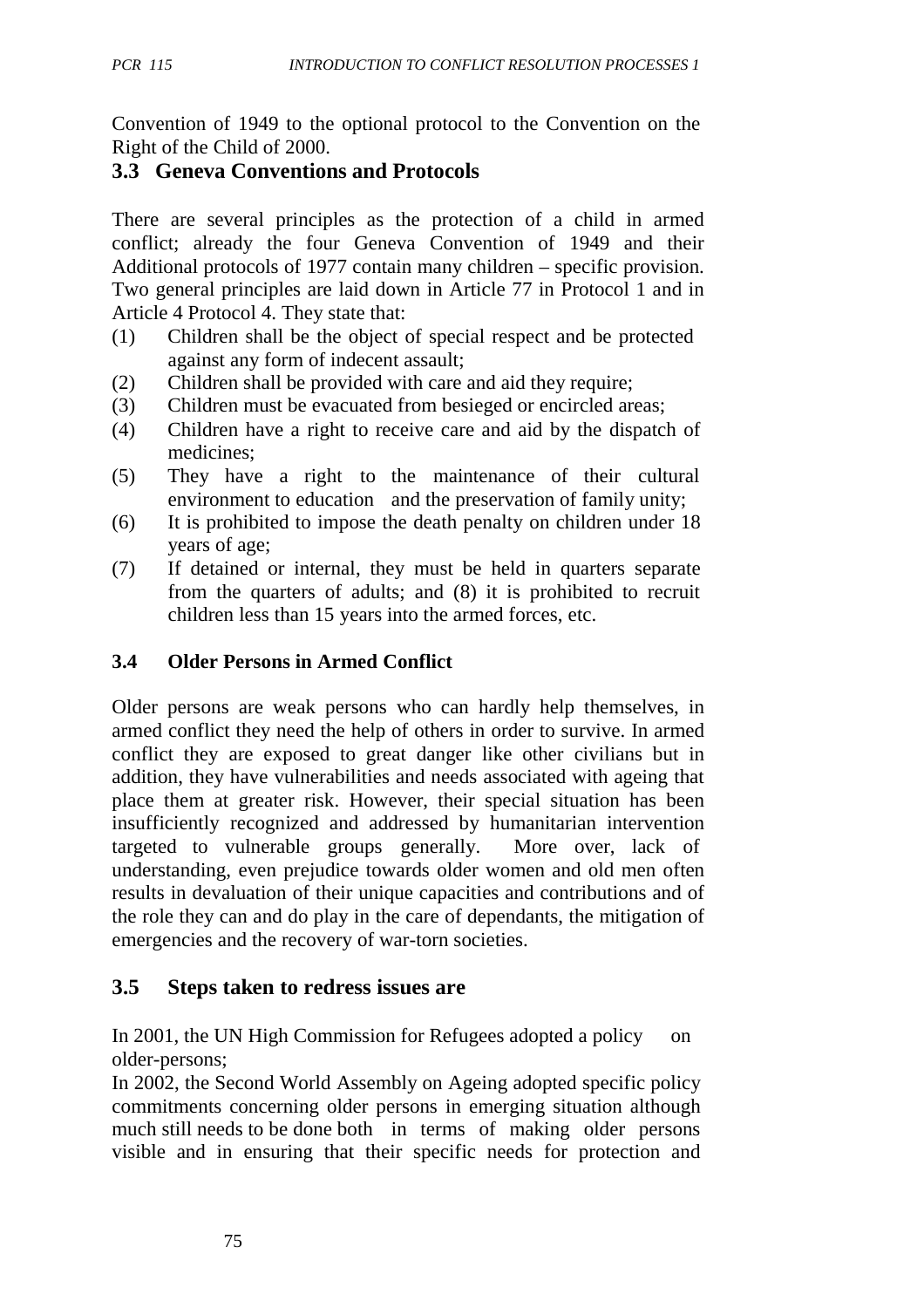assistance are met. The Security Council can play an important role in mainstreaming concern for older persons.

These people are entitled to equal protection under international human rights and humanitarian law as members of the general population.

#### **Self Assessment Exercise 1**

What are the general provisions of the Geneva Conventions and Protocols as they relate to the protection of children and older persons?

## **4.0 CONCLUSION**

The Security Council adopted an *aide memoire* on March 2002 (S/PRST/2002/6) as a means to facilitate its consideration of issues pertaining to protection of civilians and decided to review and update the document as appropriate. The aide memoire contains a section on vulnerable populations in general but does not contain specific reference to older persons.

In view of the fact that the international community has increasingly recognized the plight of old persons as an important emerging issue, it is recommended that the Security Council include this set of issues as en additional objective in a revision of its aide memoir.

The greater danger that occurs to the vulnerable groups in armed conflict has led the United Nations, the International Committee for Red Cross, regional organizations and many other international agencies increasingly to dedicate greater attention to protecting civilians in ongoing armed conflicts. The UN Secretary-General has called for the establishment of a culture of protection.

## **5.0 SUMMARY**

We have examined the issue of the protection of civilians and vulnerable groups during conflicts. In doing this, we examined International Humanitarian Law on this matter and the instruments in existence for the protection of children and the aged during conflicts.

## **6.0 TUTOR-MARKED ASSIGNMENT**

Discuss International Humanitarian Law with respect to the protection of children and older persons in armed conflicts.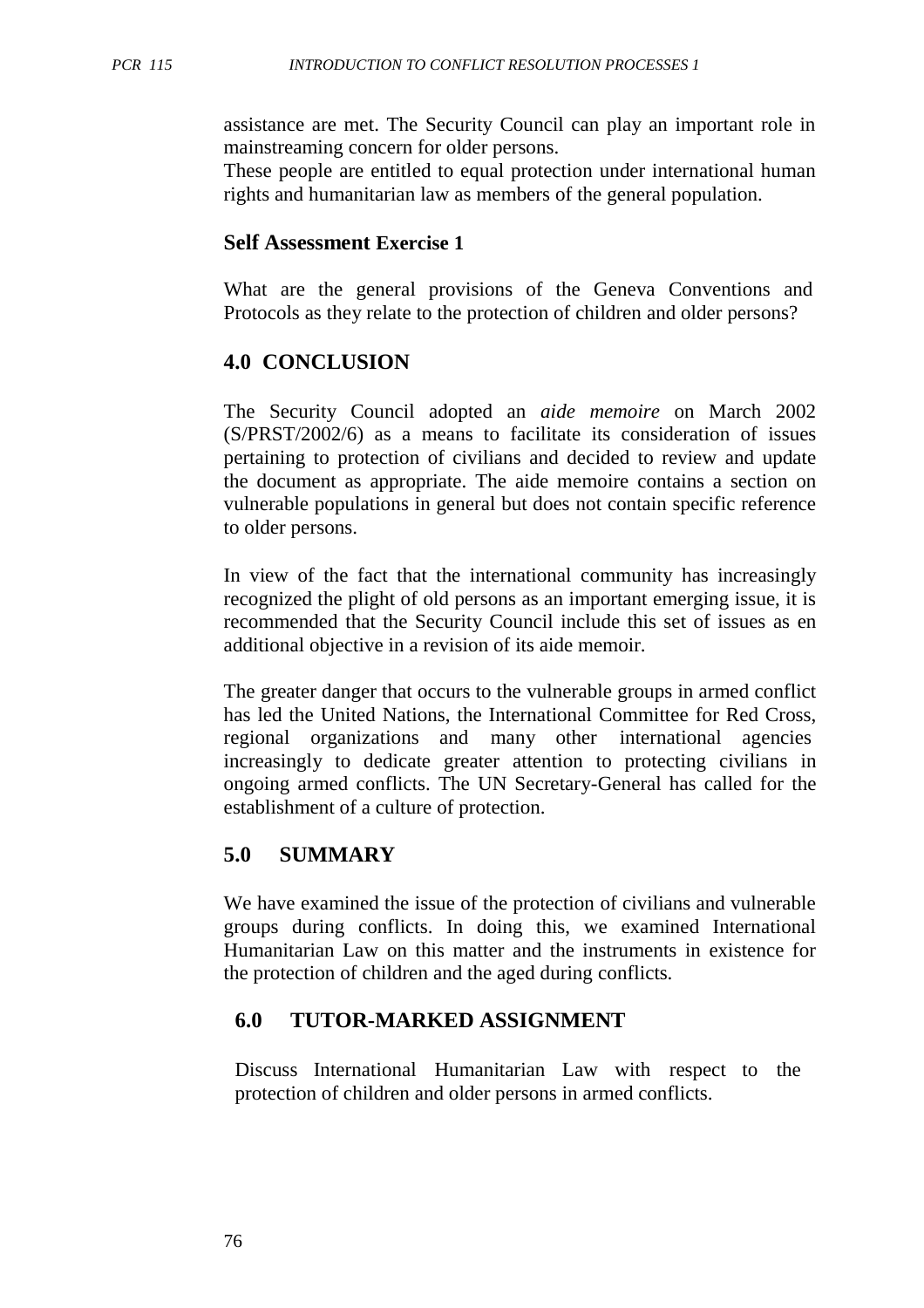## **7.0 REFERENCES/FURTHER READINGS**

- Fenwick Charles G., (1965) International Law, 4<sup>th</sup> ed., New York, Appleton Century-Croft.
- Freidrich Ebert Stiftung, (2002) Introduction to Conflict Reporting in Nigeria, Lagos, Frankad Publishers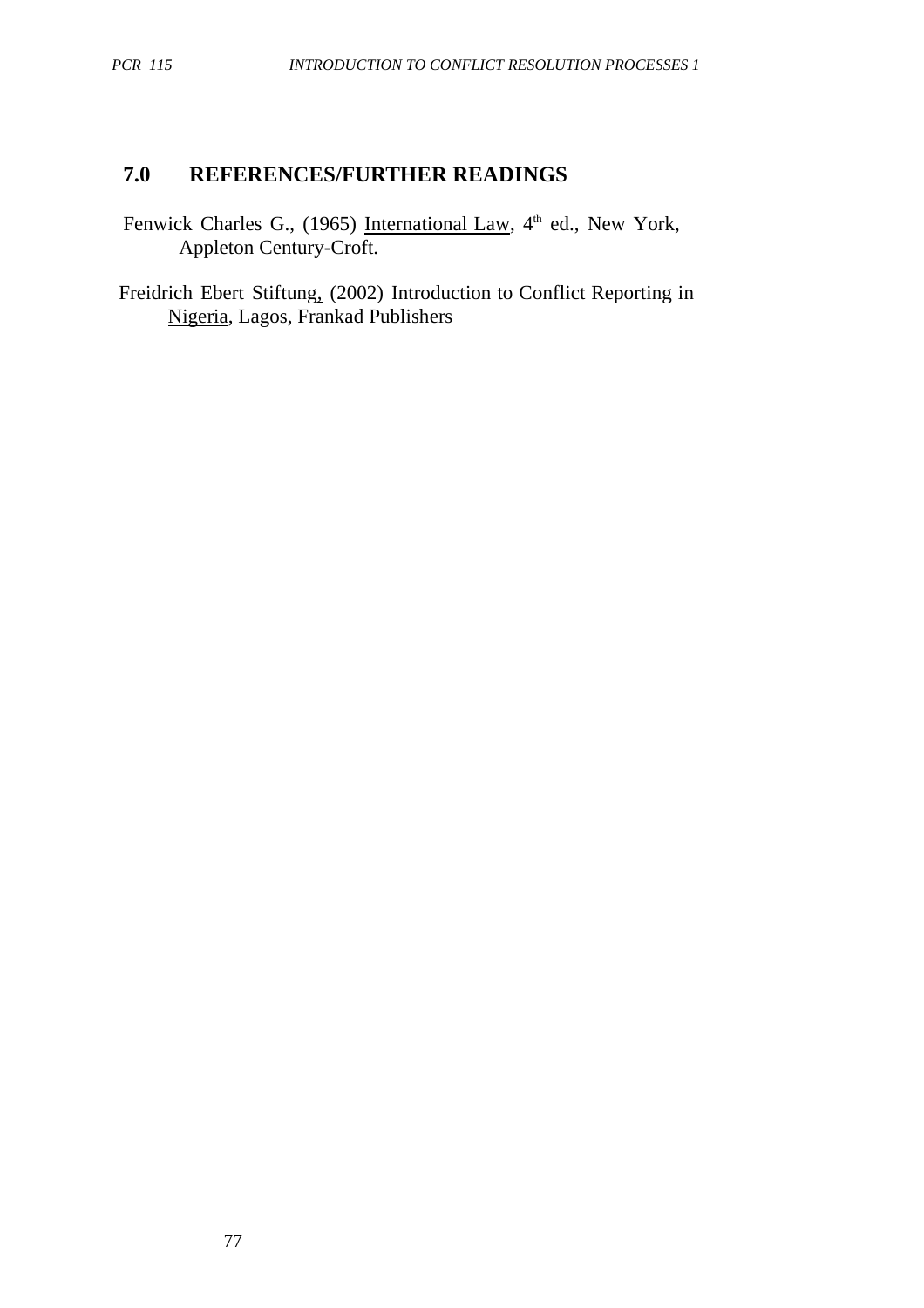# **UNIT 3 WHAT IT MEANS TO BUILD LASTING PEACE**

#### **CONTENTS**

- 1.0 Introduction
- 2.0 Objectives
- 3.0 Main Body
	- 3.1 Understanding Peace Building
	- 3.2 The Structural Dimension Addressing Root **Causes**
	- 3.3 The Rational Dimension
		- 3.4 The Personal Dimension
- 4.0 Conclusion
- 5.0 Summary
- 6.0 Tutor Marked Assignment
- 7.0 References and Further Readings

## **1.0 INTRODUCTION**

In this unit, we shall examine the concept of peace building as a practical approach aimed at bringing sanity back to beleaguered societies. In doing this, we shall seek to determine what really peace building is and distinguish it from Peacemaking and Peacekeeping. In examining the root causes of conflicts, we shall address the structural, relational and personal dimensions to building peace.

## **2.0 OBJECTIVES**

At the end of this unit, you should be able to:

- i. Define what peace building is;
- ii. Distinguish between peacemaking, peacekeeping and peace building;
- iii. Discuss the structural dimension to peace building;
- iv. Discuss the relational dimension to peace building;
- v. Discuss the personal dimension to peace building.

#### **3.0 MAIN BODY**

#### **3.1 Understanding Peace Building**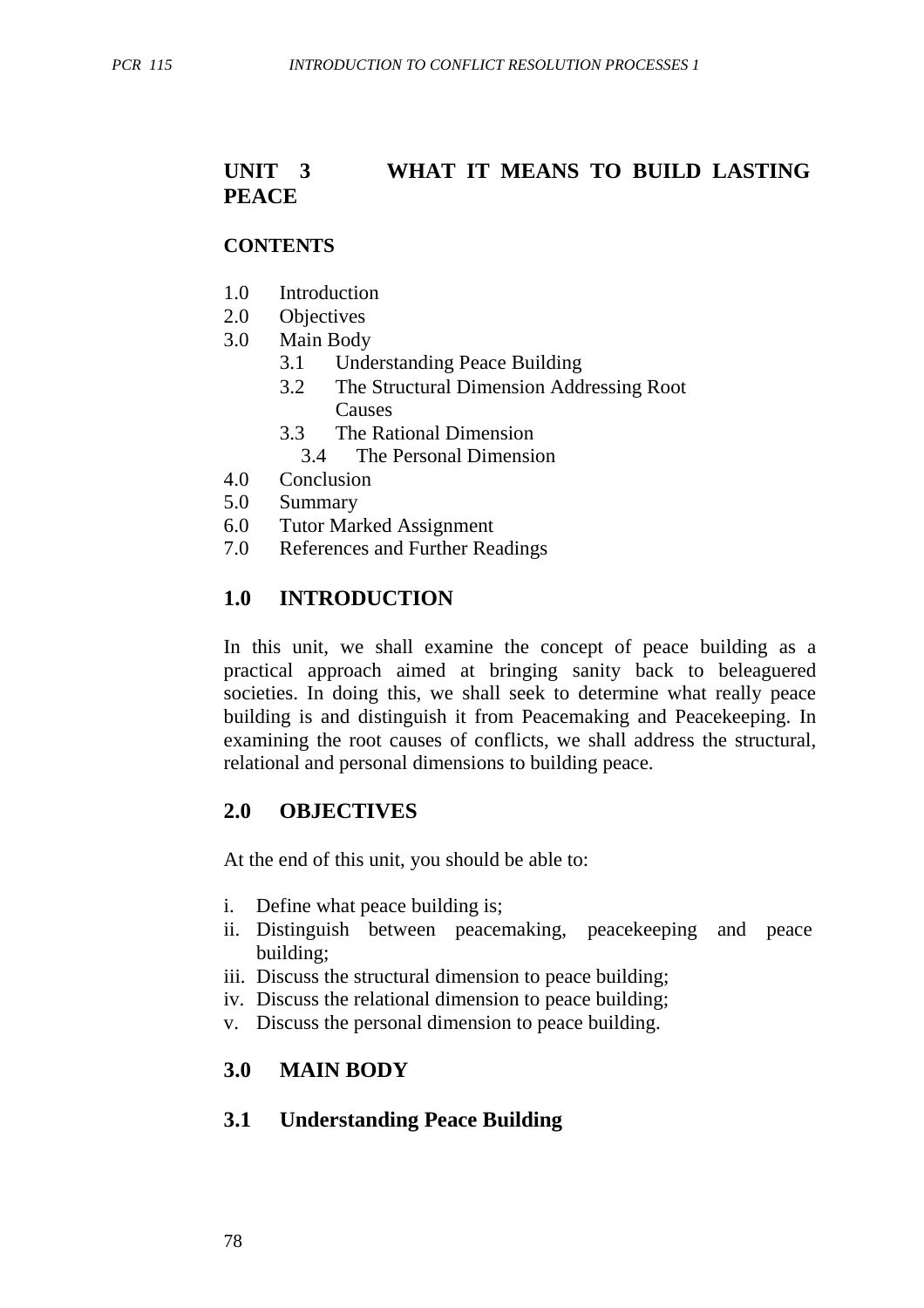It should be noted at the outset that there are two distinct ways to understand peace building. According to the United Nations (UN) document *An Agenda for Peace*, peace building consists of a wide range of activities associated with capacity building, reconciliation, and societal transformation. Peace building is a long-term process that occurs after violent conflict has slowed down or come to a halt. Thus, it is the phases of the peace process that takes place after peacemaking and peacekeeping.

Many non-governmental organizations (NGOs), on the other hand, understand peace building as an umbrella concept that encompasses not only long-term transformative efforts, but also peacemaking and peacekeeping. In this view, peace building includes early warning and response efforts, violence prevention, advocacy work, civilian and military peacekeeping, military intervention, humanitarian assistance, ceasefire agreements, and the establishment of peace zones.

In its narrower sense, peace building is a process that facilitates the establishment of durable peace and tries to prevent the recurrence of violence by addressing root causes and effects of conflict through reconciliation, institution building, and political as well as economic transformation. This consists of a set of physical, social and structural initiatives that are often an integral part of post-conflict reconstruction and rehabilitation.

It is generally agreed that the central task of peace building is to create positive peace, a "stable social equilibrium in which the surfacing of new disputes does not escalate into violence and war". Sustainable peace is characterized by the absence of physical and structural violence, the elimination of discrimination, and self-sustainability. Moving towards this sort of environment goes beyond problem solving or conflict management. Peace building initiatives try to fix the core problems that underlie the conflict and change the patterns of interaction of the involved parties. They aim to move a given population from a condition of extreme vulnerability and dependency to one of selfsufficiency and wellbeing.

To further understand the notion of peace building, many contrast it with the more traditional strategies of peacemaking and peacekeeping. Peacemaking is the diplomatic effort to end the violence between the conflicting parties, move them towards nonviolent dialogue, and eventually reach a peace agreement. Peacekeeping, on the other hand, is a third-party intervention (often, but not always done by military forces) to assist parties in transitioning from violent conflict to peace by separating the fighting parties and keeping them apart. These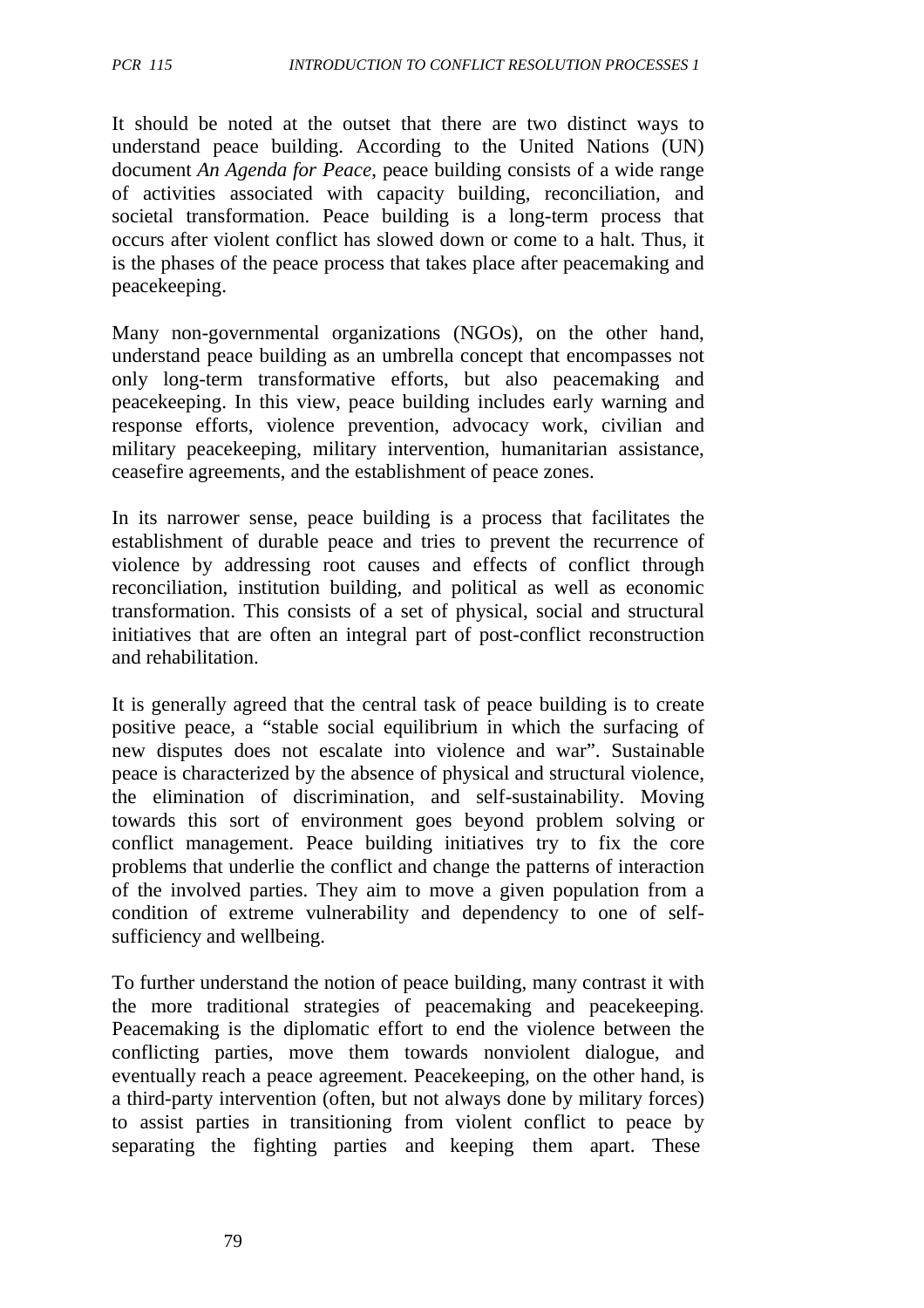peacekeeping operations not only provide security, but also facilitate other non-military initiatives.

Some draw a distinction between post-conflict peace building and longterm peace building. Post-conflict peace building is connected to peacekeeping, and often involves demobilization and reintegration programmes, as well as immediate reconstruction needs. Meeting immediate needs and, handling crises is no doubt crucial. But while peacemaking and peacekeeping processes are an important part of peace transitions, they are not enough in and of themselves to meet longerterm needs and build a lasting peace.

Long-term peace building techniques are designed to fill this gap; and to address the underlying substantive issues that brought about conflict. Various transformation techniques aim to move parties away from confrontation and violence, and towards political and economic participation, peaceful relationships, and social harmony.

This longer-term perspective is crucial to future violence prevention and the promotion of a more peaceful future. Thinking about the future involves articulating desirable structural, systemic, and relationship goals. These might include sustainable economic development, selfsufficiency, equitable social structures that meet human needs, and building positive relationships.

Peace building measures also aim to prevent conflict from reemerging. Through the creation of mechanisms that enhance cooperation and dialogue among different identity groups, these measures can help parties manage their conflict of interests through peaceful means. This might include building institutions that provide procedures and mechanisms for effectively handling and resolving conflict. For example, societies scan build fair courts, capacities for labour negotiation, systems of civil society reconciliation, and a stable electoral process. Such designing of new dispute resolution systems is an important part of creating a lasting peace.

In short, parties must replace the spiral of violence and destruction with a spiral of peace and development, and create an environment conducive to self-sustaining and durable peace. The creation of such an environment has three central dimensions: addressing the underlying causes of conflict, repairing damaged relationships and dealing with psychological trauma at the individual level. Each of these dimensions relies on different strategies and techniques.

#### **Self Assessment Exercise 1**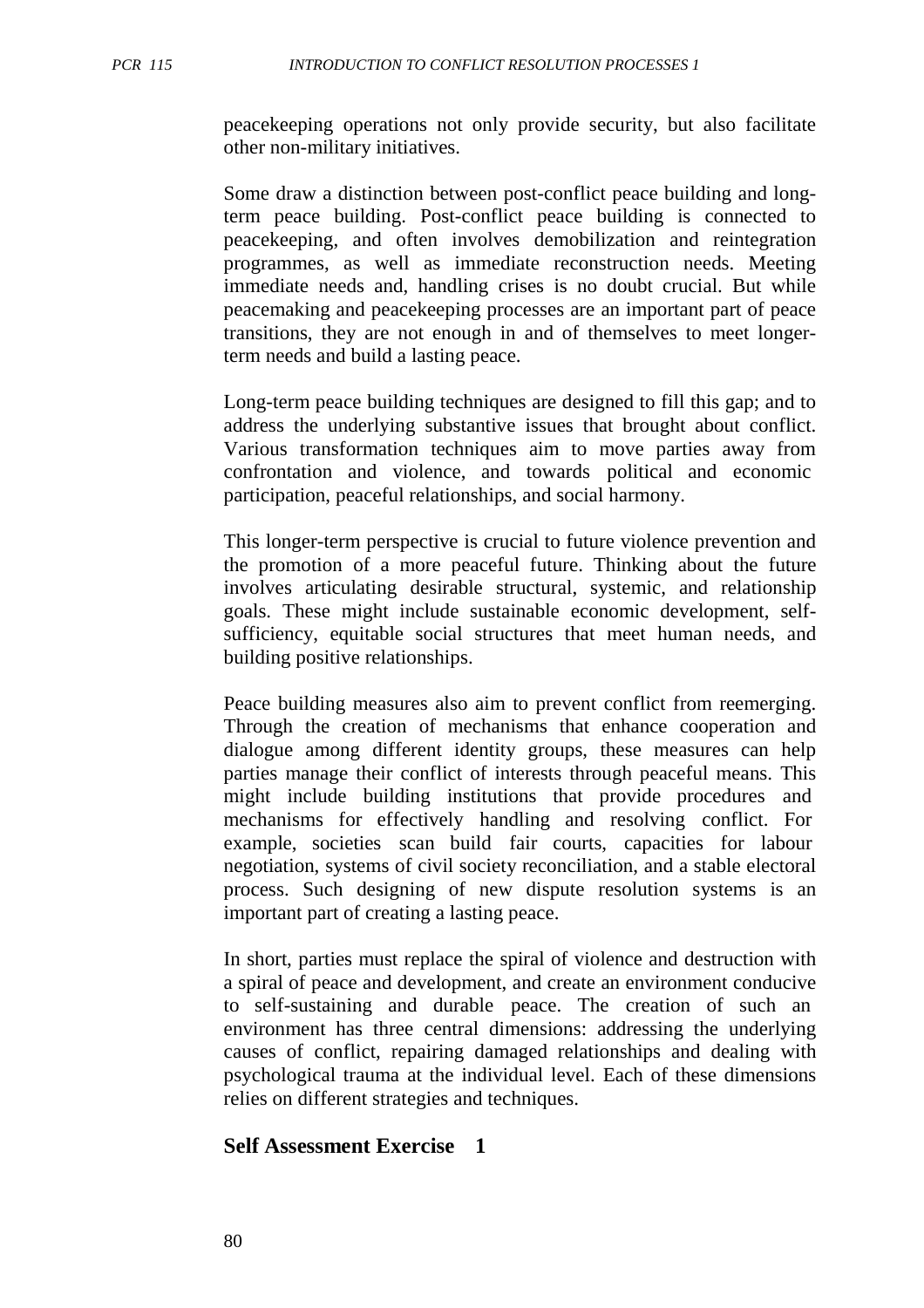What is a Post Conflict Situation? Distinguish between peacemaking, peacekeeping and peace building?

#### **3.2 The Structural Dimension of Peace Building**

The structural dimension of peace building focuses on the social conditions that foster violent conflict. Many note that stable peace must be built on social, economic, and political foundations that serve the needs of the populace. In many cases, crises arise out of systemic roots. These root causes are typically complex, but include skewed land distribution, environmental degradation, and unequal political representation. If these social problems are not addressed, there can be no lasting peace.

Thus, in order to establish durable peace, parties must analyze the structural causes of the conflict and initiates social structural change. The promotion of substantive and procedural justice through structural means typically involves institution building and the strengthening of civil society.

Avenues of political and economic transformation include social structural change to remedy political or economic injustice, reconstruction programmes designed to help communities ravaged by conflict revitalize their economies, and the institution of effective and legitimate restorative justice systems. Peace building initiatives aim to promote nonviolent mechanisms that eliminate violence, foster structures that meet basic human needs, and maximize public participation.

To provide fundamental services to its citizens, a state needs strong executive, legislative, and judicial institutions. Many point to democratization as a key way to create these sorts of peace-enhancing structures. Democratization seeks to establish legitimate and stable political institutions and civil liberties that allow for meaningful competition for political power and broad participation in the selection of leaders and policies. It is important for governments to adhere to principles o f transparency and predictability, and for laws to be adopted through an open and public process. For the purpose of post-conflict peace building, the democratization process should be part of a comprehensive project to rebuild society's institutions.

Political structural changes focus on political development, state building, and the establishment of effective government institutions. This often involves election reform, judicial reform, power sharing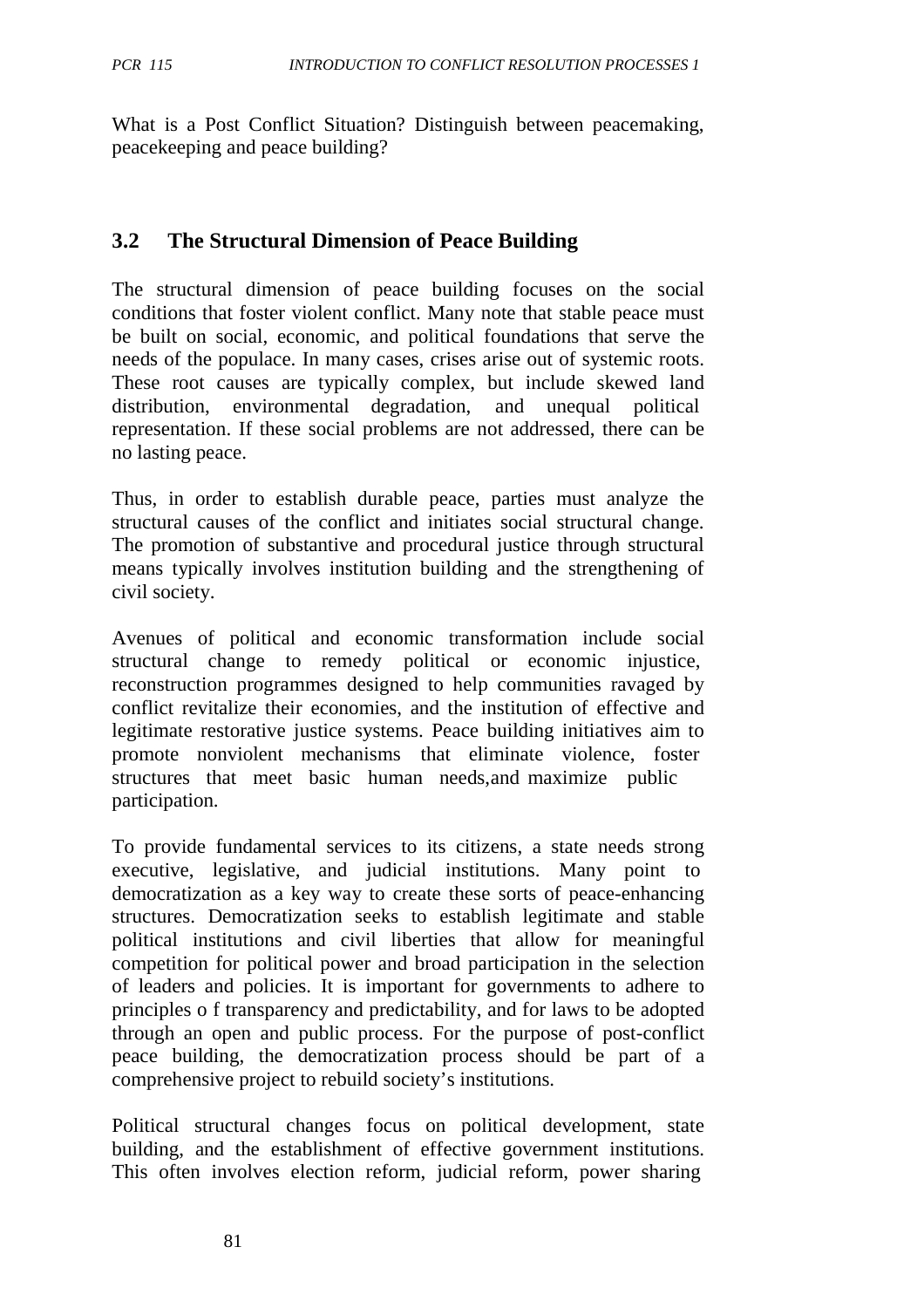initiatives, and constitutional reform. It also includes building political parties, creating institutions that provide procedures and mechanisms for effectively handling and resolving conflict, and establishing mechanisms to monitor and protect human rights. Such institution building and infrastructure development typically requires the dismantling, strengthening, or reformation of old institutions in order to make them more effective.

It is crucial to establish and maintain rule of law, and to implement rules and procedures that constrain the powers of all parties and hold them accountable for their actions. This can help to ease tension, create stability, and lesson the likelihood of further conflict. For example, an independent judiciary can serve as a forum for the peaceful resolution of disputes and post-war grievances.

In addition, societies need a system of criminal justice that deters and punishes banditry and acts of violence. Fair police mechanisms must be established and government officials and members of the police force must be trained to observe basic rights in the execution of their duties. In addition, legislation protecting minorities and laws securing gender equality should be advanced. Courts and police forces must be free of corruption and discrimination.

But structural change can also be economic. Many note that economic development is integral to preventing future conflict and avoiding a relapse into violence. Economic factors that put societies at risk include lack of employment opportunities, food scarcity, and lack of access to natural resources or land. A variety of social structural changes aim to eliminate the structural violence that arises out of a society's economic system. These economic and social reforms include economic development programs, health care assistance, land reform, social safety nets, and programs to promote agricultural productivity.

Economic peace building targets both the micro and macro-level and aims to create economic opportunities and ensure that the basic needs o f the population are met. On the microeconomic level, societies should establish micro-credit institutions to increase economic activity and investment at the local level, promote inter-communal trade and an equitable distribution of land, and expand school enrollment and job training. On the macroeconomic level, the post-conflict government should be assisted in the efforts to secure the economic foundations and infrastructure necessary for a transition to peace.

# **3.3 The Relational Dimension of Peace Building**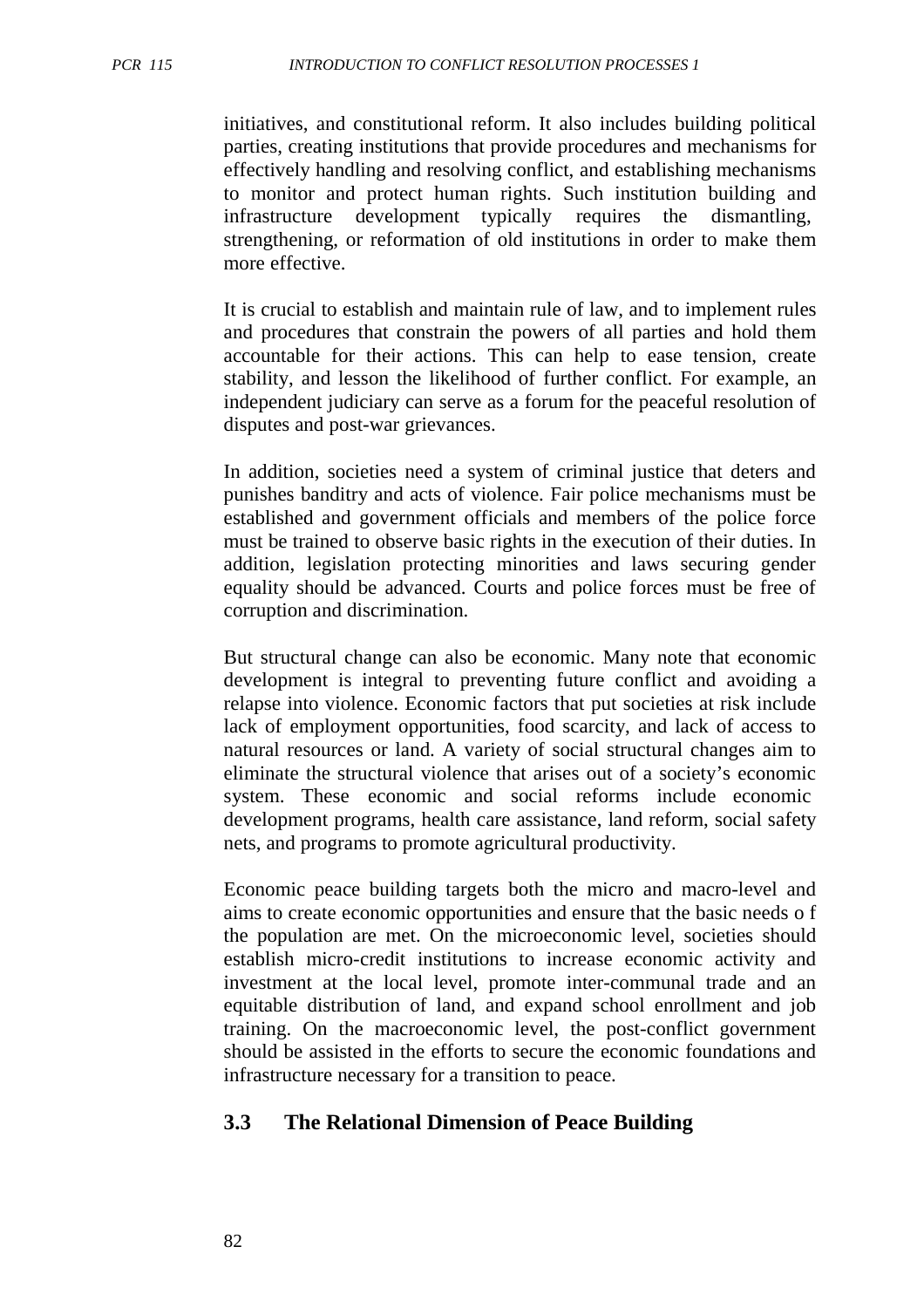A second integral part of building peace is reducing the effects of warrelated hostility through the repair and transformation of damaged relationships. The relational dimension of peace building focuses on reconciliation, forgiveness, trust building, and future imagining. It seeks to minimize poorly functioning communication and maximize mutual understanding.

Many believe that reconciliation is one of most effective and durable ways to transform relationships and prevent destructive conflicts. The essence of reconciliation is the voluntary initiative of the conflicting parties to acknowledge their responsibility and guilt. Parties reflect upon their own role and behaviour in the conflict, and acknowledge and accept responsibility for the part they have played. As parties share their experiences, they learn new perspectives and change their perception of their "enemies." There is recognition of the difficulties faced by the opposing side and of their legitimate grievances, and a sense of empathy begins to develop.

Each side expresses sincere regret and remorse, and is prepared to apologize for what has transpired. The parties make a commitment to let go of anger, and to refrain from repeating the injury. Finally, there is a sincere effort to redress past grievances and compensate for the damage done. This process often relies on interactive negotiation and allows the parties to enter into a new mutually enriching relationship.

One of the essential requirements for the transformation of conflicts is effective communication and negotiation at both the elite and grassroots levels. Through both high and-community-level dialogues, parties can increase their awareness of their own role in the conflict and develop a more accurate perception of both their own and the other group's identity. As each group shares its unique history, traditions, and culture, the parties may come to understand each other better. International exchange programs and problem-solving workshops are two techniques that can help to change perceptions, build trust, open communication, and increase empathy. For example, over the course of the Israeli-Palestinian conflict, the main antagonists have sometimes been able to build trust through meeting outside their areas, not for formal negotiations, but simply to better understand each other.

If these sorts of bridge-building communication systems are in place, relations between the parties can improve and any peace agreements they reach will more likely be self-sustaining. (The Israeli-Palestinian situation illustrates that there are no guarantees, however.) Various mass communication and education measures, such as peace radio and TV, peace-education projects, and conflict-resolution training can help parties to reach such agreements. And dialogue between people of various ethnicities or opposing groups can lead to deepened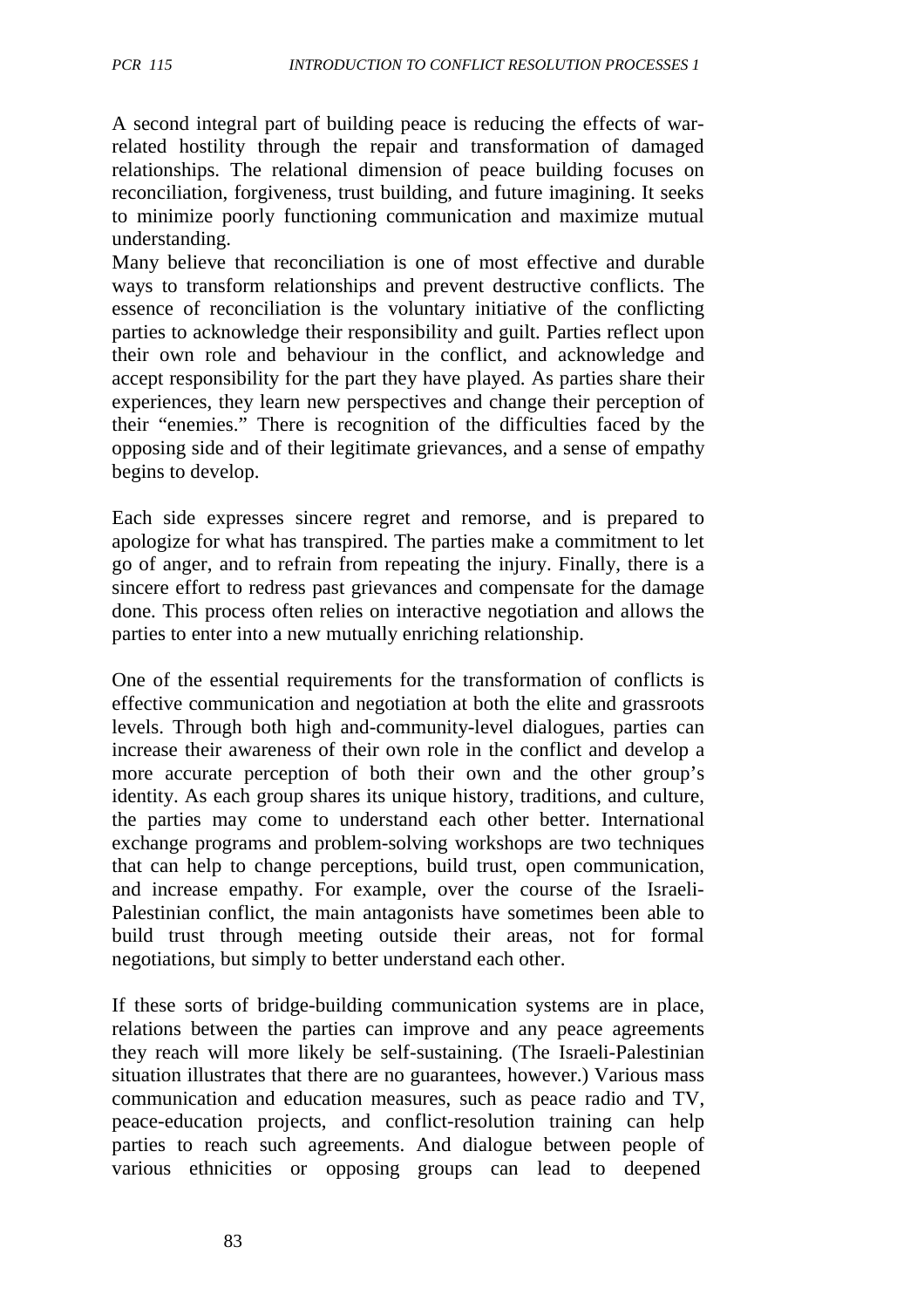understanding and help to change the demonic image of the enemy group. It can also help parties to overcome grief, fear, and mistrust and enhance their sense of security.

A crucial component of such dialogue is future imaging, whereby parties form a vision of the commonly shared future they are trying to build. Conflicting parties often have more in common in terms of their visions o f the future than they do in terms of their shared and violent past. The thought is that if they know where they are trying to go, it will be easier to get there.

Another way for the parties to build a future together is to pursue joint projects that are unrelated to the conflict's core issues and center on shared interests. This can benefit the parties' relationship. Leaders who project a clear and hopeful vision o f the future and the ways and means to get there can play a crucial role here.

But in addition to looking towards the future, parties must deal with their painful past. Reconciliation not only envisions a common, connected future, but also recognizes the need to redress past wrongdoing. If the parties are to renew their relationship and build an interdependent future, what has happened must be exposed and then be forgiven.

Indeed, a crucial part of peace building is addressing past wrongdoing while at the same time promoting healing and rule of law. Part of repairing damaged relationships is responding to past human rights, violations and genocide through the establishment of truth commissions, fact-finding missions, and war crimes tribunals. These processes attempt to deal with the complex legal and emotional issues associated with human rights abuses and ensure that justice is served. It is commonly thought that past injustice must be recognized, and the perpetrators punished if parties wish to achieve reconciliation.

However, many note that the retributive justice advanced by Western legal systems often ignores the needs of victims and exacerbates wounds. Many note that to advance healing between the conflicting parties. Justice must be more reparative in focus. Central to restorative justice is its future-orientation and its emphasis on the relationship between victims and offenders. It seeks to engage both victims and offenders in dialogue and make things right by identifying their needs and obligations. Having community-based restorative justice processes in place can help to build a sustainable peace.

## **3.4 The Personal Dimension of Peace Building**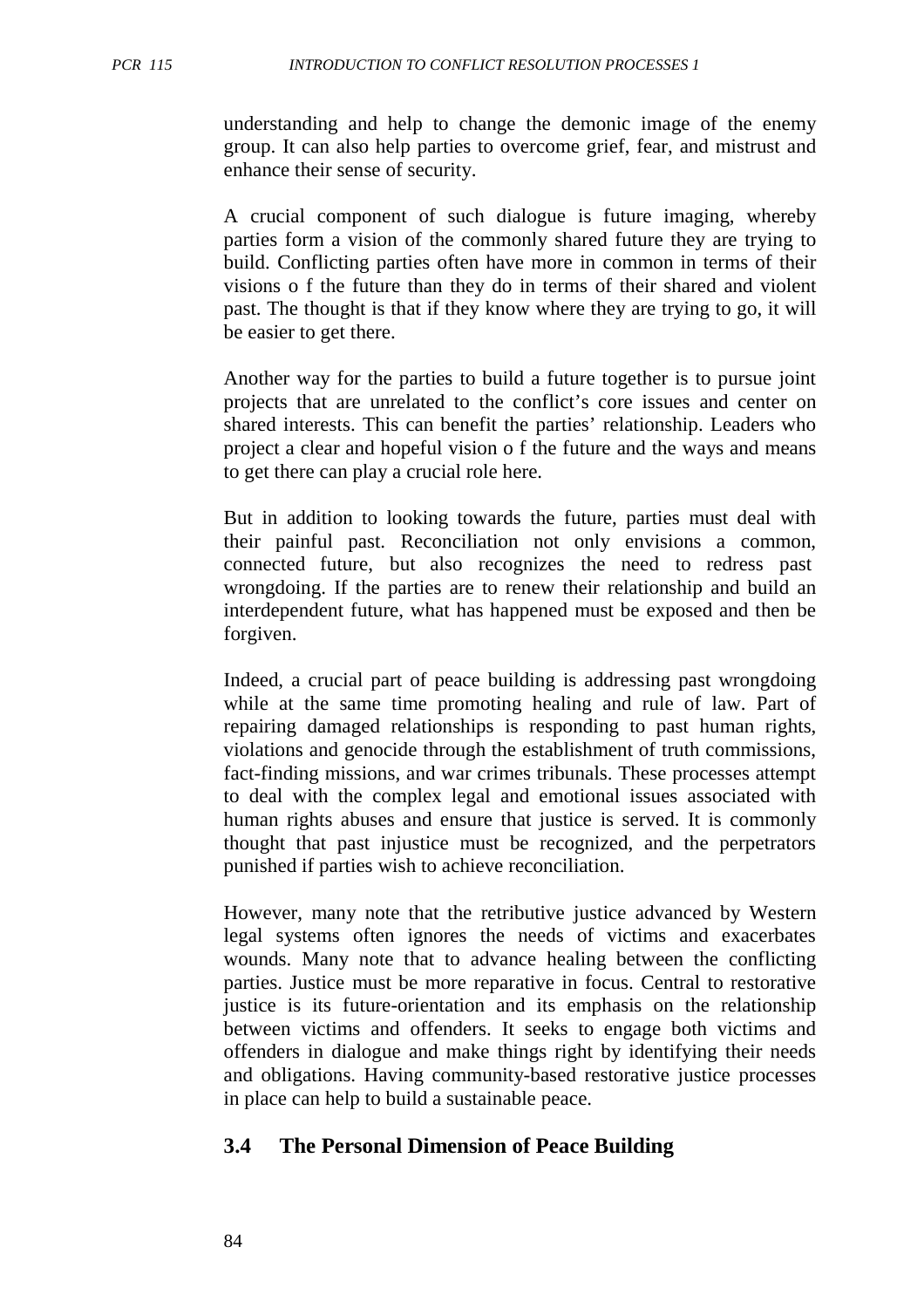The personal dimension of peace building centers on desired changes at the individual level. If individuals are not able to undergo a process of healing, there will be broader social political and economic repercussions. The destructive effects of social conflict must be minimized, and its potential for personal growth must be maximized. Reconstruction and peace building efforts must prioritize treating mental health problems and integrate these efforts into peace plans and rehabilitation efforts.

In traumatic situations, a person is rendered powerless and faces the threat of death and injury. Traumatic events might include a serious threat o r harm to one's family or friends, sudden destruction of one's home or community, and a threat to one's own physical being. Such events overwhelm an individual's coping resources, making it difficult for the individual to function effectively in society. Typical emotional effects include depression and post-traumatic stress disorder. After prolonged and extensive trauma, a person is often left with intense feelings that negatively influence his/her psychological wellbeing. After an experience of violence, an individual is likely to feel vulnerable, helpless, and out of control in a world that is unpredictable.

Building peace requires attention to these psychological and emotional layers of the conflict. The social fabric that has been destroyed by war must be repaired, and trauma must be dealt with on the national, community, and individual levels. At the national level, parties can accomplish widespread personal healing through truth and reconciliation commission that seek to uncover the truth and deal with perpetrators. At the community level, parties can pay tribute to the suffering of the past through various rituals or ceremonies, or build memorials to commemorate the pain and suffering that has been endured. Strong family units that can rebuild community structures and moral environments are also crucial.

At the individual level, one-on-one counseling has obvious limitations when large numbers of people have been traumatized and there are insufficient resources to address their needs. Peace building initiatives must therefore provide support for mental health infrastructure and ensure that mental health professionals receive adequate training. Mental health programmes should be adapted to suit the local context, and draw from traditional and communal practice and customs wherever possible. Participating in counseling and dialogue can help individuals to develop coping mechanism and to rebuild their trust in others.

If it is taken that psychology drives individuals' attitudes and behaviours, then new emphasis must be placed on understanding the social psychology of conflict and its consequences. If ignored, certain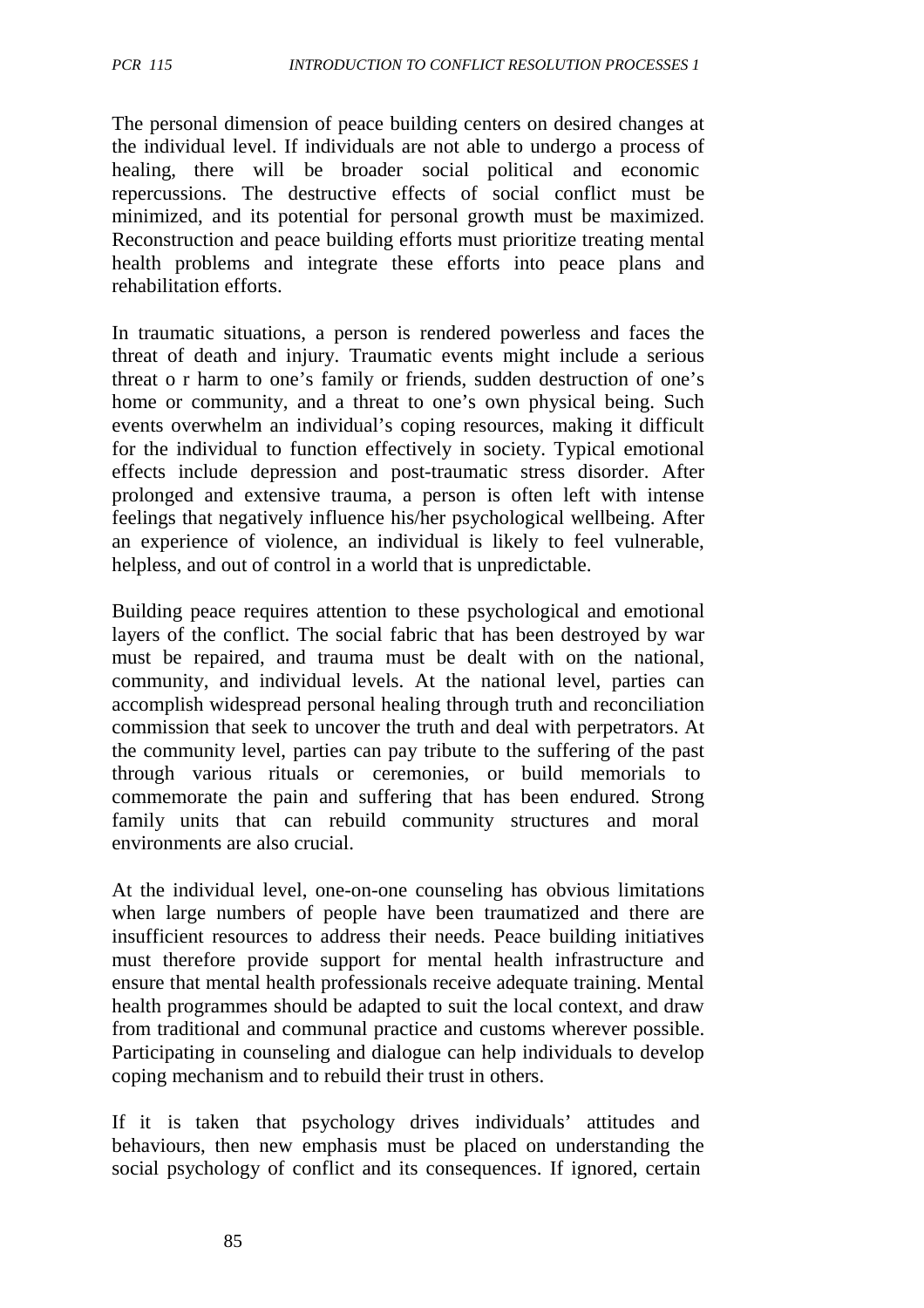victims of past violence are at risk of becoming perpetrators of future violence. Victim empowerment and support can help to break this cycle.

#### **4.0 CONCLUSION**

Peace building is a very complex process that requires the input of many agents or actors. It is therefore important that there is proper coordination amongst the various actors. These include the international organizations, governments, NGOs, statesmen and various individuals. Also, in order to determine the root causes of a conflict and be able to intervene effectively in a post-conflict environment, it is important that attention be paid to structural, relational and personal dimensions to the conflict. This is the only way to achieve results in bringing the society back to sanity.

# **5.0 SUMMARY**

In this unit, we have discussed what it means to build lasting peace. We have also defined post-conflict peace building and distinguished it from peacemaking and peacekeeping. We also examined the structural, relational and personal dimensions to peace building.

#### **6.0 TUTOR-MARKED ASSIGNMENT**

- i. What do you understand by peace building?
- ii. "Determining the root causes or the structural dimensions to a conflict is crucial to peace building". Discuss.

## **7.0 REFERENCES/FURTHER READINGS**

- Lederach J.P, (1997) Building Peace: Sustainable Reconciliation in Divided Societies Washington DC, United States Institute of Peace
- Johnson L. Gunner, Conflicting Concepts of Peace in Contemporary Peace Studies, Sage Professional Paper in International Studies, Vol.4, NO.02-046, Beverly Hills, Ca.: Sage Publications.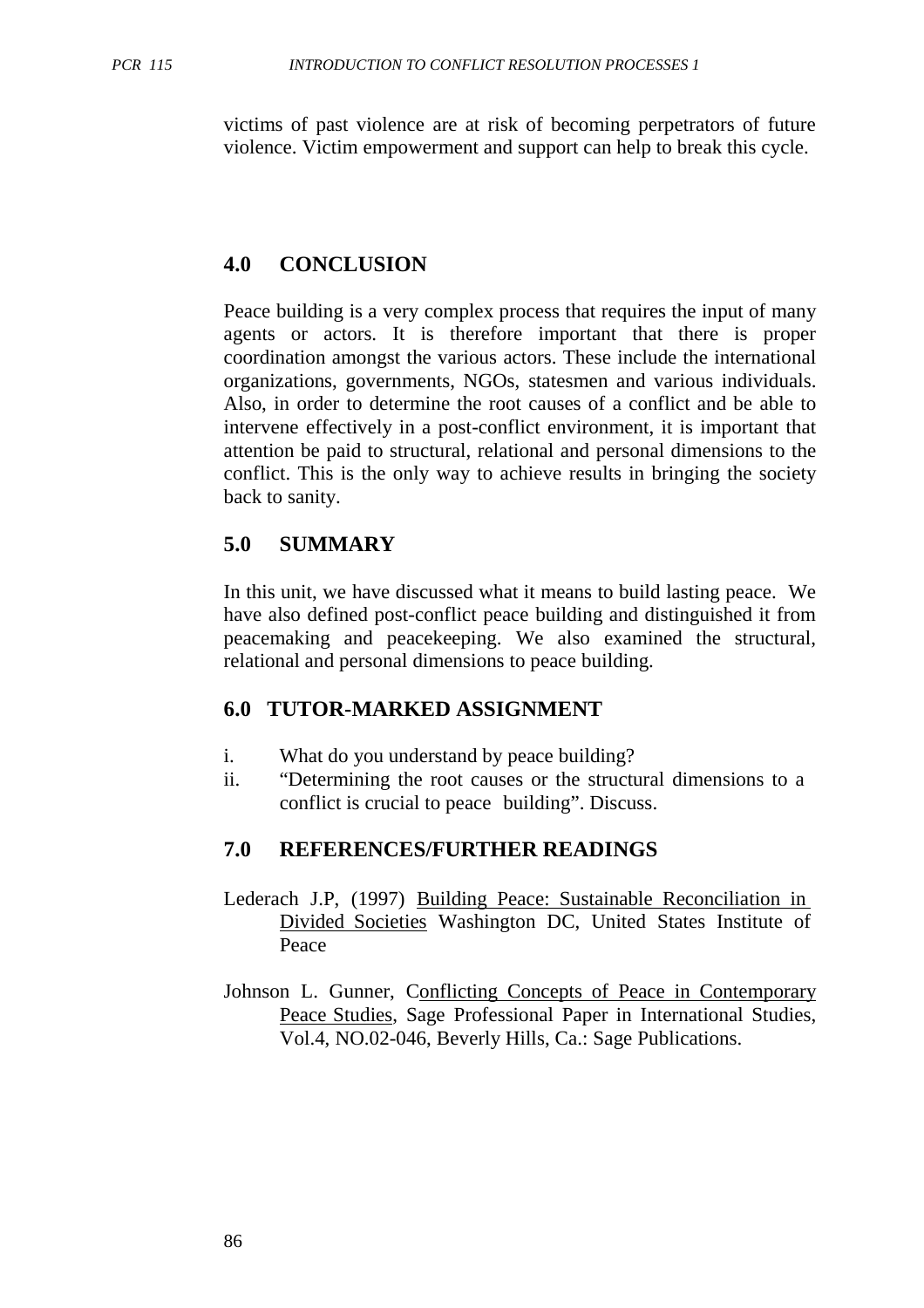# **UNIT 4 PEACE BUILDING AGENTS**

#### **CONTENTS**

- 1.0 Introduction
- 2.1 Objectives
- 3.0 Main Body
	- 3.1 Peace Building Agencies
- 4.0 Conclusion
- 5.0 Summary
- 6.0 Tutor Marked Assignment
- 7.0 References and Further Readings

## **1.0 INTRODUCTION**

In this unit, we shall examine the role of peace building agents in the effort at bringing peace to a post war environment. Invariably, this will entail our examination of the role of the civil society, the governments, community specialists, religious networks and of course, outside parties like the international organizations.

## **2.0 OBJECTIVES**

At the end of this unit, you should be able to:

- i. List the various peace building agents
- ii. Discuss the role of the civil society in peace building
- iii. Discuss the role of community specialists in peace building
- iv. Discuss the role of outside parties in peace building

## **3.0 MAIN BODY**

## **3.1 Peace Building Agencies**

Peace building measures should integrate civil society in all efforts and include all levels of society in the post-conflict strategy. All society members, from those in elite leadership positions, to religious leaders, to those at the grassroots level have a role to play in building a lasting peace. Many apply John Paul Lederach's model of hierarchical intervention levels to make sense o f the various levels at which peace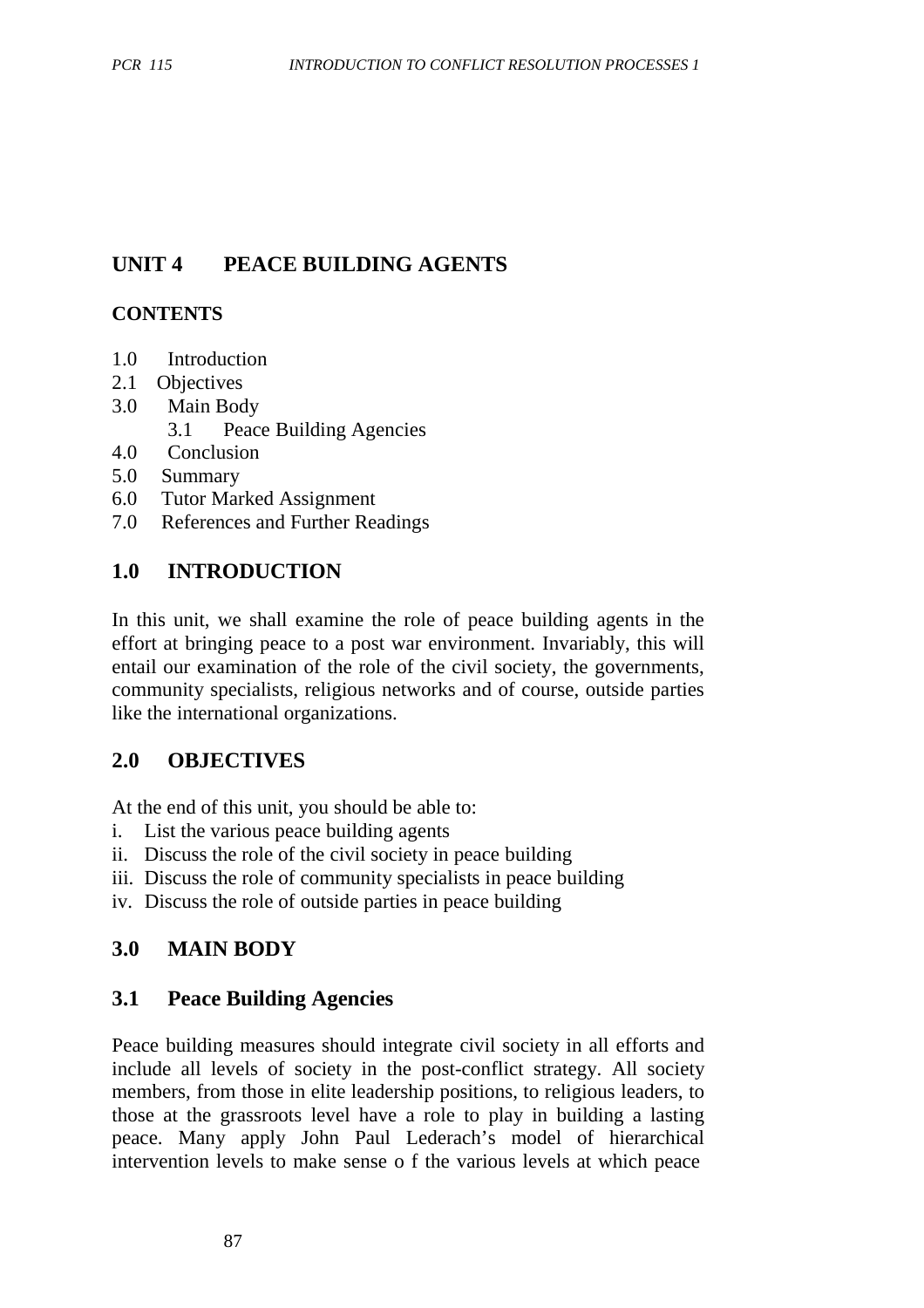building efforts occur. Because peace building measures involve all levels of society and target all aspects of the state structure, they require a wide variety of agents for their implementation. These agents advance peace building efforts by addressing functional and emotional dimensions in specified target areas, including civil society and legal institutions. While external agents can facilitate and support peace building, ultimately it must be driven by internal forces. It cannot be imposed from the outside.

Various internal actors play an integral role in peace building and reconstitution efforts. The government of the affected country is not only the object of peace building, but also the subject. While peace building aims to transform various government structures, the government typically oversees and engages in the reconstitution process. A variety of the community specialists, including lawyers, economists, scholars, educators, and teachers, contribute their expertise to help carry out peace building projects. Finally, a society's religious networks can play an important role in establishing social and moral norms.

Nevertheless, outside parties typically play a crucial role in advancing such peace building efforts. Few peace building plans work unless regional neighbours and other significant international actors support peace through economic development aid and humanitarian relief. At the request of the affected country, international organizations can intervene at the government level to transform established structures. They not only provide monetary support to post-conflict governments, but also assist in the restoration of financial and political institutions. Because their efforts carry the legitimacy of the international community, they can be quite effective.

Various institutions provide the necessary funding for peace building projects. While international institutions are the largest donors, private foundations contribute a great deal through project-based financing. In addition, regional organizations often help to both fund and implement peace building strategies.

Finally, nongovernmental organizations (NGOs) often carry out smallscale projects to strengthen countries at the grassroots level. Not only traditional NGOs but also the business and academic community and various grassroots organizations work to further these peace building efforts. All of the groups help to address "The limits imposed on governmental action by limited resources, lack of consensus, or insufficient political will."

Some suggest that governments, NGOs, and intergovernmental agencies need to create categories of funding related to conflict transformation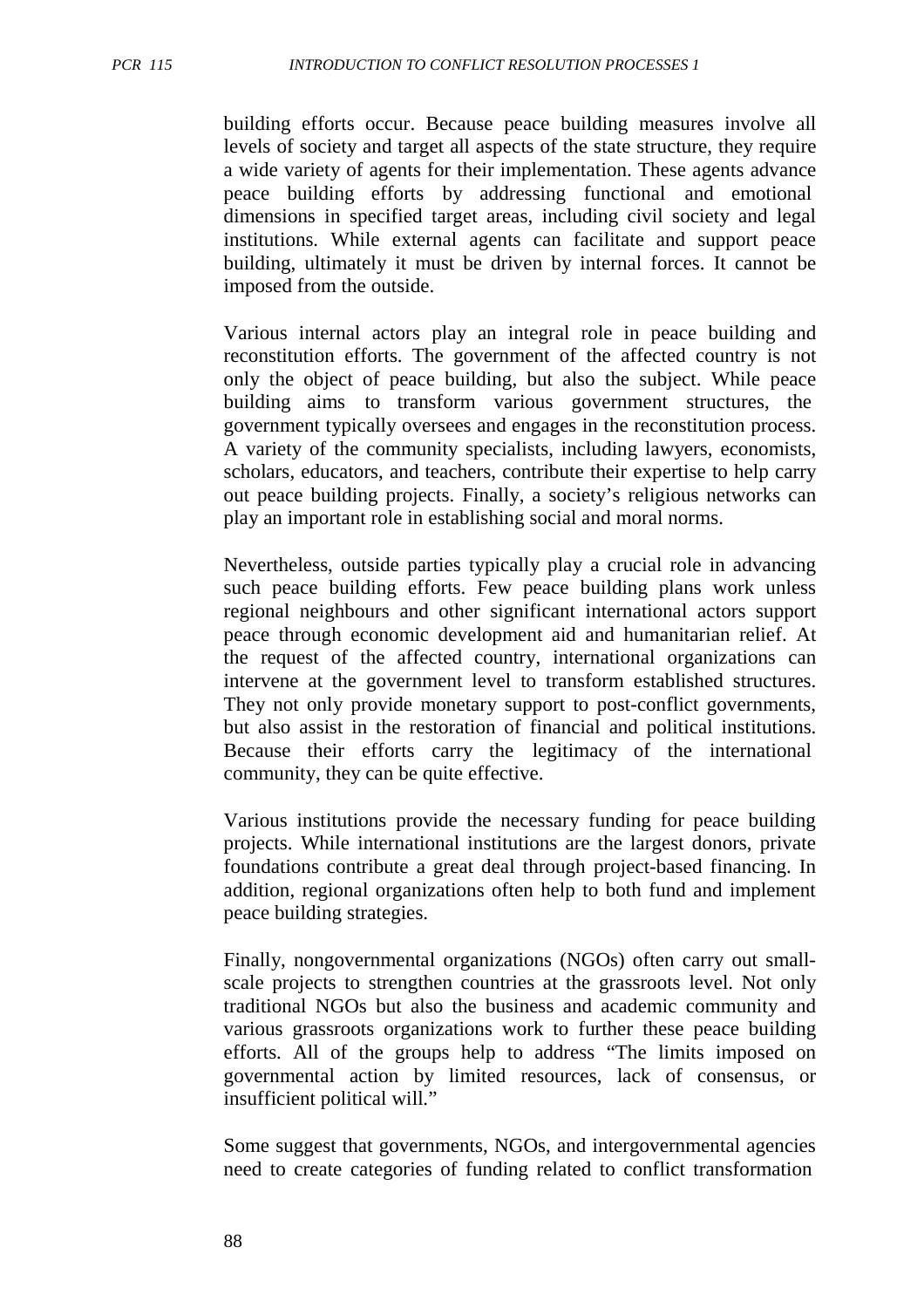and peace building. Funds are often difficult to secure when they are intended to finance preventive action. And middle-range initiatives, infrastructure building, and grassroots projects do not typically attract significant funding, even though these sorts of projects may have the greatest potential to sustain long-term conflict transformation. Those providing resources for peace building initiatives must look to fill these gaps. In addition, external actors must think through the broader ramifications of their programs. They must ensure that funds are used to advance genuine peace building initiatives rather than be swallowed up by corrupt leaders or channeled into armed conflict.

But as already noted, higher-order peace, connected to improving local capacities, is not possible simply through third-party intervention. And while top-down approaches are important, peace must also be built from the bottom up. Many top-down agreements collapse because the ground below has not been prepared. Top-down approaches must therefore be buttressed, and relationships built.

Thus, an important task in sustaining peace is to build a peace constituency within the conflict setting. Middle-range actors form the core of a peace constituency. They are more flexible than top-level leaders, and less vulnerable in terms of daily survival than those at the grassroots level. Middle-range actors who strive to build bridges to their counterparts across the lines of conflict are the ones best positioned to sustain conflict transformation. This is because they have an understanding of the nuances of the conflict setting as well as access to the elite leadership.

Many believe that the greatest resource for sustaining peace in the long term is always rooted in the local people and their culture. Parties should strive to understand the cultural dimension of conflict, and identify the mechanisms for handling conflict that exist within that cultural setting. Building on cultural resources and utilizing local mechanisms for handling disputes can be quite effective in resolving conflicts and transforming relationships. Initiatives that incorporate citizen-based peace building include community peace projects in schools and villages, local peace commissioners and problem-solving workshops, and a variety of other grassroots initiatives.

Effective peace building also requires public-private partnerships in addressing conflict and greater coordination among the various actors. International governmental organizations, national governments, bilateral donors, and international and local NGOs need to coordinate to ensure that every dollar invested in peace building is spent wisely. To accomplish this, advanced planning and international coordination is needed.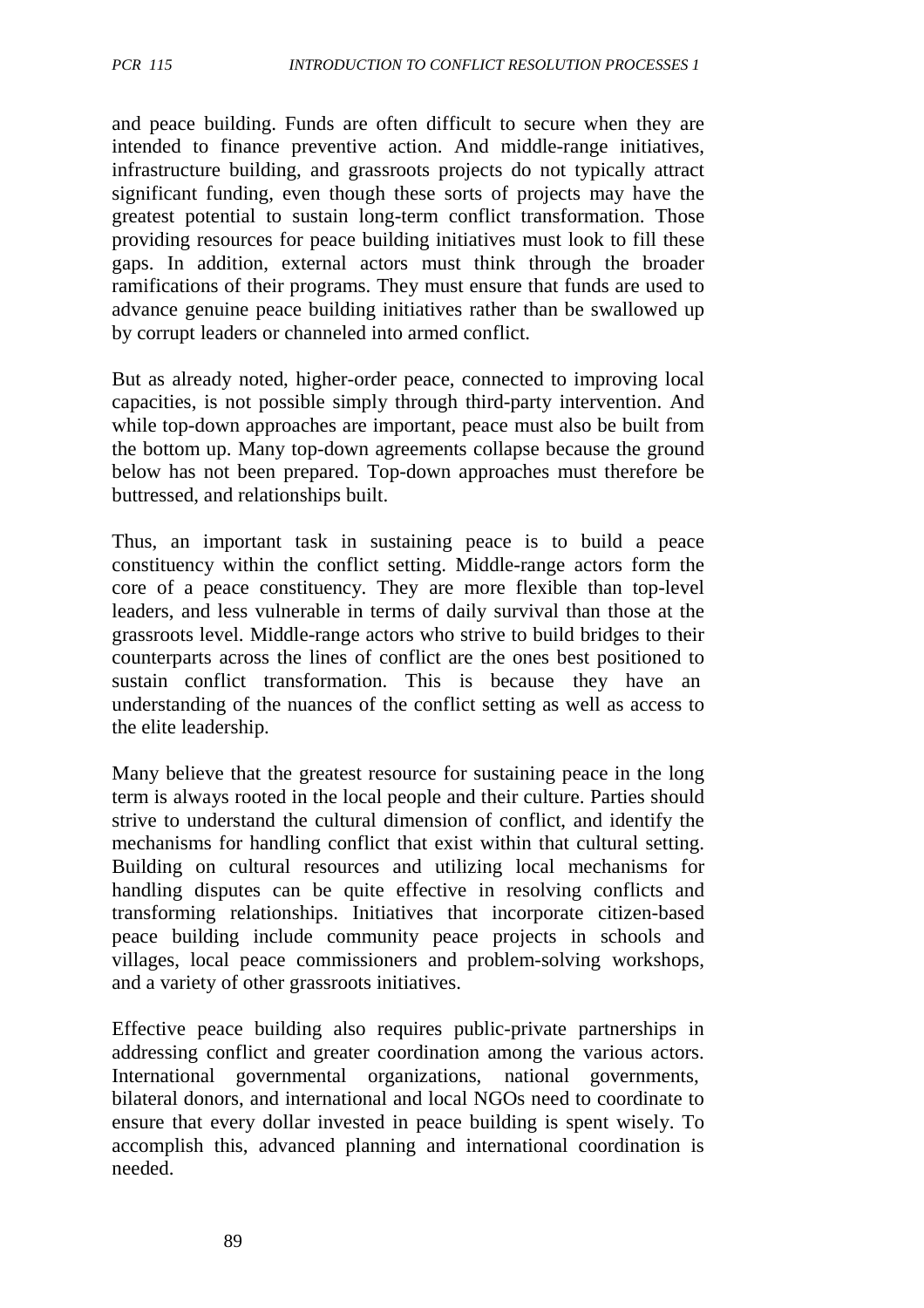There are various ways to attempt to coordinate peace building efforts. One way is to develop a peace inventory to keep track of which agents are doing various peace building activities. A second is to develop clearer channels of communication and more points of contact between the elite and middle ranges. In addition, a coordination committee should be instituted so that agreements reached at the top level are actually capable of being implemented. A third way to better coordinate peace building efforts is to create peace-donor conferences that bring together representatives from humanitarian organizations, NGOs, and the concerned governments. It is often noted that "peace building world greatly benefit from cross-fertilization of ideas and expertise and the bringing together of people working in relief development, conflict resolution, arms control, diplomacy, and peacekeeping.

Lastly, there should be efforts to link internal and external actors. Any external initiatives must also enhance the capacity of internal resources to build peace-enhancing structures that support reconciliation efforts throughout a society. In other words, the international role must be designed to fit each case.

#### **Self Assessment Exercise 1**

Discuss the role of the civil society and international organizations in post-conflict peace building.

# **4.0 CONCLUSION**

There is very little doubt that there are certain agents that are crucial to the process of rebuilding conflict societies. These agents come in various forms, all trying to contribute to the rehabilitation and the reconstruction process. However, whilst some are engaged in addressing immediate problems of the people for life to return to normalcy, others are interested in rebuilding institutions in order to ensure long lasting peace. Therefore, as noted earlier, it is important that thee activities be coordinated in such a way that the society gets the best out of the efforts.

# **5.0 SUMMAR**Y

We have discussed the important issue of peace building agents in post conflict rehabilitation and reconstruction. We noted the roles played by governments, the civil society including community specialists, religious networks, the NGOs and international organizations.

#### **6.0 TUTOR-MARKED ASSIGNMENT**